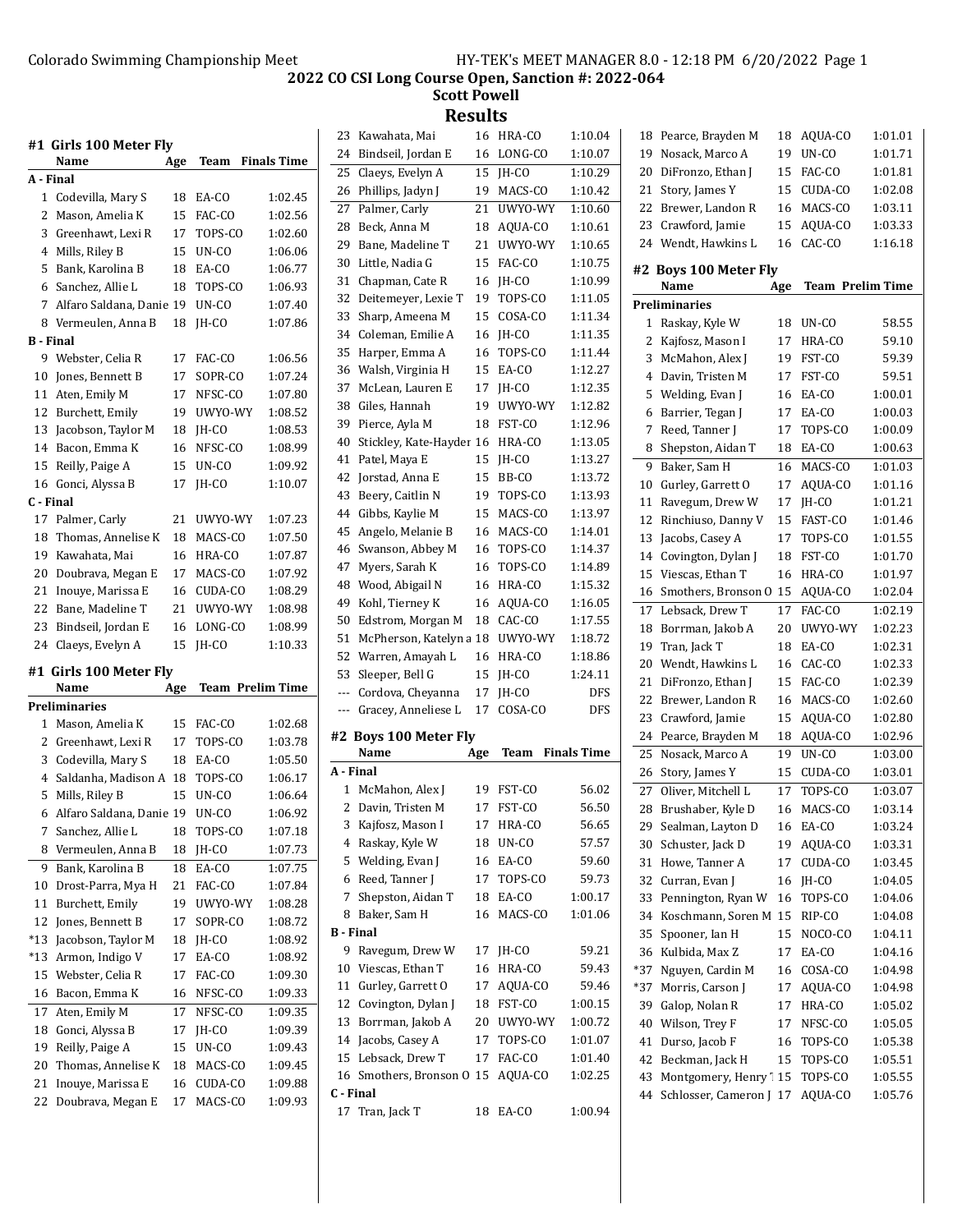|                  | Preliminaries  (#2 Boys 100 Meter Fly) |     |                         |                         | $1^{\prime}$   |
|------------------|----------------------------------------|-----|-------------------------|-------------------------|----------------|
| 45               | Hughes, Jack C                         | 18  | NOCO-CO                 | 1:05.84                 | $\mathbf{2}$   |
|                  | 46 Simmons, Shayne K                   |     | 20 CAC-CO               | 1:05.85                 | 2              |
| 47               | Hunter, Bryce D                        | 15  | CAC-CO                  | 1:05.86                 | 2              |
|                  | 48 Contreras-Fallico, Joa 17           |     | JH-CO                   | 1:05.97                 | $\overline{2}$ |
| 49               | Shin, David S                          | 16  | FAC-CO                  | 1:06.16                 | 2.             |
| 50               | Davidson, Garrett C                    | 16  | TOPS-CO                 | 1:07.27                 | $\overline{2}$ |
| 51               | Phillips, Chae L                       | 16  | MACS-CO                 | 1:07.44                 | $\mathbf{2}$   |
| 52               | Stroemme, Nikolai J 17                 |     | FST-CO                  | 1:08.71                 | 2              |
| 53               | Akins, Aeson S                         | 18  | SOPR-CO                 | 1:09.03                 | $\mathbf{Z}$   |
|                  | 54 Karakusis, Ben M                    | 17  | FST-CO                  | 1:11.64                 | --             |
|                  | --- Prudnikau, Gherman 15 MACS-CO      |     |                         | <b>DFS</b>              | --             |
|                  |                                        |     |                         |                         | --             |
|                  | #3 Girls 14&U 100 Meter Fly<br>Name    | Age |                         | <b>Team</b> Finals Time | #4             |
| A - Final        |                                        |     |                         |                         |                |
|                  | 1 Byrn, Lexi S                         | 13  | FAC-CO                  | 1:05.41                 | А -            |
|                  | 2 Xia, Amy X                           | 14  | TOPS-CO                 | 1:06.84                 |                |
| 3                | Frauenfelder, Lorelai 14               |     | CUDA-CO                 | 1:07.91                 |                |
|                  | 4 Rose, Phoenix A                      | 14  | FST-CO                  | 1:07.99                 |                |
| 5                | Walkup, Cameryn J                      | 13  | MACS-CO                 | 1:08.33                 |                |
|                  | 6 Earley, Bea K                        | 14  | AQUA-CO                 | 1:11.25                 |                |
| 7                | Wolfson, Malin M                       | 14  | UN-CO                   | 1:11.99                 |                |
| ---              |                                        |     |                         |                         |                |
| <b>B</b> - Final | Town, Annabeth R                       | 13  | UN-CO                   | DQ                      |                |
|                  | 9 Shambo, Audrey C                     | 14  | FAC-CO                  | 1:09.88                 | в.             |
|                  | 10 Ramsden, Elise K                    | 14  | TOPS-CO                 | 1:11.84                 |                |
|                  | 11 Ladrow, Ivy H                       | 14  | SSST-CO                 | 1:12.28                 | 1 <sup>1</sup> |
|                  | 12 Mason, Lexi M                       | 13  | FAC-CO                  | 1:12.57                 | $\mathbf{1}$   |
|                  | 13 Chandra, Karlie M                   | 13  | FAC-CO                  | 1:12.66                 | $\mathbf{1}$   |
|                  | 14 Anfang, Zoe T                       | 14  | SSST-CO                 | 1:14.12                 | $\mathbf{1}$   |
|                  | 15 Lev-Tov, Rachel K                   | 14  | RIP-CO                  | 1:14.77                 | 1.             |
|                  | 16 Tucker, Kailyn A                    | 14  | CUDA-CO                 | 1:15.09                 | $\mathbf{1}$   |
|                  |                                        |     |                         |                         | $1\,$          |
|                  | #3 Girls 14&U 100 Meter Fly            |     |                         |                         |                |
|                  | Name<br><b>Preliminaries</b>           | Age |                         | <b>Team Prelim Time</b> | #4             |
|                  |                                        |     |                         |                         |                |
|                  | 1 Byrn, Lexi S<br>2 Xia, Amy X         |     | 13 FAC-CO<br>14 TOPS-CO | 1:07.27                 | Pr             |
|                  |                                        |     |                         | 1:08.04                 |                |
| 3                | Frauenfelder, Lorelai                  | 14  | CUDA-CO                 | 1:08.16                 |                |
| 4                | Rose, Phoenix A                        | 14  | FST-CO                  | 1:08.57                 |                |
| 5                | Walkup, Cameryn J                      | 13  | MACS-CO                 | 1:08.86                 |                |
| 6                | Town, Annabeth R                       | 13  | UN-CO                   | 1:09.36                 |                |
| 7                | Wolfson, Malin M                       | 14  | UN-CO                   | 1:10.63                 |                |
| 8                | Earley, Bea K                          | 14  | AQUA-CO                 | 1:11.45                 |                |
| 9                | Ramsden, Elise K                       | 14  | TOPS-CO                 | 1:11.89                 |                |
| 10               | Milausnic, Megan E                     | 14  | HRA-CO                  | 1:12.02                 |                |
| 11               | Lev-Tov, Rachel K                      | 14  | RIP-CO                  | 1:12.41                 | 1 <sup>1</sup> |
| 12               | Chandra, Karlie M                      | 13  | FAC-CO                  | 1:12.70                 | $\mathbf{1}$   |
| 13               | Shambo, Audrey C                       | 14  | FAC-CO                  | 1:12.76                 | $\mathbf{1}$   |
| 14               | Ladrow, Ivy H                          | 14  | SSST-CO                 | 1:13.41                 | $\mathbf{1}$   |
| 15               | Tucker, Kailyn A                       | 14  | CUDA-CO                 | 1:13.96                 | 1 <sub>1</sub> |
| 16               | Mason, Lexi M                          | 13  | FAC-CO                  | 1:14.04                 | $\mathbf{1}$   |
| 17               | Anfang, Zoe T                          | 14  | SSST-CO                 | 1:14.08                 | $\mathbf{1}$   |
| 18               | Ruhser, Kylee G                        | 14  | JH-CO                   | 1:14.64                 | $1^{\circ}$    |
|                  |                                        |     |                         |                         |                |

| 19             |                                    |          |                   |                         |
|----------------|------------------------------------|----------|-------------------|-------------------------|
|                | Byyny, Annika L                    | 13       | TOPS-CO           | 1:15.04                 |
| 20             | Henkel, Emee S                     | 13       | CUDA-CO           | 1:15.20                 |
| 21             | Mu, Agnes S                        | 14       | CUDA-CO           | 1:15.45                 |
| 22             | Bichon, Madeline G                 | 13       | TOPS-CO           | 1:15.81                 |
| 23             | Nebola, Haylee A                   | 14       | CUDA-CO           | 1:16.39                 |
| 24             | Spitzer, Audrey A                  | 14       | HRA-CO            | 1:17.38                 |
| 25             | Reese, Hazyl M                     | 13       | BB-CO             | 1:17.71                 |
| 26             | Peech, Hadley M                    | 14       | FAC-CO            | 1:18.92                 |
| 27             | Luong, Audrey G                    | 14       | AQUA-CO           | 1:19.29                 |
| 28             | Lenderman, Tessa B                 | 14       | AQUA-CO           | 1:24.31                 |
| ---            | Kerns. Cassie B                    | 14       | CUDA-CO           | DQ                      |
| ---            | Groce, Ellie E                     | 13       | GTS-CO            | <b>DFS</b>              |
| ---            | Holder, Sloane D                   | 14       | RIP-CO            | DFS                     |
|                |                                    |          |                   |                         |
|                | #4 Boys 14&U 100 Meter Fly<br>Name |          | Team              | <b>Finals Time</b>      |
|                | A - Final                          | Age      |                   |                         |
|                | 1 Sudermann, Joey H                | 14       | TOPS-CO           | 1:01.99                 |
| 2              |                                    | 14       | FAC-CO            | 1:02.08                 |
|                | Keogh, Gavin T                     |          |                   |                         |
| 3              | Uhl, Tobin M                       | 14       | FST-CO            | 1:02.66                 |
| $\overline{4}$ | Zuhoski, Charlie H                 | 14       | FAC-CO            | 1:03.26                 |
| 5              | Garland, Marcus H                  | 14       | GTS-CO            | 1:03.55                 |
| 6              | Bradley, Carter J                  | 14       | FST-CO            | 1:03.63                 |
| 7              | Estella, Elam P                    | 14       | COSA-CO           | 1:04.10                 |
| 8              | Watkins, Hayden C                  | 14       | AQUA-CO           | 1:04.79                 |
|                | <b>B</b> - Final                   |          |                   |                         |
| 9              | Newton, Charlie H                  | 14       | AQUA-CO           | 1:05.48                 |
|                | 10 Uran, Carter J                  | 13       | CUDA-CO           | 1:06.36                 |
| 11             | Sungy, Reid J                      | 14       | CUDA-CO           | 1:08.09                 |
| 12             | Slankard, Luke T                   | 14       | FST-CO            | 1:09.17                 |
| 13             | Zhao, Aaron                        | 14       | AQUA-CO           | 1:10.53                 |
| 14             | Williams, Brennan P                | 14       | CAC-CO            | 1:11.65                 |
| 15             | Fevos, Alex A                      | 14       | CUDA-CO           | 1:11.91                 |
| 16             | Holst, Ben W                       | 14       | HRA-CO            | 1:12.40                 |
|                | #4 Boys 14&U 100 Meter Fly         |          |                   |                         |
|                | Name                               | Age      |                   | <b>Team Prelim Time</b> |
|                |                                    |          |                   |                         |
|                | <b>Preliminaries</b>               |          |                   |                         |
| 1              | Sudermann, Joey H                  | 14       | TOPS-CO           | 1:02.40                 |
| 2              | Keogh, Gavin T                     | 14       | FAC-CO            | 1:02.63                 |
| 3              | Garland, Marcus H                  | 14       | GTS-CO            | 1:03.43                 |
| 4              | Zuhoski, Charlie H                 | 14       | FAC-CO            | 1:03.52                 |
| 5              | Watkins, Hayden C                  | 14       | AQUA-CO           | 1:04.31                 |
| 6              | Uhl, Tobin M                       | 14       | FST-CO            | 1:04.39                 |
| 7              | Estella, Elam P                    | 14       | COSA-CO           | 1:04.98                 |
| 8              | Bradley, Carter J                  | 14       | FST-CO            | 1:05.54                 |
| 9              | Newton, Charlie H                  | 14       | AQUA-CO           | 1:06.08                 |
| 10             | Kohl, Nolan H                      | 14       | AOUA-CO           | 1:07.06                 |
| 11             | Heydt, Josh P                      | 14       | HRA-CO            | 1:07.11                 |
| 12             | Sungy, Reid J                      | 14       | CUDA-CO           | 1:08.42                 |
| 13             | Cho, Brandon H                     | 14       | HRA-CO            | 1:08.52                 |
|                |                                    | 13       | CUDA-CO           | 1:08.78                 |
| 14             | Uran, Carter J                     |          |                   |                         |
| 15<br>16       | Slankard, Luke T                   | 14<br>14 | FST-CO<br>LONG-CO | 1:08.82<br>1:08.85      |
|                | Sullivan, Jake N                   |          |                   |                         |
| 17             | Zhao, Aaron                        | 14       | AQUA-CO           | 1:10.16                 |

| 18               | Fevos, Alex A               | 14  | CUDA-CO | 1:11.90                 |
|------------------|-----------------------------|-----|---------|-------------------------|
| 19               | Williams, Brennan P         | 14  | CAC-CO  | 1:12.77                 |
| 20               | Holst, Ben W                | 14  | HRA-CO  | 1:14.18                 |
| 21               | Skillern, Isaac W           | 13  | FAC-CO  | 1:14.28                 |
| 22               | Leyba, Justin J             | 13  | RIP-CO  | 1:14.88                 |
| 23               | McLuskey, Ethan E           | 14  | IH-CO   | 1:15.19                 |
| 24               | Schneider, Will F           | 13  | NOCO-CO | 1:15.52                 |
| 25               | Kohl, Colin F               | 13  | AQUA-CO | 1:15.59                 |
| 26               | Popke, Michael R            | 14  | TOPS-CO | 1:16.26                 |
| 27               | Pier, Grant L               | 14  | TOPS-CO | 1:17.15                 |
| 28               | Pupelis, Benjamin D         | 13  | TOPS-CO | 1:19.90                 |
| 29               | Wills, Noah R               | 14  | HRA-CO  | 1:20.38                 |
| 30               | Eselius, Rama R             | 14  | TOPS-CO | 1:20.62                 |
| 31               | Smith, Micah C              | 13  | TOPS-CO | 1:21.75                 |
|                  | #5 Girls 12&U 100 Meter Fly |     |         |                         |
|                  | Name                        | Age | Team    | <b>Finals Time</b>      |
|                  | A - Final                   |     |         |                         |
| 1                | Urband, Lily L              | 12  | TOPS-CO | 1:13.80                 |
| 2                | McKinnon, Kate E            | 12  | AOUA-CO | 1:14.05                 |
| 3                | Teunissen, Ava A            | 12  | RIP-CO  | 1:14.34                 |
| 4                | Gust, Paige M               | 12  | ACES-CO | 1:16.57                 |
| 5                | Banjo, Sophia E             | 11  | $UN-CO$ | 1:17.50                 |
| 6                | Williams, Valerie R         | 10  | TOPS-CO | 1:19.97                 |
| 7                | Reves, Isabella M           | 12  | JH-CO   | 1:22.36                 |
| 8                | Franklin, Cecelie R         | 12  | HRA-CO  | 1:22.40                 |
| <b>B</b> - Final |                             |     |         |                         |
| 9                | Baker, Kara R               | 12  | HRA-CO  | 1:22.84                 |
| 10               | Zajacs, Brynn E             | 11  | HRA-CO  | 1:23.48                 |
| 11               | Kerns, Alyssa A             | 12  | CUDA-CO | 1:23.67                 |
| 12               | Wherry, Marbury J           | 12  | JH-CO   | 1:24.61                 |
| 13               | Wasylenky, Sydney M 12      |     | TOPS-CO | 1:24.94                 |
|                  | #5 Girls 12&U 100 Meter Fly |     |         |                         |
|                  | Name                        | Age |         | <b>Team Prelim Time</b> |
|                  | <b>Preliminaries</b>        |     |         |                         |
| 1                | Teunissen, Ava A            | 12  | RIP-CO  | 1:14.32                 |
| 2                | Urband, Lily L              | 12  | TOPS-CO | 1:15.38                 |
| 3                | McKinnon. Kate E            | 12  | AQUA-CO | 1:15.73                 |
| 4                | Gust, Paige M               | 12  | ACES-CO | 1:16.61                 |
| 5                | Banjo, Sophia E             | 11  | UN-CO   | 1:18.93                 |
| 6                | Williams, Valerie R         | 10  | TOPS-CO | 1:20.59                 |
| 7                | Franklin, Cecelie R         | 12  | HRA-CO  | 1:20.72                 |
| 8                | Reyes, Isabella M           | 12  | JH-CO   | 1:24.05                 |
| 9                | Kerns, Alyssa A             | 12  | CUDA-CO | 1:24.48                 |
| 10               | Wasylenky, Sydney M 12      |     | TOPS-CO | 1:25.23                 |
| 11               | Zajacs, Brynn E             | 11  | HRA-CO  | 1:25.46                 |
| 12               | Baker, Kara R               | 12  | HRA-CO  | 1:26.14                 |
| 13               | Wherry, Marbury J           | 12  | JH-CO   | 1:28.38                 |
| 14               | Kramer, Jocelyn T           | 11  | TOPS-CO | 1:28.71                 |
| ---              | Gebhardt, Kaitlyn M         | 12  | HRA-CO  | DQ                      |
|                  | #6 Boys 12&U 100 Meter Fly  |     |         |                         |
|                  | Name                        | Age | Team    | <b>Finals Time</b>      |
|                  | A - Final                   |     |         |                         |
| 1                | Krauss, Treyvn M            | 12  | TOPS-CO | 1:08.47                 |
|                  |                             |     |         |                         |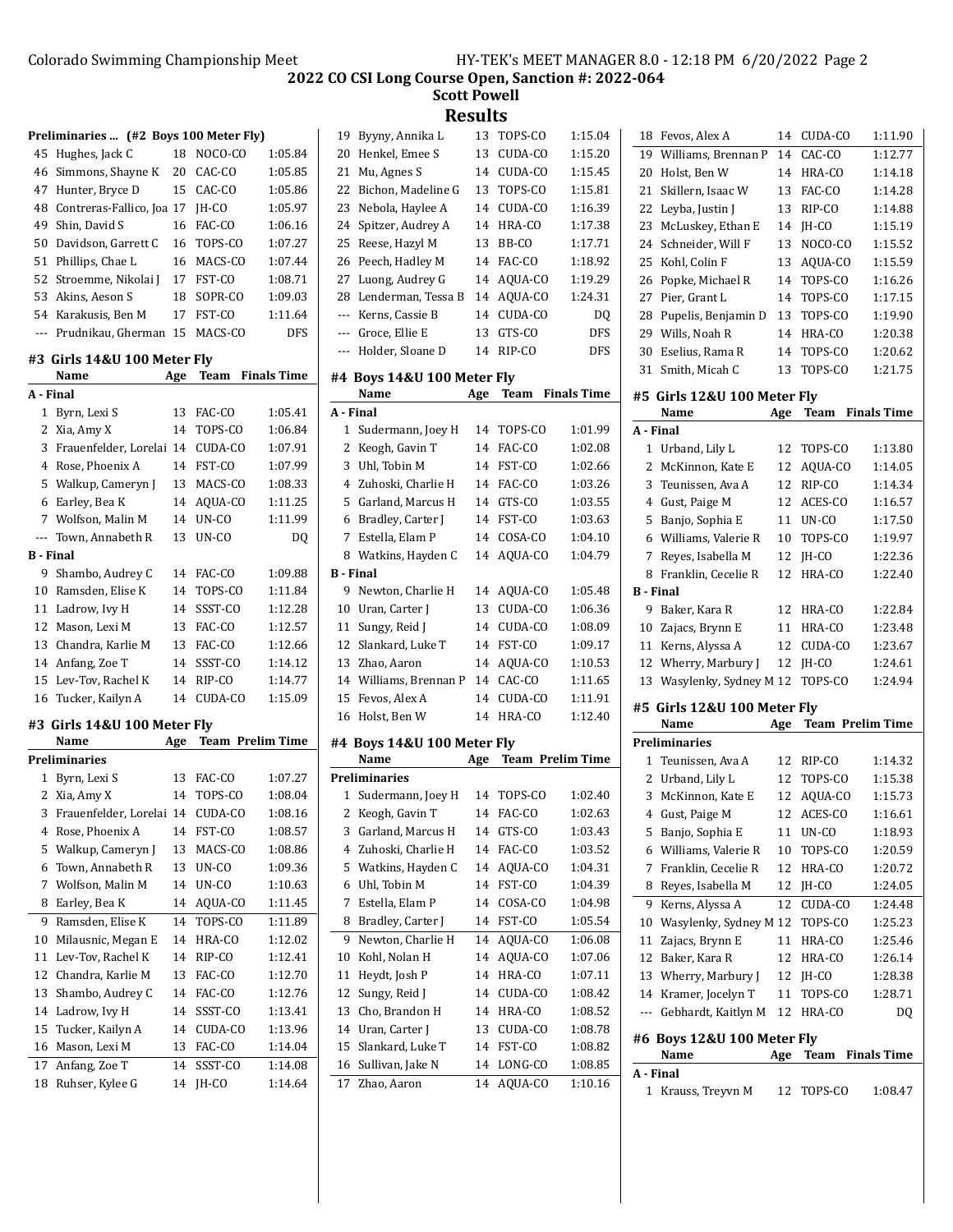**Scott Powell Results**

**A - Final ... (#6 Boys 12&U 100 Meter Fly)**

|                  | $\cdots$ $\cdots$      |    |            |         |
|------------------|------------------------|----|------------|---------|
|                  | 2 Molloy, Andrew K     |    | 11 AVON-CO | 1:11.83 |
| 3                | Brady, David N         | 12 | RIP-CO     | 1:13.87 |
|                  | 4 Snider, Bradley A    |    | 12 TOPS-CO | 1:16.19 |
|                  | 5 Yin, Leo             | 11 | FAC-CO     | 1:18.04 |
|                  | 6 Wherry, Caleb J      |    | 12 IH-CO   | 1:18.15 |
|                  | 7 Cloete, Rhys F       |    | 12 TOPS-CO | 1:20.07 |
|                  | 8 Vonne, Owen A        |    | 12 FST-CO  | 1:21.13 |
| <b>B</b> - Final |                        |    |            |         |
|                  | 9 Howe, Asher W        |    | 11 TOPS-CO | 1:21.42 |
| 10               | Morris, Eli T          | 11 | TOPS-CO    | 1:22.00 |
|                  | 11 Richardson, Micah J |    | 12 LONG-CO | 1:23.01 |
|                  | 12 Summers, Ben        |    | 12 TOPS-CO | 1:23.75 |
|                  | 13 Santini, Paden A    | 11 | CUDA-CO    | 1:28.98 |
|                  | 14 Williamson, Cash C  |    | 12 HRA-CO  | 1:32.18 |
|                  | 15 Town, Isaac M       | 9  | UN-CO      | 1:34.09 |

## **#6 Boys 12&U 100 Meter Fly**

|                  | Name                 | Age | <b>Team Prelim Time</b> |                    |
|------------------|----------------------|-----|-------------------------|--------------------|
|                  | Preliminaries        |     |                         |                    |
| 1                | Krauss, Treyvn M     | 12  | TOPS-CO                 | 1:10.66            |
| $\overline{c}$   | Molloy, Andrew K     | 11  | AVON-CO                 | 1:12.90            |
| 3                | Brady, David N       | 12  | RIP-CO                  | 1:14.78            |
| $\overline{4}$   | Wherry, Caleb J      | 12  | IH-CO                   | 1:17.94            |
| *5               | Snider, Bradley A    | 12  | TOPS-CO                 | 1:17.99            |
| $*5$             | Yin, Leo             | 11  | FAC-CO                  | 1:17.99            |
| 7                | Liu, Joshua Y        | 11  | TOPS-CO                 | 1:18.33            |
| 8                | Cloete, Rhys F       | 12  | TOPS-CO                 | 1:21.90            |
| 9                | Vonne, Owen A        | 12  | FST-CO                  | 1:22.11            |
| 10               | Summers, Ben         | 12  | TOPS-CO                 | 1:23.15            |
| 11               | Morris, Eli T        | 11  | TOPS-CO                 | 1:24.16            |
| 12               | Howe, Asher W        | 11  | TOPS-CO                 | 1:24.36            |
| 13               | Richardson, Micah J  | 12  | LONG-CO                 | 1:25.11            |
| 14               | Santini, Paden A     | 11  | CUDA-CO                 | 1:28.20            |
| 15               | Williamson, Cash C   | 12  | HRA-CO                  | 1:30.16            |
| 16               | Obrien, Luke D       | 12  | HRA-CO                  | 1:31.47            |
| 17               | Town, Isaac M        | 9   | UN-CO                   | 1:32.58            |
| ---              | Shiao, Logan S       | 11  | AVON-CO                 | DQ                 |
| ---              | Hoover, Thomas A     | 12  | HRA-CO                  | DQ                 |
| #7               | Girls 200 Meter Back |     |                         |                    |
|                  | Name                 | Age | Team                    | <b>Finals Time</b> |
| A - Final        |                      |     |                         |                    |
| 1                | Ziegert, Ella G      | 16  | EA-CO                   | 2:22.22            |
| 2                | Ogilby, Amelie G     | 16  | SOPR-CO                 | 2:23.34            |
| 3                | Dale, Grace L        | 17  | TOPS-CO                 | 2:26.11            |
| $\overline{4}$   | Sanchez, Allie L     | 18  | TOPS-CO                 | 2:27.18            |
| 5                | Vermeulen, Anna B    | 18  | JH-CO                   | 2:28.35            |
| 6                | Neisser, Lili A      | 15  | IH-CO                   | 2:29.10            |
| 7                | Giles, Emily H       | 21  | UWYO-WY                 | 2:29.33            |
| 8                | Davison, Chase H     | 18  | TOPS-CO                 | 2:30.00            |
| <b>B</b> - Final |                      |     |                         |                    |
| 9                | Synsvoll, Samantha I | 15  | COSA-CO                 | 2:25.88            |
| 10               | Storm, Abby K        | 17  | TOPS-CO                 | 2:27.14            |
| 11               | Porter, Sophie E     | 17  | FST-CO                  | 2:28.60            |

|                | Resuits                                 |          |                    |                    |
|----------------|-----------------------------------------|----------|--------------------|--------------------|
| 12             | Inman, Sydney M                         | 17       | EA-CO              | 2:29.64            |
| 13             | Webster, Celia R                        | 17       | FAC-CO             | 2:30.08            |
| 14             | Adams, Alayna J                         | 18       | TOPS-CO            | 2:30.86            |
| 15             | Walsh, Virginia H                       | 15       | EA-CO              | 2:31.03            |
| 16             | Metzler, Sydney n                       | 19       | UWYO-WY            | 2:34.88            |
| C - Final      |                                         |          |                    |                    |
| 17             | Louder, Lindsey A                       | 17       | ACES-CO            | 2:26.97            |
| 18             | Phillips, Jadyn J                       | 19       | MACS-CO            | 2:29.18            |
| 19             | Gonci, Alyssa B                         | 17       | JH-CO              | 2:30.93            |
| 20             | Chapman, Cate R                         | 16       | JH-CO              | 2:31.12            |
| 21             | Patel, Maya E                           | 15       | IH-CO              | 2:31.37            |
| 22             | Dimig, Caroline R                       | 16       | TOPS-CO            | 2:33.30            |
| 23             | Shaw, Liv L                             | 15       | EA-CO              | 2:35.05            |
| 24             | Gracey, Anneliese L                     | 17       | COSA-CO            | 2:38.66            |
|                |                                         |          |                    |                    |
| #7             | Girls 200 Meter Back<br>Name            |          | Team Prelim Time   |                    |
|                | <b>Preliminaries</b>                    | Age      |                    |                    |
|                |                                         | 16       | EA-CO              |                    |
| 1<br>2         | Ziegert, Ella G                         | 16       | SOPR-CO            | 2:24.27<br>2:24.68 |
|                | Ogilby, Amelie G                        |          |                    |                    |
| 3<br>4         | Dale, Grace L<br>Davison, Chase H       | 17       | TOPS-CO            | 2:26.53<br>2:26.85 |
| 5              | Sanchez, Allie L                        | 18       | TOPS-CO            |                    |
|                |                                         | 18       | TOPS-CO            | 2:26.92            |
| 6<br>7         | Vermeulen, Anna B                       | 18       | JH-CO              | 2:26.93            |
|                | Neisser, Lili A                         | 15       | JH-CO<br>UWYO-WY   | 2:27.45<br>2:28.76 |
| 8              | Giles, Emily H                          | 21       |                    |                    |
| 9              | Storm, Abby K                           | 17       | TOPS-CO            | 2:28.98            |
| 10             | Metzler, Sydney n                       | 19       | UWYO-WY<br>TOPS-CO | 2:29.38            |
| 11<br>12       | Adams, Alayna J<br>Synsvoll, Samantha I | 18<br>15 | COSA-CO            | 2:29.75<br>2:30.32 |
|                |                                         |          |                    |                    |
| 13             | Porter, Sophie E                        | 17       | FST-CO             | 2:30.94            |
| 14             | Walsh, Virginia H                       | 15       | EA-CO              | 2:31.45            |
| 15             | Inman, Sydney M<br>Webster, Celia R     | 17       | EA-CO              | 2:31.55            |
| 16             |                                         | 17       | FAC-CO             | 2:31.91            |
| 17<br>18       | Phillips, Jadyn J<br>Chapman, Cate R    | 19       | MACS-CO            | 2:32.56            |
|                |                                         | 16       | IH-CO              | 2:33.12            |
| 19             | Gonci, Alyssa B<br>Louder, Lindsey A    | 17       | IH-CO              | 2:33.47<br>2:33.69 |
| $*20$<br>$*20$ |                                         | 17       | ACES-CO            | 2:33.69            |
| 22             | Patel, Maya E<br>Dimig, Caroline R      | 15       | JH-CO<br>TOPS-CO   |                    |
| 23             | Gracey, Anneliese L                     | 16<br>17 | COSA-CO            | 2:33.91<br>2:34.05 |
| 24             | Shaw, Liv L                             | 15       | EA-CO              | 2:34.73            |
|                |                                         | 15       |                    |                    |
| 25<br>26       | Claeys, Evelyn A                        | 17       | JH-CO<br>EA-CO     | 2:35.95<br>2:36.31 |
|                | Philipsen, Abby G                       |          |                    |                    |
| 27             | Guikema, Kya P                          | 16       | AQUA-CO            | 2:36.72            |
| 28             | Jones, Ella J                           | 16       | AQUA-CO            | 2:37.06            |
| 29             | Neufeld-Barclay, Kati                   | 17       | COSA-CO            | 2:37.88            |
| $*30$          | Benko, Julia                            | 17       | MACS-CO            | 2:37.89            |
| *30            | Nielsen, Morgan J                       | 17       | COSA-CO<br>EA-CO   | 2:37.89            |
| 32             | Tobey, Paiten L                         | 17       |                    | 2:38.43            |
| 33             | Franciscus, Blair M                     | 16       | TOPS-CO            | 2:38.86            |
| 34             | Drakulich, Ella C                       | 15       | AQUA-CO            | 2:39.26            |
| 35             | Swanson, Abbey M                        | 16       | TOPS-CO            | 2:40.29            |
| $*36$          | Porter, Lucy A                          | 15       | FST-CO             | 2:40.34            |
| *36            | Ackerman, Kileigh S                     | 16       | JH-CO              | 2:40.34            |

| 38        | Prien, Lauren D                     | 17  | FST-CO                  | 2:40.39            |
|-----------|-------------------------------------|-----|-------------------------|--------------------|
| 39        | Rains, Riley A                      | 16  | FST-CO                  | 2:41.06            |
| 40        | Gibbs, Kaylie M                     | 15  | MACS-CO                 | 2:42.38            |
| 41        | Mow, Steph J                        | 16  | LONG-CO                 | 2:43.93            |
| 42        | Jorstad, Anna E                     | 15  | BB-CO                   | 2:43.95            |
| 43        | Stotler, Ava E                      | 16  | HRA-CO                  | 2:44.18            |
| 44        | Birkans, Laura                      | 17  | TOPS-CO                 | 2:45.88            |
| 45        | Rogers, Zea G                       | 15  | HRA-CO                  | 2:46.29            |
|           | Lewis, Alexa L                      |     |                         |                    |
| 46        |                                     | 16  | FST-CO                  | 2:47.65<br>2:47.88 |
| 47        | Windley, Mylin S                    | 14  | HRA-CO                  |                    |
| 48        | Doidge, Brielle E                   | 15  | AQUA-CO                 | 2:48.81            |
| 49<br>50  | Larson, Hadley P<br>Wood, Abigail N | 15  | LONG-CO<br>HRA-CO       | 2:49.17            |
|           |                                     | 16  |                         | 2:56.70            |
|           | #8 Boys 200 Meter Back              |     |                         |                    |
|           | Name                                | Age | Team                    | <b>Finals Time</b> |
| A - Final |                                     |     |                         |                    |
| 1         | Mueller, Chase A                    | 17  | FST-CO                  | 2:07.78            |
| 2         | Krauss, Ronan J                     | 17  | TOPS-CO                 | 2:12.89            |
| 3         | Metzler, Austin L                   | 17  | JH-CO                   | 2:15.06            |
| 4         | Tiell, Korey P                      | 17  | TOPS-CO                 | 2:16.76            |
| 5         | Kelly, Connor L                     | 15  | TOPS-CO                 | 2:17.67            |
| 6         | Kjellsen, Emil R                    | 16  | TOPS-CO                 | 2:18.73            |
| 7         | Parker, Kai W                       | 17  | EA-CO                   | 2:18.96            |
| 8         | Koschmann, Soren M                  | 15  | RIP-CO                  | 2:25.38            |
| B - Final |                                     |     |                         |                    |
| 9         | Klein, Charlie P                    | 18  | TOPS-CO                 | 2:17.96            |
| 10        | Lindberg, Samuel A                  | 16  | CUDA-CO                 | 2:19.68            |
| 11        | Valdez, Oliver J                    | 15  | TOPS-CO                 | 2:20.04            |
| 12        | Wilson, Andrew J                    | 17  | MACS-CO                 | 2:20.66            |
| 13        | Brushaber, Kyle D                   | 16  | MACS-CO                 | 2:20.82            |
| 14        | Noffsinger, Ian P                   | 15  | MACS-CO                 | 2:21.59            |
| 15        | Seol, Edward J                      | 17  | AQUA-CO                 | 2:21.90            |
| 16        | Baker, Jake F                       | 16  | MACS-CO                 | 2:22.16            |
| C - Final |                                     |     |                         |                    |
| 17        | Mooney, Noah P                      | 15  | FST-CO                  | 2:19.27            |
| 18        | Brewer, Ben S                       | 16  | MACS-CO                 | 2:23.63            |
| 19        | Rusakevich, Jake V                  | 16  | AQUA-CO                 | 2:23.86            |
| 20        | Pearce, Brayden M                   | 18  | AQUA-CO                 | 2:24.44            |
|           | 21 McMechan, Jason A                | 19  | UN-CO                   | 2:26.17            |
|           | 22 Lis, Brandon R                   | 18  | EA-CO                   | 2:27.59            |
| 23        | Eilmes, Isaac G                     | 17  | COSA-CO                 | 2:31.57            |
| 24        | McShane, Cormac C                   | 17  | JH-CO                   | 2:32.34            |
|           | #8 Boys 200 Meter Back              |     |                         |                    |
|           | Name                                | Age | <b>Team Prelim Time</b> |                    |
|           | <b>Preliminaries</b>                |     |                         |                    |
| 1         | Mueller, Chase A                    | 17  | FST-CO                  | 2:11.69            |
| 2         | Krauss, Ronan J                     | 17  | TOPS-CO                 | 2:14.03            |
| 3         | Metzler, Austin L                   | 17  | JH-CO                   | 2:15.82            |
| 4         | Koschmann, Soren M                  | 15  | RIP-CO                  | 2:17.64            |
| 5         | Tiell, Korey P                      | 17  | TOPS-CO                 | 2:17.79            |
| 6         | Kelly, Connor L                     | 15  | TOPS-CO                 | 2:18.09            |
| 7         | Parker, Kai W                       | 17  | EA-CO                   | 2:18.31            |
| 8         | Kjellsen, Emil R                    | 16  | TOPS-CO                 | 2:19.21            |
| 9         | Lindberg, Samuel A                  | 16  | CUDA-CO                 | 2:19.25            |
|           |                                     |     |                         |                    |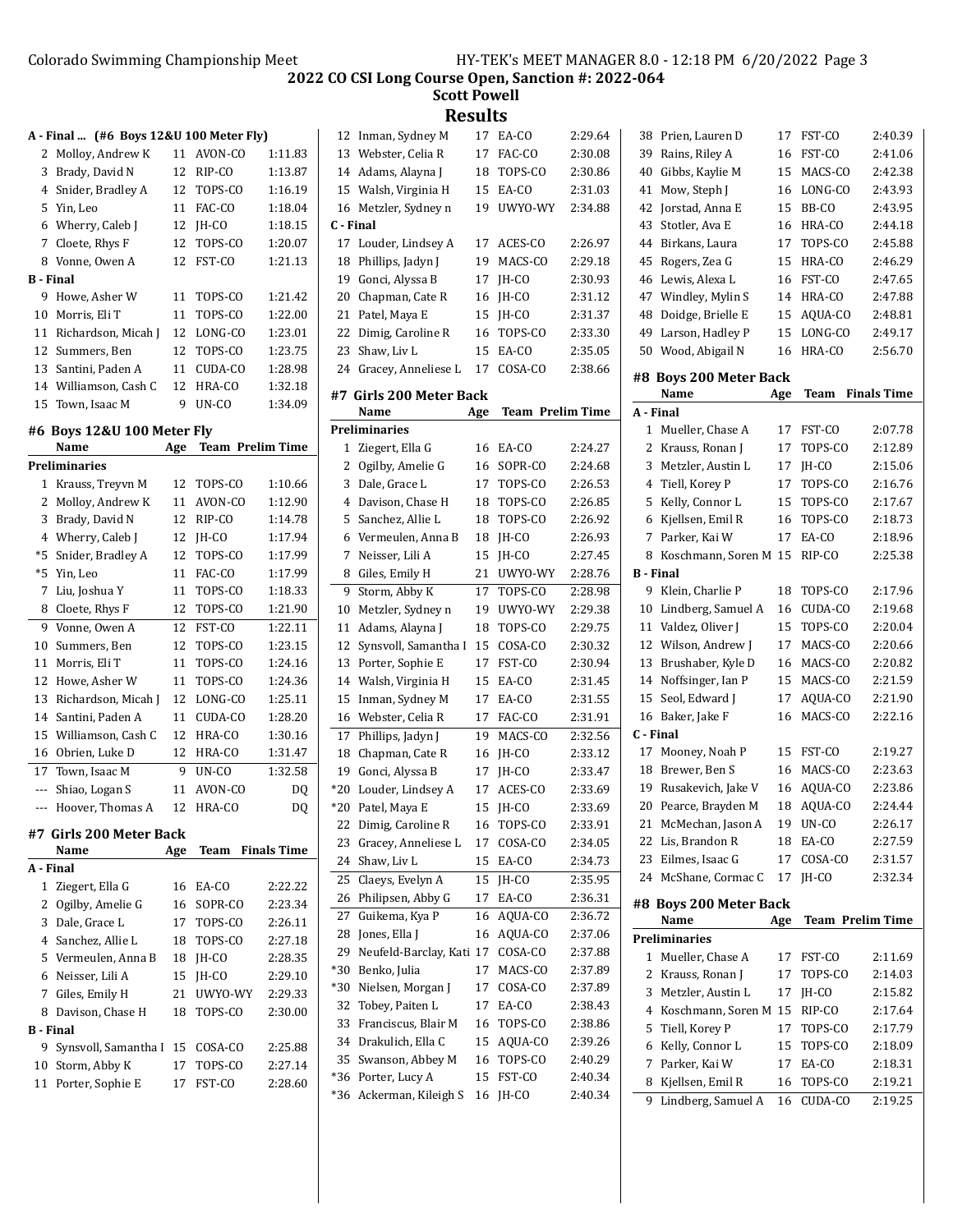**Scott Powell Results**

|                  | Preliminaries  (#8 Boys 200 Meter Back)   |          |                   |                    |  |
|------------------|-------------------------------------------|----------|-------------------|--------------------|--|
| 10               | Valdez, Oliver J                          | 15       | TOPS-CO           | 2:20.56            |  |
| 11               | Reese, Zach K                             | 17       | AQUA-CO           | 2:20.72            |  |
| 12               | Kohl, Nolan H                             | 14       | AQUA-CO           | 2:21.18            |  |
| 13               | Wilson, Andrew J                          | 17       | MACS-CO           | 2:21.26            |  |
| 14               | Klein, Charlie P                          | 18       | TOPS-CO           | 2:21.84            |  |
| 15               | Noffsinger, Ian P                         | 15       | MACS-CO           | 2:22.33            |  |
| 16               | Seol, Edward J                            | 17       | AQUA-CO           | 2:23.50            |  |
| 17               | Baker, Jake F                             | 16       | MACS-CO           | 2:23.57            |  |
| 18               | Brushaber, Kyle D                         | 16       | MACS-CO           | 2:23.68            |  |
| 19               | Rusakevich, Jake V                        | 16       | AQUA-CO           | 2:23.77            |  |
| 20               | Mooney, Noah P                            | 15       | FST-CO            | 2:24.27            |  |
| 21               | Pearce, Brayden M                         | 18       | AQUA-CO           | 2:24.80            |  |
| 22               | Brewer, Ben S                             | 16       | MACS-CO           | 2:26.45            |  |
| 23               | Lis, Brandon R                            | 18       | EA-CO             | 2:26.46            |  |
| 24               | Kershaw, James W                          | 16       | FAC-CO            | 2:27.54            |  |
| 25               | Echelberger, Sam J                        | 17       | EA-CO             | 2:27.55            |  |
| 26               | Welding, Evan J                           | 16       | EA-CO             | 2:28.49            |  |
| 27               | McMechan, Jason A                         | 19       | UN-CO             | 2:29.00            |  |
| 28               | Eilmes, Isaac G                           | 17       | COSA-CO           | 2:29.41            |  |
| 29               | McShane, Cormac C                         | 17       | JH-CO             | 2:30.88            |  |
| 30               | Akins, Aeson S                            | 18       | SOPR-CO           | 2:31.08            |  |
| 31               | Menzies, Maxx A                           | 16       | HRA-CO            | 2:31.25            |  |
| 32               | Kutsner, Alec S                           | 17       | COSA-CO           | 2:32.05            |  |
| 33               | Becker, Caden M                           | 16       | AQUA-CO           | 2:34.03            |  |
| 34               | Gibson, Rhys L                            | 15       | CUDA-CO           | 2:34.51            |  |
| 35               | Stroemme, Nikolai J                       | 17       | FST-CO            | 2:37.62            |  |
| ---              |                                           |          |                   |                    |  |
| ---              | Contreras-Fallico, Joa 17                 | 15       | JH-CO<br>TOPS-CO  | DQ                 |  |
| ---              | Maestas, Jacob B                          | 15       | EA-CO             | DQ<br>DQ           |  |
| ---              | Hays, Dylan J                             |          | AQUA-CO           |                    |  |
|                  | Bekerman, Liam B                          | 18       |                   | DQ                 |  |
|                  | #9 Girls 14&U 200 Meter Back              |          |                   |                    |  |
|                  | Name                                      | Age      | Team              | <b>Finals Time</b> |  |
| A - Final        |                                           |          |                   |                    |  |
| 1                | Noffsinger, Mya I                         | 14       | MACS-CO           | 2:28.69            |  |
| 2                | Briant, Mia J                             | 13       | UN-CO             | 2:34.50            |  |
| 3                | Ramsden, Elise K                          | 14       | TOPS-CO           | 2:35.25            |  |
| 4                | Sungy, Quinn D                            | 12       |                   |                    |  |
| 5                |                                           |          | CUDA-CO           | 2:37.91            |  |
| 6                | Riddle, Tallaby K                         | 13       | JH-CO             | 2:39.99            |  |
|                  | Ruhser, Kylee G                           | 14       | JH-CO             | 2:40.53            |  |
| 7                | Chandra, Karlie M                         | 13       | FAC-CO            | 2:40.63            |  |
| 8                | Eddy, Ellie K                             | 14       | FST-CO            | 2:41.94            |  |
| <b>B</b> - Final |                                           |          |                   |                    |  |
| 9                | Sereno, Alexis H                          | 12       | CUDA-CO           | 2:37.49            |  |
| 10               | Nebola, Haylee A                          | 14       | CUDA-CO           | 2:40.25            |  |
| 11               | Crysel, Madison H                         | 14       | TOPS-CO           | 2:41.04            |  |
| 12               | Sedbrook, Ellie M                         | 13       | TOPS-CO           | 2:47.03            |  |
| 13               | Hansel, Maggie A                          | 14       | RIP-CO            | 2:47.98            |  |
| 14               | Miller, Lilly P                           | 12       | FST-CO            | 2:48.75            |  |
| 15<br>16         | Trinquesse, Karolina<br>McDonald, Erica M | 11<br>14 | TOPS-CO<br>HRA-CO | 2:49.80<br>2:55.76 |  |

|                  | #9  Girls 14&U 200 Meter Back<br>Name | Age | <b>Team Prelim Time</b> |             |
|------------------|---------------------------------------|-----|-------------------------|-------------|
|                  | <b>Preliminaries</b>                  |     |                         |             |
| 1                | Noffsinger, Mya I                     | 14  | MACS-CO                 | 2:34.21     |
| 2                | Ramsden, Elise K                      | 14  | TOPS-CO                 | 2:35.09     |
| 3                | Briant, Mia J                         | 13  | UN-CO                   | 2:35.45     |
| 4                | Riddle, Tallaby K                     | 13  | JH-CO                   | 2:36.19     |
| 5                | Sungy, Quinn D                        | 12  | CUDA-CO                 | 2:38.57     |
| 6                | Chandra, Karlie M                     | 13  | FAC-CO                  | 2:39.01     |
| 7                | Ruhser, Kylee G                       | 14  | IH-CO                   | 2:40.04     |
| 8                | Eddy, Ellie K                         | 14  | FST-CO                  | 2:40.30     |
| 9                | DeNeen. Marin O                       | 12  | RIP-CO                  | 2:40.94     |
| 10               | Sereno, Alexis H                      | 12  | CUDA-CO                 | 2:40.95     |
| 11               | Hansel, Maggie A                      | 14  | RIP-CO                  | 2:41.77     |
| 12               | Nebola, Haylee A                      | 14  | CUDA-CO                 | 2:42.44     |
| 13               | Crysel, Madison H                     | 14  | TOPS-CO                 | 2:44.41     |
| 14               | Milausnic, Megan E                    | 14  | HRA-CO                  | 2:45.84     |
| 15               | Sedbrook. Ellie M                     | 13  | TOPS-CO                 | 2:48.30     |
| 16               | McDonald, Erica M                     | 14  | HRA-CO                  | 2:49.84     |
| 17               | Tringuesse, Karolina                  | 11  | TOPS-CO                 | 2:51.37     |
|                  |                                       | 12  | FST-CO                  | 2:51.63     |
| 18               | Miller, Lilly P                       |     |                         |             |
| 19               | Zhang, Lily                           | 13  | HRA-CO                  | 2:51.98     |
| 20               | Smith, Stella A                       | 11  | CUDA-CO                 | 2:56.73     |
| 21               | Tvrtkovic, Layla N                    | 11  | HRA-CO                  | 2:58.65     |
| ---              | Wherry, Marbury J                     | 12  | JH-CO                   | DQ          |
| ---              | Rose, Phoenix A                       | 14  | FST-CO                  | DQ          |
| ---              | Orrick, Kylie G                       | 13  | SSA-CO                  | DFS         |
|                  | #10 Boys 14&U 200 Meter Back          |     |                         |             |
|                  | Name                                  | Age | Team                    | Finals Time |
| A - Final        |                                       |     |                         |             |
| 1                | Keogh, Gavin T                        | 14  | FAC-CO                  | 2:08.97     |
| 2                | Zuhoski, Charlie H                    | 14  | FAC-CO                  | 2:20.42     |
| 3                | Witmer, Benjamin S                    | 14  | TOPS-CO                 | 2:21.86     |
| 4                | Newton, Charlie H                     | 14  | AQUA-CO                 | 2:25.05     |
| 5                | Boyd, Breck E                         | 14  | AVON-CO                 | 2:25.43     |
| 6                | Trinquesse, Camille A 14              |     | TOPS-CO                 | 2:26.86     |
| 7                | Silver, Joel R                        | 14  | TOPS-CO                 | 2:27.93     |
| 8                | Silver, Noah J                        | 14  | TOPS-CO                 | 2:37.40     |
| <b>B</b> - Final |                                       |     |                         |             |
| 9                | Pasternak, Sean G                     | 14  | TOPS-CO                 | 2:29.29     |
| 10               | Kerrigan, Barrett F                   | 14  | COSA-CO                 | 2:29.90     |
| 11               | Sungy, Reid J                         | 14  | CUDA-CO                 | 2:35.05     |
| 12               | Wang, Jonah T                         | 12  | CUDA-CO                 | 2:36.77     |
| 13               | Williams, Brennan P                   | 14  | CAC-CO                  | 2:39.82     |
| 14               | Molloy, Brian J                       | 14  | AVON-CO                 | 2:40.58     |
| 15               | Mills, Sawyer L                       | 12  | DAC-CO                  | 2:41.20     |
| 16               | Boyd, Tyson G                         | 11  | AVON-CO                 | 2:42.20     |
|                  |                                       |     |                         |             |
|                  | #10 Boys 14&U 200 Meter Back<br>Name  |     | <b>Team Prelim Time</b> |             |
|                  | Preliminaries                         | Age |                         |             |
|                  | 1 Keogh, Gavin T                      | 14  | FAC-CO                  | 2:13.57     |

2 Zuhoski, Charlie H 14 FAC-CO 2:19.31 3 Witmer, Benjamin S 14 TOPS-CO 2:22.70

| 4                                  | Boyd, Breck E                      | 14       | AVON-CO           | 2:25.34            |
|------------------------------------|------------------------------------|----------|-------------------|--------------------|
| 5                                  | Newton, Charlie H                  | 14       | AQUA-CO           | 2:25.86            |
| 6                                  | Silver, Joel R                     | 14       | TOPS-CO           | 2:26.15            |
| 7                                  | Trinquesse, Camille A 14           |          | TOPS-CO           | 2:27.71            |
| 8                                  | Silver, Noah J                     | 14       | TOPS-CO           | 2:32.92            |
| 9                                  | Kerrigan, Barrett F                | 14       | COSA-CO           | 2:33.70            |
| 10                                 | Heydt, Josh P                      | 14       | HRA-CO            | 2:34.63            |
| 11                                 | Sungy, Reid J                      | 14       | CUDA-CO           | 2:35.29            |
| 12                                 | Cho, Brandon H                     | 14       | HRA-CO            | 2:35.86            |
| 13                                 | Pasternak, Sean G                  | 14       | TOPS-CO           | 2:36.99            |
| 14                                 | Wang, Jonah T                      | 12       | CUDA-CO           | 2:38.31            |
| 15                                 | Tyukov, Adrian                     | 13       | AQUA-CO           | 2:39.33            |
| 16                                 | Mills, Sawyer L                    | 12       | DAC-CO            | 2:41.79            |
| 17                                 | Molloy, Brian J                    | 14       | AVON-CO           | 2:41.80            |
| 18                                 | Boyd, Tyson G                      | 11       | AVON-CO           | 2:42.32            |
| 19                                 | Williams, Brennan P                | 14       | CAC-CO            | 2:43.35            |
| 20                                 | Leitel, Isak E                     | 13       | TOPS-CO           | 2:44.34            |
| 21                                 | Eberly, Noah M                     | 14       | AQUA-CO           | 2:47.36            |
| 22                                 | Smith, Micah C                     | 13       | TOPS-CO           | 2:47.45            |
| 23                                 | Wherry, Caleb J                    | 12       | IH-CO             | 2:51.84            |
| 24                                 | Eselius, Rama R                    | 14       | TOPS-CO           | 2:52.31            |
| 25                                 | Pursley, Eddie J                   | 12       | IH-CO             | 2:53.02            |
| 26                                 | Santini, Paden A                   | 11       | CUDA-CO           | 3:01.87            |
| 27                                 | Fevos, Jaxson D                    | 11       | CUDA-CO           | 3:13.89            |
| ---                                | West, Tyler J                      | 13       | SSA-CO            | DQ                 |
| ---                                | Skillern, Everett Q                | 13       | FAC-CO            | DQ                 |
| ---                                | Camper, Nic I                      | 13       | HRA-CO            | DQ                 |
|                                    |                                    |          |                   |                    |
|                                    | #11 Girls 50 Meter Free<br>Name    | Age      | Team              | <b>Finals Time</b> |
|                                    |                                    |          |                   |                    |
| 1                                  | Armon, Indigo V                    | 17       | EA-CO             | 26.69              |
| 2                                  | Codevilla, Mary S                  | 18       | EA-CO             | 26.70              |
| 3                                  | Mason, Amelia K                    | 15       | FAC-CO            | 27.17              |
| 4                                  | Remington, Eri M                   | 20       | UN-CO             | 27.29              |
| 5                                  | Franckowiak, Kali M                | 19       | UWYO-WY           | 27.35              |
| 6                                  | Greenhawt, Lexi R                  | 17       | TOPS-CO           | 27.43              |
| 7                                  | Dimig, Elizabeth A                 | 16       | TOPS-CO           | 27.96              |
| 8                                  | Dale, Grace L                      | 17       | TOPS-CO           | 28.54              |
|                                    | B - Final                          |          |                   |                    |
| 9                                  | Bank, Karolina B                   | 18       | EA-CO             | 27.34              |
| 10                                 | Linden, Kalie M                    | 17       | TOPS-CO           | 27.86              |
| 11                                 | Johnston, Ryan R                   | 17       | AQUA-CO           | 27.89              |
| 12                                 | Lillie, Anna G                     | 17       | EA-CO             | 27.93              |
| 13                                 | Palmer, Carly                      | 21       | UWYO-WY           | 28.11              |
| 14                                 | Graziano, Joy C                    | 17       | GTS-CO            | 28.20              |
| 15                                 | Mills, Riley B                     | 15       | UN-CO             | 28.27              |
| 16                                 | Burchett, Emily                    | 19       | UWYO-WY           | 28.36              |
|                                    |                                    |          |                   |                    |
| 17                                 | Bindseil, Jordan E                 | 16       | LONG-CO           | 27.90              |
| 18                                 | Bane, Madeline T                   | 21       | UWYO-WY           | 28.40              |
| 19                                 | Inouye, Marissa E                  | 16       | CUDA-CO           | 28.41              |
| 20                                 | Storm, Abby K                      | 17       | TOPS-CO           | 28.49              |
| A - Final<br>C - Final<br>21<br>22 | Adams, Alayna J<br>Anderson, Ava C | 18<br>17 | TOPS-CO<br>FST-CO | 28.51<br>28.60     |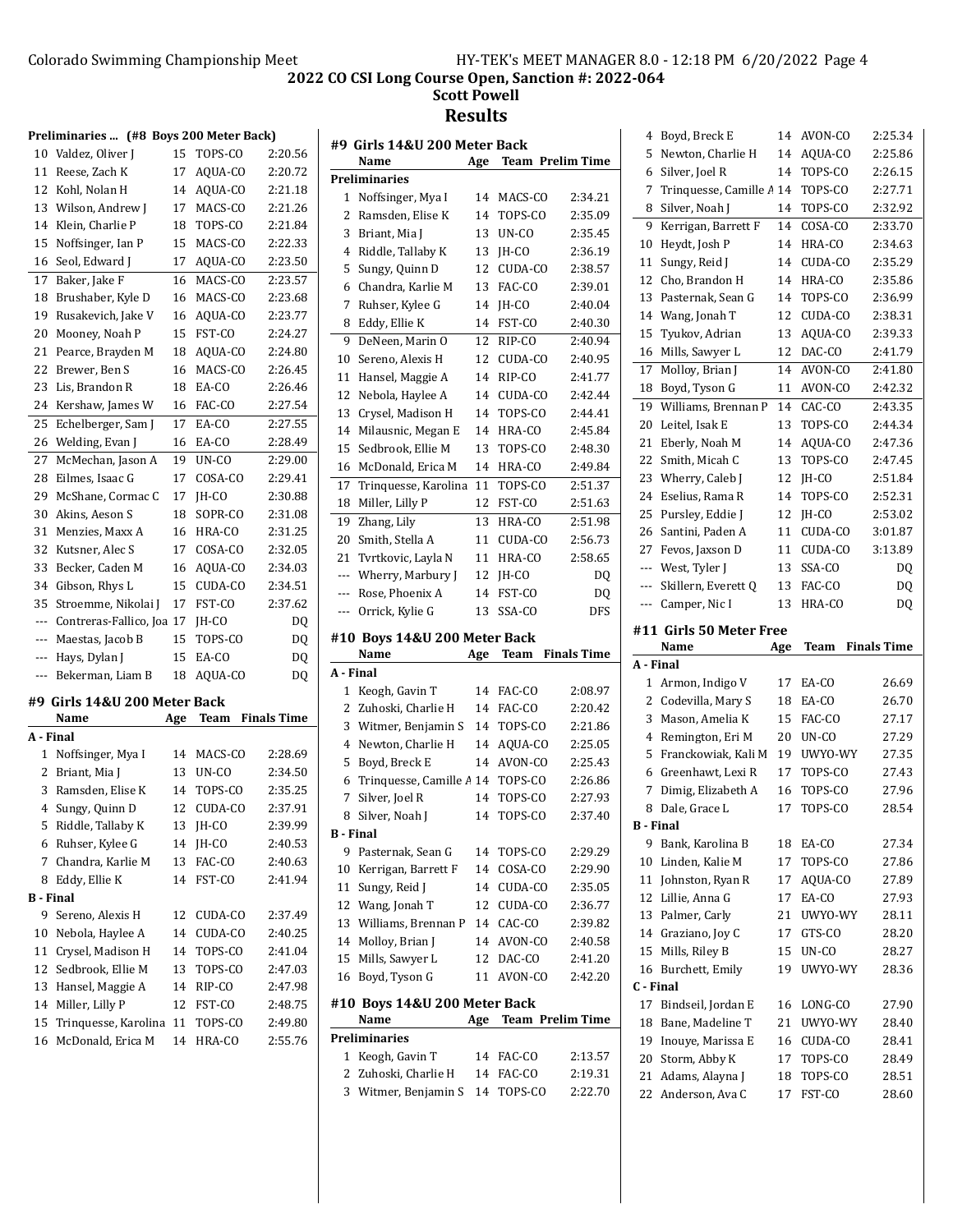**2022 CO CSI Long Course Open, Sanction #: 2022-064**

**Scott Powell**

| 11<br>!SU l |
|-------------|
|-------------|

|    |                                               |     |                         |       |                     | wouw                               |     |                  |       |           |                                   |     |                         |       |
|----|-----------------------------------------------|-----|-------------------------|-------|---------------------|------------------------------------|-----|------------------|-------|-----------|-----------------------------------|-----|-------------------------|-------|
|    | C - Final  (#11 Girls 50 Meter Free)          |     |                         |       |                     | 48 Afman, Zoe W                    |     | 17 FST-CO        | 29.86 |           | 14 Shepston, Aidan T              |     | 18 EA-CO                | 25.43 |
|    | 23 Dimig, Caroline R                          |     | 16 TOPS-CO              | 28.67 |                     | 49 Tobey, Paiten L                 |     | 17 EA-CO         | 29.88 |           | *15 Nguyen, Thomas X              |     | 17 NFSC-CO              | 25.45 |
|    | 24 Reilly, Paige A                            |     | 15 UN-CO                | 28.70 |                     | 50 Jones, Ella J                   |     | 16 AQUA-CO       | 29.91 |           | *15 Klein, Charlie P              |     | 18 TOPS-CO              | 25.45 |
|    |                                               |     |                         |       | *51                 | Lindstrom, Emma M                  |     | 15 UN-CO         | 29.93 | C - Final |                                   |     |                         |       |
|    | #11 Girls 50 Meter Free<br>Name               | Age | <b>Team Prelim Time</b> |       |                     | *51 Beck, Anna M                   |     | 18 AQUA-CO       | 29.93 |           | 17 Borrman, Jakob A               |     | 20 UWYO-WY              | 25.43 |
|    | Preliminaries                                 |     |                         |       |                     | *53 Kembel, Isabel S               |     | 14 RIP-CO        | 29.98 |           | 18 Smothers, Bronson 0 15 AQUA-CO |     |                         | 25.47 |
|    |                                               |     | 20 UN-CO                | 27.26 |                     | *53 Shaw, Liv L                    |     | 15 EA-CO         | 29.98 |           | 19 Weinstein, Peter S             |     | 18 FST-CO               | 25.69 |
|    | 1 Remington, Eri M                            |     | 19 UWYO-WY              | 27.34 |                     | 55 Madsen, Amy K                   |     | 17 SOPR-CO       | 29.99 |           | 20 Crawford, Jamie                |     | 15 AQUA-CO              | 25.89 |
|    | *2  Franckowiak, Kali M<br>*2 Mason, Amelia K |     | 15 FAC-CO               | 27.34 |                     | 56 Guikema, Kya P                  |     | 16 AQUA-CO       | 30.08 |           | 21 Howe, Tanner A                 |     | 17 CUDA-CO              | 25.90 |
|    | 4 Codevilla, Mary S                           |     | 18 EA-CO                | 27.56 |                     | *57 Warren, Amayah L               |     | 16 HRA-CO        | 30.10 |           | 22 Reed, Tanner J                 |     | 17 TOPS-CO              | 25.94 |
|    | 5 Greenhawt, Lexi R                           |     | 17 TOPS-CO              | 27.62 | *57                 | Edstrom, Sierra L                  |     | 20 CAC-CO        | 30.10 |           | 23 Echelberger, Sam J             |     | 17 EA-CO                | 25.96 |
|    | *6 Armon, Indigo V                            |     | 17 EA-CO                | 27.87 |                     | 59 Ley, Rachel M                   |     | 17 JH-CO         | 30.11 |           | 24 Deevy, Patrick M               |     | 17 AQUA-CO              | 26.19 |
|    | *6 Chahbandour, Claire 18 TOPS-CO             |     |                         | 27.87 |                     | 60 Prien, Lauren D                 |     | 17 FST-CO        | 30.13 |           |                                   |     |                         |       |
|    | 8 Dale, Grace L                               |     | 17 TOPS-CO              | 27.94 |                     | 61 Gracey, Anneliese L             |     | 17 COSA-CO       | 30.20 |           | #12 Boys 50 Meter Free<br>Name    | Age | <b>Team Prelim Time</b> |       |
|    |                                               |     |                         |       |                     | 62 Mow, Steph J                    |     | 16 LONG-CO       | 30.27 |           | <b>Preliminaries</b>              |     |                         |       |
| 9  | Dimig, Elizabeth A                            |     | 16 TOPS-CO              | 28.09 |                     | 63 McPherson, Katelyn a 18         |     | UWYO-WY          | 30.34 |           | 1 Barrier, Tegan J                |     | 17 EA-CO                | 24.21 |
|    | 10 Bank, Karolina B                           |     | 18 EA-CO                | 28.10 |                     | 64 Hoefer, Reagan A                |     | 15 JH-CO         | 30.38 |           |                                   |     | 18 UN-CO                | 24.39 |
|    | 11 Johnston, Ryan R                           |     | 17 AQUA-CO              | 28.16 |                     | 65 Benko, Julia                    |     | 17 MACS-CO       | 30.54 |           | 2 Raskay, Kyle W                  |     | 17 FST-CO               | 24.54 |
|    | 12 Lillie, Anna G                             |     | 17 EA-CO                | 28.26 |                     | 66 Bosley, Chloe M                 |     | 15 HRA-CO        | 30.59 |           | 3 Davin, Tristen M                |     | 16 CAC-CO               | 24.76 |
|    | 13 Palmer, Carly                              |     | 21 UWYO-WY              | 28.37 |                     | 67 Hovey, Caitlin                  |     | 15 TOPS-CO       | 30.68 |           | 4 Wendt, Hawkins L                |     |                         |       |
|    | 14 Linden, Kalie M                            |     | 17 TOPS-CO              | 28.38 |                     | 68 Larson, Hadley P                |     | 15 LONG-CO       | 30.69 |           | 5 Fan, Jason K                    |     | 17 AQUA-CO              | 24.85 |
|    | 15 Mills, Riley B                             |     | 15 UN-CO                | 28.39 |                     | *69 Inman, Allie R                 |     | 15 EA-CO         | 30.70 |           | 6 McMahon, Alex J                 |     | 19 FST-CO               | 24.98 |
|    | 16 Graziano, Joy C                            |     | 17 GTS-CO               | 28.41 |                     | *69 Lavigne, Rowan D               |     | 17 FAC-CO        | 30.70 |           | 7 Jacobs, Casey A                 |     | 17 TOPS-CO              | 24.99 |
|    | 17 Burchett, Emily                            | 19  | UWYO-WY                 | 28.49 |                     | 71 Sleeper, Bell G                 |     | 15 JH-CO         | 30.78 |           | 8 Sealman, Layton D               |     | 16 EA-CO                | 25.07 |
|    | 18 Inouye, Marissa E                          |     | 16 CUDA-CO              | 28.53 |                     | 72 Swanson, Abbey M                | 16  | TOPS-CO          | 30.88 |           | 9 Tran, Jack T                    |     | 18 EA-CO                | 25.14 |
|    | 19 Bane, Madeline T                           |     | 21 UWYO-WY              | 28.56 |                     | 73 Smith, Emily A                  |     | 16 CAC-CO        | 31.05 |           | 10 Inglis, Sawyer F               |     | 19 TOPS-CO              | 25.17 |
| 20 | Bindseil, Jordan E                            |     | 16 LONG-CO              | 28.57 |                     | 74 Angelo, Melanie B               |     | 16 MACS-CO       | 31.08 |           | 11 DiFronzo, Ethan J              |     | 15 FAC-CO               | 25.23 |
|    | 21 Dimig, Caroline R                          |     | 16 TOPS-CO              | 28.59 |                     | 75 Patel, Maya E                   |     | 15 JH-CO         | 31.15 |           | 12 Shepston, Aidan T              | 18  | EA-CO                   | 25.24 |
|    | 22 Storm, Abby K                              |     | 17 TOPS-CO              | 28.67 |                     | 76 Philipsen, Abby G               |     | 17 EA-CO         | 31.22 |           | 13 Sampson, Jacob M               |     | 18 EA-CO                | 25.32 |
|    | 23 Anderson, Ava C                            |     | 17 FST-CO               | 28.73 |                     | 77 Wood, Ivy N                     |     | 16 UN-CO         | 31.46 |           | 14 Gurley, Garrett O              |     | 17 AQUA-CO              | 25.42 |
|    | 24 Reilly, Paige A                            |     | 15 UN-CO                | 28.75 |                     | 78 Stickley, Kate-Hayder 16 HRA-CO |     |                  | 31.56 |           | 15 Nguyen, Thomas X               |     | 17 NFSC-CO              | 25.47 |
|    | 25 Adams, Alayna J                            |     | 18 TOPS-CO              | 28.79 |                     | 79 Doidge, Brielle E               |     | 15 AQUA-CO       | 31.74 |           | 16 Kajfosz, Mason I               |     | 17 HRA-CO               | 25.65 |
|    | 26 Jorstad, Anna E                            |     | 15 BB-CO                | 28.87 |                     | 80 Painter, Brooke R               |     | 16 FAC-CO        | 33.32 |           | 17 Klein, Charlie P               |     | 18 TOPS-CO              | 25.66 |
|    | 27 Ziegert, Ella G                            |     | 16 EA-CO                | 28.89 | $\qquad \qquad - -$ | Esmas, Lily G                      |     | 16 AQUA-CO       | DQ    |           | 18 Weinstein, Peter S             |     | 18 FST-CO               | 25.71 |
|    | *28 Inman, Sydney M                           |     | 17 EA-CO                | 28.91 |                     | --- Loveridge, Ana B               |     | 15 AQUA-CO       | DQ    |           | 19 Borrman, Jakob A               |     | 20 UWYO-WY              | 25.75 |
|    | *28 Pippert, Sydney M                         |     | 16 CUDA-CO              | 28.91 |                     | --- Young, Harper G                |     | 15 DTST-CO       | DQ    |           | 20 Reed, Tanner J                 |     | 17 TOPS-CO              | 25.80 |
|    | *28 Giles, Emily H                            |     | 21 UWYO-WY              | 28.91 |                     | --- Nosack, Sofia L                | 21  | UN-CO            | DFS   |           | 21 Smothers, Bronson 0 15 AQUA-CO |     |                         | 25.81 |
|    | 31 Deitemeyer, Lexie T                        | 19  | TOPS-CO                 | 28.94 |                     | --- Hutter, Aubrey A               |     | 17 HRA-CO        | DFS   |           | *22 Deevy, Patrick M              |     | 17 AQUA-CO              | 25.91 |
|    | 32 Saldanha, Madison A 18 TOPS-CO             |     |                         | 28.97 |                     |                                    |     |                  |       |           | *22 Crawford, Jamie               |     | 15 AQUA-CO              | 25.91 |
|    | 33 Heuer, Charlotte S                         |     | 15 UN-CO                | 29.06 |                     | #12 Boys 50 Meter Free             |     |                  |       |           | 24 Echelberger, Sam J             |     | 17 EA-CO                | 25.94 |
|    | 34 Louder, Lindsey A                          |     | 17 ACES-CO              | 29.10 |                     | Name                               | Age | Team Finals Time |       |           | 25 Howe, Tanner A                 | 17  | CUDA-CO                 | 25.95 |
| 35 | Edstrom, Morgan M                             |     | 18 CAC-CO               | 29.16 | A - Final           |                                    |     |                  |       |           | 26 Durso, Jacob F                 |     | 16 TOPS-CO              | 25.98 |
|    | 36 Giles, Hannah                              |     | 19 UWYO-WY              | 29.18 |                     | 1 McMahon, Alex J                  |     | 19 FST-CO        | 24.05 |           | 27 Higgins, Evan W                |     | 16 AQUA-CO              | 26.00 |
|    | *37 Jacobson, Taylor M                        |     | 18 JH-CO                | 29.21 |                     | 2 Davin, Tristen M                 |     | 17 FST-CO        | 24.10 |           | 28 Story, James Y                 |     | 15 CUDA-CO              | 26.13 |
|    | *37 Neisser, Lili A                           |     | 15 JH-CO                | 29.21 |                     | 3 Raskay, Kyle W                   |     | 18 UN-CO         | 24.44 |           | 29 Brewer, Landon R               |     | 16 MACS-CO              | 26.17 |
|    | 39 Bartusiak, Tori N                          |     | 18 HRA-CO               | 29.35 |                     | 4 Wendt, Hawkins L                 |     | 16 CAC-CO        | 24.58 |           | 30 Galligan, James D              |     | 17 TOPS-CO              | 26.21 |
| 40 | Bacon, Emma K                                 |     | 16 NFSC-CO              | 29.44 |                     | 5 Tran, Jack T                     |     | 18 EA-CO         | 24.64 |           | 31 Covington, Dylan J             |     | 18 FST-CO               | 26.25 |
|    | *41 Drakulich, Ella C                         |     | 15 AQUA-CO              | 29.55 |                     | 6 Sealman, Layton D                |     | 16 EA-CO         | 24.68 |           | 32 Mooney, Noah P                 |     | 15 FST-CO               | 26.29 |
|    | *41 Karakusis, Taylor M                       |     | 15 FST-CO               | 29.55 |                     | 7 Fan, Jason K                     |     | 17 AQUA-CO       | 24.75 |           | 33 Viescas, Ethan T               |     | 16 HRA-CO               | 26.33 |
| 43 | Popke, Katerina S                             |     | 17 TOPS-CO              | 29.58 |                     | 8 Jacobs, Casey A                  |     | 17 TOPS-CO       | 25.01 |           | 34 Kutsner, Alec S                |     | 17 COSA-CO              | 26.36 |
|    | 44 Nguyen, Jolie T                            |     | 15 NFSC-CO              | 29.66 | <b>B</b> - Final    |                                    |     |                  |       |           | 35 Galop, Nolan R                 |     | 17 HRA-CO               | 26.40 |
|    | 45 Bricker, Sophia B                          |     | 21 UN-CO                | 29.72 |                     | 9 Kajfosz, Mason I                 |     | 17 HRA-CO        | 24.78 |           | *36 Krauss, Ronan J               |     | 17 TOPS-CO              | 26.41 |
|    | 46 McCullough, Sidney A 18 AQUA-CO            |     |                         | 29.74 |                     | 10 Gurley, Garrett O               |     | 17 AQUA-CO       | 24.81 |           | *36 Morris, Carson J              |     | 17 AQUA-CO              | 26.41 |
|    | 47 Coleman, Emilie A                          |     | 16 JH-CO                | 29.84 |                     | 11 Inglis, Sawyer F                |     | 19 TOPS-CO       | 24.95 |           | 38 Reinert, Nic G                 |     | 18 JH-CO                | 26.55 |
|    |                                               |     |                         |       |                     | 12 DiFronzo, Ethan J               |     | 15 FAC-CO        | 25.08 |           | *39 Kinder, Dakota O              |     | 18 COSA-CO              | 26.56 |
|    |                                               |     |                         |       |                     | 13 Sampson, Jacob M                |     | 18 EA-CO         | 25.34 |           |                                   |     |                         |       |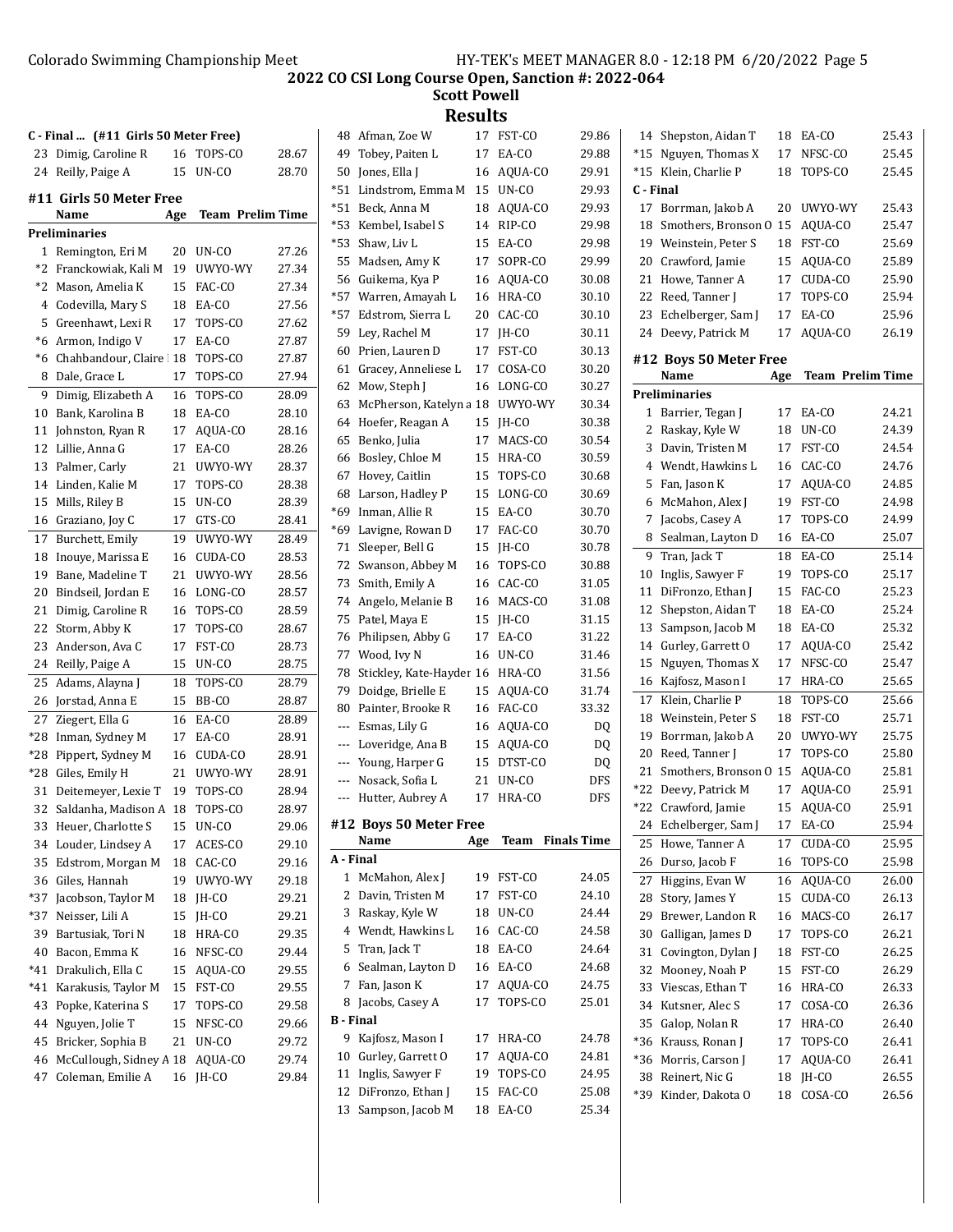|       | Preliminaries  (#12 Boys 50 Meter Free) |    |         |       |
|-------|-----------------------------------------|----|---------|-------|
| *39   | McMechan, Jason A                       | 19 | UN-CO   | 26.56 |
| 41    | Lebsack, Drew T                         | 17 | FAC-CO  | 26.58 |
| 42    | Traut, Jack C                           | 18 | EA-CO   | 26.62 |
| 43    | Corn, Joshua G                          | 17 | FST-CO  | 26.69 |
| 44    | Kjellsen, Emil R                        | 16 | TOPS-CO | 26.72 |
| $*45$ | Wilson, Trey F                          | 17 | NFSC-CO | 26.87 |
| *45   | McShane, Cormac C                       | 17 | JH-CO   | 26.87 |
| *47   | Kohl, Nolan H                           | 14 | AQUA-CO | 26.88 |
| $*47$ | Tiell, Korey P                          | 17 | TOPS-CO | 26.88 |
| 49    | Todd, Bayden W                          | 15 | FST-CO  | 26.89 |
| $*50$ | Koschmann, Soren M                      | 15 | RIP-CO  | 26.92 |
| $*50$ | Rusakevich, Jake V                      | 16 | AQUA-CO | 26.92 |
| 52    | Pearce, Brayden M                       | 18 | AQUA-CO | 26.93 |
| 53    | Boyd, Breck E                           | 14 | AVON-CO | 27.06 |
| 54    | Reese, Zach K                           | 17 | AQUA-CO | 27.09 |
| 55    | Maestas, Jacob B                        | 15 | TOPS-CO | 27.10 |
| 56    | Spooner, Ian H                          | 15 | NOCO-CO | 27.13 |
| 57    | Linn, Austin M                          | 18 | JH-CO   | 27.14 |
| 58    | Kammerzell, Jake A                      | 18 | TOPS-CO | 27.23 |
| 59    | Hunter, Bryce D                         | 15 | CAC-CO  | 27.31 |
| *60   | Schlosser, Cameron J                    | 17 | AQUA-CO | 27.33 |
| *60   | Seol, Edward J                          | 17 | AQUA-CO | 27.33 |
| $*62$ | Hays, Dylan J                           | 15 | EA-CO   | 27.40 |
| *62   | Parker, Kai W                           | 17 | EA-CO   | 27.40 |
| 64    | Robertson, John Paul                    | 16 | TOPS-CO | 27.41 |
| 65    | Garcia-Escobar, Edga                    | 15 | TOPS-CO | 27.43 |
| 66    | Ricenbaw, Will J                        | 16 | HRA-CO  | 27.47 |
| 67    | Ohrtman, Braydon R                      | 15 | HRA-CO  | 27.49 |
| *68   | Montgomery, Henry'                      | 15 | TOPS-CO | 27.54 |
| *68   | Davidson, Garrett C                     | 16 | TOPS-CO | 27.54 |
| 70    | Pennington, Ryan W                      | 16 | TOPS-CO | 27.56 |
| $*71$ | Menzies, Maxx A                         | 16 | HRA-CO  | 27.62 |
| $*71$ | Laverty, Gavin C                        | 15 | FAC-CO  | 27.62 |
| 73    | Colsman, Hennig H                       | 16 | CAC-CO  | 27.71 |
| 74    | Becker, Caden M                         | 16 | AOUA-CO | 27.75 |
| 75    | Eilmes, Isaac G                         | 17 | COSA-CO | 27.86 |
| 76    | Beard, Peyton J                         | 16 | FST-CO  | 27.90 |
| $*77$ | Wilderer, Dominik F                     | 15 | AQUA-CO | 27.94 |
| $*77$ | Kian, Arman                             | 18 | TOPS-CO | 27.94 |
| 79    | Phillips, Chae L                        | 16 | MACS-CO | 28.09 |
| 80    | Stroemme, Nikolai J                     | 17 | FST-CO  | 28.11 |
| 81    | Hughes, Jack C                          | 18 | NOCO-CO | 28.25 |
| 82    | Gibson, Rhys L                          | 15 | CUDA-CO | 28.31 |
| 83    | Shin, David S                           | 16 | FAC-CO  | 28.34 |
| 84    | Akins, Aeson S                          | 18 | SOPR-CO | 28.43 |
| 85    | Cho, Brandon H                          | 14 | HRA-CO  | 28.44 |
| 86    | Wills, Noah R                           | 14 | HRA-CO  | 28.59 |
| 87    | Kazanjian, Luka N                       | 17 | EA-CO   | 29.25 |
| ---   | Beckman, Jack H                         | 15 | TOPS-CO | DQ    |
| ---   | Bosley, Luke N                          | 18 | HRA-CO  | DQ    |
| ---   | Lebsack, Owen M                         | 17 | FAC-CO  | DQ    |

|           | #13 Girls 14&U 50 Meter Free |     |         |                         |
|-----------|------------------------------|-----|---------|-------------------------|
|           | Name                         | Age | Team    | <b>Finals Time</b>      |
| A - Final |                              |     |         |                         |
| 1         | Ramsden, Elise K             | 14  | TOPS-CO | 28.14                   |
| 2         | Ladrow, Ivy H                | 14  | SSST-CO | 28.30                   |
| 3         | Wolfson, Malin M             | 14  | UN-CO   | 28.32                   |
| 4         | Frauenfelder, Lorelai        | 14  | CUDA-CO | 28.46                   |
| 5         | Shambo, Audrey C             | 14  | FAC-CO  | 28.65                   |
| 6         | Byrn, Lexi S                 | 13  | FAC-CO  | 28.71                   |
| 7         | Xia, Amy X                   | 14  | TOPS-CO | 28.77                   |
| 8         | Earley, Bea K                | 14  | AQUA-CO | 28.86                   |
| B - Final |                              |     |         |                         |
| 9         | Walkup, Cameryn J            | 13  | MACS-CO | 29.13                   |
| 10        | Rose, Phoenix A              | 14  | FST-CO  | 29.36                   |
| 11        | Sparks, Gracie G             | 13  | HRA-CO  | 29.56                   |
| 12        | Carlson, Abby E              | 14  | FST-CO  | 29.84                   |
| 13        | Chandra, Karlie M            | 13  | FAC-CO  | 30.09                   |
| 14        | Nebola, Haylee A             | 14  | CUDA-CO | 30.19                   |
| 15        | Reese, Hazyl M               | 13  | BB-CO   | 30.27                   |
| 16        | Mu, Agnes S                  | 14  | CUDA-CO | 30.42                   |
|           |                              |     |         |                         |
|           | #13 Girls 14&U 50 Meter Free |     |         |                         |
|           | Name                         | Age |         | <b>Team Prelim Time</b> |
|           | Preliminaries                |     |         |                         |
| 1         | Ladrow, Ivy H                | 14  | SSST-CO | 28.10                   |
| 2         | Wolfson, Malin M             | 14  | UN-CO   | 28.48                   |
| 3         | Ramsden, Elise K             | 14  | TOPS-CO | 28.56                   |
| 4         | Frauenfelder, Lorelai        | 14  | CUDA-CO | 28.73                   |
| 5         | Xia, Amy X                   | 14  | TOPS-CO | 28.99                   |
| 6         | Byrn, Lexi S                 | 13  | FAC-CO  | 29.04                   |
| 7         | Earley, Bea K                | 14  | AQUA-CO | 29.10                   |
| 8         | Shambo, Audrey C             | 14  | FAC-CO  | 29.27                   |
| 9         | Chandra, Karlie M            | 13  | FAC-CO  | 30.00                   |
| 10        | Walkup, Cameryn J            | 13  | MACS-CO | 30.01                   |
| 11        | Sparks, Gracie G             | 13  | HRA-CO  | 30.06                   |
| 12        | Rose, Phoenix A              | 14  | FST-CO  | 30.09                   |
| 13        | Reese, Hazyl M               | 13  | BB-CO   | 30.12                   |
| 14        | Mu, Agnes S                  | 14  | CUDA-CO | 30.14                   |
| 15        | Carlson, Abby E              | 14  | FST-CO  | 30.16                   |
| 16        | Nebola, Haylee A             | 14  | CUDA-CO | 30.17                   |
| 17        | Milausnic, Megan E           | 14  | HRA-CO  | 30.28                   |
| 18        | Spitzer, Audrey A            | 14  | HRA-CO  | 30.38                   |
| 19        | Mason, Lexi M                | 13  | FAC-CO  | 30.47                   |
| 20        | Hansel, Maggie A             | 14  | RIP-CO  | 30.57                   |
| 21        | Luong, Audrey G              | 14  | AQUA-CO | 30.61                   |
| 22        | Sedbrook, Ellie M            | 13  | TOPS-CO | 30.62                   |
| 23        | Marks, Callie E              | 13  | RIP-CO  | 30.74                   |
| 24        | Riddle, Tallaby K            | 13  | JH-CO   | 30.85                   |
| 25        | Byyny, Annika L              | 13  | TOPS-CO | 30.94                   |
| 26        | Lenderman, Tessa B           | 14  | AQUA-CO | 30.97                   |
| 27        | Petranek, Emily A            | 14  | CUDA-CO | 31.04                   |
| 28        | Herfter, Gabriela A          | 13  | HRA-CO  | 31.07                   |
| 29        | Crysel, Madison H            | 14  | TOPS-CO | 31.15                   |
| 30        | Siah, JJ                     | 13  | MACS-CO | 31.18                   |
|           |                              |     |         |                         |

| 31               | Callender, Katherine        | 14  | TOPS-CO          | 31.22              |
|------------------|-----------------------------|-----|------------------|--------------------|
| 32               | Swarr, Isabel C             | 14  | FAC-CO           | 31.27              |
| 33               | Williams, Camryn E          | 13  | TOPS-CO          | 31.30              |
| 34               | Gerecht, Karen R            | 14  | UN-CO            | 31.49              |
| 35               | Ayres, Ella M               | 14  | FST-CO           | 31.57              |
| 36               | Peech, Hadley M             | 14  | FAC-CO           | 31.66              |
| 37               | Zhang, Lily                 | 13  | HRA-CO           | 31.69              |
| 38               | Williams, Madison T         | 14  | AQUA-CO          | 31.75              |
| 39               | Tucker, Kailyn A            | 14  | CUDA-CO          | 32.04              |
| 40               | Williams, Kenzie S          | 14  | AQUA-CO          | 32.49              |
| 41               | Sparks, Ellery M            | 13  | SSA-CO           | 32.50              |
| 42               | Eddy, Ellie K               | 14  | FST-CO           | 32.79              |
| 43               | Woodward, Scarlett R 14     |     | HRA-CO           | 33.04              |
| 44               | Parks, Rowan A              | 14  | JH-CO            | 33.39              |
| ---              | Groce, Ellie E              | 13  | GTS-CO           | <b>DFS</b>         |
| ---              | Orrick, Kylie G             | 13  | SSA-CO           | <b>DFS</b>         |
|                  |                             |     |                  |                    |
|                  | #14 Boys 14&U 50 Meter Free |     |                  |                    |
|                  | Name                        | Age | Team             | <b>Finals Time</b> |
| A - Final        |                             |     |                  |                    |
| 1                | Zuhoski, Charlie H          | 14  | FAC-CO           | 26.02              |
| 2                | Watkins, Hayden C           | 14  | AQUA-CO          | 26.49              |
| 3                | Keogh, Gavin T              | 14  | FAC-CO           | 26.60              |
| 4                | Uran, Carter J              | 13  | CUDA-CO          | 26.64              |
| 5                | Trinquesse, Camille A 14    |     | TOPS-CO          | 26.88              |
| 6                | Boyd, Breck E               | 14  | AVON-CO          | 26.89              |
| 7                | Garland, Marcus H           | 14  | GTS-CO           | 27.07              |
| 8                | Heydt, Josh P               | 14  | HRA-CO           | 27.09              |
|                  |                             |     |                  |                    |
| <b>B</b> - Final |                             |     |                  |                    |
| 9                | Leyba, Justin J             | 13  | RIP-CO           | 27.50              |
| 10               | Estella, Elam P             | 14  | COSA-CO          | 27.68              |
| 11               | Newton, Charlie H           | 14  | AQUA-CO          | 27.75              |
| 12               | Sullivan, Jake N            | 14  | LONG-CO          | 27.92              |
| 13               | Popke, Michael R            | 14  | TOPS-CO          | 28.16              |
| 14               | Lihalakha, Kian S           | 13  | UN-CO            | 28.35              |
| 15               | Molloy, Brian J             | 14  | AVON-CO          | 28.40              |
| 16               | Pocock, Jake W              | 14  | CAC-CO           | 29.00              |
|                  | #14 Boys 14&U 50 Meter Free |     |                  |                    |
|                  | Name                        | Age | Team Prelim Time |                    |
|                  | Preliminaries               |     |                  |                    |
| 1                | Zuhoski, Charlie H          | 14  | FAC-CO           | 26.40              |
| 2                | Keogh, Gavin T              | 14  | FAC-CO           | 26.60              |
| 3                | Watkins, Hayden C           | 14  | AOUA-CO          | 26.75              |
| 4                | Garland, Marcus H           | 14  | GTS-CO           | 26.88              |
| 5                | Uran, Carter J              | 13  | CUDA-CO          | 26.98              |
| 6                | Boyd, Breck E               | 14  | AVON-CO          | 27.02              |
| 7                | Heydt, Josh P               | 14  | HRA-CO           | 27.08              |
| 8                | Trinquesse, Camille A 14    |     | TOPS-CO          | 27.12              |
| 9                | Leyba, Justin J             | 13  | RIP-CO           | 27.39              |
| 10               | Newton, Charlie H           | 14  | AQUA-CO          | 27.75              |
| 11               | Estella, Elam P             | 14  | COSA-CO          | 27.83              |
| 12               | Molloy, Brian J             | 14  | AVON-CO          |                    |
| 13               | Popke, Michael R            | 14  | TOPS-CO          | 28.34<br>28.42     |
| 14               | Lihalakha, Kian S           | 13  | UN-CO            | 28.44              |
| 15               | Pocock, Jake W              | 14  | CAC-CO           | 28.56              |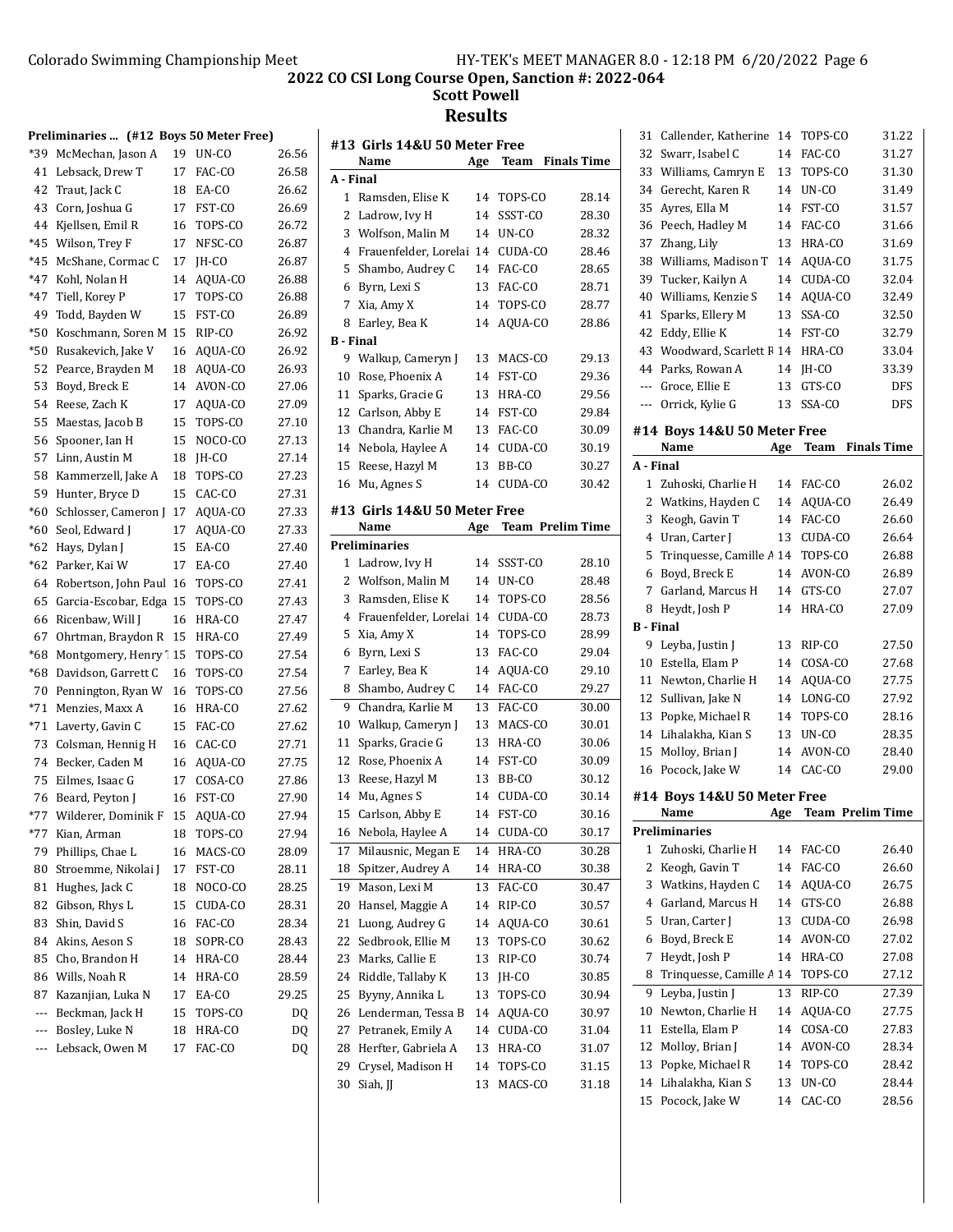**Scott Powell**

|                  | Preliminaries  (#14 Boys 14&U 50 Meter Free) |        |                         |                    |
|------------------|----------------------------------------------|--------|-------------------------|--------------------|
| 16               | Sullivan, Jake N                             | 14     | LONG-CO                 | 28.59              |
| 17               | McLuskey, Ethan E                            | 14     | JH-CO                   | 28.89              |
| 18               | Williams, Brennan P                          | 14     | CAC-CO                  | 28.93              |
| 19               | Zhao, Aaron                                  | 14     | AQUA-CO                 | 29.13              |
| 20               | Silver, Joel R                               | 14     | TOPS-CO                 | 29.29              |
| 21               | Camper, Nic I                                | 13     | HRA-CO                  | 29.41              |
| 22               | Carlstrom, Nick C                            | 14     | COSA-CO                 | 29.47              |
| 23               | Valdez, Oscar M                              | 13     | TOPS-CO                 | 29.49              |
| 24               | Fevos, Alex A                                | 14     | CUDA-CO                 | 29.58              |
| 25               | Eberly, Noah M                               | 14     | AQUA-CO                 | 29.71              |
| 26               | Siegfreid, Rowan T                           | 14     | FST-CO                  | 30.11              |
| 27               | Pier, Grant L                                | 14     | TOPS-CO                 | 30.29              |
| 28               | Wood, Henry D                                | 14     | UN-CO                   | 30.60              |
| 29               | Holst, Ben W                                 | 14     | HRA-CO                  | 30.76              |
| 30               | Birkans, Aleks M                             | 14     | TOPS-CO                 | 30.77              |
| 31               | Schneider, Will F                            | 13     | NOCO-CO                 | 31.23              |
| 32               | Skillern, Isaac W                            | 13     | FAC-CO                  | 31.55              |
| 33               | Tyukov, Adrian                               | 13     | AQUA-CO                 | 31.74              |
| 34               | Eselius, Rama R                              | 14     | TOPS-CO                 | 31.88              |
| $*35$            | Nguyen, Aiden J                              | 13     | FST-CO                  | 31.93              |
| $*35$            | Leitel, Isak E                               | 13     | TOPS-CO                 | 31.93              |
| 37               | Wei, Matthew D                               | 14     | AQUA-CO                 | 32.17              |
| 38               | Pupelis, Benjamin D                          | 13     | TOPS-CO                 | 32.21              |
| $\cdots$         | Hawkins, River R                             | 13     | TOPS-CO                 |                    |
|                  |                                              |        | FAC-CO                  | DQ                 |
| ---              | Skillern, Everett Q                          | 13     |                         | DQ                 |
| ---              | Rains, Logan J                               | 14     | FST-CO                  | DQ                 |
| ---              | Bishop, Nicholas J                           | 13     | DAC-CO                  | DFS                |
| ---              | Slankard, Luke T                             | 14     | FST-CO                  | DFS                |
|                  | #15 Girls 12&U 50 Meter Free                 |        |                         |                    |
|                  | Name                                         | Age    | Team                    | <b>Finals Time</b> |
|                  | A - Final                                    |        |                         |                    |
| $\mathbf{1}$     | McKinnon, Kate E                             | 12     | AQUA-CO                 |                    |
|                  |                                              |        |                         | 28.73              |
| 2                | Sereno, Alexis H                             | 12     | CUDA-CO                 | 28.95              |
| 3                | Gust, Paige M                                | 12     | ACES-CO                 | 31.06              |
| 4                | Bradac, Natalie A                            | 12     | TOPS-CO                 | 31.33              |
| 5                | Miller, Lilly P                              | 12     | FST-CO                  | 31.36              |
| $*6$             | Urband, Lily L                               | 12     | TOPS-CO                 | 31.50              |
|                  | *6 Wasylenky, Sydney M 12 TOPS-CO            |        |                         | 31.50              |
|                  | 8 Williams, Valerie R                        | $10\,$ | TOPS-CO                 | 32.68              |
|                  |                                              |        |                         |                    |
| 9                | Baker, Kara R                                | 12     | HRA-CO                  | 31.28              |
| 10               | Franklin, Cecelie R                          | 12     | HRA-CO                  | 32.01              |
| 11               | Zajacs, Brynn E                              | 11     | HRA-CO                  | 32.16              |
| 12               | Tvrtkovic, Layla N                           | 11     | HRA-CO                  | 32.57              |
| 13               | Usagani, Katie D                             | 12     | TOPS-CO                 | 32.61              |
|                  | 14 Cunningham, Addisoi 11                    |        | FST-CO                  | 32.79              |
| 15               | Gebhardt, Kaitlyn M                          | 12     | HRA-CO                  | 33.57              |
| 16               | Smith, Stella A                              | 11     | CUDA-CO                 | 33.91              |
|                  | #15 Girls 12&U 50 Meter Free                 |        |                         |                    |
|                  | Name                                         | Age    | <b>Team Prelim Time</b> |                    |
| <b>B</b> - Final | Preliminaries                                |        |                         |                    |
| 1                | McKinnon, Kate E                             | 12     | AQUA-CO                 | 29.06              |

| 2                | Sereno, Alexis H            | 12       | CUDA-CO                 | 29.32              |
|------------------|-----------------------------|----------|-------------------------|--------------------|
| 3                | Bradac, Natalie A           | 12       | TOPS-CO                 | 31.29              |
| 4                | Gust, Paige M               | 12       | ACES-CO                 | 31.38              |
| 5                | Urband, Lily L              | 12       | TOPS-CO                 | 31.61              |
| 6                | Miller, Lilly P             | 12       | FST-CO                  | 31.63              |
| 7                | Wasylenky, Sydney M 12      |          | TOPS-CO                 | 31.82              |
| 8                | Williams, Valerie R         | 10       | TOPS-CO                 | 32.13              |
| 9                | Usagani, Katie D            | 12       | TOPS-CO                 | J32.13             |
| 10               | Franklin, Cecelie R         | 12       | HRA-CO                  | J32.13             |
| 11               | Zajacs, Brynn E             | 11       | HRA-CO                  | 32.23              |
| 12               | Cunningham, Addisor 11      |          | FST-CO                  | 32.65              |
| 13               | Baker, Kara R               | 12       | HRA-CO                  | 32.68              |
| $*14$            | Gebhardt, Kaitlyn M         | 12       | HRA-CO                  | 33.03              |
| $*14$            | Jones-Wick, Poppy R         | 12       | LONG-CO                 | <b>J33.67</b>      |
| 15               | Kramer, Jocelyn T           | 11       | TOPS-CO                 | 33.65              |
| 16               | Tvrtkovic, Layla N          | 11       | HRA-CO                  | 33.67              |
| 18               | Smith, Stella A             | 11       | CUDA-CO                 | 33.87              |
| 19               | Von Glumer, Korina S        | 10       | UN-CO                   | 33.94              |
| 20               | Heydt, Natalie J            | 11       | HRA-CO                  | 34.33              |
| 21               | Stoneberger, Sophia 1 12    |          | BB-CO                   | 34.41              |
| 22               | Stoneberger, Isabella 12    |          | BB-CO                   | 34.45              |
| 23               | Smith, Cecilia C            | 12       | TOPS-CO                 | 34.83              |
|                  | #16 Boys 12&U 50 Meter Free |          |                         |                    |
|                  | Name                        |          |                         | <b>Finals Time</b> |
|                  |                             | Age      | Team                    |                    |
| A - Final        |                             |          |                         |                    |
| 1                | Krauss, Treyvn M            | 12       | TOPS-CO                 | 28.53              |
| 2                | Richardson, Micah J         | 12       | LONG-CO                 | 29.39              |
| 3                | Molloy, Andrew K            | 11       | AVON-CO                 | 29.63              |
| 4                | Mills, Sawyer L             | 12       | DAC-CO                  | 29.79              |
| 5                | Williamson, Cash C          | 12       | HRA-CO                  | 29.99              |
| 6                | Luong, Alex Q               | 12       | AQUA-CO                 | 30.22              |
| 7                | Snider, Bradley A           | 12       | TOPS-CO                 | 31.03              |
| 8                | Vonne, Owen A               | 12       | FST-CO                  | 31.12              |
| <b>B</b> - Final |                             |          |                         |                    |
| 9                | Hoover, Thomas A            | 12       | HRA-CO                  | 30.79              |
| 10               | Yin, Leo                    | 11       | FAC-CO                  | 31.59              |
| 11               | Zwickl, Marc A              | 12       | SOPR-CO                 | 32.01              |
| 12               | Jennings, Jarrett A         | 12       | NOCO-CO                 | 32.27              |
| 13               | Howe, Oliver R              | 12       | TOPS-CO                 | 32.64              |
| 14               | Pursley, Eddie J            | 12       | JH-CO                   | 32.88              |
| 15               | Wherry, Caleb I             | 12       | JH-CO                   | 32.97              |
| 16               | Spiegel, Connor J           | 11       | TOPS-CO                 | 33.63              |
|                  | #16 Boys 12&U 50 Meter Free |          |                         |                    |
|                  | Name                        | Age      | <b>Team Prelim Time</b> |                    |
|                  | <b>Preliminaries</b>        |          |                         |                    |
| 1                | Krauss, Treyvn M            | 12       | TOPS-CO                 | 29.30              |
| 2                | Molloy, Andrew K            | 11       | AVON-CO                 | 29.77              |
| 3                | Richardson, Micah J         | 12       | LONG-CO                 | 29.99              |
| 4                | Williamson, Cash C          | 12       | HRA-CO                  | 30.32              |
| 5                | Mills, Sawyer L             | 12       | DAC-CO                  | 30.33              |
| 6                | Luong, Alex Q               |          | AQUA-CO                 | 30.45              |
| 7                | Snider, Bradley A           | 12<br>12 | TOPS-CO                 |                    |
|                  |                             |          |                         |                    |
|                  |                             |          |                         | 30.68              |
| 8                | Vonne, Owen A               | 12       | FST-CO                  | 31.16              |

| 9              | Yin, Leo                              | 11       | FAC-CO          | 31.76              |
|----------------|---------------------------------------|----------|-----------------|--------------------|
| 10             | Zwickl, Marc A                        | 12       | SOPR-CO         | 31.87              |
| 11             | Hoover, Thomas A                      | 12       | HRA-CO          | 32.04              |
| 12             | Jennings, Jarrett A                   | 12       | NOCO-CO         | 32.18              |
| 13             | Liu, Joshua Y                         | 11       | TOPS-CO         | 32.19              |
| 14             | Howe, Oliver R                        | 12       | TOPS-CO         | 32.44              |
| 15             | Spiegel, Connor J                     | 11       | TOPS-CO         | 32.82              |
| 16             | Wherry, Caleb J                       | 12       | JH-CO           | 33.01              |
| 17             | Pursley, Eddie J                      | 12       | IH-CO           | 33.58              |
| 18             | Catlett, Oliver S                     | 11       | SSST-CO         | 33.67              |
| 19             | Peterson, Owen M                      | 12       | IH-CO           | 33.71              |
| 20             | Morris, Eli T                         | 11       | TOPS-CO         | 33.73              |
| 21             | Oram, Matthew W                       | 10       | TOPS-CO         | 33.86              |
| 22             | Obrien, Luke D                        | 12       | HRA-CO          | 34.03              |
| 23             | Uhl, Chase S                          | 12       | FST-CO          | 34.11              |
| 24             | Nebola, Hunter M                      | 11       | CUDA-CO         | 34.27              |
| 25             | Shiao, Logan S                        | 11       | AVON-CO         | 34.31              |
| 26             | Kerns, Trevor E                       | 12       | CUDA-CO         | 34.44              |
| 27             | Pocock, Ty B                          | 12       | CAC-CO          | 34.47              |
| 28             | Santini, Paden A                      | 11       | CUDA-CO         | 34.50              |
| 29             | Mooney, Ryder A                       | 10       | FST-CO          | 34.73              |
| 30             | Town, Isaac M                         | 9        | UN-CO           | 34.85              |
| 31             | Liu, Noah S                           | 9        | TOPS-CO         | 35.30              |
| 32             | Fevos, Jaxson D                       | 11       | CUDA-CO         | 36.47              |
| 33             | Wood, Edward M                        | 11       | UN-CO           | 36.70              |
| 34             | Woodward, Raef                        | 12       | HRA-CO          | 38.33              |
| 35             | McDonagh, Cooper J                    | 11       | SSA-CO          | 39.10              |
|                |                                       |          |                 |                    |
| ---            |                                       | 12       | FST-CO          | <b>DFS</b>         |
|                | Gale, Greyson M                       |          |                 |                    |
|                | #17  Girls 200 Meter Breast           |          |                 |                    |
|                | Name                                  | Age      | Team            | <b>Finals Time</b> |
| A - Final      |                                       |          |                 |                    |
| 1              | Davison, Chase H                      | 18       | TOPS-CO         | 2:44.89            |
| 2              | Chahbandour, Claire                   | 18       | TOPS-CO         | 2:44.94            |
| 3              | Johnston, Ryan R                      | 17<br>21 | AQUA-CO         | 2:47.00            |
| 4              | Palmer, Carly                         | 16       | UWYO-WY         | 2:48.27            |
| 5              | Hawkins, Scout S                      |          | TOPS-CO         | 2:48.51            |
| 6<br>7         | Thomas, Annelise K                    | 18       | MACS-CO         | 2:48.65            |
|                | Coleman, Emilie A                     | 16       | JH-CO           | 2:50.02            |
| 8<br>B - Final | Edwards, Liberty J                    | 17       | AQUA-CO         | 2:52.39            |
| 9              |                                       | 16       |                 | 2:48.69            |
| 10             | Kawahata, Mai                         | 17       | HRA-CO          |                    |
| 11             | McLean, Lauren E<br>Bartusiak, Tori N | 18       | JH-CO<br>HRA-CO | 2:51.50<br>2:52.89 |
| 12             |                                       | 21       | UN-CO           |                    |
| 13             | Bricker, Sophia B                     | 16       |                 | 2:53.68            |
| 14             | Pippert, Sydney M                     | 17       | CUDA-CO         | 2:55.40<br>2:56.52 |
| 15             | Ley, Rachel M                         | 17       | JH-CO<br>FST-CO |                    |
| 16             | Afman, Zoe W<br>Metzler, Sydney n     | 19       | UWYO-WY         | 2:57.43<br>3:03.83 |
| C - Final      |                                       |          |                 |                    |
| 17             | Birkans, Laura                        | 17       | TOPS-CO         | 2:50.90            |
| 18             | Lindsay, Kiki L                       | 19       | UN-CO           | 2:53.54            |
| 19             | Jones, Bennett B                      | 17       | SOPR-CO         | 2:53.71            |
| 20             | Rains, Riley A                        | 16       | FST-CO          | 2:56.16            |
| 21             | Aten, Emily M                         | 17       | NFSC-CO         | 3:00.29            |
| 22             | Heuer, Charlotte S                    | 15       | UN-CO           | 3:00.36            |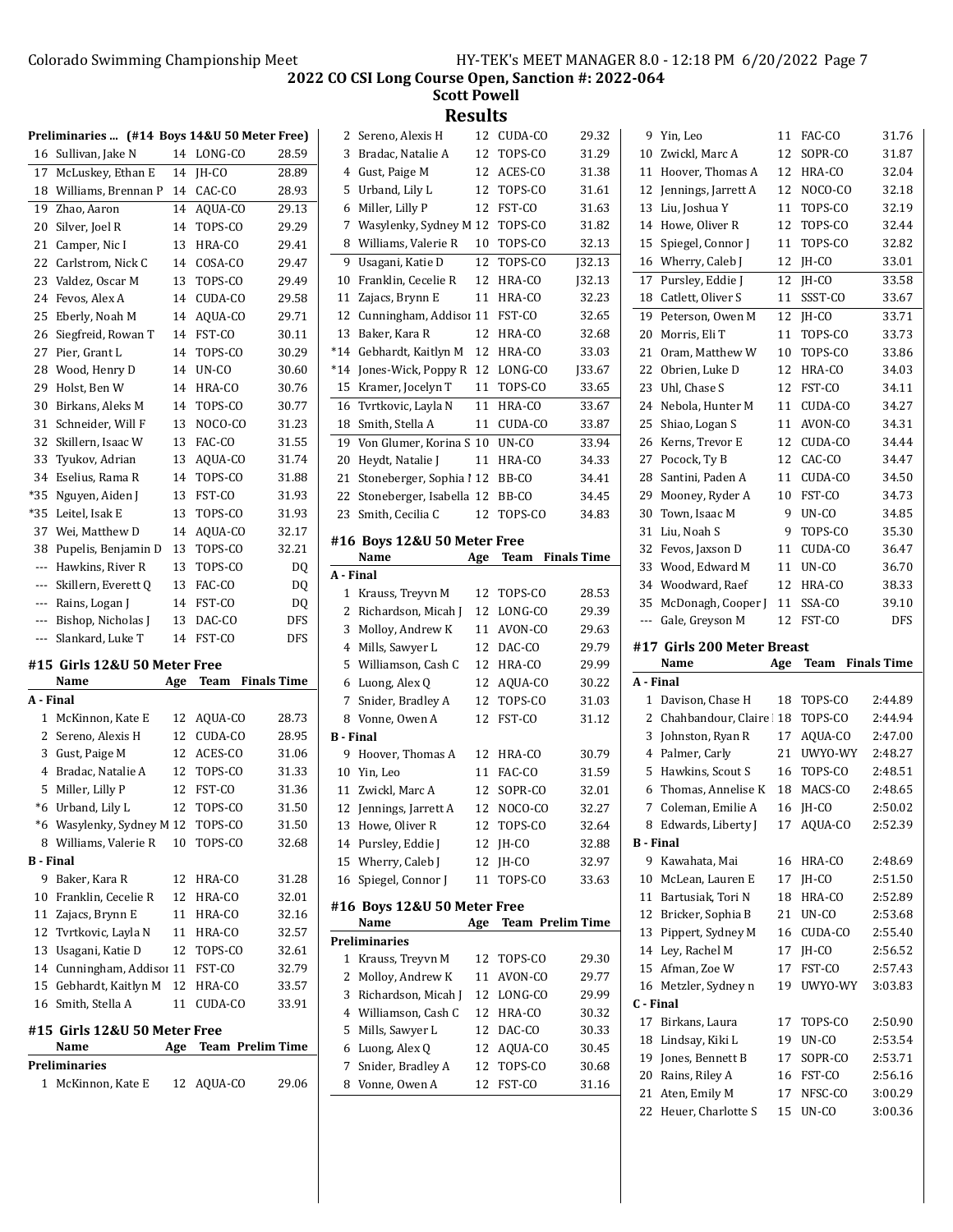## Colorado Swimming Championship Meet HY-TEK's MEET MANAGER 8.0 - 12:18 PM 6/20/2022 Page 8 **2022 CO CSI Long Course Open, Sanction #: 2022-064 Scott Powell Results**

**C - Final ... (#17 Girls 200 Meter Breast)** 23 Inman, Allie R 15 EA-CO 3:01.22 24 Dimig, Elizabeth A 16 TOPS-CO 3:01.38 **#17 Girls 200 Meter Breast Name Age Team Prelim Time Preliminaries** 1 Davison, Chase H 18 TOPS-CO 2:41.12 2 Chahbandour, Claire 18 TOPS-CO 2:43.84 3 Johnston, Ryan R 17 AQUA-CO 2:44.78 4 2:48.41 Coleman, Emilie A 16 JH-CO 5 Hawkins, Scout S 16 TOPS-CO 2:48.62 6 2:49.39 Thomas, Annelise K 18 MACS-CO 7 Edwards, Liberty J 17 AQUA-CO 2:49.83 8 McCullough, Sidney A 18 AQUA-CO 2:50.49 9 Palmer, Carly 21 UWYO-WY 2:50.50 10 McLean, Lauren E 17 JH-CO 2:51.14 11 Bartusiak, Tori N 18 HRA-CO 2:53.61 12 Drost-Parra, Mya H 21 FAC-CO 2:53.63 13 Bricker, Sophia B 21 UN-CO 2:53.87 14 Kawahata, Mai 16 HRA-CO 2:55.13 15 Ley, Rachel M 17 JH-CO 2:55.31 16 Pippert, Sydney M 16 CUDA-CO 2:56.55 17 Metzler, Sydney n 19 UWYO-WY 2:56.83 18 Afman, Zoe W 17 FST-CO 2:56.98 19 Kohl, Tierney K 16 AQUA-CO 2:57.46 20 Jones, Bennett B 17 SOPR-CO 2:57.58 21 Rains, Riley A 16 FST-CO 2:58.61 22 Lindsay, Kiki L 19 UN-CO 2:58.84 23 Birkans, Laura 17 TOPS-CO 2:59.66 24 Aten, Emily M 17 NFSC-CO 2:59.99 25 Doubrava, Megan E 17 MACS-CO 3:00.34 26 Heuer, Charlotte S 15 UN-CO 3:01.92 27 Inman, Allie R 15 EA-CO 3:03.16 28 Dimig, Elizabeth A 16 TOPS-CO 3:03.32 29 Penry, Emme E 16 GTS-CO 3:03.39 30 Robison, Zoe L 20 UWYO-WY 3:03.99 31 Burnside, Brooke I 17 SSA-CO 3:04.32 32 Karakusis, Taylor M 15 FST-CO 3:05.74 33 Mazurkiewicz, Nicole 16 TOPS-CO 3:06.14 34 Lavigne, Rowan D 17 FAC-CO 3:06.81 35 Strope, Juliana G 16 FAC-CO 3:07.65 36 Hoefer, Reagan A 15 JH-CO 3:08.58 37 Lindstrom, Emma M 15 UN-CO 3:08.88 38 Harris, Madelyn 17 CAC-CO 3:09.36 39 Smith, Emily A 16 CAC-CO 3:10.59 40 3:12.48 Dove, Miranda C 17 JH-CO 41 Harper, Emma A 16 TOPS-CO 3:13.34 42 Tomlinson, Avery N 16 CAC-CO 3:14.05 43 Madsen, Amy K 17 SOPR-CO 3:14.46 --- Briese, Broghan L 15 AQUA-CO DQ --- Sleeper, Bell G 15 JH-CO DQ

## **#18 Boys 200 Meter Breast Name Age Team Finals Time A - Final** 1 Corn, Joshua G 17 FST-CO 2:24.70 2 Oliver, Mitchell L 17 TOPS-CO 2:26.62 3 Ravegum, Drew W 17 JH-CO 2:26.99 4 Kulbida, Max Z 17 EA-CO 2:27.02 5 Kinder, Dakota O 18 COSA-CO 2:29.38 6 2:29.48 Nosack, Marco A 19 UN-CO 7 McFarland, Tristan M 19 TOPS-CO 2:32.82 8 Lynch, Alex C 20 UN-CO 2:36.34 **B - Final** 9 Boodt, Trevor N 15 UN-CO 2:29.75 10 Linn, Austin M 18 JH-CO 2:34.59 11 Morris, Carson J 17 AQUA-CO 2:35.02 12 Baker, Sam H 16 MACS-CO 2:39.18 13 Montgomery, Henry 115 TOPS-CO 2:41.02 14 Garland, Nathan P 17 GTS-CO 2:43.98 15 Fan, Jason K 17 AQUA-CO 2:44.61 --- Suoo, Michael M 16 TOPS-CO DQ **C - Final** 17 Kelly, Connor L 15 TOPS-CO 2:43.25 18 Nguyen, Cardin M 16 COSA-CO 2:43.70 19 2:43.87 Beard, Peyton J 16 FST-CO 20 Aleinikovas, Alex 15 MACS-CO 2:44.60 21 Hoffer, Mateo A 15 EA-CO 2:50.00 22 Deevy, Patrick M 17 AQUA-CO 2:52.45 23 McGehee, Tal S 16 WAVE-CO 2:53.49 **#18 Boys 200 Meter Breast Name Age Team Prelim Time Preliminaries** 1 Oliver, Mitchell L 17 TOPS-CO 2:30.92 2:31.28 Corn, Joshua G 17 FST-CO 2:31.28 3 McFarland, Tristan M 19 TOPS-CO 2:31.83 4 Kulbida, Max Z 17 EA-CO 2:32.10 5 Kinder, Dakota O 18 COSA-CO 2:33.78 6 2:34.12 Nosack, Marco A 19 UN-CO 7 Ravegum, Drew W 17 JH-CO 2:34.57 8 Lynch, Alex C 20 UN-CO 2:35.03 9 2:35.25 Linn, Austin M 18 JH-CO 10 Boodt, Trevor N 15 UN-CO 2:35.88 11 Baker, Sam H 16 MACS-CO 2:38.79 12 Rinchiuso, Danny V 15 FAST-CO 2:39.85 13 Garland, Nathan P 17 GTS-CO 2:41.00 14 Fan, Jason K 17 AQUA-CO 2:41.26 15 Morris, Carson J 17 AQUA-CO 2:41.83 16 Montgomery, Henry 15 TOPS-CO 2:42.72 17 Suoo, Michael M 16 TOPS-CO 2:44.99 18 2:45.63 Beard, Peyton J 16 FST-CO 19 Aleinikovas, Alex 15 MACS-CO 2:45.82 20 Kelly, Connor L 15 TOPS-CO 2:45.94 21 McGehee, Tal S 16 WAVE-CO 2:46.88 22 Nguyen, Cardin M 16 COSA-CO 2:50.24 23 Hoffer, Mateo A 15 EA-CO 2:51.00

| 24               | Valdez, Oliver J                 | 15  | TOPS-CO                 | 2:51.14            |
|------------------|----------------------------------|-----|-------------------------|--------------------|
| 25               | Deevy, Patrick M                 | 17  | AOUA-CO                 | 2:51.25            |
| 26               | Kian, Arman                      | 18  | TOPS-CO                 | 2:51.26            |
| 27               | Garcia-Escobar, Edga 15          |     | TOPS-CO                 | 2:51.60            |
| 28               | Brewer, Ben S                    | 16  | MACS-CO                 | 2:52.78            |
| 29               | Hunter, Bryce D                  | 15  | CAC-CO                  | 2:53.40            |
| 30               | Kammerzell, Jake A               | 18  | TOPS-CO                 | 2:54.24            |
| 31               | Templeton-Palmer, E 17           |     | EA-CO                   | 2:54.30            |
| 32               | Traut, Jack C                    | 18  | EA-CO                   | 2:56.01            |
| 33               | Laverty, Gavin C                 | 15  | FAC-CO                  | 2:56.21            |
| 34               | Karakusis, Ben M                 | 17  | FST-CO                  | 2:56.67            |
| 35               | Nguyen, Thomas X                 | 17  | NFSC-CO                 | 2:57.41            |
| 36               | Becker, Caden M                  | 16  | AQUA-CO                 | 3:01.40            |
| 37               | Reinert, Nic G                   | 18  | JH-CO                   | 3:02.56            |
| 38               | Ricenbaw, Will J                 | 16  | HRA-CO                  | 3:04.71            |
|                  |                                  |     |                         |                    |
|                  | #19  Girls 14&U 200 Meter Breast |     |                         |                    |
| A - Final        | Name                             | Age | Team                    | <b>Finals Time</b> |
| 1                |                                  | 13  |                         | 2:46.25            |
|                  | Town, Annabeth R                 | 14  | UN-CO                   | 2:51.56            |
| 2                | Xia, Amy X<br>Shambo, Audrey C   |     | TOPS-CO                 |                    |
| 3                |                                  | 14  | FAC-CO                  | 2:52.84            |
| 4                | Briant, Mia J                    | 13  | $UN-CO$                 | 2:54.21            |
| 5                | Barr, Sloane C                   | 12  | ACES-CO                 | 2:54.42            |
| 6                | Wolfson, Malin M                 | 14  | UN-CO                   | 2:56.19            |
| 7                | Henkel, Emee S                   | 13  | CUDA-CO                 | 2:58.82            |
| 8                | Sungy, Quinn D                   | 12  | CUDA-CO                 | 3:01.38            |
| <b>B</b> - Final |                                  |     |                         |                    |
|                  |                                  |     |                         |                    |
| 9                | Noffsinger, Mya I                | 14  | MACS-CO                 | 2:57.07            |
| 10               | Trinquesse, Karolina             | 11  | TOPS-CO                 | 3:00.60            |
| 11               | Anfang, Zoe T                    | 14  | SSST-CO                 | 3:02.42            |
| 12               | Bichon, Madeline G               | 13  | TOPS-CO                 | 3:03.81            |
| 13               | Williams, Camryn E               | 13  | TOPS-CO                 | 3:06.67            |
| 14               | Ruhser, Kylee G                  | 14  | JH-CO                   | 3:06.84            |
| 15               | DeNeen, Marin O                  | 12  | RIP-CO                  | 3:07.38            |
| 16               | Lev-Tov, Rachel K                | 14  | RIP-CO                  | 3:15.01            |
|                  | #19 Girls 14&U 200 Meter Breast  |     |                         |                    |
|                  | Name                             | Age | <b>Team Prelim Time</b> |                    |
|                  | Preliminaries                    |     |                         |                    |
| 1                | Town, Annabeth R                 | 13  | UN-CO                   | 2:50.69            |
| 2                | Barr, Sloane C                   | 12  | ACES-CO                 | 2:52.96            |
| 3                | Briant, Mia J                    | 13  | UN-CO                   | 2:54.06            |
| 4                | Xia, Amy X                       | 14  | TOPS-CO                 | 2:54.37            |
| 5                | Shambo, Audrey C                 | 14  | FAC-CO                  | 2:54.65            |
| 6                | Wolfson, Malin M                 | 14  | UN-CO                   | 2:57.17            |
| 7                | Henkel, Emee S                   | 13  | CUDA-CO                 | 3:00.16            |
| 8                | Sungy, Quinn D                   | 12  | CUDA-CO                 | 3:00.27            |
| 9                | Trinquesse, Karolina             | 11  | TOPS-CO                 | 3:00.50            |
| 10               | Anfang, Zoe T                    | 14  | SSST-CO                 | 3:02.50            |
| 11               | Noffsinger, Mya I                | 14  | MACS-CO                 | 3:02.78            |
| 12               | Lev-Tov, Rachel K                | 14  | RIP-CO                  | 3:03.86            |
| 13               | Bichon, Madeline G               | 13  | TOPS-CO                 | 3:04.40            |
| 14               | Williams, Camryn E               | 13  | TOPS-CO                 | 3:07.26            |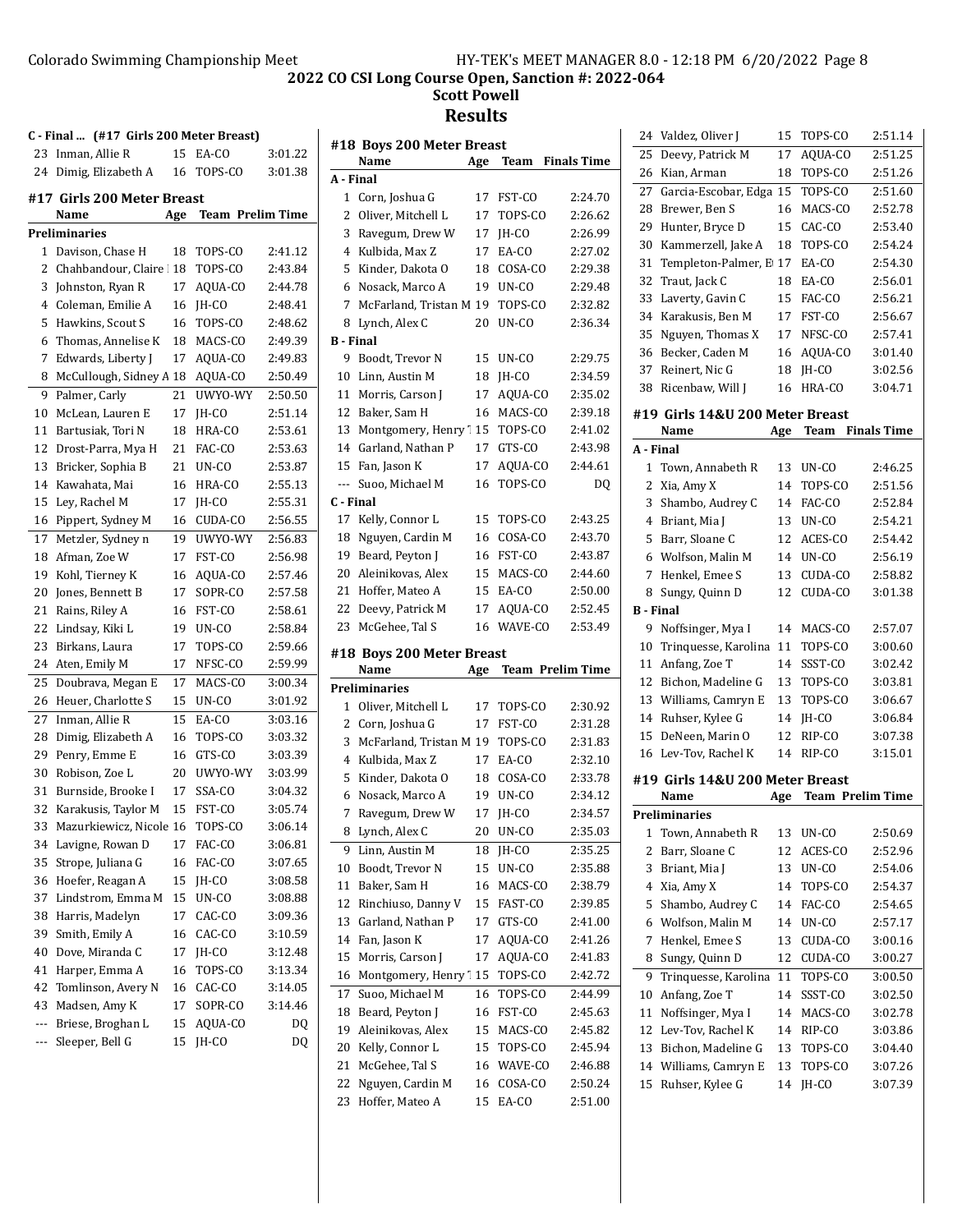**Scott Powell Results**<br>*Valdez Oscar* M 13 TO

|                  | Preliminaries  (#19 Girls 14&U 200 Meter Breas |     |            |                         | 11             |
|------------------|------------------------------------------------|-----|------------|-------------------------|----------------|
|                  | 16 DeNeen, Marin O                             | 12  | RIP-CO     | 3:07.94                 | 12             |
| 17               | Mason, Lexi M                                  | 13  | FAC-CO     | 3:08.42                 | 13             |
| 18               | Crysel, Madison H                              | 14  | TOPS-CO    | 3:08.44                 | 14             |
| 19               | Stone, Maya J                                  | 13  | TOPS-CO    | 3:09.24                 | 15             |
| 20               | Peech, Hadley M                                | 14  | FAC-CO     | 3:11.14                 | 16             |
| 21               | Platt, Lizzie L                                | 13  | COSA-CO    | 3:12.39                 | 17             |
| 22               | Callender, Katherine                           | 14  | TOPS-CO    | 3:12.51                 | 18             |
| 23               | Ayres, Ella M                                  | 14  | FST-CO     | 3:13.58                 | 1 <sup>c</sup> |
| 24               | Zhang, Lily                                    | 13  | HRA-CO     | 3:13.87                 | 20             |
| 25               | Teunissen, Ava A                               | 12  | RIP-CO     | 3:14.57                 | 21             |
| 26               | Williams, Kenzie S                             | 14  | AQUA-CO    | 3:15.84                 | 22             |
| 27               | Usagani, Katie D                               | 12  | TOPS-CO    | 3:17.01                 | 23             |
| 28               | Reese, Hazyl M                                 | 13  | BB-CO      | 3:19.71                 | 24             |
| 29               | Williams, Madison T                            | 14  | AQUA-CO    | 3:21.33                 | 25             |
| 30               | Swarr, Isabel C                                | 14  | FAC-CO     | 3:21.44                 | 26             |
| 31               | Siah, JJ                                       | 13  | MACS-CO    | 3:21.76                 | 27             |
| 32               | Gust, Paige M                                  | 12  | ACES-CO    | 3:25.47                 | 28             |
| 33               | Taylor, Anna G                                 | 12  | HRA-CO     | 3:26.90                 | 2٥             |
|                  |                                                |     |            |                         | 30             |
|                  | #20 Boys 14&U 200 Meter Breast                 |     |            |                         | 31             |
|                  | Name                                           | Age | Team       | <b>Finals Time</b>      | 32             |
| A - Final        |                                                |     |            |                         | 33             |
| 1                | Uhl, Tobin M                                   | 14  | FST-CO     | 2:29.58                 | 34             |
| 2                | Sudermann, Joey H                              | 14  | TOPS-CO    | 2:37.93                 | 35             |
| 3                | Bradley, Carter J                              | 14  | FST-CO     | 2:41.29                 | 36             |
| 4                | Kerrigan, Barrett F                            | 14  | COSA-CO    | 2:42.38                 | 37             |
| 5                | Madigan, Ian Z                                 | 14  | HRA-CO     | 2:53.76                 | --             |
| 6                | Molloy, Brian J                                | 14  | AVON-CO    | 2:54.18                 | --             |
| 7                | Witmer, Benjamin S                             | 14  | TOPS-CO    | 2:54.67                 | --             |
| 8                | Hawkins, River R                               | 13  | TOPS-CO    | 2:59.95                 | --             |
| <b>B</b> - Final |                                                |     |            |                         |                |
|                  | 9 Valdez, Oscar M                              | 13  | TOPS-CO    | 2:56.74                 | #2             |
| 10               | Sungy, Reid J                                  | 14  | CUDA-CO    | 2:57.11                 |                |
| 11               | Boyd, Tyson G                                  | 11  | AVON-CO    | 3:00.20                 |                |
| 12               | Fevos, Alex A                                  | 14  | CUDA-CO    | 3:01.36                 |                |
| 13               | McLuskey, Ethan E                              | 14  | JH-CO      | 3:03.97                 |                |
| 14               | Fortney, Wyatt S                               | 14  | TOPS-CO    | 3:05.08                 |                |
| 15               | Molloy, Andrew K                               | 11  | AVON-CO    | 3:06.45                 |                |
|                  | 16 Wang, Jonah T                               |     | 12 CUDA-CO | 3:06.83                 |                |
|                  | #20 Boys 14&U 200 Meter Breast                 |     |            |                         |                |
|                  | Name                                           | Age |            | <b>Team Prelim Time</b> |                |
|                  | <b>Preliminaries</b>                           |     |            |                         |                |
| 1                | Uhl, Tobin M                                   | 14  | FST-CO     | 2:38.19                 | 10             |
| 2                | Sudermann, Joey H                              | 14  | TOPS-CO    | 2:41.21                 | 11             |
| 3                | Kerrigan, Barrett F                            | 14  | COSA-CO    | 2:44.52                 | 12             |
| 4                | Bradley, Carter J                              | 14  | FST-CO     | 2:44.67                 | 13             |
| 5                | Witmer, Benjamin S                             | 14  | TOPS-CO    | 2:51.02                 | 14             |
|                  |                                                |     |            | 2:52.33                 | 15             |
| 6                | Molloy, Brian J                                | 14  | AVON-CO    |                         | 16             |
| 7                | Madigan, Ian Z                                 | 14  | HRA-CO     | 2:53.99                 | 17             |
| 8                | Hawkins, River R                               | 13  | TOPS-CO    | 2:58.85                 | 18             |
| 9                | Sungy, Reid J                                  | 14  | CUDA-CO    | 2:59.68                 | 19             |
| 10               | Boyd, Tyson G                                  | 11  | AVON-CO    | 2:59.81                 | 20             |

| 11             | Valdez, Oscar M                              | 13  | TOPS-CO          | 3:00.52              |
|----------------|----------------------------------------------|-----|------------------|----------------------|
| 12             | Molloy, Andrew K                             | 11  | AVON-CO          | 3:00.88              |
| 13             | Wang, Jonah T                                | 12  | CUDA-CO          | 3:01.13              |
| 14             | Kohl, Colin F                                | 13  | AQUA-CO          | 3:01.56              |
| 15             | McLuskey, Ethan E                            | 14  | JH-CO            | 3:02.18              |
| 16             | Fevos, Alex A                                | 14  | CUDA-CO          | 3:02.85              |
| 17             | Fortney, Wyatt S                             | 14  | TOPS-CO          | 3:05.86              |
| 18             | Barclay, Brady M                             | 14  | HRA-CO           | 3:06.71              |
| 19             | Holst, Ben W                                 | 14  | HRA-CO           | 3:06.79              |
| 20             | Smith, Micah C                               | 13  | TOPS-CO          | 3:07.18              |
| 21             | Serafin, Patrick D                           |     | TOPS-CO          | 3:07.63              |
|                |                                              | 13  |                  | 3:09.96              |
| 22             | Sullivan, Jake N                             | 14  | LONG-CO          |                      |
| 23             | Howe, Asher W                                | 11  | TOPS-CO          | 3:10.98              |
| 24             | Eberly, Noah M                               | 14  | AQUA-CO          | 3:11.18              |
| 25             | Sipes, Tennyson D                            | 12  | AVON-CO          | 3:11.22              |
| 26             | Skillern, Isaac W                            | 13  | FAC-CO           | 3:12.77              |
| 27             | Schneider, Will F                            | 13  | NOCO-CO          | 3:13.66              |
| 28             | Brady, David N                               | 12  | RIP-CO           | 3:14.49              |
| 29             | Tyukov, Adrian                               | 13  | AOUA-CO          | 3:17.33              |
| 30             | Howe, Oliver R                               | 12  | TOPS-CO          | 3:19.39              |
| 31             | Cloete, Rhys F                               | 12  | TOPS-CO          | 3:20.06              |
| 32             | Popke, Michael R                             | 14  | TOPS-CO          | 3:20.88              |
| 33             | Chahal, Kern S                               | 13  | NOCO-CO          | 3:23.36              |
| 34             | Summers, Ben                                 | 12  | TOPS-CO          | 3:24.66              |
| 35             | Williamson, Cash C                           | 12  | HRA-CO           | 3:24.84              |
| 36             | Fevos, Jaxson D                              | 11  | CUDA-CO          | 3:32.60              |
| 37             | McDonagh, Cooper J                           | 11  | SSA-CO           | 4:20.65              |
| ---            | Rains, Logan J                               | 14  | FST-CO           | DQ                   |
|                |                                              |     |                  |                      |
| ---            | Pasternak, Sean G                            | 14  | TOPS-CO          | DQ                   |
| $\overline{a}$ | West, Tyler J                                | 13  | SSA-CO           | DFS                  |
| ---            | Bishop, Nicholas J                           | 13  | DAC-CO           | <b>DFS</b>           |
|                | #21 Girls 1500 Meter Free                    |     |                  |                      |
|                | Name                                         | Age | Team             | <b>Finals Time</b>   |
| 1              | Cady, Morgan L                               | 16  | FAC-CO           | 17:51.05             |
| 2              | Nikanorov, Mila I                            | 16  | HRA-CO           | 17:52.44             |
| 3              | Synsvoll, Samantha I                         | 15  | COSA-CO          | 18:26.07             |
| 4              | Lessing, Karla M                             | 19  | FAC-CO           | 18:33.12             |
| 5              | Reilly, Paige A                              | 15  | UN-CO            | 18:37.85             |
| 6              | Ross, Haley M                                | 17  | TOPS-CO          | 18:41.17             |
| 7              | Zallen, Sloan H                              | 15  | LOVE-CO          | 18:45.76             |
| 8              | Hutter, Aubrey A                             | 17  | HRA-CO           | 18:46.67             |
| 9              | Cordova, Cheyanna                            | 17  | JH-CO            | 18:49.48             |
| 10             | Wherry, Myra G                               | 14  | JH-CO            | 18:55.01             |
| 11             | Pailer, Clara A                              | 16  | TOPS-CO          | 18:57.14             |
| 12             | Beery, Caitlin N                             | 19  | TOPS-CO          | 18:59.53             |
| 13             | Fullerton, Elsa G                            | 16  | LOVE-CO          | 19:00.50             |
| 14             | Alfaro Saldana, Danie 19                     |     | UN-CO            | 19:03.22             |
| 15             | Franklin, Genevieve F 17                     |     | TOPS-CO          | 19:04.55             |
| 16             | Tarran, Kirsten C                            | 15  | FST-CO           | 19:16.76             |
| 17             |                                              | 17  | COSA-CO          | 19:31.56             |
| 18             | Nielsen, Morgan J<br>Mazurkiewicz, Nicole 16 |     | TOPS-CO          | 19:35.46             |
| 19             | Williams, Clara B                            | 16  |                  | 19:50.39             |
| 20             |                                              | 15  | FST-CO<br>FST-CO | 19:52.32             |
| 21             | Porter, Lucy A                               | 18  | LONG-CO          |                      |
| 22             | Heydt, Anna M<br>Howard, Sofia S             | 17  | UN-HI            | 19:52.96<br>19:56.15 |

| 23               | Pierce, Ayla M               | 18  | FST-CO  | 20:00.58           |
|------------------|------------------------------|-----|---------|--------------------|
| 24               | Fairbank, Annika G           | 15  | CUDA-CO | 20:11.40           |
| 25               | Kim, Jolie C                 | 19  | TOPS-CO | 20:13.83           |
| 26               | Ackerman, Kileigh S          | 16  | IH-CO   | 20:35.12           |
| 27               | Bichon, Madeline G           | 13  | TOPS-CO | 20:35.31           |
| 28               | Platt. Lizzie L              | 13  | COSA-CO | 20:39.87           |
| 29               | McDonald, Erica M            | 14  | HRA-CO  | 20:40.31           |
| 30               | Burnside, Brooke I           | 17  | SSA-CO  | 20:41.18           |
| 31               | Neufeld-Barclay, Kati        | 17  | COSA-CO | 21:30.33           |
|                  |                              |     |         |                    |
|                  | #22 Boys 1500 Meter Free     |     |         |                    |
|                  | Name                         | Age | Team    | <b>Finals Time</b> |
| 1                | Metzler, Austin L            | 17  | JH-CO   | 16:51.49           |
| 2                | Watson, Kieran C             | 19  | UN-CO   | 17:19.95           |
| 3                | Noffsinger, Ian P            | 15  | MACS-CO | 17:20.34           |
| 4                | Haby, Will K                 | 16  | TOPS-CO | 17:25.35           |
| 5                | Lev-Tov, Joseph T            | 17  | UN-CO   | 17:38.41           |
| 6                | Kawahata, Sota               | 14  | HRA-CO  | 17:42.19           |
| 7                | Kershaw, James W             | 16  | FAC-CO  | 17:44.82           |
| 8                | Melsha, Will C               | 19  | UN-CO   | 17:45.45           |
| 9                | Aleinikovas, Alex            | 15  | MACS-CO | 17:45.79           |
| 10               | Schlachter, Wesley C         | 15  | RIP-CO  | 17:56.15           |
| 11               | Wilson, Andrew J             | 17  | MACS-CO | 17:56.90           |
| 12               | Eilmes, Isaac G              | 17  | COSA-CO | 18:04.37           |
| 13               | Curran, Evan J               | 16  | JH-CO   | 18:12.36           |
| 14               | Kerrigan, Barrett F          | 14  | COSA-CO | 18:24.98           |
| 15               | Lis, Brandon R               | 18  | EA-CO   | 18:33.79           |
| 16               | Witmer, Benjamin S           | 14  | TOPS-CO | 18:34.64           |
| 17               | Cady, Justin A               | 14  | FAC-CO  | 19:01.57           |
| 18               | Silver, Joel R               | 14  | TOPS-CO | 19:07.78           |
| 19               | Kammerzell, Jake A           | 18  | TOPS-CO | 19:09.30           |
| 20               | Fortney, Wyatt S             | 14  | TOPS-CO | 19:10.77           |
| 21               | Madigan, Ian Z               | 14  | HRA-CO  | 19:25.79           |
| 22               | Templeton-Palmer, E 17       |     | EA-CO   | 19:28.23           |
| 23               | Slankard, Luke T             | 14  | FST-CO  | 19:29.95           |
| 24               | Colsman, Hennig H            | 16  | CAC-CO  | 19:38.92           |
| 25               | Silver, Noah J               | 14  | TOPS-CO | 19:55.36           |
|                  | #23  Girls 12&U 50 Meter Flv |     |         |                    |
|                  | Name                         | Age | Team    | <b>Finals Time</b> |
| A - Final        |                              |     |         |                    |
| 1                | McKinnon, Kate E             | 12  | AQUA-CO | 30.87              |
| 2                | Teunissen, Ava A             | 12  | RIP-CO  | 32.39              |
| 3                | Urband, Lily L               | 12  | TOPS-CO | 32.67              |
| 4                | Hui, Isabel S                | 11  | HRA-CO  | 33.97              |
| 5                | Trinquesse, Karolina         | 11  | TOPS-CO | 34.20              |
| 6                | Baker, Kara R                | 12  | HRA-CO  | 34.73              |
| 7                | Banjo, Sophia E              | 11  | UN-CO   | 34.79              |
| 8                | Bradac, Natalie A            | 12  | TOPS-CO | 35.10              |
| <b>B</b> - Final |                              |     |         |                    |
| 9                | Williams, Valerie R          | 10  | TOPS-CO | 35.30              |
| 10               | Reyes, Isabella M            | 12  | JH-CO   | 35.37              |
| 11               | Harris, Maddi J              | 12  | JH-CO   | 36.26              |
| 12               | Kerns, Alyssa A              | 12  | CUDA-CO | 36.31              |
| 13               | Smith, Cecilia C             | 12  | TOPS-CO | 36.58              |
| 14               | Sung, Elsa M                 | 11  | JH-CO   | 36.64              |
| 15               | Schneider, Anna C            | 12  | NOCO-CO | 37.17              |
|                  |                              |     |         |                    |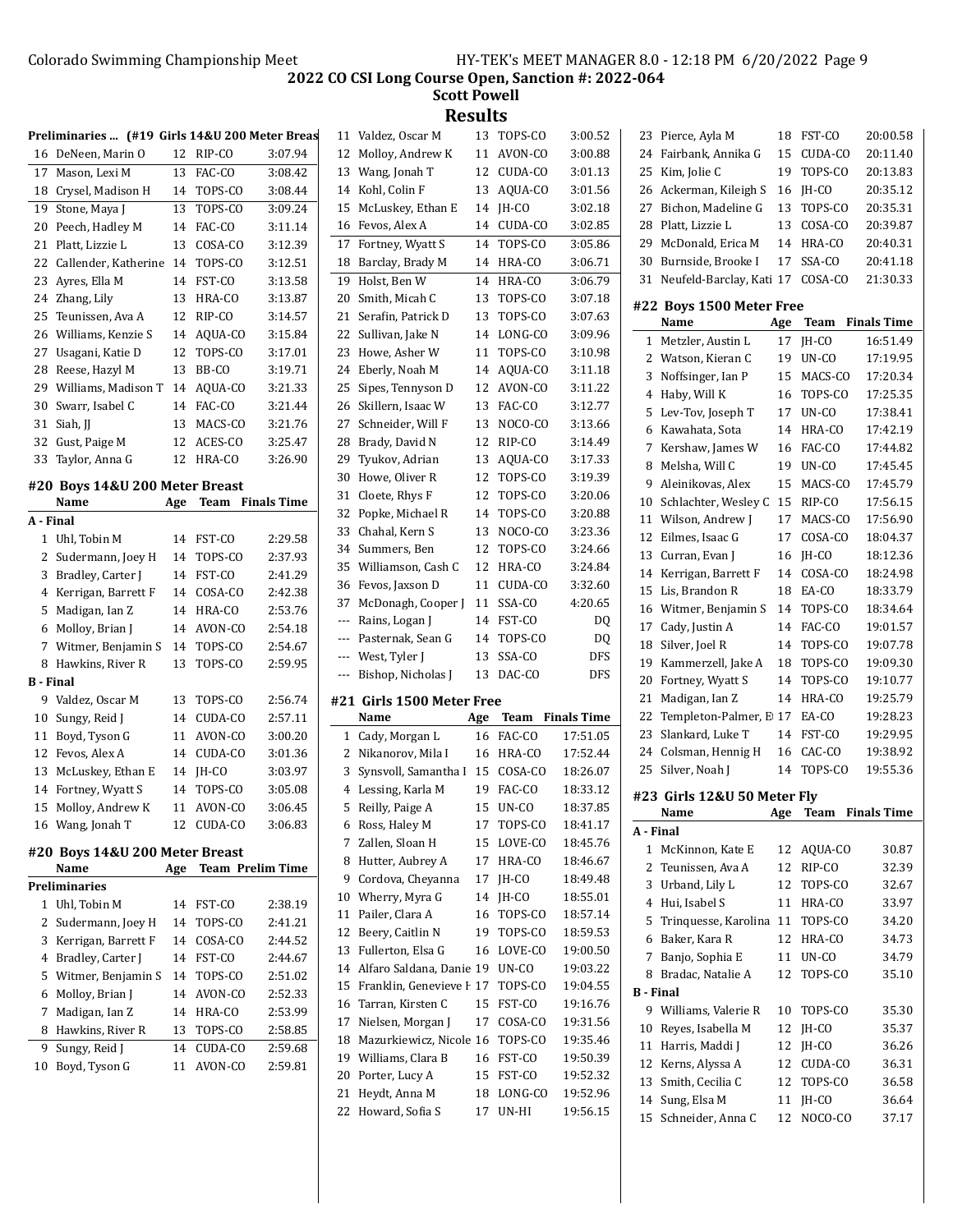**Scott Powell**

| B - Final  (#23 Girls 12&U 50 Meter Fly) |                                    |     |                            |       |   |
|------------------------------------------|------------------------------------|-----|----------------------------|-------|---|
| 16                                       | Buchholz, Kaitlin A                | 12  | HRA-CO                     | 37.32 |   |
|                                          | #23 Girls 12&U 50 Meter Fly        |     |                            |       |   |
|                                          | Name                               | Age | <b>Team Prelim Time</b>    |       |   |
|                                          | <b>Preliminaries</b>               |     |                            |       |   |
| $\mathbf{1}$                             | McKinnon, Kate E                   | 12  | AQUA-CO                    | 31.95 |   |
| 2                                        | Teunissen, Ava A                   | 12  | RIP-CO                     | 33.03 |   |
| 3                                        | Urband, Lily L                     | 12  | TOPS-CO                    | 33.28 |   |
| 4                                        | Trinquesse, Karolina               | 11  | TOPS-CO                    | 33.91 |   |
| 5                                        | Banjo, Sophia E                    | 11  | UN-CO                      | 34.82 |   |
| 6                                        | Bradac, Natalie A                  | 12  | TOPS-CO                    | 35.09 |   |
| 7                                        | Hui, Isabel S                      | 11  | HRA-CO                     | 35.78 |   |
| 8                                        | Baker, Kara R                      | 12  | HRA-CO                     | 35.84 |   |
| 9                                        | Reyes, Isabella M                  | 12  | JH-CO                      | 35.85 |   |
| 10                                       | Williams, Valerie R                | 10  | TOPS-CO                    | 35.91 |   |
| 11                                       | Schneider, Anna C                  | 12  | NOCO-CO                    | 36.16 |   |
|                                          | 12 Kerns, Alyssa A                 | 12  | CUDA-CO                    | 36.33 |   |
| 13                                       | Kramer, Jocelyn T                  | 11  | TOPS-CO                    | 36.36 |   |
| 14                                       | Halverson, Reese K                 | 12  | IH-CO                      | 36.61 |   |
| 15                                       | Smith, Cecilia C                   | 12  | TOPS-CO                    | 36.67 |   |
|                                          | 16 Zajacs, Brynn E                 | 11  | HRA-CO                     | 36.89 |   |
| 17                                       | Sung, Elsa M                       | 11  | JH-CO                      | 37.14 | ŧ |
| 18                                       | Harris, Maddi J                    | 12  | JH-CO                      | 37.70 |   |
|                                          | 19 Buchholz, Kaitlin A             | 12  | HRA-CO                     | 38.63 |   |
| 20                                       | Stoneberger, Sophia ! 12           |     | BB-CO                      | 39.01 |   |
| 21                                       | Daelli, Alessia H                  | 11  | LONG-CO                    | 39.28 |   |
| 22                                       | Karakusis, Olivia A                | 12  | FST-CO                     | 39.86 |   |
| 23                                       | Town, Iris K                       | 9   | UN-CO                      | 41.48 |   |
|                                          |                                    |     |                            |       |   |
|                                          | #24 Boys 12&U 50 Meter Fly<br>Name | Age | <b>Finals Time</b><br>Team |       |   |
| A - Final                                |                                    |     |                            |       |   |
| $\mathbf{1}$                             | Wang, Jonah T                      | 12  | CUDA-CO                    | 30.76 |   |
|                                          | 2 Brady, David N                   | 12  | RIP-CO                     | 32.95 | I |
| 3                                        | Yin, Leo                           | 11  | FAC-CO                     | 33.17 |   |
|                                          | 4 Luong, Alex Q                    | 12  | AQUA-CO                    | 33.28 |   |
| 5                                        | Richardson, Micah J                |     | 12 LONG-CO                 | 33.54 |   |
| 6                                        | Koschmann, Anders 7 12 RIP-CO      |     |                            | 33.58 |   |
| 7                                        | Vonne, Owen A                      | 12  | FST-CO                     | 34.02 |   |
|                                          | 8 Snider, Bradley A                | 12  | TOPS-CO                    | 34.10 |   |
| <b>B</b> - Final                         |                                    |     |                            |       |   |
|                                          | 9 Cloete, Rhys F                   | 12  | TOPS-CO                    | 34.72 |   |
|                                          | 10 Liu, Joshua Y                   | 11  | TOPS-CO                    | 35.12 |   |
|                                          | 11 Summers, Ben                    | 12  | TOPS-CO                    | 35.80 |   |
|                                          | 12 Santini, Paden A                | 11  | CUDA-CO                    | 37.21 |   |
|                                          | 13 Zwickl. Marc A                  | 12  | SOPR-CO                    | 37.39 |   |
|                                          | 14 Oram, Matthew W                 | 10  | TOPS-CO                    | 37.42 |   |
|                                          | 15 Hoover, Thomas A                | 12  | HRA-CO                     | 38.11 |   |
|                                          | --- Morris, Eli T                  | 11  | TOPS-CO                    | DQ    |   |
|                                          |                                    |     |                            |       |   |
|                                          | #24 Boys 12&U 50 Meter Fly         |     |                            |       |   |
|                                          | Name                               | Age | <b>Team Prelim Time</b>    |       |   |
|                                          | Preliminaries<br>1 Wang, Jonah T   |     | 12 CUDA-CO                 | 30.68 |   |
|                                          |                                    |     |                            |       |   |

| 2            | Koschmann, Anders 112          |          | RIP-CO             | 32.45              |
|--------------|--------------------------------|----------|--------------------|--------------------|
| 3            | Brady, David N                 | 12       | RIP-CO             | 32.97              |
| 4            | Luong, Alex Q                  | 12       | AQUA-CO            | 33.80              |
| 5            | Snider, Bradley A              | 12       | TOPS-CO            | 33.90              |
| $^{\ast}6$   | Vonne, Owen A                  | 12       | FST-CO             | 34.02              |
| $*6$         | Yin, Leo                       | 11       | FAC-CO             | 34.02              |
| 8            | Richardson, Micah J            | 12       | LONG-CO            | 34.05              |
| 9            | Cloete, Rhys F                 | 12       | TOPS-CO            | 35.21              |
| 10           | Liu, Joshua Y                  | 11       | TOPS-CO            | 35.32              |
| 11           | Summers, Ben                   | 12       | TOPS-CO            | 35.68              |
| 12           | Morris, Eli T                  | 11       | TOPS-CO            | 36.42              |
| 13           | Zwickl, Marc A                 | 12       | SOPR-CO            | 36.83              |
| 14           | Santini, Paden A               | 11       | CUDA-CO            | 36.86              |
| 15           | Oram, Matthew W                | 10       | TOPS-CO            | 37.57              |
| 16           | Hoover, Thomas A               | 12       | HRA-CO             | 38.17              |
| 17           | Pursley, Eddie J               | 12       | IH-CO              | 38.86              |
| 18           | Town, Isaac M                  | 9        | UN-CO              | 40.13              |
| 19           | Shiao, Logan S                 | 11       | AVON-CO            | 40.92              |
| 20           | Fredericks, Nolan E            | 11       | UN-CO              | 41.57              |
| 21           | Jackson, Andrew J              | 11       | HRA-CO             | 43.41              |
| 22           | Smith, Kyle L                  | 10       | NOCO-CO            | 43.86              |
|              |                                |          |                    |                    |
|              | #25 Girls 200 Meter Free       |          |                    | <b>Finals Time</b> |
| A - Final    | Name                           | Age      | <b>Team</b>        |                    |
| $\mathbf{1}$ | Codevilla, Mary S              |          |                    | 2:06.24            |
|              |                                | 18       | EA-CO              |                    |
|              |                                |          |                    |                    |
| 2            | Inman, Sydney M                | 17       | EA-CO              | 2:08.62            |
| 3            | Gardner, Abbey A               | 16       | HRA-CO             | 2:08.79            |
| 4            | Synsvoll, Samantha I           | 15       | COSA-CO            | 2:09.33            |
| 5            | Inouye, Marissa E              | 16       | CUDA-CO            | 2:09.40            |
| 6            | Vermeulen, Anna B              | 18       | JH-CO              | 2:12.93            |
| 7            | Mason, Amelia K                | 15       | FAC-CO             | 2:13.18            |
| 8            | Franckowiak, Kali M            | 19       | UWYO-WY            | 2:13.88            |
| B - Final    |                                |          |                    |                    |
| 9            | Nosack, Sofia L                | 21       | UN-CO              | 2:11.05            |
| 10           | Cordova, Chevanna              | 17       | IH-CO              | 2:11.77            |
| 11           | Ross, Haley M                  | 17       | TOPS-CO            | 2:12.15            |
| 12           | Louder, Lindsey A              | 17       | ACES-CO            | 2:13.51            |
| 13           | Reilly, Paige A                | 15       | UN-CO              | 2:13.80            |
| 14           | Adams, Alayna J                | 18       | TOPS-CO            | 2:14.29            |
| 15           | Ogilby, Amelie G               | 16       | SOPR-CO            | 2:14.43            |
| 16           | Dimig, Caroline R              | 16       | TOPS-CO            | 2:15.23            |
| C - Final    |                                |          |                    |                    |
| 17           | Bank, Karolina B               | 18       | EA-CO              | 2:09.31            |
| 18           | Saldanha, Madison A            | 18       | TOPS-CO            | 2:14.66            |
| 19           | Cady, Morgan L                 | 16       | FAC-CO             | 2:14.71            |
| 20           | Guikema, Kya P                 | 16       | AOUA-CO            | 2:14.76            |
| 21           | Dimig, Elizabeth A             | 16       | TOPS-CO            | 2:14.77            |
| 22           | Porter, Sophie E               | 17       | FST-CO             | 2:15.15            |
| 23<br>24     | Dale, Grace L<br>Palmer, Carly | 17<br>21 | TOPS-CO<br>UWYO-WY | 2:15.40<br>2:18.31 |

| #25 Girls 200 Meter Free |                       |          |                  |                    |
|--------------------------|-----------------------|----------|------------------|--------------------|
|                          | Name                  | Age      | Team Prelim Time |                    |
|                          | Preliminaries         |          |                  |                    |
| 1                        | Gardner, Abbey A      | 16       | HRA-CO           | 2:09.67            |
| 2                        | Mason, Amelia K       | 15       | FAC-CO           | 2:10.30            |
| 3                        | Inouve, Marissa E     | 16       | CUDA-CO          | 2:10.36            |
| 4                        | Codevilla, Mary S     | 18       | EA-CO            | 2:10.83            |
| 5                        | Synsvoll, Samantha I  | 15       | COSA-CO          | 2:11.13            |
| 6                        | Inman, Sydney M       | 17       | EA-CO            | 2:11.52            |
| 7                        | Franckowiak, Kali M   | 19       | UWYO-WY          | 2:12.52            |
| 8                        | Vermeulen, Anna B     | 18       | JH-CO            | 2:13.57            |
| 9                        | Cordova, Cheyanna     | 17       | IH-CO            | 2:13.65            |
| 10                       | Ross, Haley M         | 17       | TOPS-CO          | 2:13.67            |
| 11                       | Adams, Alayna J       | 18       | TOPS-CO          | 2:14.47            |
| 12                       | Louder, Lindsey A     | 17       | ACES-CO          | 2:14.66            |
| 13                       | Reilly, Paige A       | 15       | UN-CO            | 2:15.05            |
| 14                       | Nosack, Sofia L       | 21       | UN-CO            | 2:15.10            |
| $*15$                    | Dimig, Caroline R     | 16       | TOPS-CO          | 2:15.14            |
| $*15$                    | Ogilby, Amelie G      | 16       | SOPR-CO          | 2:15.14            |
| 17                       | Phillips, Jadyn J     | 19       | MACS-CO          | 2:15.33            |
| 18                       | Dale, Grace L         | 17       | TOPS-CO          | 2:15.42            |
| 19                       | Guikema, Kya P        | 16       | AQUA-CO          | 2:15.46            |
| 20                       | Saldanha, Madison A   | 18       | TOPS-CO          | 2:15.72            |
| 21                       | Cady, Morgan L        | 16       | FAC-CO           | 2:15.82            |
| 22                       | Porter, Sophie E      | 17       | FST-CO           | 2:15.83            |
| 23                       | Bank, Karolina B      | 18       | EA-CO            | 2:15.84            |
| 24                       | Palmer, Carly         | 21       | UWYO-WY          | 2:16.05            |
| 25                       | Dimig, Elizabeth A    | 16       | TOPS-CO          | 2:16.53            |
| 26                       | Gonci, Alyssa B       | 17       | JH-CO            | 2:16.67            |
| 27                       | Urbanowski, Julia     | 17       | EA-CO            | 2:16.79            |
| 28                       | Kawahata, Mai         | 16       | HRA-CO           | 2:16.92            |
| 29                       | Armon, Indigo V       | 17       | EA-CO            | 2:17.30            |
| 30                       | McLean, Lauren E      | 17       | IH-CO            | 2:17.45            |
| 31                       | Jacobson, Taylor M    | 18       | JH-CO            | 2:17.65            |
| 32                       | Franklin, Genevieve F | 17       | TOPS-CO          | 2:17.70            |
| 33                       | Aten, Emily M         | 17       | NFSC-CO          | 2:17.75            |
| 34                       | Wood, Abigail N       | 16       | HRA-CO           | 2:17.98            |
| 35                       | Pippert, Sydney M     | 16       | CUDA-CO          | 2:18.07            |
| 36                       | Doubrava, Megan E     | 17       | MACS-CO          | 2:18.38            |
| 37                       | Pailer, Clara A       | 16       | TOPS-CO          | 2:18.54            |
| 38                       | Angelo, Melanie B     | 16       | MACS-CO          | 2:19.15            |
|                          | Bartusiak, Tori N     |          |                  |                    |
| 39<br>40                 | Hutter, Aubrey A      | 18<br>17 | HRA-CO<br>HRA-CO | 2:19.33<br>2:20.00 |
| 41                       | Linden, Kalie M       |          | TOPS-CO          |                    |
|                          |                       | 17       |                  | 2:20.35            |
| 42                       | Burchett, Emily       | 19       | UWYO-WY          | 2:20.44            |
| 43                       | Drakulich, Ella C     | 15       | AQUA-CO          | 2:20.88            |
| 44                       | Claeys, Evelyn A      | 15       | JH-CO            | 2:21.21            |
| 45                       | Nielsen, Morgan J     | 17       | COSA-CO          | 2:21.39            |
| 46                       | Tarran, Kirsten C     | 15       | FST-CO           | 2:21.51            |
| 47                       | Benko, Julia          | 17       | MACS-CO          | 2:21.52            |
| 48                       | Gibbs, Kaylie M       | 15       | MACS-CO          | 2:22.07            |
| 49                       | Howard, Sofia S       | 17       | UN-HI            | 2:22.20            |
| 50                       | Heuer, Charlotte S    | 15       | UN-CO            | 2:22.29            |
| 51                       | Tobey, Paiten L       | 17       | EA-CO            | 2:22.45            |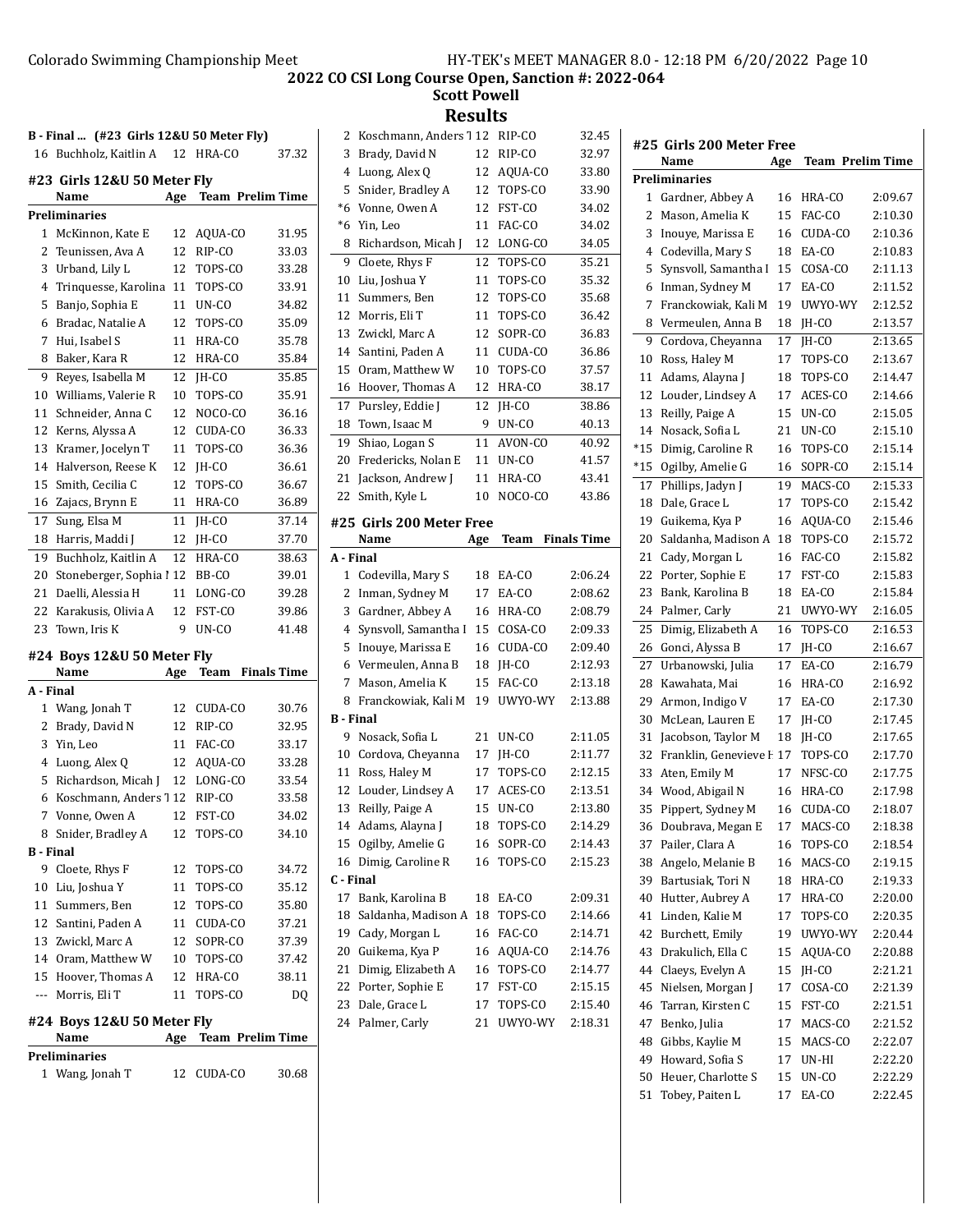| Preliminaries  (#25 Girls 200 Meter Free) |                         |     |                         |                    |
|-------------------------------------------|-------------------------|-----|-------------------------|--------------------|
| 52                                        | Popke, Katerina S       | 17  | TOPS-CO                 | 2:22.86            |
| 53                                        | Giles, Hannah           | 19  | UWYO-WY                 | 2:23.09            |
| 54                                        | McCullough, Sidney A 18 |     | AQUA-CO                 | 2:23.51            |
| 55                                        | Hoefer, Reagan A        | 15  | JH-CO                   | 2:23.54            |
| 56                                        | Larson, Hadley P        | 15  | LONG-CO                 | 2:23.90            |
| 57                                        | Fields, Josie A         | 15  | DTST-CO                 | 2:26.70            |
| 58                                        | Feneide, Elle J         | 17  | EA-CO                   | 2:27.92            |
| 59                                        | Ackerman, Kileigh S     | 16  | JH-CO                   | 2:29.55            |
| 60                                        | Madsen, Amy K           | 17  | SOPR-CO                 | 2:30.63            |
| 61                                        | Kim, Jolie C            | 19  | TOPS-CO                 | 2:30.82            |
| ---                                       | Nikanorov, Mila I       | 16  | HRA-CO                  | DFS                |
|                                           | #26 Boys 200 Meter Free |     |                         |                    |
|                                           | Name                    | Age | Team                    | <b>Finals Time</b> |
| A - Final                                 |                         |     |                         |                    |
| 1                                         | Mueller, Chase A        | 17  | FST-CO                  | 1:57.44            |
| 2                                         | Kajfosz, Mason I        | 17  | HRA-CO                  | 1:59.94            |
| 3                                         | Story, James Y          | 15  | CUDA-CO                 | 2:00.58            |
| 4                                         | Raskay, Kyle W          | 18  | UN-CO                   | 2:01.30            |
| 5                                         | Krauss, Ronan J         | 17  | TOPS-CO                 | 2:01.33            |
| 6                                         | Hogeman, Stephen S      | 18  | UN-CO                   | 2:02.13            |
| 7                                         | DiFronzo, Ethan J       | 15  | FAC-CO                  | 2:02.93            |
| 8                                         | Maestas, Jacob B        | 15  | TOPS-CO                 | 2:04.66            |
| <b>B</b> - Final                          |                         |     |                         |                    |
| 9                                         | Weinstein, Peter S      | 18  | FST-CO                  | 2:02.46            |
| 10                                        | Reed, Tanner J          | 17  | TOPS-CO                 | 2:02.74            |
| 11                                        | Ravegum, Drew W         | 17  | IH-CO                   | 2:03.13            |
| 12                                        | Wendt, Hawkins L        | 16  | CAC-CO                  | 2:03.81            |
| 13                                        | Brushaber, Kyle D       | 16  | MACS-CO                 | 2:05.21            |
| 14                                        | Curran, Evan J          | 16  | JH-CO                   | 2:05.22            |
| 15                                        | Davidson, Garrett C     | 16  | TOPS-CO                 | 2:05.59            |
| 16                                        | Noffsinger, Ian P       | 15  | MACS-CO                 | 2:06.40            |
| C - Final                                 |                         |     |                         |                    |
| 17                                        | Crawford, Jamie         | 15  | AQUA-CO                 | 2:05.26            |
| 18                                        | Haby, Will K            | 16  | TOPS-CO                 | 2:05.67            |
| 19                                        | Kjellsen, Emil R        | 16  | TOPS-CO                 | 2:05.93            |
| 20                                        | Baker, Jake F           | 16  | MACS-CO                 | 2:06.37            |
| 21                                        | Aleinikovas, Alex       | 15  | MACS-CO                 | 2:06.60            |
|                                           | 22 Linn, Austin M       | 18  | JH-CO                   | 2:07.53            |
| 23                                        | Durso, Jacob F          | 16  | TOPS-CO                 | 2:09.30            |
| 24                                        | Kershaw, James W        | 16  | FAC-CO                  | 2:09.34            |
|                                           | #26 Boys 200 Meter Free |     |                         |                    |
|                                           | Name                    | Age | <b>Team Prelim Time</b> |                    |
|                                           | <b>Preliminaries</b>    |     |                         |                    |
| 1                                         | Mueller, Chase A        | 17  | FST-CO                  | 1:57.16            |
| 2                                         | Krauss, Ronan J         | 17  | TOPS-CO                 | 2:01.59            |
| 3                                         | Raskay, Kyle W          | 18  | UN-CO                   | 2:01.83            |
| 4                                         | Inglis, Sawyer F        | 19  | TOPS-CO                 | 2:02.13            |
| 5                                         | Kajfosz, Mason I        | 17  | HRA-CO                  | 2:02.31            |
| 6                                         | Hogeman, Stephen S      | 18  | UN-CO                   | 2:02.69            |
| 7                                         | Story, James Y          | 15  | CUDA-CO                 | 2:02.91            |
| 8                                         | Maestas, Jacob B        | 15  | TOPS-CO                 | 2:04.62            |
| 9                                         | DiFronzo, Ethan J       | 15  | FAC-CO                  | 2:04.82            |

| 10  | Weinstein, Peter S        | 18 | FST-CO  | 2:04.86 |
|-----|---------------------------|----|---------|---------|
| 11  | Noffsinger, Ian P         | 15 | MACS-CO | 2:04.99 |
| 12  | Brushaber, Kyle D         | 16 | MACS-CO | 2:05.03 |
| 13  | Reed, Tanner J            | 17 | TOPS-CO | 2:05.57 |
| 14  | Davidson, Garrett C       | 16 | TOPS-CO | 2:05.63 |
| 15  | Curran, Evan J            | 16 | IH-CO   | 2:05.79 |
| 16  | Ravegum, Drew W           | 17 | JH-CO   | 2:05.83 |
| 17  | Metzler, Austin L         | 17 | IH-CO   | 2:05.93 |
| 18  | Schuster, Jack D          | 19 | AQUA-CO | 2:06.05 |
| 19  | Wendt, Hawkins L          | 16 | CAC-CO  | 2:06.11 |
| 20  | Crawford, Jamie           | 15 | AQUA-CO | 2:06.32 |
| 21  | Gurley, Garrett O         | 17 | AQUA-CO | 2:06.33 |
| 22  | Kjellsen, Emil R          | 16 | TOPS-CO | 2:06.37 |
| 23  | Kershaw, James W          | 16 | FAC-CO  | 2:06.44 |
| 24  | Baker, Jake F             | 16 | MACS-CO | 2:07.06 |
| 25  | Haby, Will K              | 16 | TOPS-CO | 2:07.15 |
| 26  | Aleinikovas, Alex         | 15 | MACS-CO | 2:07.30 |
| 27  | Linn, Austin M            | 18 | IH-CO   | 2:07.34 |
| 28  | Durso, Jacob F            | 16 | TOPS-CO | 2:07.65 |
| 29  | Smothers, Bronson O       | 15 | AQUA-CO | 2:07.71 |
| 30  | Covington, Dylan J        | 18 | FST-CO  | 2:08.05 |
| 31  | Brewer, Landon R          | 16 | MACS-CO | 2:08.19 |
| 32  | Schlachter, Wesley C      | 15 | RIP-CO  | 2:08.73 |
| 33  | Echelberger, Sam J        | 17 | EA-CO   | 2:08.78 |
| 34  | Lev-Tov, Joseph T         | 17 | UN-CO   | 2:08.87 |
| 35  | Borrman, Jakob A          | 20 | UWYO-WY | 2:08.92 |
| 36  | Shepston, Aidan T         | 18 | EA-CO   | 2:09.00 |
| 37  | Wilson, Andrew J          | 17 | MACS-CO | 2:09.13 |
| 38  | Fan, Jason K              | 17 | AQUA-CO | 2:09.15 |
| 39  | Garland, Nathan P         | 17 | GTS-CO  | 2:09.21 |
| 40  | Denner, Kadin W           | 19 | UN-CO   | 2:09.78 |
| 41  | Adams, Patrick F          | 16 | MACS-CO | 2:09.80 |
| 42  | Wilderer, Dominik F       | 15 | AQUA-CO | 2:10.32 |
| 43  | Lis, Brandon R            | 18 | EA-CO   | 2:10.33 |
| 44  | Garcia-Escobar, Edga      | 15 | TOPS-CO | 2:10.35 |
| 45  | Schlosser, Cameron J      | 17 | AQUA-CO | 2:10.40 |
| 46  | Ishchenko, Andrey C       | 14 | COSA-CO | 2:10.71 |
| 47  | Lebsack, Drew T           | 17 | FAC-CO  | 2:10.84 |
| 48  | Todd, Bayden W            | 15 | FST-CO  | 2:10.93 |
| 49  | Viescas, Ethan T          | 16 | HRA-CO  | 2:11.19 |
| 50  | Melsha, Will C            | 19 | UN-CO   | 2:12.75 |
| 51  | Eilmes, Isaac G           | 17 | COSA-CO | 2:12.88 |
| 52  | Shin, David S             | 16 | FAC-CO  | 2:13.48 |
| 53  | Koschmann, Soren M        | 15 | RIP-CO  | 2:13.65 |
| 54  | McShane, Cormac C         | 17 | JH-CO   | 2:14.21 |
| 55  | Marschner, Lincoln S      | 15 | JH-CO   | 2:14.29 |
| 56  | Galligan, James D         | 17 | TOPS-CO | 2:14.86 |
| 57  | Kammerzell, Jake A        | 18 | TOPS-CO | 2:14.97 |
| 58  | Contreras-Fallico, Joa 17 |    | JH-CO   | 2:14.98 |
| 59  | Phillips, Chae L          | 16 | MACS-CO | 2:15.60 |
| 60  | Lebsack, Owen M           | 17 | FAC-CO  | 2:16.20 |
| 61  | Hughes, Jack C            | 18 | NOCO-CO | 2:22.08 |
| 62  | Tran, Jack T              | 18 | EA-CO   | 2:34.19 |
| --- | Prudnikau, Gherman        | 15 | MACS-CO | DFS     |
|     |                           |    |         |         |

|           | #27  Girls 14&U 200 Meter Free        |     |                    |                         |
|-----------|---------------------------------------|-----|--------------------|-------------------------|
|           | Name                                  | Age | Team               | <b>Finals Time</b>      |
| A - Final |                                       |     |                    |                         |
| 1         | Walkup, Cameryn J                     | 13  | MACS-CO            | 2:13.24                 |
| 2         | Hagerman, Ridley A                    | 14  | CUDA-CO            | 2:15.39                 |
| 3         | Xia, Amy X                            | 14  | TOPS-CO            | 2:15.78                 |
| 4         | Ramsden, Elise K                      | 14  | TOPS-CO            | 2:16.04                 |
| 5         | Briant, Mia J                         | 13  | UN-CO              | 2:16.18                 |
| 6         | Hansel, Maggie A                      | 14  | RIP-CO             | 2:16.55                 |
| 7         | Frauenfelder, Lorelai                 | 14  | CUDA-CO            | 2:16.61                 |
| 8         | Wherry, Myra G                        | 14  | IH-CO              | 2:18.81                 |
| B - Final |                                       |     |                    |                         |
| 9         | Byrn, Lexi S                          | 13  | FAC-CO             | 2:15.30                 |
| 10        | Ladrow, Ivy H                         | 14  | SSST-CO            | 2:16.35                 |
| 11        | Henkel, Emee S                        | 13  | CUDA-CO            | 2:19.68                 |
| 12        | Riddle, Tallaby K                     | 13  | JH-CO              | 2:20.33                 |
| 13        | Rose, Phoenix A                       | 14  | FST-CO             | 2:21.39                 |
| 14        | Sparks, Gracie G                      | 13  | HRA-CO             | 2:27.12                 |
| 15        | Marks, Callie E                       | 13  | RIP-CO             | 2:27.47                 |
| 16        | Platt, Lizzie L                       | 13  | COSA-CO            | 2:29.03                 |
|           |                                       |     |                    |                         |
|           | #27 Girls 14&U 200 Meter Free<br>Name |     |                    | <b>Team Prelim Time</b> |
|           | <b>Preliminaries</b>                  | Age |                    |                         |
| 1         |                                       |     |                    | 2:15.19                 |
| 2         | Wherry, Myra G                        | 14  | JH-CO              | 2:15.39                 |
| 3         | Hagerman, Ridley A                    | 14  | CUDA-CO<br>MACS-CO | 2:16.04                 |
|           | Walkup, Cameryn J                     | 13  |                    |                         |
| 4         | Xia, Amy X                            | 14  | TOPS-CO            | 2:16.11                 |
| 5         | Ramsden, Elise K                      | 14  | TOPS-CO            | 2:16.35                 |
| 6         | Briant, Mia J                         | 13  | $UN-CO$            | 2:16.47                 |
| 7         | Frauenfelder, Lorelai                 | 14  | CUDA-CO            | 2:17.40                 |
| 8         | Hansel, Maggie A                      | 14  | RIP-CO             | 2:17.62                 |
| 9         | Ladrow, Ivy H                         | 14  | SSST-CO            | 2:19.53                 |
| 10        | Byrn, Lexi S                          | 13  | FAC-CO             | 2:19.88                 |
| 11        | Riddle, Tallaby K                     | 13  | JH-CO              | 2:20.27                 |
| 12        | Milausnic, Megan E                    | 14  | HRA-CO             | 2:21.38                 |
| 13        | Sparks, Gracie G                      | 13  | HRA-CO             | 2:23.89                 |
| 14        | Henkel, Emee S                        | 13  | CUDA-CO            | 2:24.38                 |
| 15        | Rose, Phoenix A                       | 14  | FST-CO             | 2:24.39                 |
| 16        | Platt, Lizzie L                       | 13  | COSA-CO            | 2:24.95                 |
| 17        | Marks, Callie E                       | 13  | RIP-CO             | 2:25.09                 |
| 18        | Lev-Tov, Rachel K                     | 14  | RIP-CO             | 2:25.86                 |
| 19        | Nebola, Haylee A                      | 14  | CUDA-CO            | 2:26.56                 |
| 20        | Spitzer, Audrey A                     | 14  | HRA-CO             | 2:26.80                 |
| 21        | Carlson, Abby E                       | 14  | FST-CO             | 2:27.32                 |
| 22        | Sedbrook, Ellie M                     | 13  | TOPS-CO            | 2:28.48                 |
| 23        | Taki, Rihanna H                       | 13  | HRA-CO             | 2:28.84                 |
| 24        | Groce, Ellie E                        | 13  | GTS-CO             | 2:28.95                 |
| 25        | Petranek, Emily A                     | 14  | CUDA-CO            | 2:30.06                 |
| 26        | Peech, Hadley M                       | 14  | FAC-CO             | 2:33.12                 |
|           |                                       |     |                    |                         |
|           | #28 Boys 14&U 200 Meter Free<br>Name  | Age | Team               | <b>Finals Time</b>      |
| A - Final |                                       |     |                    |                         |
| 1         | Keogh, Gavin T                        | 14  | FAC-CO             | 2:02.13                 |
|           |                                       |     |                    |                         |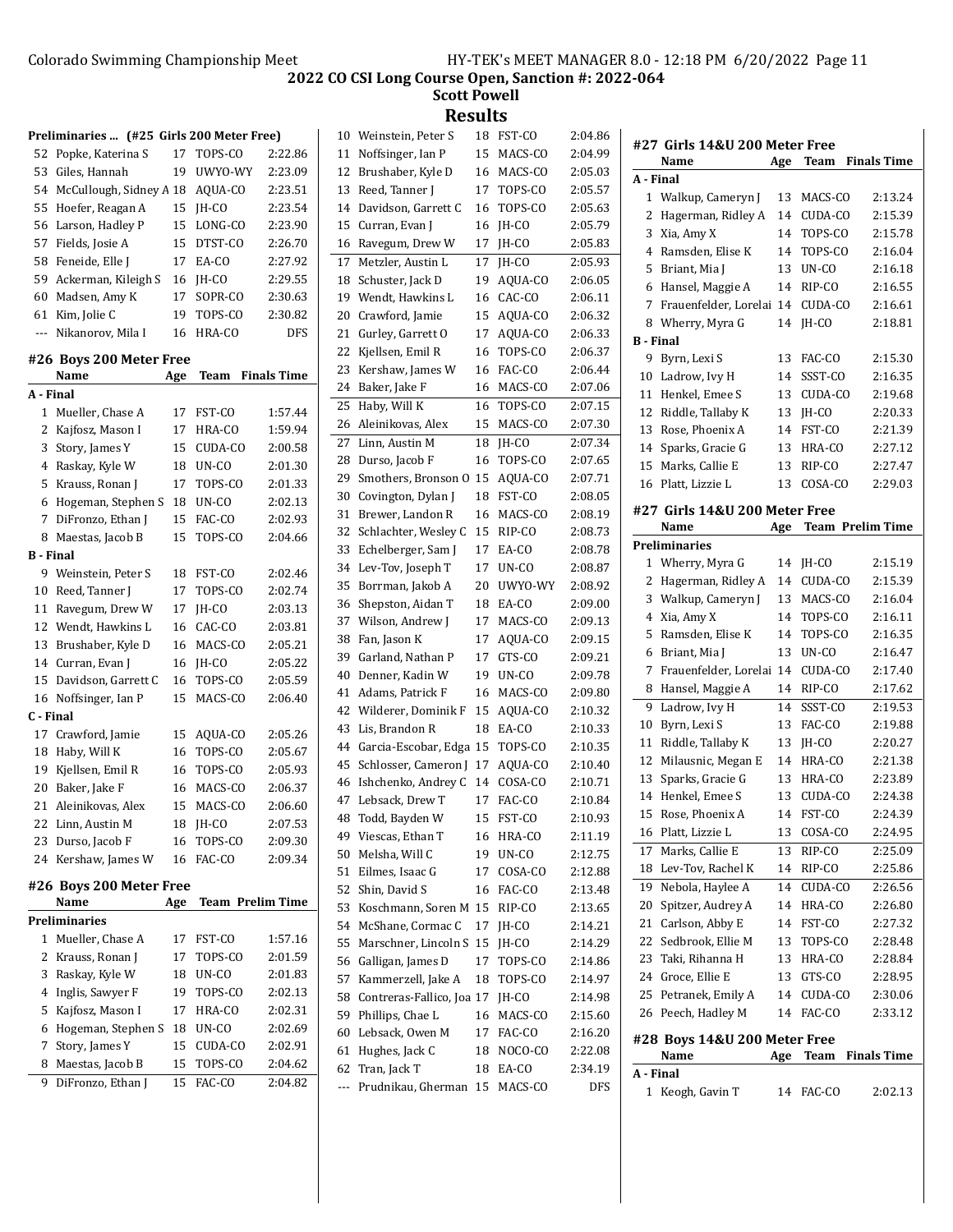**Scott Powell**

|                  | A - Final  (#28 Boys 14&U 200 Meter Free) |     |                         |                    |
|------------------|-------------------------------------------|-----|-------------------------|--------------------|
| 2                | Bradley, Carter J                         | 14  | FST-CO                  | 2:04.84            |
| 3                | Zuhoski, Charlie H                        | 14  | FAC-CO                  | 2:06.29            |
| 4                | Sudermann, Joey H                         | 14  | TOPS-CO                 | 2:06.32            |
| 5                | Trinquesse, Camille A 14                  |     | TOPS-CO                 | 2:09.23            |
| 6                | Garland, Marcus H                         | 14  | GTS-CO                  | 2:10.89            |
| 7                | Kerrigan, Barrett F                       | 14  | COSA-CO                 | 2:10.95            |
| 8                | Estella, Elam P                           | 14  | COSA-CO                 | 2:14.22            |
| <b>B</b> - Final |                                           |     |                         |                    |
|                  | 9 Boyd, Breck E                           | 14  | AVON-CO                 | 2:12.80            |
| 10               | Hawkins, River R                          | 13  | TOPS-CO                 | 2:13.90            |
| 11               | Silver, Noah J                            | 14  | TOPS-CO                 | 2:14.30            |
| 12               | Popke, Michael R                          | 14  | TOPS-CO                 | 2:15.25            |
| 13               | Fortney, Wyatt S                          | 14  | TOPS-CO                 | 2:17.06            |
| 14               | Sasaki, Sam M                             | 13  | NOCO-CO                 | 2:17.67            |
| 15               | De Jager, Zander J                        | 14  | JH-CO                   | 2:20.24            |
| 16               | Leyba, Justin J                           | 13  | RIP-CO                  | 2:23.65            |
|                  |                                           |     |                         |                    |
|                  | #28 Boys 14&U 200 Meter Free<br>Name      | Age | <b>Team Prelim Time</b> |                    |
|                  | <b>Preliminaries</b>                      |     |                         |                    |
| $\mathbf{1}$     | Zuhoski, Charlie H                        |     | 14 FAC-CO               | 2:04.27            |
| 2                | Keogh, Gavin T                            | 14  | FAC-CO                  | 2:05.82            |
| 3                | Bradley, Carter J                         | 14  | FST-CO                  | 2:06.57            |
| 4                | Sudermann, Joey H                         | 14  | TOPS-CO                 | 2:07.30            |
| 5                | Garland, Marcus H                         | 14  | GTS-CO                  | 2:08.70            |
| 6                | Trinquesse, Camille A 14                  |     | TOPS-CO                 | 2:12.63            |
| 7                | Kerrigan, Barrett F                       | 14  | COSA-CO                 | 2:13.27            |
| 8                | Estella, Elam P                           | 14  | COSA-CO                 | 2:14.03            |
| 9                | Boyd, Breck E                             | 14  | AVON-CO                 | 2:15.76            |
| 10               | Newton, Charlie H                         | 14  | AQUA-CO                 | 2:18.08            |
| 11               | Sasaki, Sam M                             | 13  | NOCO-CO                 | 2:18.56            |
| 12               | Silver, Noah J                            | 14  | TOPS-CO                 | 2:18.83            |
| 13               | Popke, Michael R                          | 14  | TOPS-CO                 | 2:19.45            |
| 14               | Cho, Brandon H                            | 14  | HRA-CO                  | 2:19.91            |
| 15               | De Jager, Zander J                        | 14  | JH-CO                   | 2:19.92            |
| 16               | Fortney, Wyatt S                          | 14  | TOPS-CO                 | 2:19.96            |
| 17               | Leyba, Justin J                           | 13  | RIP-CO                  | 2:20.57            |
| 18               | Fevos, Alex A                             | 14  | CUDA-CO                 | 2:20.59            |
| 19               |                                           |     |                         |                    |
|                  | Hawkins, River R<br>Bradac, Thomas M      | 13  | TOPS-CO                 | 2:20.87            |
| 20               |                                           | 14  | TOPS-CO                 | 2:20.97            |
| 21               | Cady, Justin A                            | 14  | FAC-CO                  | 2:21.92            |
| 22               | Miller, Lucas E                           | 14  | COSA-CO                 | 2:22.53            |
| 23               | McLuskey, Ethan E                         | 14  | JH-CO                   | 2:24.90            |
| 24<br>25         | Slankard, Luke T<br>Valdez, Oscar M       | 14  | FST-CO<br>TOPS-CO       | 2:26.01            |
|                  |                                           | 13  |                         | 2:26.33            |
|                  | #29 Girls 12&U 200 Meter Free             |     |                         |                    |
|                  | Name                                      | Age | Team                    | <b>Finals Time</b> |
| A - Final        |                                           |     |                         |                    |
| 1                | McKinnon, Kate E                          | 12  | AQUA-CO                 | 2:17.81            |
| 2                | Sereno, Alexis H                          | 12  | CUDA-CO                 | 2:19.32            |
| 3                | Miller, Lilly P                           | 12  | FST-CO                  | 2:26.41            |
| 4                | Trinquesse, Karolina                      | 11  | TOPS-CO                 | 2:28.86            |
|                  |                                           |     |                         |                    |

| 5                | Urband, Lily L                       | 12  | TOPS-CO | 2:32.22            |
|------------------|--------------------------------------|-----|---------|--------------------|
| 6                | Wherry, Marbury J                    | 12  | JH-CO   | 2:32.67            |
| 7                | Buchholz, Kaitlin A                  | 12  |         | 2:34.11            |
|                  |                                      |     | HRA-CO  |                    |
| 8                | Bradac, Natalie A                    | 12  | TOPS-CO | 2:35.46            |
| <b>B</b> - Final |                                      |     |         |                    |
| 9                | Cunningham, Addisor 11               |     | FST-CO  | 2:34.66            |
| 10               | Tvrtkovic, Layla N                   | 11  | HRA-CO  | 2:37.19            |
| 11               | Mehta, Anisha                        | 12  | CUDA-CO | 2:38.72            |
| 12               | Schneider, Anna C                    | 12  | NOCO-CO | 2:39.52            |
| 13               | Sung, Elsa M                         | 11  | IH-CO   | 2:46.12            |
| ---              | Smith, Stella A                      | 11  | CUDA-CO | DQ                 |
|                  | #29  Girls 12&U 200 Meter Free       |     |         |                    |
|                  | Name                                 | Age | Team    | <b>Prelim Time</b> |
|                  | <b>Preliminaries</b>                 |     |         |                    |
| 1                | Sereno, Alexis H                     | 12  | CUDA-CO | 2:20.75            |
| 2                | McKinnon, Kate E                     | 12  | AQUA-CO | 2:25.73            |
| 3                | Trinquesse, Karolina                 | 11  | TOPS-CO | 2:29.50            |
| 4                | Miller, Lilly P                      | 12  | FST-CO  | 2:31.73            |
| 5                | Urband, Lily L                       | 12  | TOPS-CO | 2:32.89            |
| 6                | Wherry, Marbury J                    | 12  | IH-CO   | 2:33.64            |
| 7                | Bradac, Natalie A                    | 12  | TOPS-CO | 2:37.25            |
| 8                | Williams, Valerie R                  | 10  | TOPS-CO | 2:37.33            |
| 9                | Buchholz, Kaitlin A                  | 12  | HRA-CO  | 2:37.77            |
|                  |                                      |     |         |                    |
| 10               | Schneider, Anna C                    | 12  | NOCO-CO | 2:38.19            |
| 11               | Tvrtkovic, Layla N                   | 11  | HRA-CO  | 2:38.52            |
| 12               | Mehta, Anisha                        | 12  | CUDA-CO | 2:39.23            |
| 13               | Cunningham, Addisor 11               |     | FST-CO  | 2:40.78            |
|                  | Halverson, Reese K                   |     |         |                    |
| 14               |                                      | 12  | JH-CO   | 2:43.78            |
| 15               | Kramer, Jocelyn T                    | 11  | TOPS-CO | 2:47.10            |
| 16               | Von Glumer, Korina S 10              |     | UN-CO   | 2:47.86            |
| 17               | Sung, Elsa M                         | 11  | IH-CO   | 2:48.27            |
| 18               | Smith, Stella A                      | 11  | CUDA-CO | 2:48.63            |
|                  |                                      |     |         |                    |
|                  | #30 Boys 12&U 200 Meter Free<br>Name | Age | Team    | <b>Finals Time</b> |
| A - Final        |                                      |     |         |                    |
| 1                |                                      | 12  | TOPS-CO | 2:13.58            |
| 2                | Krauss, Treyvn M                     | 11  | AVON-CO | 2:17.33            |
| 3                | Boyd, Tyson G                        |     |         |                    |
|                  | Koschmann, Anders 112                |     | RIP-CO  | 2:22.61            |
| 4                | Sipes, Tennyson D                    | 12  | AVON-CO | 2:24.88            |
| 5                | Snider, Bradley A                    | 12  | TOPS-CO | 2:26.18            |
| 6                | Wherry, Caleb I                      | 12  | JH-CO   | 2:27.35            |
| 7                | Howe, Asher W                        | 11  | TOPS-CO | 2:27.64            |
| 8                | Brady, David N                       | 12  | RIP-CO  | 2:27.69            |
| B - Final        |                                      |     |         |                    |
| 9                | Cloete, Rhys F                       | 12  | TOPS-CO | 2:35.18            |
| 10               | Howe, Oliver R                       | 12  | TOPS-CO | 2:35.23            |
| 11               | Hoover, Thomas A                     | 12  | HRA-CO  | 2:36.54            |
| 12               | Morris, Eli T                        | 11  | TOPS-CO | 2:39.09            |
| 13               | Shiao, Logan S                       | 11  | AVON-CO | 2:40.43            |
| 14               | Town, Isaac M                        | 9   | UN-CO   | 2:41.11            |
| 15               | Santini, Paden A                     | 11  | CUDA-CO | 2:42.25            |
| 16               | Mooney, Ryder A                      | 10  | FST-CO  | 2:43.02            |

|                  | #30 Boys 12&U 200 Meter Free<br>Name     |          | <b>Team Prelim Time</b> |                    |
|------------------|------------------------------------------|----------|-------------------------|--------------------|
|                  | Preliminaries                            | Age      |                         |                    |
|                  |                                          | 11       | AVON-CO                 | 2:17.34            |
| 1<br>2           | Boyd, Tyson G<br>Krauss, Treyvn M        | 12       | TOPS-CO                 | 2:19.07            |
| 3                | Koschmann, Anders 1 12                   |          | RIP-CO                  | 2:23.94            |
| 4                | Sipes, Tennyson D                        | 12       | AVON-CO                 | 2:25.90            |
| 5                | Snider, Bradley A                        | 12       | TOPS-CO                 | 2:25.93            |
| 6                | Brady, David N                           | 12       | RIP-CO                  | 2:27.90            |
| 7                | Wherry, Caleb J                          | 12       | JH-CO                   | 2:28.70            |
| 8                | Howe, Asher W                            | 11       | TOPS-CO                 | 2:30.40            |
| 9                | Howe, Oliver R                           | 12       | TOPS-CO                 | 2:36.90            |
| 10               | Hoover, Thomas A                         | 12       | HRA-CO                  | 2:38.61            |
| 11               | Cloete, Rhys F                           | 12       | TOPS-CO                 | 2:40.59            |
| 12               | Morris, Eli T                            | 11       | TOPS-CO                 | 2:40.89            |
| 13               | Santini, Paden A                         | 11       | CUDA-CO                 | 2:41.42            |
| 14               | Shiao, Logan S                           | 11       | AVON-CO                 | 2:42.92            |
| 15               | Town, Isaac M                            | 9        | UN-CO                   | 2:43.08            |
| 16               | Cohen, Quinn B                           | 11       | COSA-CO                 | 2:46.29            |
| 17               | Mooney, Ryder A                          | 10       | FST-CO                  | 2:46.56            |
| 18               | Catlett, Oliver S                        | 11       | SSST-CO                 | 2:46.75            |
| 19               | Oram, Matthew W                          | 10       | TOPS-CO                 | 2:47.08            |
| 20               |                                          | 11       | UN-CO                   | 2:52.32            |
| 21               | Fredericks, Nolan E<br>Jackson, Andrew J | 11       | HRA-CO                  | 2:57.30            |
| 22               | Smith, Kyle L                            | 10       | NOCO-CO                 | 3:01.01            |
|                  |                                          |          |                         |                    |
|                  | #31 Girls 100 Meter Back                 |          |                         |                    |
|                  | Name                                     | Age      | Team                    | <b>Finals Time</b> |
| A - Final        |                                          |          |                         |                    |
| 1                | Arky, Natalie J                          | 22       | UN-CO                   | 1:04.48            |
| 2                | Giles, Emily H                           | 21       | UWYO-WY                 | 1:05.75            |
| 3                | Greenhawt, Lexi R                        | 17       | TOPS-CO                 | 1:06.10            |
| 4                | Storm, Abby K                            | 17       | TOPS-CO                 | 1:06.34            |
| 5                |                                          |          |                         |                    |
|                  | Sanchez, Allie L                         | 18       | TOPS-CO                 | 1:06.90            |
| 6                | Dale, Grace L                            | 17       | TOPS-CO                 | 1:07.08            |
| 7                | Louder, Lindsey A                        | 17       | ACES-CO                 | 1:07.30            |
| 8                | Ogilby, Amelie G                         | 16       | SOPR-CO                 | 1:09.02            |
| <b>B</b> - Final |                                          |          |                         |                    |
| 9                | Synsvoll, Samantha I 15 COSA-CO          |          |                         | 1:07.59            |
|                  | 10 Neisser, Lili A                       |          | 15 JH-CO                | 1:08.04            |
| 11               | Webster, Celia R                         | 17       | FAC-CO                  | 1:08.16            |
| 12               | Mason, Amelia K                          | 15       | FAC-CO                  | 1:08.58            |
| 13               | Metzler, Sydney n                        | 19       | UWYO-WY                 | 1:08.98            |
| 14               | Phillips, Jadyn J                        | 19       | MACS-CO                 | 1:09.14            |
| 15               | Inman, Sydney M                          | 17       | EA-CO                   | 1:09.22            |
| 16               | Vermeulen, Anna B                        | 18       | JH-CO                   | 1:09.30            |
| C - Final        |                                          |          |                         |                    |
| 17               | Armon, Indigo V                          | 17       | EA-CO                   | 1:06.68            |
| 18               | Chapman, Cate R                          | 16       | JH-CO                   | 1:09.50            |
| 19               | Philipsen, Abby G                        | 17       | EA-CO                   | 1:09.51            |
| 20               | Walsh, Virginia H                        | 15       | EA-CO                   | 1:09.77            |
| 21               | Patel, Maya E                            | 15       | JH-CO                   | 1:10.64            |
| 22<br>23         | Prien, Lauren D<br>Jorstad, Anna E       | 17<br>15 | FST-CO<br>BB-CO         | 1:11.11<br>1:12.24 |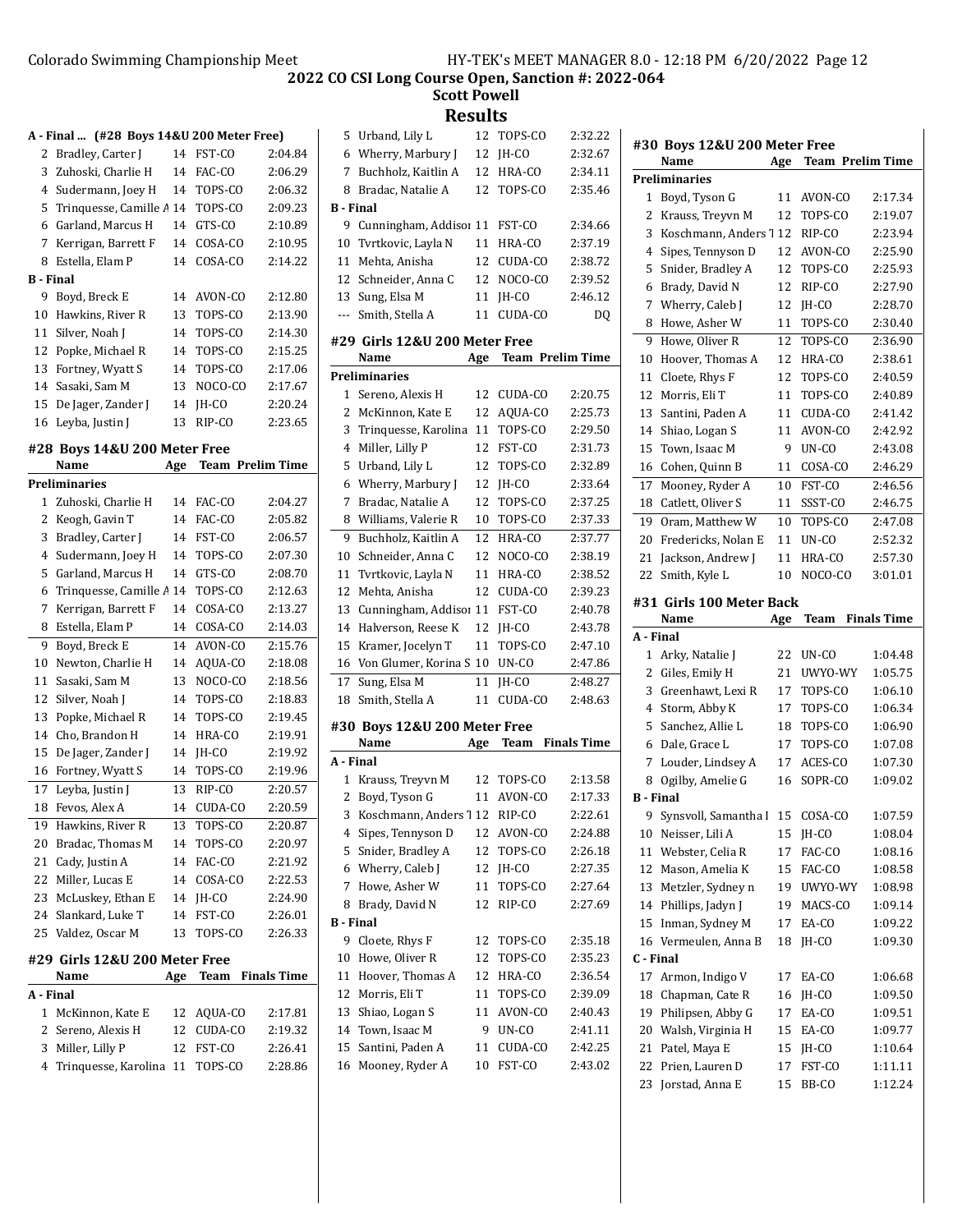**Scott Powell**

**Results** 49 Nielsen, Morgan J 17 COSA-CO 1:16.48

| C - Final  (#31 Girls 100 Meter Back) |                           |     |                         |                |
|---------------------------------------|---------------------------|-----|-------------------------|----------------|
|                                       | --- Jones, Bennett B      | 17  | SOPR-CO                 | D <sub>0</sub> |
|                                       | #31  Girls 100 Meter Back |     |                         |                |
|                                       | Name                      | Age | <b>Team Prelim Time</b> |                |
|                                       | Preliminaries             |     |                         |                |
| 1                                     | Arky, Natalie J           | 22  | UN-CO                   | 1:04.83        |
| 2                                     | Giles, Emily H            | 21  | UWYO-WY                 | 1:05.90        |
| 3                                     | Greenhawt, Lexi R         | 17  | TOPS-CO                 | 1:07.20        |
| 4                                     | Storm, Abby K             | 17  | TOPS-CO                 | 1:07.21        |
| 5                                     | Dale, Grace L             | 17  | TOPS-CO                 | 1:07.60        |
| 6                                     | Louder, Lindsey A         | 17  | ACES-CO                 | 1:07.79        |
| 7                                     | Sanchez, Allie L          | 18  | TOPS-CO                 | 1:08.12        |
| 8                                     | Ogilby, Amelie G          | 16  | SOPR-CO                 | 1:08.17        |
| 9                                     | Drost-Parra, Mya H        | 21  | FAC-CO                  | 1:08.42        |
| 10                                    | Neisser, Lili A           | 15  | IH-CO                   | 1:08.76        |
| 11                                    | Webster, Celia R          | 17  | FAC-CO                  | 1:08.77        |
| 12                                    | Metzler, Sydney n         | 19  | UWYO-WY                 | 1:08.83        |
| 13                                    | Synsvoll, Samantha I      | 15  | COSA-CO                 | 1:08.95        |
| *14                                   | Inman, Sydney M           | 17  | EA-CO                   | 1:09.24        |
| *14                                   | Phillips, Jadyn J         | 19  | MACS-CO                 | 1:09.24        |
| 16                                    | Vermeulen, Anna B         | 18  | JH-CO                   | 1:09.51        |
| 17                                    | Mason, Amelia K           | 15  | FAC-CO                  | 1:09.59        |
| 18                                    | Philipsen, Abby G         | 17  | EA-CO                   | 1:09.69        |
| 19                                    | Walsh, Virginia H         | 15  | EA-CO                   | 1:09.97        |
| 20                                    | Armon, Indigo V           | 17  | EA-CO                   | 1:10.02        |
| 21                                    | Jones, Bennett B          | 17  | SOPR-CO                 | 1:10.44        |
| *22                                   | Patel, Maya E             | 15  | JH-CO                   | 1:11.17        |
| *22                                   | Jorstad, Anna E           | 15  | BB-CO                   | 1:11.17        |
| 24                                    | Chapman, Cate R           | 16  | JH-CO                   | 1:11.19        |
| 25                                    | Prien, Lauren D           | 17  | FST-CO                  | 1:11.20        |
| 26                                    | Porter, Sophie E          | 17  | FST-CO                  | 1:11.54        |
| 27                                    | Thomas, Annelise K        | 18  | MACS-CO                 | 1:11.58        |
| 28                                    | Guikema, Kya P            | 16  | AQUA-CO                 | 1:11.60        |
| 29                                    | Sarak, Ceyda              | 17  | HRA-CO                  | 1:11.71        |
| 30                                    | Ross, Haley M             | 17  | TOPS-CO                 | 1:11.89        |
| 31                                    | Nosack, Sofia L           | 21  | UN-CO                   | 1:11.98        |
| 32                                    | Tobey, Paiten L           | 17  | EA-CO                   | 1:12.11        |
| 33                                    | Shaw, Liv L               | 15  | EA-CO                   | 1:12.28        |
| 34                                    | Swanson, Abbey M          | 16  | TOPS-CO                 | 1:12.39        |
| 35                                    | Urbanowski, Julia         | 17  | EA-CO                   | 1:13.13        |
| 36                                    | Jones, Ella J             | 16  | AQUA-CO                 | 1:13.17        |
| 37                                    | Afman, Zoe W              | 17  | FST-CO                  | 1:13.30        |
| 38                                    | Claeys, Evelyn A          | 15  | JH-CO                   | 1:13.54        |
| 39                                    | Gracey, Anneliese L       | 17  | COSA-CO                 | 1:13.57        |
| 40                                    | Franciscus, Blair M       | 16  | TOPS-CO                 | 1:14.13        |
| 41                                    | Dimig, Caroline R         | 16  | TOPS-CO                 | 1:14.17        |
| 42                                    | Deitemeyer, Lexie T       | 19  | TOPS-CO                 | 1:14.29        |
| 43                                    | Anderson, Ava C           | 17  | FST-CO                  | 1:14.48        |
| 44                                    | Benko, Julia              | 17  | MACS-CO                 | 1:14.58        |
| 45                                    | Ackerman, Kileigh S       | 16  | JH-CO                   | 1:14.75        |
| 46                                    | Feneide, Elle J           | 17  | EA-CO                   | 1:14.91        |
| 47                                    | Pailer, Clara A           | 16  | TOPS-CO                 | 1:15.21        |
| 48                                    | Romero, Chloe G           | 17  | AQUA-CO                 | 1:15.34        |

| 50               | Stotler, Ava E                  | 16  | HRA-CO                  | 1:17.65            |
|------------------|---------------------------------|-----|-------------------------|--------------------|
| ---              | Teunissen, Alyssa A             | 15  | RIP-CO                  | DO.                |
| ---              | Linden, Kalie M                 | 17  | TOPS-CO                 | DQ                 |
| ---              | Nikanorov, Mila I               | 16  | HRA-CO                  | <b>DFS</b>         |
|                  |                                 |     |                         |                    |
|                  | #32 Boys 100 Meter Back<br>Name | Age | Team                    | <b>Finals Time</b> |
| A - Final        |                                 |     |                         |                    |
| 1                | Mueller, Chase A                | 17  | FST-CO                  | 58.57              |
| 2                | Davin, Tristen M                | 17  | FST-CO                  | 59.02              |
| 3                | Tiell, Korey P                  | 17  | TOPS-CO                 | 1:00.90            |
| 4                | Contreras-Fallico, Joa 17       |     | JH-CO                   | 1:00.96            |
|                  |                                 |     |                         |                    |
| 5                | Kelly, Connor L                 | 15  | TOPS-CO                 | 1:01.86            |
| 6                | Gurley, Garrett O               | 17  | AQUA-CO                 | 1:02.38            |
| 7                | Parker, Kai W                   | 17  | EA-CO                   | 1:03.62            |
| ---              | Maestas, Jacob B                | 15  | TOPS-CO                 | DQ                 |
| <b>B</b> - Final |                                 |     |                         |                    |
| 9                | Welding, Evan J                 | 16  | EA-CO                   | 1:04.05            |
| 10               | Kutsner, Alec S                 | 17  | COSA-CO                 | 1:04.25            |
| 11               | Koschmann, Soren M              | 15  | RIP-CO                  | 1:04.68            |
| 12               | Kulbida, Max Z                  | 17  | EA-CO                   | 1:04.71            |
| 13               | Higgins, Evan W                 | 16  | AQUA-CO                 | 1:04.78            |
| 14               | Kjellsen, Emil R                | 16  | TOPS-CO                 | 1:05.25            |
| 15               | Reed, Tanner I                  | 17  | TOPS-CO                 | 1:05.96            |
| 16               | Akins, Aeson S                  | 18  | SOPR-CO                 | 1:07.71            |
| C - Final        |                                 |     |                         |                    |
| 17               | Shepston, Aidan T               | 18  | EA-CO                   | 1:03.31            |
| 18               | Kajfosz, Mason I                | 17  | HRA-CO                  | 1:03.71            |
| 19               | Rusakevich, Jake V              | 16  | AQUA-CO                 | 1:05.32            |
| 20               | Lindberg, Samuel A              | 16  | CUDA-CO                 | 1:06.00            |
| 21               | Wilson, Andrew J                | 17  | MACS-CO                 | 1:06.25            |
| 22               | Wendt, Hawkins L                | 16  | CAC-CO                  | 1:06.33            |
| 23               | Chadderdon, Kellen J            | 20  | UWYO-WY                 | 1:07.17            |
| 24               | Brewer, Ben S                   | 16  | MACS-CO                 | 1:07.68            |
|                  | #32 Boys 100 Meter Back         |     |                         |                    |
|                  | Name                            | Age | <b>Team Prelim Time</b> |                    |
|                  | <b>Preliminaries</b>            |     |                         |                    |
| $\mathbf{1}$     | Mueller, Chase A                | 17  | FST-CO                  | 58.67              |
| 2                | Davin, Tristen M                | 17  | FST-CO                  | 1:00.50            |
|                  | 3 Tiell, Korey P                | 17  | TOPS-CO                 | 1:00.70            |
| 4                | Gurley, Garrett O               | 17  | AQUA-CO                 | 1:02.19            |
| 5                | Maestas, Jacob B                | 15  | TOPS-CO                 | 1:03.01            |
| 6                | Kelly, Connor L                 | 15  | TOPS-CO                 | 1:03.29            |
| 7                | Contreras-Fallico, Joa 17       |     | JH-CO                   | 1:03.46            |
|                  | Parker, Kai W                   | 17  | EA-CO                   | 1:03.59            |
| 8                |                                 |     |                         |                    |
| 9                | Kjellsen, Emil R                | 16  | TOPS-CO                 | 1:03.74            |
| 10               | Welding, Evan J                 | 16  | EA-CO                   | 1:03.76            |
| 11               | Sampson, Jacob M                | 18  | EA-CO                   | 1:03.94            |
| 12               | Akins, Aeson S                  | 18  | SOPR-CO                 | 1:04.41            |
| 13               | Koschmann, Soren M              | 15  | RIP-CO                  | 1:04.53            |
| 14               | Kutsner, Alec S                 | 17  | COSA-CO                 | 1:04.92            |
| 15               | Higgins, Evan W                 | 16  | AQUA-CO                 | 1:04.97            |
| 16               | Reed, Tanner J                  | 17  | TOPS-CO                 | 1:04.99            |
| 17               | Kulbida, Max Z                  | 17  | EA-CO                   | 1:05.05            |
|                  |                                 |     |                         |                    |

| A - Final |                                        |          |                   |                    |
|-----------|----------------------------------------|----------|-------------------|--------------------|
|           | #33  Girls 14&U 100 Meter Back<br>Name | Age      | Team              | <b>Finals Time</b> |
| ---       | Hunter, Bryce D                        | 15       | CAC-CO            | DFS                |
| ---       | Galop, Nolan R                         | 17       | HRA-CO            | DQ                 |
| ---       | Pearce, Brayden M                      | 18       | AQUA-CO           | DQ                 |
| 58        | Phillips, Chae L                       | 16       | MACS-CO           | 1:16.04            |
| 57        | Wilderer, Dominik F                    | 15       | AQUA-CO           | 1:14.73            |
|           | 56 Den, Alex K                         | 16<br>16 | HRA-CO            | 1:11.97            |
| 54<br>55  | Smothers, Bronson O<br>Shin, David S   | 15       | AQUA-CO<br>FAC-CO | 1:10.67<br>1:10.78 |
| 53        | Murphy, Cameron A                      | 20       | UWYO-WY           | 1:10.26            |
| 52        | Galligan, James D                      | 17       | TOPS-CO           | 1:10.14            |
| 51        | McShane, Cormac C                      | 17       | JH-CO             | 1:09.49            |
| 50        | Beckman, Jack H                        | 15       | TOPS-CO           | 1:09.43            |
| 49        | Nguyen, Cardin M                       | 16       | COSA-CO           | 1:09.20            |
| 48        | Marschner, Lincoln S                   | 15       | JH-CO             | 1:09.10            |
| 47        | Valdez, Oliver J                       | 15       | TOPS-CO           | 1:09.06            |
| 46        | Menzies, Maxx A                        | 16       | HRA-CO            | 1:09.05            |
| 45        | Baker, Jake F                          | 16       | MACS-CO           | 1:08.67            |
| 44        | Lis, Brandon R                         | 18       | EA-CO             | 1:08.62            |
| 43        | Rinchiuso, Danny V                     | 15       | FAST-CO           | 1:08.49            |
| 42        | Gibson, Rhys L                         | 15       | CUDA-CO           | 1:08.31            |
| 41        | Weinstein, Peter S                     | 18       | FST-CO            | 1:08.04            |
| 40        | Noffsinger, Ian P                      | 15       | MACS-CO           | 1:07.60            |
| 39        | Hogeman, Stephen S                     | 18       | UN-CO             | 1:07.50            |
| 38        | Kershaw, James W                       | 16       | FAC-CO            | 1:07.49            |
| 37        | Boyd, Breck E                          | 14       | AVON-CO           | 1:07.35            |
| 36        | Nguyen, Thomas X                       | 17       | NFSC-CO           | 1:07.04            |
| 35        | Brushaber, Kyle D                      | 16       | MACS-CO           | 1:06.99            |
| 34        | Ishchenko, Andrey C                    | 14       | COSA-CO           | 1:06.89            |
| 33        | Kinder, Dakota O                       | 18       | COSA-CO           | 1:06.84            |
| 32        | Hays, Dylan J                          | 15       | EA-CO             | 1:06.57            |
| 31        | Echelberger, Sam J                     | 17       | EA-CO             | 1:06.53            |
| 30        | Mooney, Noah P                         | 15       | FST-CO            | 1:06.51            |
| 29        | Jacobs, Casey A                        | 17       | TOPS-CO           | 1:06.38            |
| 27<br>28  | Metzler, Austin L<br>McMechan, Jason A | 17<br>19 | JH-CO<br>UN-CO    | 1:05.96<br>1:06.15 |
| 26        | Chadderdon, Kellen J                   | 20       | UWYO-WY           | 1:05.87            |
| 25        | Wendt, Hawkins L                       | 16       | CAC-CO            | 1:05.76            |
| 24        | Shepston, Aidan T                      | 18       | EA-CO             | 1:05.69            |
| 23        | Rusakevich, Jake V                     | 16       | AQUA-CO           | 1:05.68            |
| *21       | Kajfosz, Mason I                       | 17       | HRA-CO            | 1:05.62            |
| $*21$     | DiFronzo, Ethan J                      | 15       | FAC-CO            | 1:05.62            |
| *19       | Wilson, Andrew J                       | 17       | MACS-CO           | 1:05.52            |
| *19       | Lindberg, Samuel A                     | 16       | CUDA-CO           | 1:05.52            |
| 18        | Brewer, Ben S                          | 16       | MACS-CO           | 1:05.23            |
|           |                                        |          |                   |                    |

|           | .                   | $\cdots$ |         | , ,,,,,,,,,,,,,, |
|-----------|---------------------|----------|---------|------------------|
| A - Final |                     |          |         |                  |
|           | 1 Ramsden, Elise K  | 14       | TOPS-CO | 1:08.13          |
|           | 2 Noffsinger, Mya I | 14       | MACS-CO | 1:10.06          |
|           | 3 Foulke, Ellie A   | 14       | CUDA-CO | 1:11.33          |
|           | 4 Riddle, Tallaby K | 13       | IH-CO   | 1:12.44          |
|           | 5 Briant, Mia J     | 13       | $UN-CO$ | 1:12.83          |
|           | 6 Shambo, Audrey C  | 14       | FAC-CO  | 1:13.36          |
|           | Rose, Phoenix A     | 14       | FST-CO  | 1:13.64          |
| 8.        | Chandra, Karlie M   | 13       | FAC-CO  | 1:14.00          |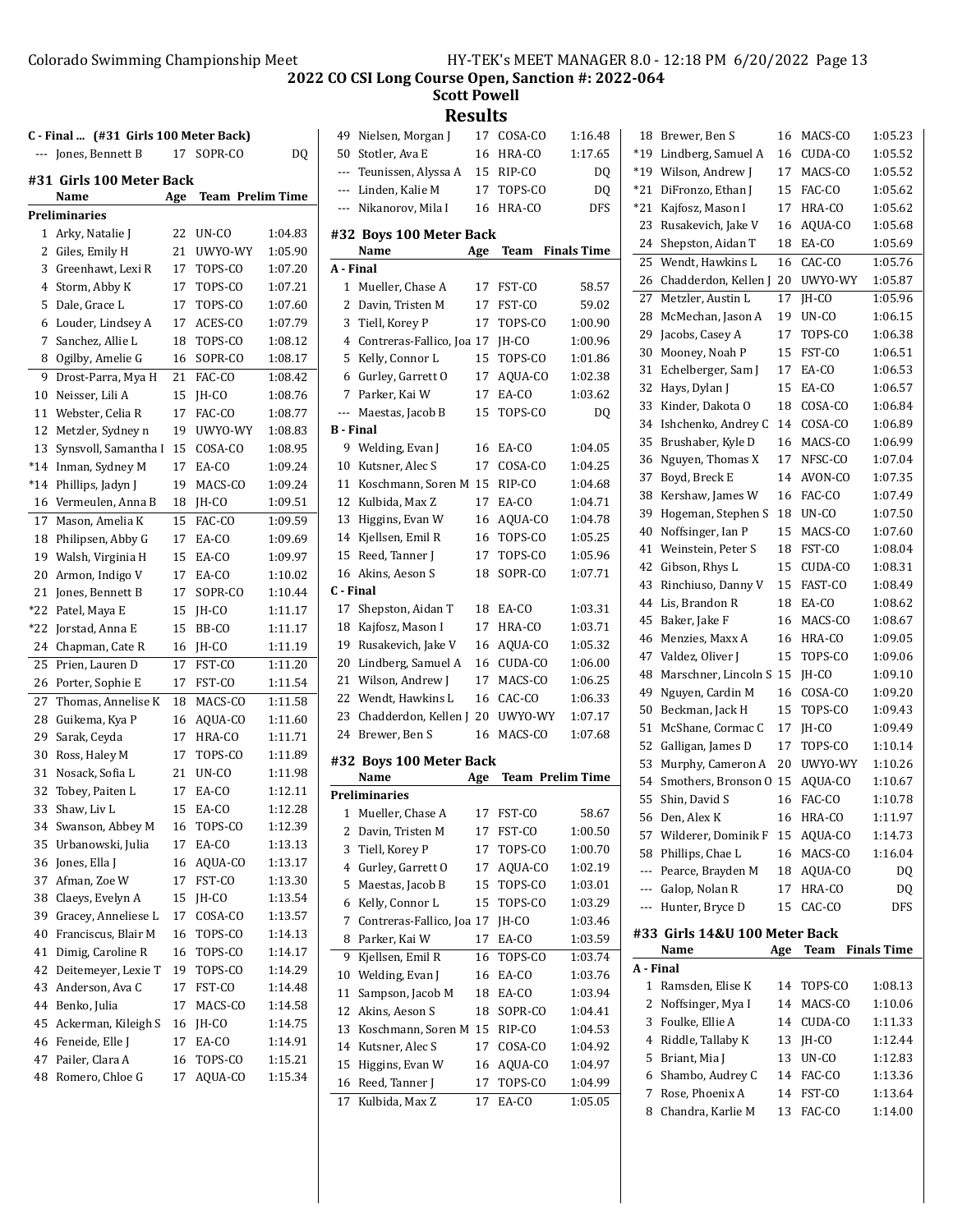**Scott Powell**

**Results**

|                  | B - Final  (#33 Girls 14&U 100 Meter Back) |     |                         |                |
|------------------|--------------------------------------------|-----|-------------------------|----------------|
| <b>B</b> - Final |                                            |     |                         |                |
| 9                | Nebola, Haylee A                           | 14  | CUDA-CO                 | 1:13.88        |
| 10               | Eddy, Ellie K                              | 14  | FST-CO                  | 1:15.59        |
| 11               | Ladrow, Ivy H                              | 14  | SSST-CO                 | 1:15.66        |
| 12               | Ruhser, Kylee G                            | 14  | JH-CO                   | 1:16.13        |
| 13               | Crysel, Madison H                          | 14  | TOPS-CO                 | 1:16.53        |
| 14               | Stone, Maya J                              | 13  | TOPS-CO                 | 1:17.45        |
| 15               | Zhang, Lily                                | 13  | HRA-CO                  | 1:17.70        |
|                  | #33 Girls 14&U 100 Meter Back              |     |                         |                |
|                  | Name                                       | Age | <b>Team Prelim Time</b> |                |
|                  | <b>Preliminaries</b>                       |     |                         |                |
| 1                | Ramsden, Elise K                           | 14  | TOPS-CO                 | 1:09.99        |
| 2                | Noffsinger, Mya I                          | 14  | MACS-CO                 | 1:11.41        |
| 3                | Riddle, Tallaby K                          | 13  | JH-CO                   | 1:11.63        |
| $\overline{4}$   | Foulke, Ellie A                            | 14  | CUDA-CO                 | 1:12.25        |
| 5                | Shambo, Audrey C                           | 14  | FAC-CO                  | 1:12.41        |
| 6                | Briant, Mia J                              | 13  | UN-CO                   | 1:13.19        |
| 7                | Spitzer, Audrey A                          | 14  | HRA-CO                  | 1:13.28        |
| 8                | Chandra, Karlie M                          | 13  | FAC-CO                  | 1:13.63        |
| 9                | Rose, Phoenix A                            | 14  | FST-CO                  | 1:14.06        |
| 10               | Nebola, Haylee A                           | 14  | CUDA-CO                 | 1:14.48        |
| 11               | Milausnic, Megan E                         | 14  | HRA-CO                  | 1:15.62        |
| 12               | Ladrow, Ivy H                              | 14  | SSST-CO                 | 1:15.70        |
| 13               | Ruhser, Kylee G                            | 14  | JH-CO                   | 1:16.03        |
| 14               | Eddy, Ellie K                              | 14  | FST-CO                  | 1:16.22        |
| 15               | Crysel, Madison H                          | 14  | TOPS-CO                 | 1:16.31        |
| 16               | Zhang, Lily                                | 13  | HRA-CO                  | 1:16.52        |
| 17               | Wherry, Myra G                             | 14  | JH-CO                   | 1:16.84        |
| 18               | Stone, Maya J                              | 13  | TOPS-CO                 | 1:17.20        |
| 19               | Groce, Ellie E                             | 13  | GTS-CO                  | 1:17.52        |
| 20               | Sedbrook, Ellie M                          | 13  | TOPS-CO                 | 1:18.43        |
| 21               | McDonald, Erica M                          | 14  | HRA-CO                  | 1:19.74        |
| 22               | Taki, Rihanna H                            | 13  | HRA-CO                  | 1:20.03        |
| 23               | Jackson, Sara K                            | 14  | HRA-CO                  | 1:20.79        |
| 24               | Siah, JJ                                   | 13  | MACS-CO                 | 1:22.22        |
| ---              | Feldmann, Abby G                           | 13  | HRA-CO                  | D <sub>0</sub> |
|                  |                                            |     |                         |                |
|                  | #34 Boys 14&U 100 Meter Back<br>Name       | Age | Team                    | Finals Time    |
| A - Final        |                                            |     |                         |                |
| 1                | Keogh, Gavin T                             | 14  | FAC-CO                  | 1:00.15        |
| 2                | Zuhoski, Charlie H                         | 14  | FAC-CO                  | 1:03.96        |
| 3                | Witmer, Benjamin S                         | 14  | TOPS-CO                 | 1:05.67        |
| 4                | Trinquesse, Camille A 14                   |     | TOPS-CO                 | 1:06.65        |
| 5                | Boyd, Breck E                              | 14  | AVON-CO                 | 1:07.08        |
| 6                | Uran, Carter J                             | 13  | CUDA-CO                 | 1:07.47        |
| 7                | Newton, Charlie H                          | 14  | AQUA-CO                 | 1:07.52        |
| 8                | Silver, Joel R                             | 14  | TOPS-CO                 | 1:08.62        |
| B - Final        |                                            |     |                         |                |
| 9                | Pasternak, Sean G                          | 14  | TOPS-CO                 | 1:08.45        |
| 10               | Heydt, Josh P                              | 14  | HRA-CO                  | 1:09.40        |
| 11               | Garland, Marcus H                          | 14  | GTS-CO                  | 1:10.61        |
|                  |                                            |     |                         |                |

| 12               | Sungy, Reid J                  | 14  | CUDA-CO                 | 1:12.26            |
|------------------|--------------------------------|-----|-------------------------|--------------------|
| 13               | De Jager, Zander J             | 14  | JH-CO                   | 1:13.25            |
| 14               | Silver, Noah J                 | 14  | TOPS-CO                 | 1:13.39            |
| 15               | Williams, Brennan P            | 14  | CAC-CO                  | 1:13.95            |
| 16               | Zhao, Aaron                    | 14  | AQUA-CO                 | 1:15.01            |
|                  | #34 Boys 14&U 100 Meter Back   |     |                         |                    |
|                  | Name                           | Age | <b>Team Prelim Time</b> |                    |
|                  | <b>Preliminaries</b>           |     |                         |                    |
| 1                | Keogh, Gavin T                 | 14  | FAC-CO                  | 1:03.19            |
| 2                | Zuhoski, Charlie H             | 14  | FAC-CO                  | 1:04.17            |
| 3                | Witmer, Benjamin S             | 14  | TOPS-CO                 | 1:06.52            |
| 4                | Boyd, Breck E                  | 14  | AVON-CO                 | 1:06.80            |
| 5                | Newton, Charlie H              | 14  | AQUA-CO                 | 1:07.64            |
| 6                | Uran, Carter J                 | 13  | CUDA-CO                 | 1:07.79            |
| 7                | Trinquesse, Camille A 14       |     | TOPS-CO                 | 1:07.94            |
| 8                | Silver, Joel R                 | 14  | TOPS-CO                 | 1:08.02            |
| 9                | Heydt, Josh P                  | 14  | HRA-CO                  | 1:09.13            |
| 10               | Garland, Marcus H              | 14  | GTS-CO                  | 1:10.39            |
| 11               | Pasternak, Sean G              | 14  | TOPS-CO                 | 1:10.45            |
| 12               | Sungy, Reid J                  | 14  | CUDA-CO                 | 1:11.37            |
| 13               | De Jager, Zander J             | 14  | JH-CO                   | 1:12.37            |
| 14               | Silver, Noah J                 | 14  | TOPS-CO                 | 1:14.23            |
| 15               | Williams, Brennan P            | 14  | CAC-CO                  | 1:14.30            |
| 16               | Zhao, Aaron                    | 14  | AQUA-CO                 | 1:15.01            |
| 17               | Shin, Ryan H                   | 13  | FAC-CO                  | 1:15.22            |
| 18               | Skillern, Everett Q            | 13  | FAC-CO                  | 1:15.24            |
| 19               | Camper, Nic I                  | 13  | HRA-CO                  | 1:16.33            |
| 20               | Bishop, Nicholas J             | 13  | DAC-CO                  | 1:16.39            |
| 21               | Birkans, Aleks M               | 14  | TOPS-CO                 | 1:16.72            |
| 22               | Miller, Lucas E                | 14  | COSA-CO                 | 1:16.81            |
| 23               | Leitel, Isak E                 | 13  | TOPS-CO                 | 1:17.65            |
| 24               | Cass, II I                     | 14  | HRA-CO                  | 1:18.88            |
| 25               | Popke, Michael R               | 14  | TOPS-CO                 | 1:19.74            |
| ---              | Leyba, Justin J                | 13  | RIP-CO                  | DQ                 |
|                  | #35  Girls 12&U 100 Meter Back |     |                         |                    |
|                  | Name                           | Age | Team                    | <b>Finals Time</b> |
| A - Final        |                                |     |                         |                    |
| 1                | McKinnon, Kate E               | 12  | AQUA-CO                 | 1:13.77            |
| 2                | Sungy, Quinn D                 | 12  | CUDA-CO                 | 1:13.99            |
| 3                | Teunissen, Ava A               | 12  | RIP-CO                  | 1:14.46            |
| 4                | Sereno, Alexis H               | 12  | CUDA-CO                 | 1:16.28            |
| 5                | Miller, Lilly P                | 12  | FST-CO                  | 1:18.50            |
| 6                | Urband, Lily L                 | 12  | TOPS-CO                 | 1:19.73            |
| 7                | Baker, Kara R                  | 12  | HRA-CO                  | 1:20.69            |
| 8                | Mehta, Anisha                  | 12  | CUDA-CO                 | 1:23.13            |
| <b>B</b> - Final |                                |     |                         |                    |
| 9                | Wasylenky, Sydney M 12         |     | TOPS-CO                 | 1:20.35            |
| 10               | Hui, Isabel S                  | 11  | HRA-CO                  | 1:21.54            |
| 11               | Tvrtkovic, Layla N             | 11  | HRA-CO                  | 1:21.58            |
| 12               | Usagani, Katie D               | 12  | TOPS-CO                 | 1:21.94            |
|                  |                                |     |                         |                    |
| 13               | Sung, Elsa M                   | 11  | JH-CO                   | 1:23.92            |
| 14               | Smith, Stella A                | 11  | CUDA-CO                 | 1:24.52            |
| 15               | Rosenberg, Reese E             | 12  | HRA-CO                  | 1:24.55            |

|                  | 16 Williams, Valerie R               | 10  | TOPS-CO                 | 1:24.86            |
|------------------|--------------------------------------|-----|-------------------------|--------------------|
|                  | #35 Girls 12&U 100 Meter Back        |     |                         |                    |
|                  | Name                                 | Age | <b>Team Prelim Time</b> |                    |
|                  | Preliminaries                        |     |                         |                    |
| $\mathbf{1}$     | McKinnon, Kate E                     | 12  | AQUA-CO                 | 1:14.82            |
| 2                | Teunissen, Ava A                     | 12  | RIP-CO                  | 1:15.03            |
| 3                | Sungy, Quinn D                       | 12  | CUDA-CO                 | 1:15.33            |
| 4                | Sereno, Alexis H                     | 12  | CUDA-CO                 | 1:15.66            |
| 5                | DeNeen, Marin O                      | 12  | RIP-CO                  | 1:15.81            |
| 6                | Urband, Lily L                       | 12  | TOPS-CO                 | 1:18.88            |
| 7                | Miller, Lilly P                      | 12  | FST-CO                  | 1:19.64            |
| 8                | Mehta, Anisha                        | 12  | CUDA-CO                 | 1:22.57            |
| 9                | Baker, Kara R                        | 12  | HRA-CO                  | 1:22.83            |
| 10               | Tvrtkovic, Layla N                   | 11  | HRA-CO                  | 1:23.19            |
| 11               | Wasylenky, Sydney M 12               |     | TOPS-CO                 | 1:23.23            |
| 12               | Usagani, Katie D                     | 12  | TOPS-CO                 | 1:23.24            |
| 13               | Hui, Isabel S                        | 11  | HRA-CO                  | 1:23.53            |
| 14               | Smith, Stella A                      | 11  | CUDA-CO                 | 1:24.44            |
| 15               | Williams, Valerie R                  | 10  | TOPS-CO                 | 1:24.67            |
| 16               | Halverson, Reese K                   | 12  | JH-CO                   | 1:24.81            |
| 17               | Rosenberg, Reese E                   | 12  | HRA-CO                  | 1:24.91            |
| 18               | Sung, Elsa M                         | 11  | JH-CO                   | 1:24.96            |
| 19               | Wherry, Marbury J                    | 12  | JH-CO                   | 1:25.53            |
| 20               | Cunningham, Addisor 11               |     | FST-CO                  | 1:25.56            |
| 21               | Buchholz, Kaitlin A                  | 12  | HRA-CO                  | 1:25.60            |
| 22               | Banjo, Sophia E                      | 11  | UN-CO                   | 1:25.61            |
| 23               | Kramer, Jocelyn T                    | 11  | TOPS-CO                 | 1:26.41            |
| 24               | Heydt, Natalie J                     | 11  | HRA-CO                  | 1:26.73            |
| 25               | Tschetter, Elizabeth J               | 12  | NOCO-CO                 | 1:27.69            |
| 26               | Hilgers, Reese E                     | 11  | TOPS-CO                 | 1:27.85            |
| 27               | Schneider, Anna C                    | 12  | NOCO-CO                 | 1:29.30            |
| 28               | Karakusis, Olivia A                  | 12  | FST-CO                  | 1:31.34            |
| $\overline{a}$   | Smith, Cecilia C                     | 12  | TOPS-CO                 | DQ                 |
| $---$            | Harris, Maddi J                      | 12  | JH-CO                   | DQ                 |
| ---              | Zajacs, Brynn E                      | 11  | HRA-CO                  | DQ                 |
|                  |                                      |     |                         |                    |
|                  | #36 Boys 12&U 100 Meter Back<br>Name | Age | Team                    | <b>Finals Time</b> |
| A - Final        |                                      |     |                         |                    |
| 1                | Wang, Jonah T                        | 12  | CUDA-CO                 | 1:12.08            |
| 2                | Mills, Sawyer L                      | 12  | DAC-CO                  | 1:14.08            |
| 3                | Chandler, Lincoln J                  | 11  | ACES-CO                 | 1:14.49            |
| 4                | Yin, Leo                             | 11  | FAC-CO                  | 1:18.07            |
| 5                | Vonne, Owen A                        | 12  | FST-CO                  | 1:18.23            |
| 6                | Luong, Alex Q                        | 12  | AOUA-CO                 | 1:18.32            |
| 7                | Pursley, Eddie J                     | 12  | JH-CO                   | 1:19.11            |
| 8                | Liu, Joshua Y                        | 11  | TOPS-CO                 | 1:19.28            |
| <b>B</b> - Final |                                      |     |                         |                    |
| 9                | Richardson, Micah J                  | 12  | LONG-CO                 | 1:17.30            |
| 10               | Gale, Greyson M                      | 12  | FST-CO                  | 1:24.03            |
| 11               | Oram, Matthew W                      | 10  | TOPS-CO                 | 1:24.21            |
| 12               | Peterson, Owen M                     | 12  | JH-CO                   | 1:26.87            |
| 13               | Santini, Paden A                     | 11  | CUDA-CO                 | 1:27.17            |
| 14               | Howe, Oliver R                       | 12  | TOPS-CO                 | 1:29.90            |
|                  |                                      |     |                         |                    |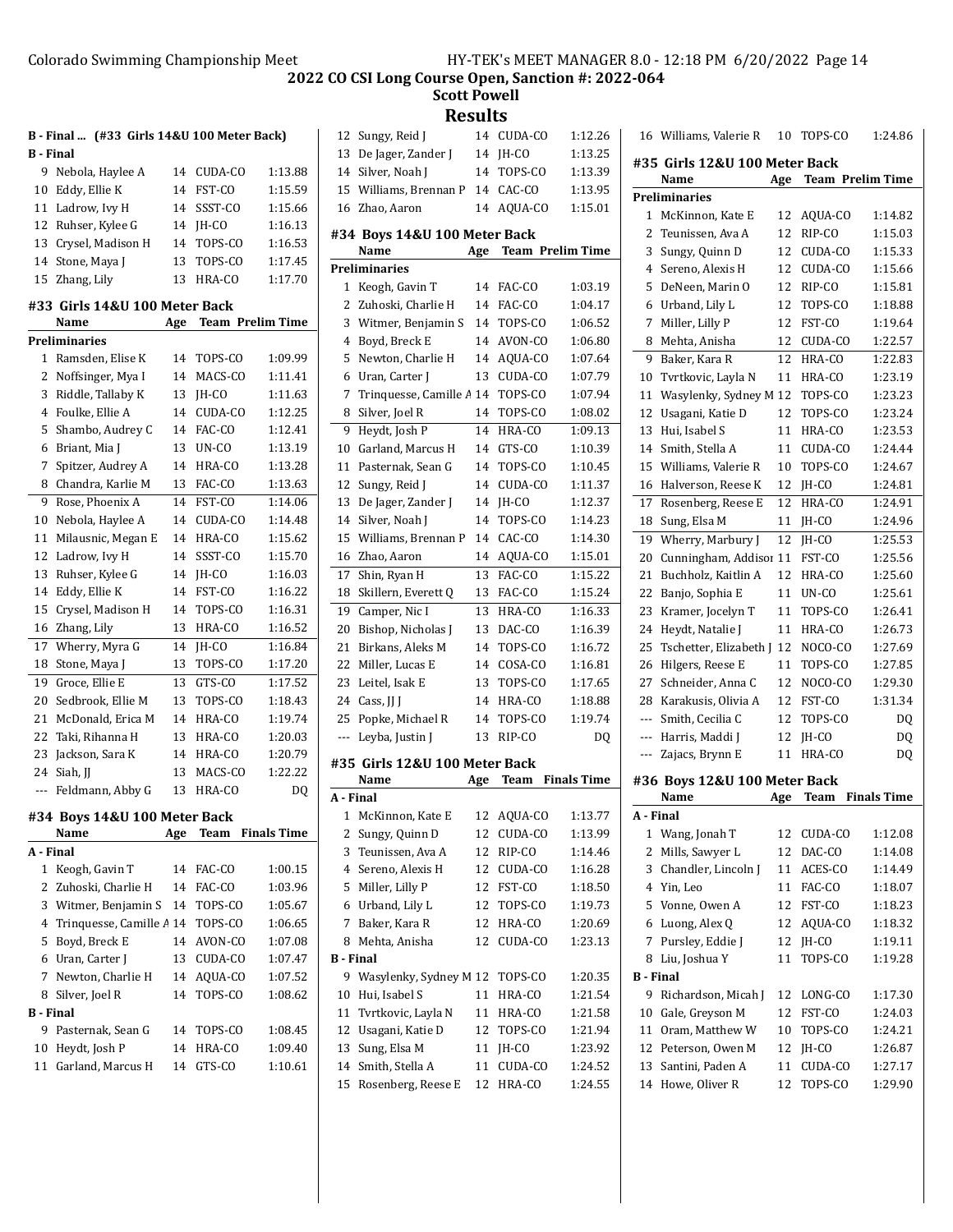**Scott Powell**

# **Results**<br>M 16 CUDA-CO 22 Pippert, Sydney M 16 CUDA-CO 1:22.37

|                  | B - Final  (#36 Boys 12&U 100 Meter Back) |     |                         |                    |
|------------------|-------------------------------------------|-----|-------------------------|--------------------|
|                  | 15 Nebola, Hunter M                       |     | 11 CUDA-CO              | 1:30.02            |
|                  | #36 Boys 12&U 100 Meter Back<br>Name      | Age | <b>Team Prelim Time</b> |                    |
|                  | <b>Preliminaries</b>                      |     |                         |                    |
| 1                | Wang, Jonah T                             | 12  | CUDA-CO                 | 1:12.94            |
| 2                | Chandler, Lincoln J                       | 11  | ACES-CO                 | 1:13.77            |
| 3                | Mills, Sawyer L                           | 12  | DAC-CO                  | 1:14.38            |
| 4                | Vonne, Owen A                             | 12  | FST-CO                  | 1:18.86            |
| 5                | Pursley, Eddie J                          | 12  | JH-CO                   | 1:19.29            |
| 6                | Luong, Alex Q                             | 12  | AQUA-CO                 | 1:19.33            |
| 7                | Liu, Joshua Y                             | 11  | TOPS-CO                 | 1:19.87            |
| 8                | Yin, Leo                                  | 11  | FAC-CO                  | 1:20.11            |
| 9                | Richardson, Micah J                       | 12  | LONG-CO                 | 1:20.35            |
| 10               | Gale, Greyson M                           | 12  | FST-CO                  | 1:23.72            |
| 11               | White, Mason R                            | 12  | HRA-CO                  | 1:24.94            |
| 12               | Santini, Paden A                          | 11  | CUDA-CO                 | 1:25.70            |
| 13               | Oram, Matthew W                           | 10  | TOPS-CO                 | 1:26.41            |
| 14               | Peterson, Owen M                          | 12  | JH-CO                   | 1:28.21            |
| 15               | Howe, Oliver R                            | 12  | TOPS-CO                 | 1:30.13            |
| 16               | Cohen, Quinn B                            | 11  | COSA-CO                 | 1:30.19            |
| 17               | Nebola, Hunter M                          | 11  | CUDA-CO                 | 1:30.35            |
| 18               | Fevos, Jaxson D                           | 11  | CUDA-CO                 | 1:32.04            |
| 19               | Bishop, Andrew A                          | 11  | DAC-CO                  | 1:32.43            |
| 20               | Jackson, Andrew J                         | 11  | HRA-CO                  | 1:34.71            |
| $\overline{a}$   | Town, Isaac M                             | 9   | UN-CO                   | DQ                 |
|                  |                                           |     |                         |                    |
|                  |                                           |     |                         |                    |
|                  | #37 Girls 100 Meter Breast<br>Name        |     | Team                    | <b>Finals Time</b> |
| A - Final        |                                           | Age |                         |                    |
| 1                | Codevilla, Mary S                         | 18  | EA-CO                   | 1:13.59            |
| 2                | Chahbandour, Claire                       | 18  | TOPS-CO                 | 1:15.07            |
| 3                | Davison, Chase H                          | 18  | TOPS-CO                 | 1:15.34            |
| 4                | Bank, Karolina B                          | 18  | EA-CO                   | 1:15.37            |
| 5                | Bricker, Sophia B                         | 21  | UN-CO                   | 1:15.95            |
| 6                | Palmer, Carly                             | 21  | UWYO-WY                 | 1:17.18            |
| 7                | Coleman, Emilie A                         | 16  | IH-CO                   | 1:18.13            |
| 8                | Remington, Eri M                          | 20  | UN-CO                   | 1:18.41            |
| <b>B</b> - Final |                                           |     |                         |                    |
| 9                | Birkans, Laura                            | 17  | TOPS-CO                 | 1:17.83            |
| 10               | Ley, Rachel M                             | 17  | JH-CO                   | 1:19.08            |
| 11               | Kawahata, Mai                             | 16  | HRA-CO                  | 1:19.45            |
| 12               | Sarak, Ceyda                              | 17  | HRA-CO                  | 1:19.50            |
| 13               | Ogilby, Amelie G                          | 16  | SOPR-CO                 | 1:21.34            |
| 14               | Afman, Zoe W                              | 17  | FST-CO                  | 1:21.52            |
| 15               | Rains, Riley A                            | 16  | FST-CO                  | 1:21.53            |
| 16               | Bartusiak, Tori N                         | 18  | HRA-CO                  | 1:21.57            |
| C - Final        |                                           |     |                         |                    |
| 17               | Hawkins, Scout S                          | 16  | TOPS-CO                 | 1:18.44            |
| 18               | Heuer, Charlotte S                        | 15  | UN-CO                   | 1:18.75            |
| 19               | Inouye, Marissa E                         | 16  | CUDA-CO                 | 1:19.88            |
| 20               | Drakulich, Ella C                         | 15  | AQUA-CO                 | 1:20.83            |

| 23    | Karakusis, Taylor M                   | 15  | FST-CO                  | 1:23.27 |
|-------|---------------------------------------|-----|-------------------------|---------|
| 24    | Sleeper, Bell G                       | 15  | JH-CO                   | 1:26.37 |
|       |                                       |     |                         |         |
|       | #37  Girls 100 Meter Breast<br>Name   | Age | <b>Team Prelim Time</b> |         |
|       | <b>Preliminaries</b>                  |     |                         |         |
|       |                                       |     |                         |         |
| 1     | Chahbandour, Claire 18                |     | TOPS-CO                 | 1:15.18 |
| 2     | Davison, Chase H                      | 18  | TOPS-CO                 | 1:15.48 |
| 3     | Johnston, Ryan R                      | 17  | AQUA-CO                 | 1:15.76 |
| 4     | Codevilla, Mary S                     | 18  | EA-CO                   | 1:15.93 |
| 5     | Palmer, Carly                         | 21  | UWYO-WY                 | 1:16.43 |
| 6     | Bricker, Sophia B                     | 21  | UN-CO                   | 1:17.22 |
| 7     | McCullough, Sidney A 18               |     | AQUA-CO                 | 1:17.50 |
| 8     | Edwards, Liberty J                    | 17  | AQUA-CO                 | 1:17.95 |
| 9     | Remington, Eri M                      | 20  | UN-CO                   | 1:18.30 |
| 10    | Coleman, Emilie A                     | 16  | JH-CO                   | 1:18.47 |
| 11    | Bank, Karolina B                      | 18  | EA-CO                   | 1:18.79 |
| 12    | Ley, Rachel M                         | 17  | JH-CO                   | 1:19.02 |
| 13    | Kawahata, Mai                         | 16  | HRA-CO                  | 1:19.43 |
| 14    | Birkans, Laura                        | 17  | TOPS-CO                 | 1:19.96 |
| 15    | Sarak, Ceyda                          | 17  | HRA-CO                  | 1:20.04 |
| 16    | Ogilby, Amelie G                      | 16  | SOPR-CO                 | 1:20.32 |
| 17    | Bartusiak, Tori N                     | 18  | HRA-CO                  | 1:20.67 |
| 18    | Rains, Riley A                        | 16  | FST-CO                  | 1:21.08 |
| 19    | Afman, Zoe W                          | 17  | FST-CO                  | 1:21.27 |
| $*20$ | Hawkins, Scout S                      | 16  | TOPS-CO                 | 1:21.61 |
| $*20$ | Heuer, Charlotte S                    | 15  | UN-CO                   | 1:21.61 |
| 22    | Drakulich, Ella C                     | 15  | AQUA-CO                 | 1:21.72 |
| 23    | Robison, Zoe L                        | 20  | UWYO-WY                 | 1:22.81 |
| 24    | Inouye, Marissa E                     | 16  | CUDA-CO                 | 1:23.11 |
| 25    | Karakusis, Taylor M                   | 15  | FST-CO                  | 1:23.20 |
| 26    | Sleeper, Bell G                       | 15  | JH-CO                   | 1:23.61 |
| 27    | Thomas, Annelise K                    | 18  | MACS-CO                 | 1:23.61 |
| 28    | Lavigne, Rowan D                      | 17  | FAC-CO                  | 1:23.62 |
| 29    | Inman, Allie R                        | 15  | EA-CO                   | 1:23.63 |
| 30    | Pippert, Sydney M                     | 16  | CUDA-CO                 | 1:23.96 |
| 31    | De Jager, Lisca C                     | 17  | JH-CO                   | 1:24.14 |
| 32    | Prien, Lauren D                       | 17  | FST-CO                  | 1:24.21 |
| 33    | Penry, Emme E                         | 16  | GTS-CO                  | 1:24.26 |
|       | 34 Webster, Celia R                   | 17  | FAC-CO                  | 1:24.29 |
| 35    |                                       | 16  | CAC-CO                  | 1:24.46 |
| 36    | Smith, Emily A<br>Saldanha, Madison A | 18  | TOPS-CO                 | 1:24.62 |
| 37    | Strope, Juliana G                     | 16  | FAC-CO                  | 1:24.76 |
|       | Lindsay, Kiki L                       |     |                         |         |
| 38    |                                       | 19  | UN-CO                   | 1:24.98 |
| 39    | Hutter, Aubrey A                      | 17  | HRA-CO                  | 1:25.06 |
| 40    | Dimig, Elizabeth A                    | 16  | TOPS-CO                 | 1:25.93 |
| 41    | Madsen, Amy K                         | 17  | SOPR-CO                 | 1:26.71 |
| 42    | Berg, Kieren A                        | 15  | RIP-CO                  | 1:28.07 |
| 43    | Chapman, Cate R                       | 16  | JH-CO                   | 1:28.16 |
| 44    | Dove, Miranda C                       | 17  | JH-CO                   | 1:28.36 |
| 45    | Mazurkiewicz, Nicole 16               |     | TOPS-CO                 | 1:28.37 |
| 46    | Harper, Emma A                        | 16  | TOPS-CO                 | 1:28.49 |
| 47    | Hoefer, Reagan A                      | 15  | JH-CO                   | 1:28.50 |
| 48    | Young, Harper G                       | 15  | DTST-CO                 | 1:29.92 |

| ---                   | Shaw, Liv L                      | 15  | EA-CO                   | DFS                |
|-----------------------|----------------------------------|-----|-------------------------|--------------------|
| ---                   | Jones, Julianne C                | 17  | FAC-CO                  | <b>DFS</b>         |
|                       | #38 Boys 100 Meter Breast        |     |                         |                    |
|                       | Name                             | Age | <b>Team</b>             | <b>Finals Time</b> |
| A - Final             |                                  |     |                         |                    |
| 1                     | Corn, Joshua G                   | 17  | FST-CO                  | 1:05.33            |
| 2                     | Oliver, Mitchell L               | 17  | TOPS-CO                 | 1:06.10            |
| 3                     | Boodt, Trevor N                  | 15  | UN-CO                   | 1:06.90            |
| 4                     | Kinder, Dakota O                 | 18  | COSA-CO                 | 1:07.26            |
| 5                     | Kulbida, Max Z                   | 17  | EA-CO                   | 1:08.70            |
| 6                     | Grespin, Andrew B                | 21  | TOPS-CO                 | 1:08.87            |
| 7                     | Linn, Austin M                   | 18  | JH-CO                   | 1:09.31            |
|                       | Dolan, AJ J                      | 21  | UN-CO                   | 1:09.35            |
| 8<br><b>B</b> - Final |                                  |     |                         |                    |
|                       |                                  |     |                         |                    |
| 9                     | Lynch, Alex C                    | 20  | UN-CO                   | 1:08.95            |
| 10                    | Raskay, Kyle W                   | 18  | UN-CO                   | 1:09.97            |
| 11                    | Fan, Jason K                     | 17  | AQUA-CO                 | 1:10.92            |
| 12                    | Denner, Kadin W                  | 19  | UN-CO                   | 1:12.02            |
| 13                    | Galligan, James D                | 17  | TOPS-CO                 | 1:12.58            |
| 14                    | Baker, Sam H                     | 16  | MACS-CO                 | 1:13.08            |
| 15                    | Deevy, Patrick M                 | 17  | AQUA-CO                 | 1:14.06            |
| 16                    | DiFronzo, Ethan J                | 15  | FAC-CO                  | 1:15.19            |
| C - Final             |                                  |     |                         |                    |
| 17                    | Nguyen, Cardin M                 | 16  | COSA-CO                 | 1:12.14            |
| 18                    | Tran, Jack T                     | 18  | EA-CO                   | 1:12.46            |
| 19                    | Karakusis, Ben M                 | 17  | FST-CO                  | 1:13.48            |
| 20                    | Adams, Patrick F                 | 16  | MACS-CO                 | 1:13.98            |
| 21                    | Traut, Jack C                    | 18  | EA-CO                   | 1:14.03            |
| 22                    | Chadderdon, Kellen J             | 20  | UWYO-WY                 | 1:14.52            |
| 23                    | Beard, Peyton J                  | 16  | FST-CO                  | 1:14.80            |
| 24                    | Kutsner, Alec S                  | 17  | COSA-CO                 | 1:15.34            |
|                       | #38 Boys 100 Meter Breast        |     |                         |                    |
|                       | Name                             | Age | <b>Team Prelim Time</b> |                    |
|                       | <b>Preliminaries</b>             |     |                         |                    |
| 1                     | Boodt, Trevor N                  | 15  | UN-CO                   | 1:07.27            |
| 2                     | Corn, Joshua G                   | 17  | FST-CO                  | 1:07.49            |
| 3                     | Oliver, Mitchell L               | 17  | TOPS-CO                 | 1:08.04            |
| 4                     | Grespin, Andrew B                | 21  | TOPS-CO                 | 1:08.24            |
| 5                     | Kinder, Dakota O                 | 18  | COSA-CO                 | 1:08.82            |
| 6                     | Linn, Austin M                   | 18  | JH-CO                   | 1:09.07            |
| 7                     | Kulbida, Max Z                   | 17  |                         |                    |
|                       |                                  |     | EA-CO                   | 1:09.22<br>1:10.36 |
| 8                     | Dolan, AJ J                      | 21  | UN-CO                   |                    |
| 9                     | Ravegum, Drew W                  | 17  | JH-CO                   | 1:10.67            |
| 10                    | Raskay, Kyle W                   | 18  | UN-CO                   | 1:11.33            |
| 11                    | Lynch, Alex C                    | 20  | UN-CO                   | 1:11.49            |
| 12                    | Fan, Jason K                     | 17  | AQUA-CO                 | 1:11.63            |
| 13                    | Simmons, Shayne K                | 20  | CAC-CO                  | 1:11.74            |
| 14                    | DiFronzo, Ethan J                | 15  | FAC-CO                  | 1:12.32            |
| 15                    | Denner, Kadin W                  | 19  | UN-CO                   | 1:12.49            |
| 16                    |                                  | 17  | TOPS-CO                 | 1:12.74            |
|                       | Galligan, James D                |     |                         |                    |
| 17                    | Rinchiuso, Danny V               | 15  | FAST-CO                 | 1:12.84            |
| 18<br>19              | Baker, Sam H<br>Deevy, Patrick M | 16  | MACS-CO<br>AQUA-CO      | 1:12.85<br>1:13.36 |

49 Pierce, Ayla M 18 FST-CO 1:32.42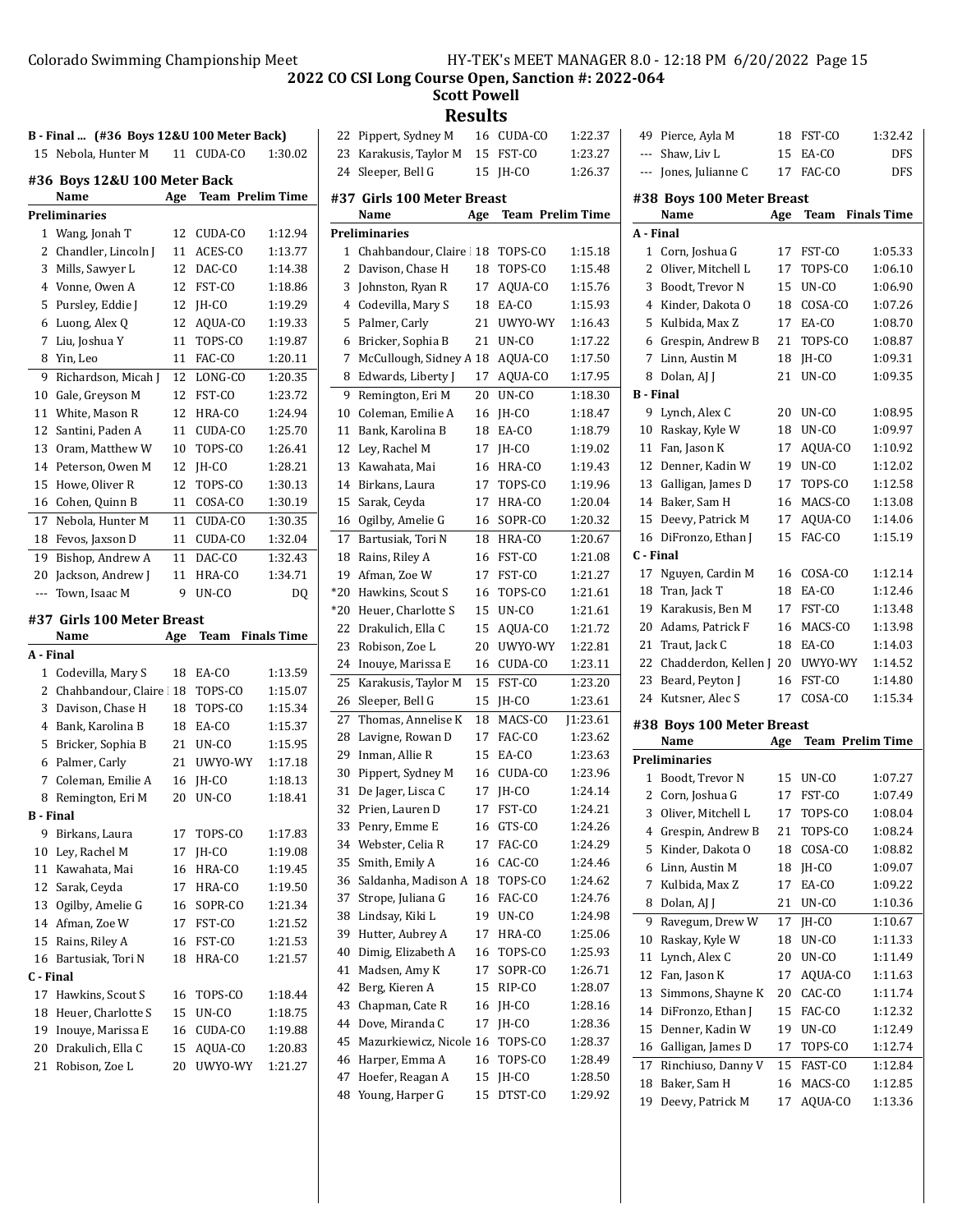### **2022 CO CSI Long Course Open, Sanction #: 2022-064 Scott Powell**

|                  | Preliminaries  (#38 Boys 100 Meter Breast) |     |         |                    |
|------------------|--------------------------------------------|-----|---------|--------------------|
| 20               | Nguyen, Cardin M                           | 16  | COSA-CO | 1:13.61            |
| 21               | Adams, Patrick F                           | 16  | MACS-CO | 1:13.79            |
| 22               | Chadderdon, Kellen J                       | 20  | UWYO-WY | 1:14.00            |
| 23               | Karakusis, Ben M                           | 17  | FST-CO  | 1:14.42            |
| 24               | Traut, Jack C                              | 18  | EA-CO   | 1:14.68            |
| 25               | Kutsner, Alec S                            | 17  | COSA-CO | 1:14.74            |
| 26               | Tran, Jack T                               | 18  | EA-CO   | 1:15.24            |
| 27               | Beard, Peyton J                            | 16  | FST-CO  | 1:15.42            |
| 28               | Kian, Arman                                | 18  | TOPS-CO | 1:15.45            |
| 29               | Aleinikovas, Alex                          | 15  | MACS-CO | 1:15.71            |
| 30               | Montgomery, Henry <sup>'</sup> 15          |     | TOPS-CO | 1:16.26            |
| 31               | Smothers, Bronson O                        | 15  | AOUA-CO | 1:16.29            |
| 32               | Hoffer, Mateo A                            | 15  | EA-CO   | 1:16.35            |
| 33               | Pennington, Ryan W                         | 16  | TOPS-CO | 1:16.44            |
| 34               | Garcia-Escobar, Edga                       | 15  | TOPS-CO | 1:16.55            |
| 35               | Crawford, Jamie                            | 15  | AQUA-CO | 1:16.64            |
| 36               | Garland, Nathan P                          | 17  | GTS-CO  | 1:17.07            |
| 37               | Valdez, Oliver J                           | 15  | TOPS-CO | 1:17.80            |
| 38               | Higgins, Evan W                            | 16  | AQUA-CO | 1:17.84            |
| 39               | Nguyen, Thomas X                           | 17  | NFSC-CO | 1:18.08            |
| 40               | Brewer, Ben S                              | 16  | MACS-CO | 1:18.14            |
| 41               | McGehee, Tal S                             | 16  | WAVE-CO | 1:18.29            |
| 42               | Kammerzell, Jake A                         | 18  | TOPS-CO | 1:18.65            |
| 43               | Templeton-Palmer, E                        | 17  | EA-CO   | 1:18.97            |
| 44               | Rusakevich, Jake V                         | 16  | AQUA-CO | 1:19.89            |
| 45               | Viescas, Ethan T                           | 16  | HRA-CO  | 1:20.52            |
| 46               | Den, Alex K                                | 16  | HRA-CO  | 1:22.64            |
| 47               | Durso, Jacob F                             | 16  | TOPS-CO | 1:22.71            |
| ---              | Suoo, Michael M                            | 16  | TOPS-CO | DQ                 |
| ---              | Hunter, Bryce D                            | 15  | CAC-CO  | DFS                |
| ---              | Ricenbaw, Will J                           | 16  | HRA-CO  | DFS                |
|                  | #39 Girls 14&U 100 Meter Breast            |     |         |                    |
|                  | Name                                       | Age | Team    | <b>Finals Time</b> |
| A - Final        |                                            |     |         |                    |
| 1                | Shambo, Audrey C                           | 14  | FAC-CO  | 1:16.91            |
| 2                | Town, Annabeth R                           | 13  | UN-CO   | 1:18.13            |
| 3                | Wolfson, Malin M                           | 14  | UN-CO   | 1:19.72            |
|                  | 4 Xia, Amy X                               | 14  | TOPS-CO | 1:20.42            |
|                  | 5 Henkel, Emee S                           | 13  | CUDA-CO | 1:20.47            |
| 6                | Noffsinger, Mya I                          | 14  | MACS-CO | 1:21.76            |
| 7                | Peech, Hadley M                            | 14  | FAC-CO  | 1:26.27            |
| 8                | Anfang, Zoe T                              | 14  | SSST-CO | 1:26.60            |
| <b>B</b> - Final |                                            |     |         |                    |
| 9                | Crysel, Madison H                          | 14  | TOPS-CO | 1:25.74            |
| 10               | Zhang, Lily                                | 13  | HRA-CO  | 1:26.09            |
| 11               | Bichon, Madeline G                         | 13  | TOPS-CO | 1:26.34            |
| 12               | Mason, Lexi M                              | 13  | FAC-CO  | 1:26.61            |
| 13               | Platt, Lizzie L                            | 13  | COSA-CO | 1:27.30            |
|                  | 14 Chandra, Karlie M                       | 13  | FAC-CO  | 1:27.37            |
| 15               | Menzel, Maddie A                           | 14  | HRA-CO  | 1:27.67            |
| 16               | Williams, Camryn E                         | 13  | TOPS-CO | 1:27.75            |
|                  |                                            |     |         |                    |

|                  | #39  Girls 14&U 100 Meter Breast  |          |                  |                         |
|------------------|-----------------------------------|----------|------------------|-------------------------|
|                  | Name                              | Age      |                  | <b>Team Prelim Time</b> |
|                  | <b>Preliminaries</b>              |          |                  |                         |
| 1                | Shambo, Audrey C                  | 14       | FAC-CO           | 1:18.09                 |
| 2                | Town. Annabeth R                  | 13       | UN-CO            | 1:21.57                 |
| 3                | Wolfson, Malin M                  | 14       | UN-CO            | 1:22.22                 |
| 4                | Henkel, Emee S                    | 13       | CUDA-CO          | 1:22.97                 |
| 5                | Xia, Amy X                        | 14       | TOPS-CO          | 1:23.14                 |
| 6                | Noffsinger, Mya I                 | 14       | MACS-CO          | 1:25.10                 |
| 7                | Peech, Hadley M                   | 14       | FAC-CO           | 1:25.81                 |
| 8                | Anfang, Zoe T                     | 14       | SSST-CO          | 1:26.03                 |
| 9                | Mason, Lexi M                     | 13       | FAC-CO           | 1:26.29                 |
| 10               | Crysel, Madison H                 | 14       | TOPS-CO          | 1:26.65                 |
| 11               | Platt, Lizzie L                   | 13       | COSA-CO          | 1:27.01                 |
| 12               | Menzel, Maddie A                  | 14       | HRA-CO           | 1:27.02                 |
| 13               | Williams, Camryn E                | 13       | TOPS-CO          | 1:27.09                 |
| 14               | Bichon, Madeline G                | 13       | TOPS-CO          | 1:27.30                 |
| 15               | Chandra, Karlie M                 | 13       | FAC-CO           | 1:27.77                 |
| 16               | Zhang, Lily                       | 13       | HRA-CO           | 1:28.31                 |
| 17               | Ruhser, Kylee G                   | 14       | JH-CO            | 1:29.55                 |
| 18               | Stone, Maya J                     | 13       | TOPS-CO          | 1:29.59                 |
| 19               | Ayres, Ella M                     | 14       | FST-CO           | 1:30.58                 |
| 20               | Lev-Tov, Rachel K                 | 14       | RIP-CO           | 1:30.63                 |
| 21               | Callender, Katherine              | 14       | TOPS-CO          | 1:30.64                 |
| 22               | Siah, JJ                          | 13       | MACS-CO          | 1:31.29                 |
| 23               | Swarr, Isabel C                   | 14       | FAC-CO           | 1:31.36                 |
| 24               | Taki, Rihanna H                   | 13       | HRA-CO           | 1:33.75                 |
|                  | #40 Boys 14&U 100 Meter Breast    |          |                  |                         |
|                  | Name                              | Age      | Team             | <b>Finals Time</b>      |
| A - Final        |                                   |          |                  |                         |
| 1                | Uhl, Tobin M                      | 14       | FST-CO           | 1:09.72                 |
| 2                | Bradley, Carter J                 | 14       | FST-CO           | 1:14.80                 |
| 3                | Estella, Elam P                   | 14       | COSA-CO          | 1:17.60                 |
| 4                | Garland, Marcus H                 | 14       | GTS-CO           | 1:19.31                 |
| 5                | Ishchenko, Andrey C               | 14       | COSA-CO          | 1:20.84                 |
| 6                | Valdez, Oscar M                   | 13       | TOPS-CO          | 1:22.30                 |
| 7                | Sungy, Reid J                     | 14       | CUDA-CO          | 1:23.97                 |
| 8                | Sullivan, Jake N                  | 14       | LONG-CO          | 1:24.76                 |
| <b>B</b> - Final |                                   |          |                  |                         |
| 9                | Pasternak, Sean G                 | 14       | TOPS-CO          | 1:15.69                 |
| 10               | Hawkins, River R                  | 13       | TOPS-CO          | 1:21.53                 |
| 11               | Holst, Ben W                      | 14       | HRA-CO           | 1:22.61                 |
| 12               | Barclay, Brady M                  | 14       | HRA-CO           | 1:23.28                 |
| 13               | Shin, Ryan H                      | 13       | FAC-CO           | 1:25.45                 |
| 14               | Silver, Noah J                    | 14       | TOPS-CO          | 1:26.21                 |
| 15               | Smith, Micah C                    | 13       | TOPS-CO          | 1:26.42                 |
| 16               | Sipes, Tennyson D                 | 12       | AVON-CO          | 1:27.10                 |
|                  |                                   |          |                  |                         |
|                  | #40 Boys 14&U 100 Meter Breast    | Age      |                  | <b>Team Prelim Time</b> |
|                  |                                   |          |                  |                         |
|                  | Name                              |          |                  |                         |
|                  | <b>Preliminaries</b>              |          |                  |                         |
| 1<br>2           | Uhl, Tobin M<br>Bradley, Carter J | 14<br>14 | FST-CO<br>FST-CO | 1:12.34<br>1:16.84      |

| 4                |                                       |          |                         |                    |
|------------------|---------------------------------------|----------|-------------------------|--------------------|
|                  | Garland, Marcus H                     | 14       | GTS-CO                  | 1:19.80            |
| 5                | Heydt, Josh P                         | 14       | HRA-CO                  | 1:20.96            |
| 6                | Ishchenko, Andrey C                   | 14       | COSA-CO                 | 1:21.92            |
| 7                | Valdez, Oscar M                       | 13       | TOPS-CO                 | 1:22.52            |
| 8                | Sungy, Reid J                         | 14       | CUDA-CO                 | 1:22.57            |
| 9                | Sullivan, Jake N                      | 14       | LONG-CO                 | 1:22.65            |
| 10               | Pasternak, Sean G                     | 14       | TOPS-CO                 | 1:23.00            |
| 11               | McLuskey, Ethan E                     | 14       | IH-CO                   | 1:23.16            |
| 12               | Fevos, Alex A                         | 14       | CUDA-CO                 | 1:23.31            |
| 13               | Holst, Ben W                          | 14       | HRA-CO                  | 1:23.65            |
| 14               | Barclay, Brady M                      | 14       | HRA-CO                  | 1:24.10            |
| 15               | Hawkins, River R                      | 13       | TOPS-CO                 | 1:24.41            |
| 16               | Smith, Micah C                        | 13       | TOPS-CO                 | 1:25.67            |
| 17               | Sipes, Tennyson D                     | 12       | AVON-CO                 | 1:26.00            |
| 18               | Shin, Ryan H                          | 13       | FAC-CO                  | 1:26.04            |
| 19               | Silver, Noah J                        | 14       | TOPS-CO                 | 1:26.20            |
| 20               | Bishop, Nicholas J                    | 13       | DAC-CO                  | 1:26.29            |
| 21               | Schneider, Will F                     | 13       | NOCO-CO                 | 1:26.75            |
| 22               | Fortney, Wyatt S                      | 14       | TOPS-CO                 | 1:27.21            |
| 23               | Wood, Henry D                         | 14       | UN-CO                   | 1:27.61            |
| 24               | Serafin, Patrick D                    | 13       | TOPS-CO                 | 1:27.80            |
| 25               | Eselius, Rama R                       | 14       | TOPS-CO                 | 1:27.94            |
| 26               | Lihalakha, Kian S                     | 13       | UN-CO                   | 1:28.42            |
| 27               | Zhao, Aaron                           | 14       | AQUA-CO                 | 1:28.66            |
| 28               | Skillern, Isaac W                     | 13       | FAC-CO                  | 1:29.38            |
| 29               | Williams, Brennan P                   | 14       | CAC-CO                  | 1:29.73            |
| 30               | Sasaki, Sam M                         | 13       | NOCO-CO                 | 1:29.95            |
| 31               | Bates, Chris R                        | 14       | LONG-CO                 | 1:30.44            |
| 32               | Buckheit, Tanner T                    | 14       | AQUA-CO                 | 1:30.69            |
| 33               | Leyba, Justin J                       | 13       | RIP-CO                  | 1:30.74            |
| 34               | Skillern, Everett Q                   | 13       | FAC-CO                  | 1:31.36            |
| 35               | Chahal, Kern S                        | 13       | NOCO-CO                 | 1:31.46            |
| 36               | De Jager, Zander J                    | 14       | IH-CO                   | 1:32.46            |
|                  | #41 Girls 12&U 100 Meter Breast       |          |                         |                    |
|                  |                                       |          |                         |                    |
|                  | Name                                  |          | Team                    |                    |
| A - Final        |                                       | Age      |                         | <b>Finals Time</b> |
| $\mathbf{1}$     |                                       | 11       | TOPS-CO                 | 1:23.13            |
| 2                | Trinquesse, Karolina                  | 12       |                         | 1:27.20            |
|                  | Bradac, Natalie A                     | 11       | TOPS-CO                 |                    |
| 3<br>4           | Zajacs, Brynn E                       |          | HRA-CO<br>IH-CO         | 1:29.09            |
| 5                | Reyes, Isabella M                     | 12<br>11 |                         | 1:35.54            |
| 6                | Hui, Isabel S                         | 12       | HRA-CO                  | 1:36.14<br>1:38.27 |
| 7                | Mehta, Anisha                         |          | CUDA-CO                 |                    |
| ---              | Town, Iris K                          | 9        | UN-CO                   | 1:38.29            |
| <b>B</b> - Final | Usagani, Katie D                      | 12       | TOPS-CO                 | DO                 |
| 9                | Heydt, Natalie J                      | 11       | HRA-CO                  | 1:37.81            |
| 10               |                                       |          | IH-CO                   | 1:44.63            |
|                  | Wherry, Marbury J                     | 12       |                         |                    |
|                  | #41  Girls 12&U 100 Meter Breast      |          |                         |                    |
|                  | Name                                  | Age      | <b>Team Prelim Time</b> |                    |
|                  | <b>Preliminaries</b>                  |          |                         |                    |
| 1                | Trinquesse, Karolina                  | 11       | TOPS-CO                 | 1:23.39            |
| 2<br>3           | Bradac, Natalie A<br>Usagani, Katie D | 12<br>12 | TOPS-CO<br>TOPS-CO      | 1:27.63<br>1:30.00 |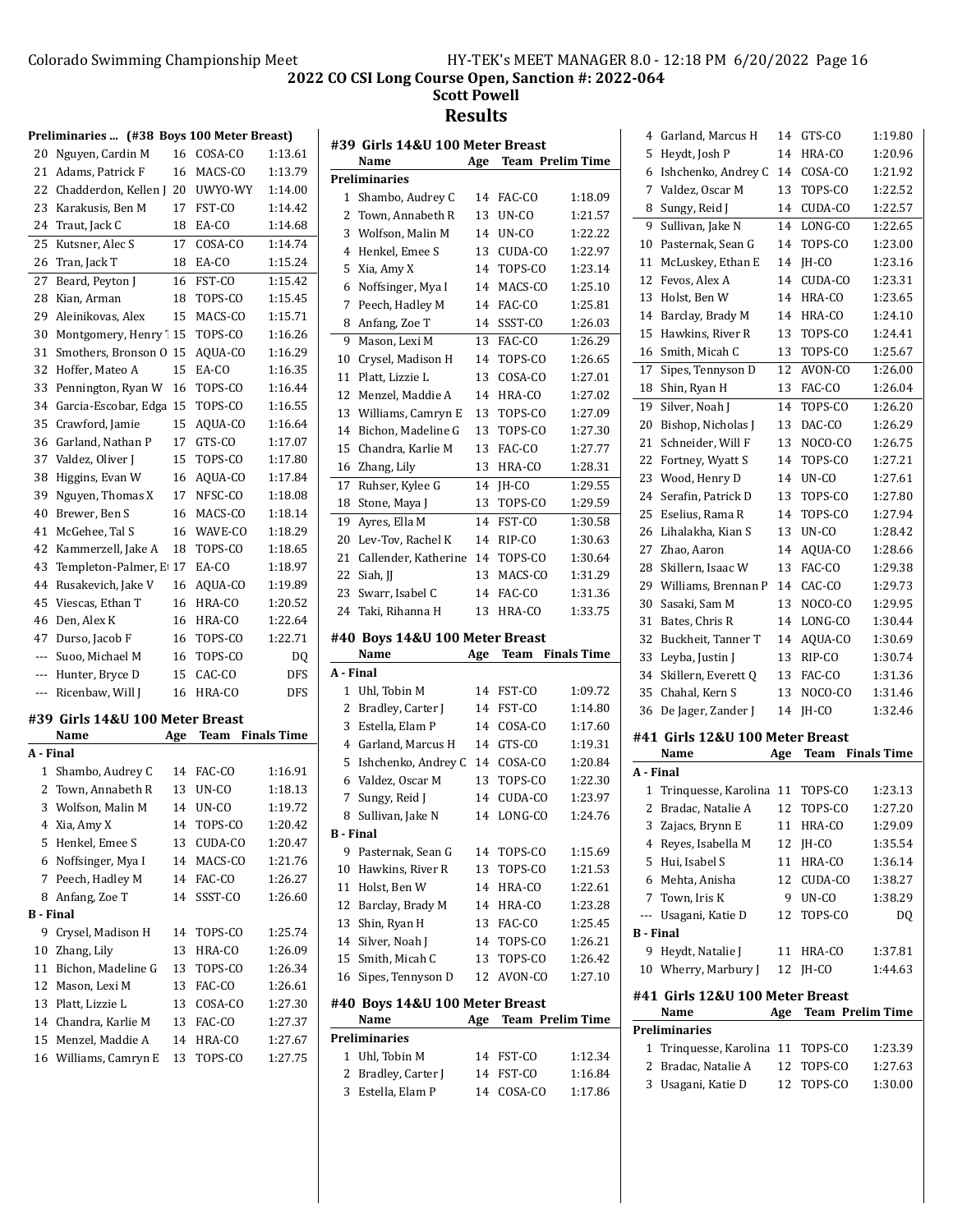|                  | Preliminaries  (#41 Girls 12&U 100 Meter Breas |     |                         |                    |  |
|------------------|------------------------------------------------|-----|-------------------------|--------------------|--|
| 4                | Zajacs, Brynn E                                | 11  | HRA-CO                  | 1:31.22            |  |
| 5                | Mehta, Anisha                                  | 12  | CUDA-CO                 | 1:36.94            |  |
| 6                | Reyes, Isabella M                              | 12  | IH-CO                   | 1:38.51            |  |
| 7                | Town, Iris K                                   | 9   | UN-CO                   | 1:39.75            |  |
| 8                | Hui. Isabel S                                  |     | 11 HRA-CO               | 1:40.90            |  |
| 9                | Heydt, Natalie J                               | 11  | HRA-CO                  | 1:42.35            |  |
| 10               | Wherry, Marbury J                              | 12  | JH-CO                   | 1:43.50            |  |
|                  | #42 Boys 12&U 100 Meter Breast                 |     |                         |                    |  |
|                  | Name                                           | Age | <b>Team</b>             | <b>Finals Time</b> |  |
| A - Final        |                                                |     |                         |                    |  |
| 1                | Mills, Sawyer L                                | 12  | DAC-CO                  | 1:24.49            |  |
| 2                | Sipes, Tennyson D                              | 12  | AVON-CO                 | 1:26.65            |  |
| 3                | Vonne, Owen A                                  | 12  | FST-CO                  | 1:28.08            |  |
| 4                | Cloete, Rhys F                                 | 12  | TOPS-CO                 | 1:28.71            |  |
| 5                | Luong, Alex Q                                  | 12  | AQUA-CO                 | 1:30.10            |  |
| 6                | Howe, Oliver R                                 | 12  | TOPS-CO                 | 1:32.05            |  |
| 7                | Howe, Asher W                                  | 11  | TOPS-CO                 | 1:32.30            |  |
| 8                | Chandler, Lincoln J                            | 11  | ACES-CO                 | 1:35.40            |  |
| <b>B</b> - Final |                                                |     |                         |                    |  |
| 9                | Gale, Greyson M                                | 12  | FST-CO                  | 1:32.85            |  |
| 10               | Summers, Ben                                   | 12  | TOPS-CO                 | 1:34.62            |  |
| 11               | Mooney, Ryder A                                | 10  | FST-CO                  | 1:34.88            |  |
| 12               | Fredericks, Nolan E                            | 11  | UN-CO                   | 1:40.57            |  |
| 13               | Hoover, Thomas A                               | 12  | HRA-CO                  | 1:40.73            |  |
| 14               | Liu, Noah S                                    | 9   | TOPS-CO                 | 1:41.38            |  |
| 15               | Shiao, Logan S                                 | 11  | AVON-CO                 | 1:44.47            |  |
|                  |                                                |     |                         |                    |  |
|                  |                                                |     |                         |                    |  |
|                  | #42 Boys 12&U 100 Meter Breast                 |     |                         |                    |  |
|                  | Name                                           | Age | <b>Team Prelim Time</b> |                    |  |
|                  | Preliminaries                                  |     |                         |                    |  |
| 1                | Mills, Sawyer L                                | 12  | DAC-CO                  | 1:26.02            |  |
| 2                | Sipes, Tennyson D                              | 12  | AVON-CO                 | 1:27.41            |  |
| 3                | Cloete, Rhys F                                 | 12  | TOPS-CO                 | 1:29.25            |  |
| 4                | Howe, Asher W                                  | 11  | TOPS-CO                 | 1:29.37            |  |
| 5                | Vonne, Owen A                                  | 12  | FST-CO                  | 1:29.45            |  |
| 6                | Chandler, Lincoln J                            | 11  | ACES-CO                 | 1:29.85            |  |
| 7                | Luong, Alex O                                  | 12  | AOUA-CO                 | 1:30.98            |  |
| 8                | Howe, Oliver R                                 | 12  | TOPS-CO                 | 1:32.29            |  |
| 9                | Gale, Greyson M                                | 12  | FST-CO                  | 1:32.46            |  |
| 10               | Summers, Ben                                   | 12  | TOPS-CO                 | 1:33.37            |  |
| 11               | Mooney, Ryder A                                | 10  | FST-CO                  | 1:37.83            |  |
| 12               | Hoover, Thomas A                               | 12  | HRA-CO                  | 1:39.15            |  |
| 13               | Liu, Noah S                                    | 9   | TOPS-CO                 | 1:39.97            |  |
| 14               | Fevos, Jaxson D                                | 11  | CUDA-CO                 | 1:41.99            |  |
| 15               | Cohen, Quinn B                                 | 11  | COSA-CO                 | 1:42.22            |  |
| 16               | Fredericks, Nolan E                            | 11  | UN-CO                   | 1:42.71            |  |
| 17               | Shiao, Logan S                                 | 11  | AVON-CO                 | 1:44.81            |  |
|                  | #43 Girls 400 Meter IM                         |     |                         |                    |  |
|                  | Name                                           | Age | Team                    | <b>Finals Time</b> |  |
| 1                | Synsvoll, Samantha I                           | 15  | COSA-CO                 | 5:15.04            |  |
| 2                | McLean, Lauren E                               | 17  | JH-CO                   | 5:19.28            |  |
| 3                | Gardner, Abbey A                               | 16  | HRA-CO                  | 5:22.65            |  |

| 4              | Doubrava, Megan E             | 17       | MACS-CO | 5:24.14            |
|----------------|-------------------------------|----------|---------|--------------------|
| 5              | Aten, Emily M                 | 17       | NFSC-CO | 5:25.41            |
| 6              | Franklin, Genevieve I 17      |          | TOPS-CO | 5:26.33            |
| 7              | Sanchez, Allie L              | 18       | TOPS-CO | 5:27.20            |
| 8              | Lindsay, Kiki L               | 19       | UN-CO   | 5:27.29            |
| 9              | Ziegert, Ella G               | 16       | EA-CO   | 5:27.61            |
| 10             | Adams, Alayna J               | 18       | TOPS-CO | 5:27.85            |
| 11             | Reilly, Paige A               | 15       | UN-CO   | 5:27.92            |
| 12             | Cordova, Chevanna             | 17       | JH-CO   | 5:29.75            |
| 13             | Gonci, Alyssa B               | 17       | JH-CO   | 5:32.33            |
| 14             | Claeys, Evelyn A              | 15       | JH-CO   | 5:33.28            |
| 15             | Jacobson, Taylor M            | 18       | IH-CO   | 5:33.29            |
| 16             | Gibbs, Kaylie M               | 15       | MACS-CO | 5:35.85            |
| 17             | Ley, Rachel M                 | 17       | JH-CO   | 5:35.98            |
| 18             | Hawkins, Scout S              | 16       | TOPS-CO | 5:37.36            |
| 19             | Beery, Caitlin N              | 19       | TOPS-CO | 5:39.05            |
| 20             |                               |          |         | 5:39.63            |
|                | Coleman, Emilie A             | 16       | JH-CO   |                    |
| 21             | Rains, Riley A                | 16<br>15 | FST-CO  | 5:42.23            |
| 22             | Lindstrom, Emma M             |          | UN-CO   | 5:46.36            |
| 23             | Neisser, Lili A               | 15       | JH-CO   | 5:46.45            |
| 24             | Mazurkiewicz, Nicole 16       |          | TOPS-CO | 5:48.84            |
| 25             | Wood, Abigail N               | 16       | HRA-CO  | 5:49.36            |
| 26             | Tarran, Kirsten C             | 15       | FST-CO  | 5:49.79            |
| 27             | Patel, Maya E                 | 15       | IH-CO   | 5:54.37            |
| 28             | Pierce, Ayla M                | 18       | FST-CO  | 5:56.38            |
| 29             | Harper, Emma A                | 16       | TOPS-CO | 5:56.99            |
| 30             | Ackerman, Kileigh S           | 16       | JH-CO   | 6:01.29            |
| 31             | Hoefer, Reagan A              | 15       | JH-CO   | 6:01.83            |
|                |                               |          |         |                    |
| 32             | Sleeper, Bell G               | 15       | JH-CO   | 6:11.00            |
| $\overline{a}$ | Birkans, Laura                | 17       | TOPS-CO | DFS                |
| ---            | Jones, Julianne C             | 17       | FAC-CO  | <b>DFS</b>         |
|                |                               |          |         |                    |
|                | #44 Boys 400 Meter IM<br>Name |          |         |                    |
|                |                               | Age      | Team    | <b>Finals Time</b> |
| 1              | McFarland, Tristan M 19       |          | TOPS-CO | 4:44.11            |
| 2              | Ravegum, Drew W               | 17       | JH-CO   | 4:45.31            |
| 3              | Metzler, Austin L             | 17       | IH-CO   | 4:46.74            |
| 4              | Krauss, Ronan J               | 17       | TOPS-CO | 4:57.20            |
| 5              | Murphy, Cameron A             | 20       | UWYO-WY | 4:58.72            |
|                | 6 Corn, Joshua G              | 17       | FST-CO  | 4:58.76            |
| 7              | Brushaber, Kyle D             | 16       | MACS-CO | 5:00.61            |
| 8              | Kelly, Connor L               | 15       | TOPS-CO | 5:01.66            |
| 9              | Adams, Patrick F              | 16       | MACS-CO | 5:01.83            |
| 10             | Mooney, Noah P                | 15       | FST-CO  | 5:02.02            |
| 11             | Baker, Jake F                 | 16       | MACS-CO | 5:02.09            |
| 12             | Boodt, Trevor N               | 15       | UN-CO   | 5:02.39            |
| 13             | Baker, Sam H                  | 16       | MACS-CO | 5:04.13            |
| 14             | Parker, Kai W                 | 17       | EA-CO   | 5:06.34            |
| 15             | Brewer, Landon R              | 16       | MACS-CO | 5:06.48            |
| 16             | Noffsinger, Ian P             | 15       | MACS-CO | 5:06.58            |
| 17             | Wilson, Andrew J              | 17       | MACS-CO | 5:06.79            |
| 18             | Davidson, Garrett C           | 16       | TOPS-CO | 5:07.05            |
| 19             | Haby, Will K                  | 16       | TOPS-CO | 5:07.27            |
| 20             | Curran, Evan J                | 16       | JH-CO   | 5:08.43            |
| 21             | Kjellsen, Emil R              | 16       | TOPS-CO | 5:09.33            |
| 22             | Aleinikovas, Alex             | 15       | MACS-CO | 5:09.34            |
| 23             | Kerrigan, Barrett F           | 14       | COSA-CO | 5:09.35            |

| 24             | Valdez, Oliver J                     | 15       | TOPS-CO            | 5:09.61            |
|----------------|--------------------------------------|----------|--------------------|--------------------|
| 25             | Eilmes, Isaac G                      | 17       | COSA-CO            | 5:09.66            |
| 26             | McMechan, Jason A                    | 19       | UN-CO              | 5:13.60            |
| 27             | Garland, Nathan P                    | 17       | GTS-CO             | 5:16.54            |
| 28             | Lindberg, Samuel A                   | 16       | CUDA-CO            | 5:19.40            |
| 29             | Garcia-Escobar, Edga                 | 15       | TOPS-CO            | 5:19.56            |
| 30             | Linn, Austin M                       | 18       | JH-CO              | 5:20.46            |
| 31             | Grespin, Andrew B                    | 21       | TOPS-CO            | 5:21.10            |
| 32             | Schlachter, Wesley C                 | 15       | RIP-CO             | 5:23.86            |
| 33             | Lev-Tov, Joseph T                    | 17       | UN-CO              | 5:25.08            |
| 34             | Cho, Brandon H                       | 14       | HRA-CO             | 5:28.58            |
| 35             | Templeton-Palmer, E 17               |          | EA-CO              | 5:34.75            |
| 36             | Marschner, Lincoln S                 | 15       | JH-CO              | 5:37.45            |
| 37             | Nguyen, Cardin M                     | 16       | COSA-CO            | 5:38.91            |
| $---$          | Beard, Peyton J                      | 16       | FST-CO             | DQ                 |
| $\overline{a}$ | Urbanowski, Paul                     | 14       | UN-CO              | DQ                 |
| ---            | Prudnikau, Gherman                   | 15       | MACS-CO            | DFS                |
|                |                                      |          |                    |                    |
|                | #45  Girls 14&U 400 Meter IM<br>Name | Age      | Team               | <b>Finals Time</b> |
|                |                                      |          |                    |                    |
| 1              | Walkup, Cameryn J                    | 13<br>13 | MACS-CO            | 5:16.29            |
| 2              | Byrn, Lexi S                         |          | FAC-CO<br>UN-CO    | 5:19.82            |
| 3              | Town, Annabeth R                     | 13       |                    | 5:21.05            |
| 4              | Barr, Sloane C                       | 12       | ACES-CO            | 5:27.76            |
| 5              | Briant, Mia J                        | 13       | UN-CO              | 5:27.86            |
| 6              | Foulke, Ellie A                      | 14       | CUDA-CO            | 5:29.47            |
| 7              | Noffsinger, Mya I                    | 14       | MACS-CO            | 5:32.09            |
| 8              | Sungy, Quinn D                       | 12       | CUDA-CO            | 5:32.66            |
| 9              | Frauenfelder, Lorelai                | 14       | CUDA-CO            | 5:33.41            |
| 10             | Hagerman, Ridley A                   | 14       | CUDA-CO            | 5:34.24            |
| 11             | Henkel, Emee S                       | 13       | CUDA-CO            | 5:34.43            |
| 12             | Wherry, Myra G                       | 14       | JH-CO              | 5:43.54            |
| 13             | Wolfson, Malin M                     | 14       | UN-CO              | 5:47.71            |
| 14             | DeNeen, Marin O                      | 12       | RIP-CO             | 5:47.79            |
| 15             | Teunissen, Ava A                     | 12       | RIP-CO             | 5:49.59            |
| 16             | Ruhser, Kylee G                      | 14       | JH-CO              | 5:51.68            |
| 17             | Mason, Lexi M                        | 13       | FAC-CO             | 5:51.85            |
| 18             | Bichon, Madeline G                   | 13       | TOPS-CO            | 5:52.40            |
| 19             | Anfang, Zoe T                        | 14       | SSST-CO            | 5:52.45            |
|                | 20 Lev-Tov, Rachel K                 |          | 14 RIP-CO          | 5:53.27            |
| 21             | McDonald, Erica M                    | 14       | HRA-CO             | 6:12.66            |
| 22             | Reyes, Isabella M                    | 12       | JH-CO              | 6:18.63            |
| 23             | Banjo, Sophia E                      | 11       | UN-CO              | 6:22.82            |
|                | #46 Boys 14&U 400 Meter IM           |          |                    |                    |
|                | Name                                 | Age      | Team               | <b>Finals Time</b> |
| 1              | Uhl, Tobin M                         | 14       | FST-CO             | 4:53.37            |
| 2              | Bradley, Carter J                    | 14       | FST-CO             | 4:54.88            |
| 3              | Sudermann, Joey H                    |          | TOPS-CO            | 4:58.92            |
| 4              |                                      | 14       |                    |                    |
| 5              | Witmer, Benjamin S                   | 14<br>12 | TOPS-CO<br>TOPS-CO | 5:14.74            |
|                | Krauss, Treyvn M                     |          |                    | 5:26.78            |
| 6              | Silver, Joel R                       | 14       | TOPS-CO            | 5:29.28            |
| 7              | Cady, Justin A                       | 14       | FAC-CO             | 5:33.91            |
| 8              | Slankard, Luke T                     | 14       | FST-CO             | 5:35.28            |
| 9              | Boyd, Tyson G                        | 11       | AVON-CO            | 5:36.43            |
| 10             | Hawkins, River R                     | 13       | TOPS-CO            | 5:36.79            |
|                |                                      |          |                    |                    |
| 11             | Fevos, Alex A                        | 14       | CUDA-CO            | 5:38.64            |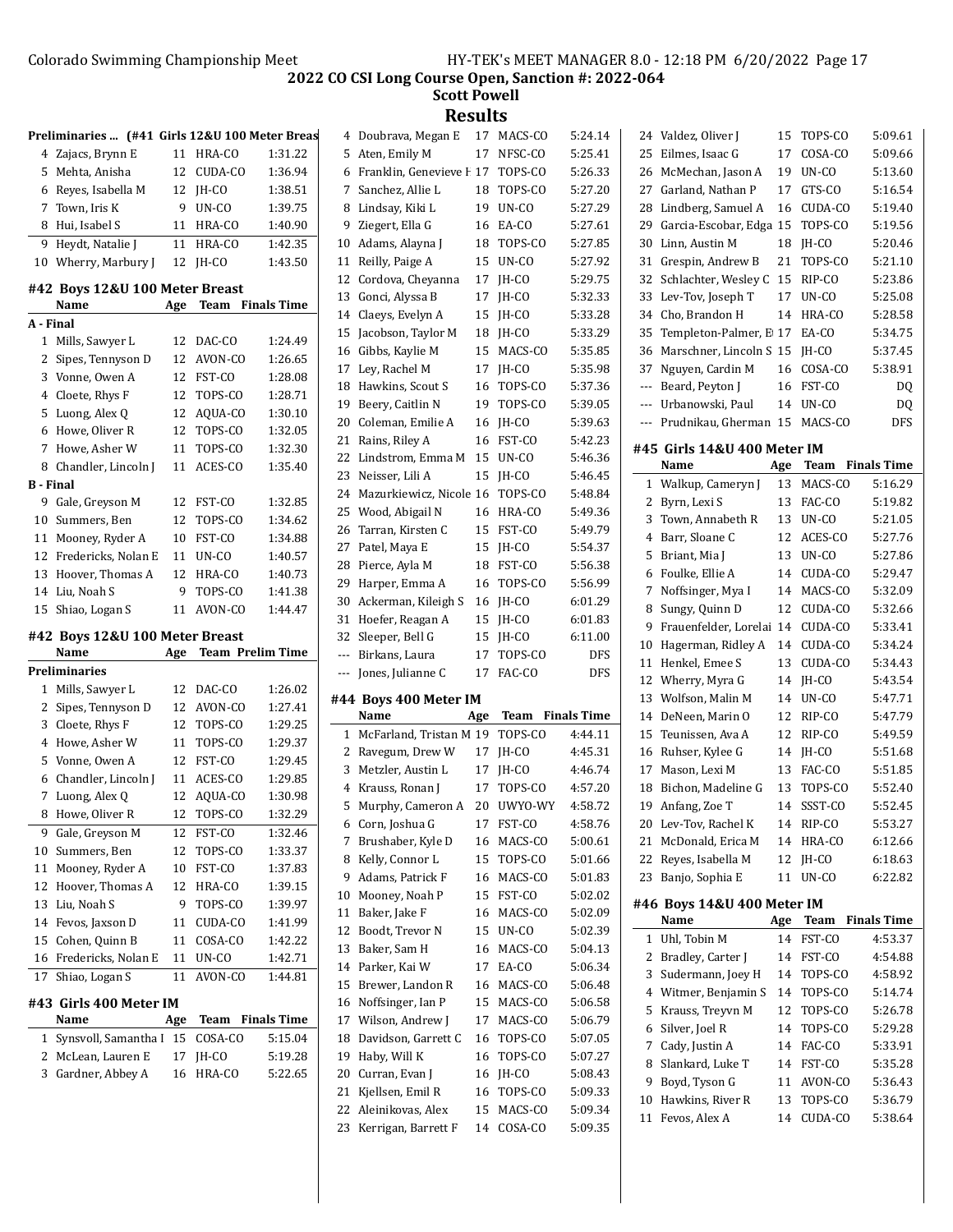**Scott Powell**

| 4                | Sipes, Tennyson D                        | 12  | AVON-CO                 | 39.01              |
|------------------|------------------------------------------|-----|-------------------------|--------------------|
| 5                | Howe, Asher W                            | 11  | TOPS-CO                 | 39.33              |
| 6                | Vonne, Owen A                            | 12  | FST-CO                  | 39.49              |
| 7                | Luong, Alex Q                            | 12  | AQUA-CO                 | 40.36              |
| 8                | Howe, Oliver R                           | 12  | TOPS-CO                 | 41.93              |
| <b>B</b> - Final |                                          |     |                         |                    |
| 9                | Gale, Greyson M                          | 12  | FST-CO                  | 42.24              |
| 10               | Summers, Ben                             | 12  | TOPS-CO                 | 43.00              |
| 11               | Hoover, Thomas A                         | 12  | HRA-CO                  | 43.36              |
| 12               | Mooney, Ryder A                          | 10  | FST-CO                  | 43.56              |
| 13               | Liu, Joshua Y                            | 11  | TOPS-CO                 | 44.45              |
| 14               | Liu, Noah S                              | 9   | TOPS-CO                 | 46.49              |
| 15               | Uhl, Chase S                             | 12  | FST-CO                  | 46.91              |
| 16               | McDonagh, Cooper J                       | 11  | SSA-CO                  | 54.28              |
|                  |                                          |     |                         |                    |
|                  | #48 Boys 12&U 50 Meter Breast            |     |                         |                    |
|                  | Name                                     | Age | <b>Team Prelim Time</b> |                    |
|                  | <b>Preliminaries</b>                     |     |                         |                    |
| 1                | Wang, Jonah T                            | 12  | CUDA-CO                 | 36.67              |
| 2                | Sipes, Tennyson D                        | 12  | AVON-CO                 | 38.38              |
| 3                | Mills, Sawyer L                          | 12  | DAC-CO                  | 39.88              |
| 4                | Luong, Alex Q                            | 12  | AOUA-CO                 | 40.32              |
| 5                | Howe, Asher W                            | 11  | TOPS-CO                 | 41.18              |
| 6                | Cloete, Rhys F                           | 12  | TOPS-CO                 | 41.44              |
| 7                | Vonne, Owen A                            | 12  | FST-CO                  | 41.53              |
| 8                | Howe, Oliver R                           | 12  | TOPS-CO                 | 41.94              |
| 9                | Gale, Greyson M                          | 12  | FST-CO                  | 42.04              |
| 10               | Summers, Ben                             | 12  | TOPS-CO                 | 44.09              |
| 11               | Hoover, Thomas A                         | 12  | HRA-CO                  | 44.27              |
| 12               | Liu, Joshua Y                            | 11  | TOPS-CO                 | 45.21              |
| 13               | Mooney, Ryder A                          | 10  | FST-CO                  | 45.59              |
| 14               | Liu, Noah S                              | 9   | TOPS-CO                 | 46.76              |
| 15               | Uhl, Chase S                             | 12  | FST-CO                  | 47.84              |
| 16               | McDonagh, Cooper J                       | 11  | SSA-CO                  | 58.57              |
|                  |                                          |     |                         |                    |
|                  | #49 Girls 200 Meter Fly<br>Name          | Age | Team                    | <b>Finals Time</b> |
| A - Final        |                                          |     |                         |                    |
| $\mathbf 1$      | Mason, Amelia K                          | 15  | FAC-CO                  | 2:23.02            |
| 2                | Alfaro Saldana, Danie 19                 |     | UN-CO                   | 2:23.15            |
| 3                | Doubrava, Megan E                        | 17  | MACS-CO                 | 2:27.43            |
|                  |                                          | 18  | IH-CO                   | 2:30.86            |
| 4                | Vermeulen, Anna B<br>Franckowiak, Kali M |     | UWYO-WY                 | 2:33.20            |
| 5                |                                          | 19  |                         |                    |
| 6                | Claeys, Evelyn A                         | 15  | IH-CO                   | 2:33.96            |
| 7                | Metzler, Sydney n                        | 19  | UWYO-WY                 | 2:36.11            |
| 8                | Little, Nadia G                          | 15  | FAC-CO                  | 2:36.98            |
| <b>B</b> - Final |                                          |     |                         |                    |
| 9                | Cordova, Cheyanna                        | 17  | IH-CO                   | 2:32.28            |
| 10               | Reilly, Paige A                          | 15  | UN-CO                   | 2:34.34            |
| 11               | Gibbs, Kaylie M                          | 15  | MACS-CO                 | 2:36.72            |
| 12               | Jacobson, Taylor M                       | 18  | JH-CO                   | 2:38.83            |
| 13               | Giles, Hannah                            | 19  | UWYO-WY                 | 2:43.39            |
| 14               | Harper, Emma A                           | 16  | TOPS-CO                 | 2:43.84            |
| 15               | Jorstad, Anna E                          | 15  | BB-CO                   | 2:54.09            |

|                  | #49 Girls 200 Meter Fly        |     |                         |                    |
|------------------|--------------------------------|-----|-------------------------|--------------------|
|                  | Name                           | Age | <b>Team Prelim Time</b> |                    |
|                  | <b>Preliminaries</b>           |     |                         |                    |
| 1                | Mason, Amelia K                | 15  | FAC-CO                  | 2:25.49            |
| 2                | Alfaro Saldana, Danie          | 19  | UN-CO                   | 2:27.50            |
| 3                | Doubrava, Megan E              | 17  | MACS-CO                 | 2:28.78            |
| 4                | Franckowiak, Kali M            | 19  | UWYO-WY                 | 2:32.24            |
| 5                | Vermeulen, Anna B              | 18  | JH-CO                   | 2:33.24            |
| 6                | Claeys, Evelyn A               | 15  | JH-CO                   | 2:34.99            |
| 7                | Little, Nadia G                | 15  | FAC-CO                  | 2:36.37            |
| 8                | Metzler, Sydney n              | 19  | UWYO-WY                 | 2:37.47            |
| 9                | Bindseil, Jordan E             | 16  | LONG-CO                 | 2:39.00            |
| 10               | Gibbs, Kaylie M                | 15  | MACS-CO                 | 2:39.05            |
| 11               | Reilly, Paige A                | 15  | UN-CO                   | 2:39.78            |
| 12               | Thomas, Annelise K             | 18  | MACS-CO                 | 2:40.67            |
| *13              | Jacobson, Taylor M             | 18  | JH-CO                   | 2:40.89            |
| *13              | Cordova, Cheyanna              | 17  | JH-CO                   | 2:40.89            |
| 15               | Angelo, Melanie B              | 16  | MACS-CO                 | 2:41.13            |
| 16               | Harper, Emma A                 | 16  | TOPS-CO                 | 2:41.51            |
| 17               | Stickley, Kate-Hayder 16       |     | HRA-CO                  | 2:43.37            |
| 18               | Giles, Hannah                  | 19  | UWYO-WY                 | 2:49.64            |
| 19               | Barclay, Devon H               | 16  | HRA-CO                  | 2:52.02            |
| 20               | Popke, Katerina S              | 17  | TOPS-CO                 | 2:52.09            |
| 21               | Beery, Caitlin N               | 19  | TOPS-CO                 | 2:53.63            |
| 22               | Jorstad, Anna E                | 15  | BB-CO                   | 2:54.09            |
| 23               | Patel, Maya E                  | 15  | JH-CO                   | 2:58.69            |
| ---              | Warren, Amayah L               | 16  | HRA-CO                  | <b>DFS</b>         |
| ---              | Lessing, Karla M               | 19  | FAC-CO                  | DFS                |
| ---              | Wood, Abigail N                | 16  | HRA-CO                  | DFS                |
|                  | #50 Boys 200 Meter Fly         |     |                         |                    |
|                  | Name                           | Age | Team                    | <b>Finals Time</b> |
|                  |                                |     |                         |                    |
| A - Final        |                                |     |                         |                    |
| 1                | Murphy, Cameron A              | 20  | UWYO-WY                 | 2:13.51            |
| 2                | Kershaw, James W               | 16  | FAC-CO                  | 2:13.57            |
| 3                | Reed, Tanner J                 | 17  | TOPS-CO                 | 2:13.88            |
| 4                | Ravegum, Drew W                | 17  | JH-CO                   | 2:18.29            |
| 5                | Lebsack, Drew T                | 17  | FAC-CO                  | 2:19.38            |
| 6                | Curran, Evan J                 | 16  | JH-CO                   | 2:19.79            |
|                  | 7 Haby, Will K                 | 16  | TOPS-CO                 | 2:21.62            |
|                  | 8 Davidson, Garrett C          | 16  | TOPS-CO                 | 2:27.87            |
| <b>B</b> - Final |                                |     |                         |                    |
| 9                | Baker, Sam H                   | 16  | MACS-CO                 | 2:15.00            |
| 10               | Covington, Dylan J             | 18  | FST-CO                  | 2:23.04            |
| 11               | Pennington, Ryan W             | 16  | TOPS-CO                 | 2:28.20            |
| 12               | Aleinikovas, Alex              | 15  | MACS-CO                 | 2:28.46            |
| 13               | Montgomery, Henry ' 15         |     | TOPS-CO                 | 2:33.73            |
|                  |                                |     |                         |                    |
|                  | #50 Boys 200 Meter Fly<br>Name | Age | <b>Team Prelim Time</b> |                    |
|                  | <b>Preliminaries</b>           |     |                         |                    |
| 1                | Kershaw, James W               | 16  | FAC-CO                  | 2:14.92            |
| 2                | Reed, Tanner J                 | 17  | TOPS-CO                 | 2:16.00            |
| 3                | Murphy, Cameron A              | 20  | UWYO-WY                 | 2:16.06            |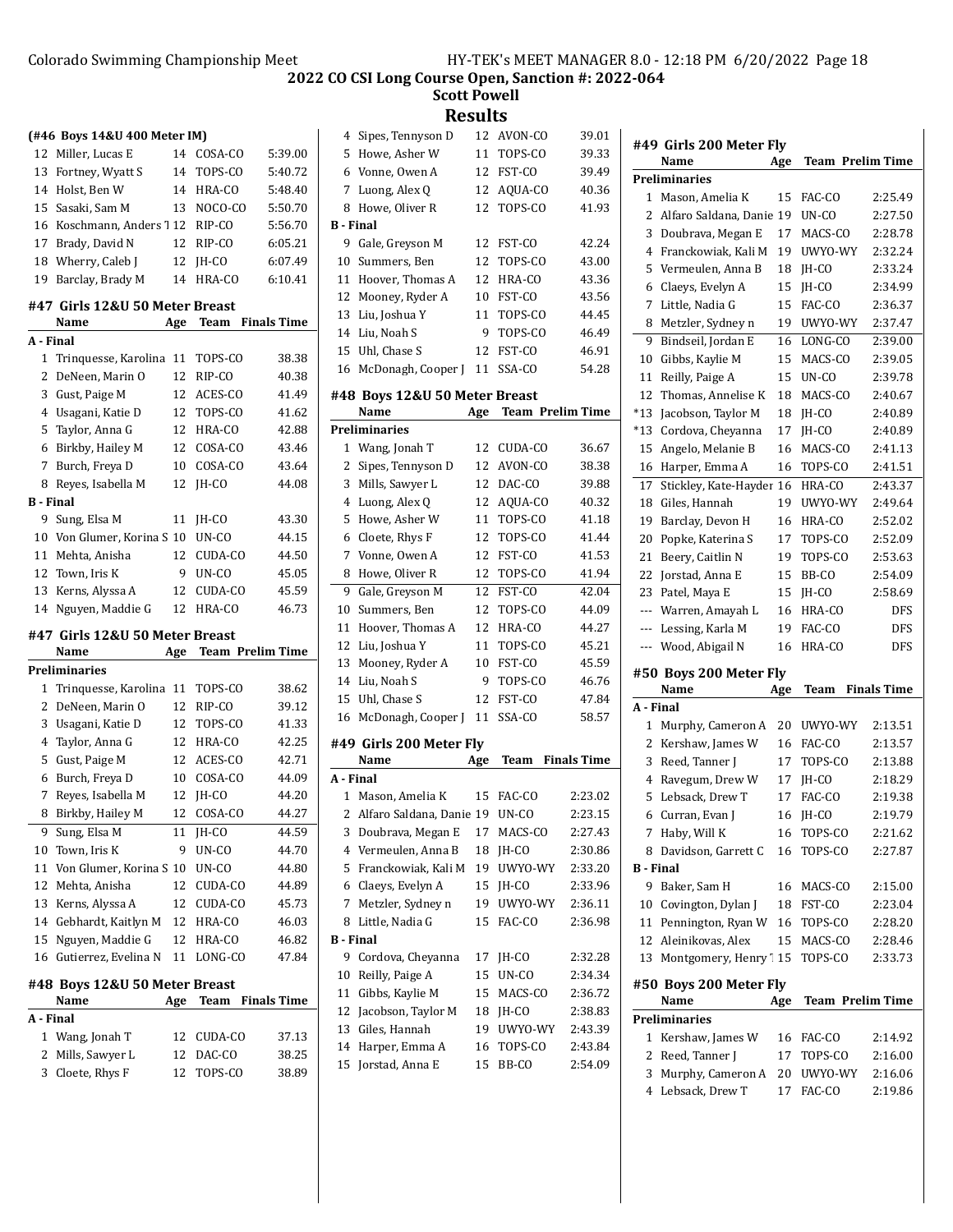|                  | Preliminaries  (#50 Boys 200 Meter Fly) |     |                |                         |                |
|------------------|-----------------------------------------|-----|----------------|-------------------------|----------------|
| 5                | Rinchiuso, Danny V                      | 15  | <b>FAST-CO</b> | 2:21.41                 | #              |
| 6                | Curran, Evan J                          | 16  | JH-CO          | 2:23.14                 | P <sub>1</sub> |
| 7                | Haby, Will K                            | 16  | TOPS-CO        | 2:23.87                 |                |
| 8                | Ravegum, Drew W                         | 17  | JH-CO          | 2:23.93                 |                |
| 9                | Welding, Evan J                         | 16  | EA-CO          | 2:24.90                 |                |
| 10               | Davidson, Garrett C                     | 16  | TOPS-CO        | 2:26.17                 |                |
| 11               | Brewer, Landon R                        | 16  | MACS-CO        | 2:27.82                 |                |
| 12               | Koschmann, Soren M                      | 15  | RIP-CO         | 2:27.88                 |                |
| 13               | Pennington, Ryan W                      | 16  | TOPS-CO        | 2:29.37                 |                |
| 14               | Aleinikovas, Alex                       | 15  | MACS-CO        | 2:31.53                 |                |
| 15               | Covington, Dylan J                      | 18  | FST-CO         | 2:31.60                 |                |
| 16               | Baker, Sam H                            | 16  | MACS-CO        | 2:35.34                 | 1              |
| 17               | Montgomery, Henry' 15                   |     | TOPS-CO        | 2:37.61                 |                |
| 18               | Harden, Connor D                        | 18  | GTS-CO         | 2:46.69                 |                |
| 19               | Shin, David S                           | 16  | FAC-CO         | 2:49.83                 |                |
| 20               | Nguyen, Cardin M                        | 16  | COSA-CO        | 2:49.95                 | #.             |
| ---              | Prudnikau, Gherman                      | 15  | MACS-CO        | <b>DFS</b>              |                |
|                  |                                         |     |                |                         | A              |
|                  | #51 Girls 14&U 200 Meter Fly<br>Name    |     | <b>Team</b>    | <b>Finals Time</b>      |                |
| A - Final        |                                         | Age |                |                         |                |
| 1                | Walkup, Cameryn J                       | 13  | MACS-CO        | 2:33.03                 |                |
|                  | 2 Town, Annabeth R                      | 13  | UN-CO          | 2:36.05                 |                |
| 3                | Briant, Mia J                           | 13  | UN-CO          | 2:39.35                 |                |
| 4                | Lev-Tov, Rachel K                       | 14  | RIP-CO         | 2:46.70                 |                |
| 5                | Rose, Phoenix A                         | 14  | FST-CO         | 2:46.96                 |                |
| 6                | Banjo, Sophia E                         | 11  | UN-CO          | 3:05.69                 |                |
|                  |                                         |     |                |                         | В              |
|                  | #51 Girls 14&U 200 Meter Fly            |     |                |                         |                |
|                  | Name                                    | Age |                | <b>Team Prelim Time</b> | 1              |
|                  | <b>Preliminaries</b>                    |     |                |                         | 1              |
| $\mathbf{1}$     | Walkup, Cameryn J                       | 13  | MACS-CO        | 2:36.59                 |                |
| $\overline{2}$   | Town, Annabeth R                        | 13  | UN-CO          | 2:38.14                 | 1              |
| 3                | Briant, Mia J                           | 13  | UN-CO          | 2:39.94                 | 1              |
| 4                | Rose, Phoenix A                         | 14  | FST-CO         | 2:49.27                 |                |
| 5                |                                         |     |                |                         |                |
| 6                | Lev-Tov, Rachel K                       | 14  | RIP-CO         | 2:49.66                 |                |
|                  | Sungy, Quinn D                          | 12  | CUDA-CO        | 2:51.84                 | #.             |
| 7                | Gust, Paige M                           | 12  | ACES-CO        | 3:10.36                 |                |
| 8                | Banjo, Sophia E                         | 11  | UN-CO          | 3:14.54                 | P <sub>1</sub> |
|                  | #52 Boys 14&U 200 Meter Fly             |     |                |                         |                |
|                  | Name                                    | Age | Team           | <b>Finals Time</b>      |                |
| A - Final        |                                         |     |                |                         |                |
| $\mathbf{1}$     | Uhl, Tobin M                            | 14  | FST-CO         | 2:25.34                 |                |
| 2                | Sudermann, Joey H                       | 14  | TOPS-CO        | 2:26.13                 |                |
| 3                | Estella, Elam P                         | 14  | COSA-CO        | 2:26.68                 |                |
| 4                | Cady, Justin A                          | 14  | FAC-CO         | 2:31.33                 |                |
| 5                | Sungy, Reid J                           | 14  | CUDA-CO        | 2:36.39                 |                |
| 6                | Slankard, Luke T                        | 14  | FST-CO         | 2:37.00                 |                |
|                  | 7 Wherry, Caleb J                       | 12  | JH-CO          | 2:53.29                 |                |
| 8                | Snider, Bradley A                       | 12  | TOPS-CO        | 2:55.93                 |                |
| <b>B</b> - Final |                                         |     |                |                         |                |

|                  | #52 Boys 14&U 200 Meter Fly<br>Name   | Age |           | <b>Team Prelim Time</b> |
|------------------|---------------------------------------|-----|-----------|-------------------------|
|                  | <b>Preliminaries</b>                  |     |           |                         |
| 1                | Estella, Elam P                       | 14  | COSA-CO   | 2:28.28                 |
| 2                | Sudermann, Joey H                     | 14  | TOPS-CO   | 2:29.21                 |
| 3                | Uhl, Tobin M                          | 14  | FST-CO    | 2:31.79                 |
| 4                | Cady, Justin A                        |     | 14 FAC-CO | 2:32.33                 |
| 5                | Krauss, Treyvn M                      | 12  | TOPS-CO   | 2:32.48                 |
| 6                | Sungy, Reid J                         | 14  | CUDA-CO   | 2:35.77                 |
| 7                | Slankard, Luke T                      | 14  | FST-CO    | 2:40.73                 |
| 8                | Snider, Bradley A                     | 12  | TOPS-CO   | 2:56.86                 |
|                  | 9 Wherry, Caleb J                     | 12  | JH-CO     | 2:58.24                 |
| 10               | Brady, David N                        | 12  | RIP-CO    | 2:59.19                 |
| ---              |                                       | 13  | FAC-CO    | DFS                     |
|                  | Skillern, Isaac W                     |     |           |                         |
| ---              | Koschmann, Anders 112                 |     | RIP-CO    | DFS                     |
|                  | #53  Girls 12&U 50 Meter Back<br>Name | Age | Team      | <b>Finals Time</b>      |
| A - Final        |                                       |     |           |                         |
| $1\,$            | McKinnon, Kate E                      | 12  | AOUA-CO   | 34.37                   |
| 2                | Birkby, Hailey M                      | 12  | COSA-CO   | 34.47                   |
| 3                | Teunissen, Ava A                      | 12  | RIP-CO    | 34.72                   |
| 4                | Wasylenky, Sydney M 12                |     | TOPS-CO   | 36.31                   |
| 5                | Trinquesse, Karolina                  | 11  | TOPS-CO   | 36.67                   |
|                  |                                       | 12  | HRA-CO    | 37.17                   |
| 6                | Baker, Kara R                         |     |           |                         |
| 7                | Tvrtkovic, Layla N                    | 11  | HRA-CO    | 37.50                   |
| 8                | Usagani, Katie D                      | 12  | TOPS-CO   | 38.53                   |
| <b>B</b> - Final |                                       |     |           |                         |
| 9.               | Hui, Isabel S                         | 11  | HRA-CO    | 37.59                   |
| 10               | Sung, Elsa M                          | 11  | JH-CO     | 38.77                   |
| 11               | Smith, Stella A                       | 11  | CUDA-CO   | 39.16                   |
| 12               | Smith, Cecilia C                      | 12  | TOPS-CO   | 39.74                   |
| 13               | Czaja, Lily A                         | 12  | AQUA-CO   | 40.03                   |
| 14               | Cunningham, Addisor 11                |     | FST-CO    | 40.22                   |
| 15               | Pagano, Annabel L                     | 12  | FST-CO    | 41.21                   |
| $---$            | Snider, Chloe A                       | 9   | TOPS-CO   | DO.                     |
|                  | #53 Girls 12&U 50 Meter Back          |     |           |                         |
|                  | Name                                  | Age |           | <b>Team Prelim Time</b> |
|                  | Preliminaries                         |     |           |                         |
| 1                | McKinnon, Kate E                      | 12  | AQUA-CO   | 34.48                   |
| 2                | Teunissen, Ava A                      | 12  | RIP-CO    | 34.73                   |
| 3                | Birkby, Hailey M                      | 12  | COSA-CO   | 34.98                   |
| 4                | Sereno, Alexis H                      | 12  | CUDA-CO   | 36.11                   |
| 5                | Wasylenky, Sydney M 12                |     | TOPS-CO   | 36.60                   |
| 6                | Baker, Kara R                         | 12  | HRA-CO    | 37.16                   |
| 7                | Tvrtkovic, Layla N                    | 11  | HRA-CO    | 37.75                   |
| 8                | Trinquesse, Karolina                  | 11  | TOPS-CO   |                         |
| 9                | Usagani, Katie D                      | 12  | TOPS-CO   | 37.94<br>38.22          |
|                  |                                       |     |           |                         |
| 10               | Hui, Isabel S                         | 11  | HRA-CO    | 38.28                   |
| 11               | Hubbard, Liza R                       | 12  | HRA-CO    | 38.90                   |
| 12               | Sung, Elsa M                          | 11  | JH-CO     | 38.97                   |
| 13               | Rosenberg, Reese E                    | 12  | HRA-CO    | 39.08                   |
| 14               | Hilgers, Reese E                      | 11  | TOPS-CO   | 39.11                   |
| 15               | Smith, Stella A                       | 11  | CUDA-CO   | 39.23                   |
|                  |                                       |     |           |                         |

| 16        | Pagano, Annabel L                   | 12  | FST-CO  | 39.84                   |
|-----------|-------------------------------------|-----|---------|-------------------------|
| 17        | Smith, Cecilia C                    | 12  | TOPS-CO | 39.90                   |
| 18        | Czaja, Lily A                       | 12  | AQUA-CO | 40.18                   |
| 19        | Cunningham, Addisor 11              |     | FST-CO  | 40.22                   |
| 20        | Snider, Chloe A                     | 9   | TOPS-CO | 40.45                   |
| 21        | Daelli, Alessia H                   | 11  | LONG-CO | 40.90                   |
| 22        | Von Glumer, Korina S 10             |     | UN-CO   | 41.34                   |
| 23        | Schneider, Anna C                   | 12  | NOCO-CO | 41.38                   |
| 24        | Harris, Maddi J                     | 12  | JH-CO   | 41.69                   |
| 25        | Gutierrez, Evelina N                | 11  | LONG-CO | 41.96                   |
| ---       | Miller, Lilly P                     | 12  | FST-CO  | DQ                      |
|           | #54 Boys 12&U 50 Meter Back<br>Name | Age | Team    | <b>Finals Time</b>      |
| A - Final |                                     |     |         |                         |
| 1         | Wang, Jonah T                       | 12  | CUDA-CO | 33.45                   |
| 2         | Mills, Sawyer L                     | 12  | DAC-CO  | 34.95                   |
| 3         | Yin, Leo                            | 11  | FAC-CO  | 35.01                   |
| 4         | Chandler, Lincoln J                 | 11  | ACES-CO | 35.10                   |
| 5         | Luong, Alex Q                       | 12  | AQUA-CO | 35.78                   |
| 6         | Liu, Joshua Y                       | 11  | TOPS-CO | 36.81                   |
| 7         | Pursley, Eddie J                    | 12  | JH-CO   | 37.79                   |
| 8         | Jennings, Jarrett A                 | 12  | NOCO-CO | 38.73                   |
| B - Final |                                     |     |         |                         |
| 9         | Zwickl, Marc A                      | 12  | SOPR-CO | 36.92                   |
| 10        | Gale, Greyson M                     | 12  | FST-CO  | 38.57                   |
| 11        | Oram, Matthew W                     | 10  | TOPS-CO | 38.68                   |
| 12        | Peterson, Owen M                    | 12  | JH-CO   | 39.58                   |
| 13        | Summers, Ben                        | 12  | TOPS-CO | 39.87                   |
| 14        | Town, Isaac M                       | 9   | UN-CO   | 40.88                   |
| 15        | Nebola, Hunter M                    | 11  | CUDA-CO | 41.82                   |
| 16        | Kerns, Trevor E                     | 12  | CUDA-CO | 41.99                   |
|           |                                     |     |         |                         |
|           | #54 Boys 12&U 50 Meter Back         |     |         |                         |
|           | Name                                | Age |         | <b>Team Prelim Time</b> |
|           | <b>Preliminaries</b>                |     |         |                         |
| 1         | Wang, Jonah T                       | 12  | CUDA-CO | 33.27                   |
| 2         | Mills, Sawyer L                     | 12  | DAC-CO  | 34.94                   |
| 3         | Chandler, Lincoln J                 | 11  | ACES-CO | 35.71                   |
| 4         | Luong, Alex Q                       | 12  | AQUA-CO | 35.74                   |
| 5         | Yin, Leo                            | 11  | FAC-CO  | 36.37                   |
| 6         | Liu, Joshua Y                       | 11  | TOPS-CO | 37.22                   |
| 7         | Pursley, Eddie J                    | 12  | JH-CO   | 38.52                   |
| 8         | Jennings, Jarrett A                 | 12  | NOCO-CO | 38.84                   |
| 9         | Gale, Greyson M                     | 12  | FST-CO  | 38.88                   |
| 10        | Oram, Matthew W                     | 10  | TOPS-CO | 39.42                   |
| 11        | Peterson, Owen M                    | 12  | JH-CO   | 39.56                   |
| 12        | Zwickl, Marc A                      | 12  | SOPR-CO | 39.69                   |
| 13        | Summers, Ben                        | 12  | TOPS-CO | 40.12                   |
| 14        | Nebola, Hunter M                    | 11  | CUDA-CO | 40.86                   |
| 15        | Town, Isaac M                       | 9   | UN-CO   | 40.93                   |
| 16        | Brodnicki, Luke S                   | 11  | FAC-CO  | 41.42                   |
| 17        | Kerns, Trevor E                     | 12  | CUDA-CO | 41.61                   |
| 18        | Phillips, Mason R                   | 12  | AQUA-CO | 42.82                   |
| 19        | Bishop, Andrew A                    | 11  | DAC-CO  | 43.42                   |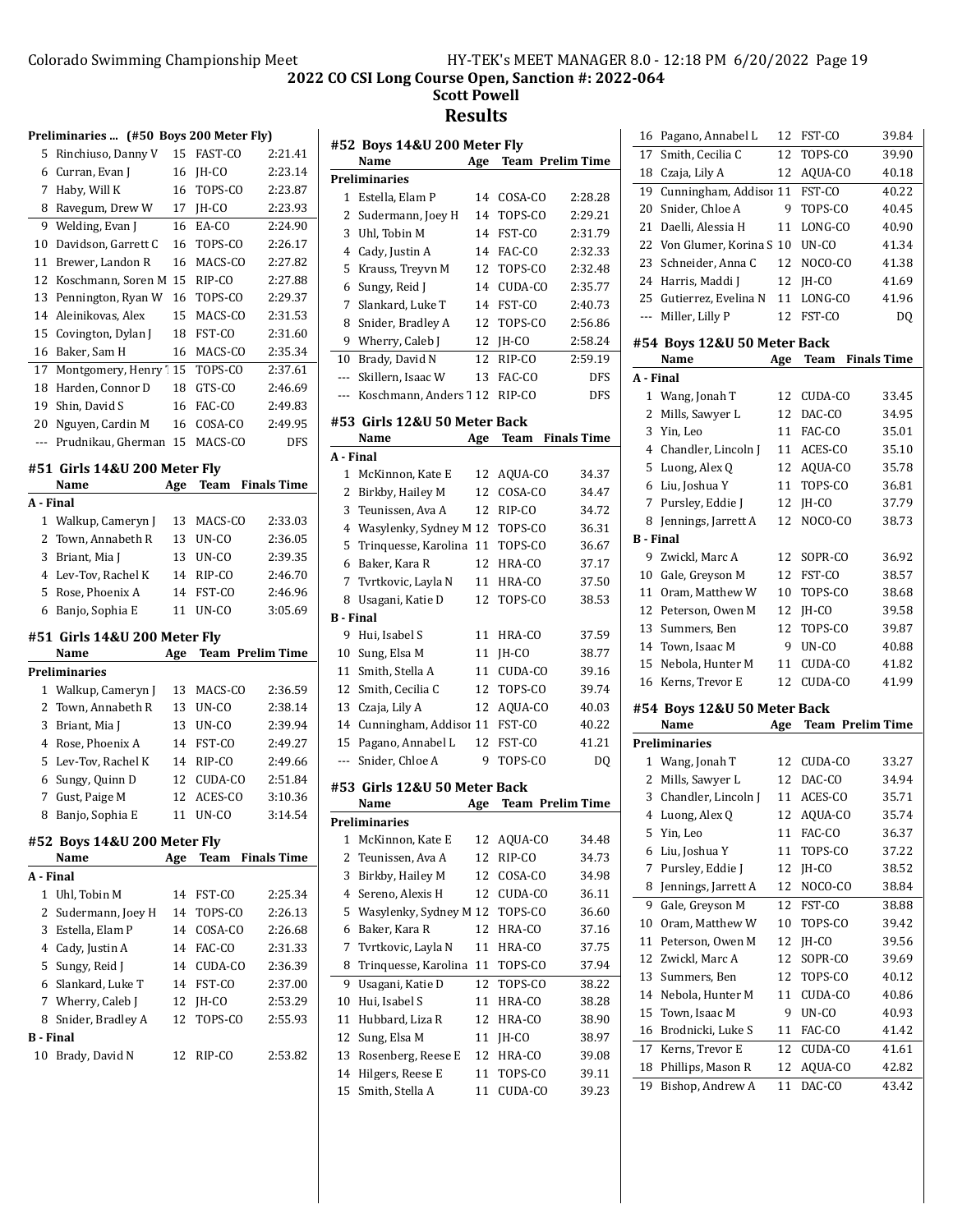|                  | Preliminaries  (#54 Boys 12&U 50 Meter Back) |     |                         |                    |
|------------------|----------------------------------------------|-----|-------------------------|--------------------|
| 20               | Howe, Oliver R                               | 12  | TOPS-CO                 | 43.43              |
| 21               | Jackson, Andrew J                            | 11  | HRA-CO                  | 43.65              |
| ---              | Liu, Noah S                                  | 9   | TOPS-CO                 | DQ                 |
|                  |                                              |     |                         |                    |
|                  | #55  Girls 100 Meter Free<br>Name            | Age | Team                    | <b>Finals Time</b> |
| A - Final        |                                              |     |                         |                    |
| 1                | Codevilla, Mary S                            | 18  | EA-CO                   | 57.90              |
| 2                | Bank, Karolina B                             | 18  | EA-CO                   | 58.87              |
| 3                | Armon, Indigo V                              | 17  | EA-CO                   | 58.91              |
| 4                | Anderson, Finley S                           | 16  | TOPS-CO                 | 59.03              |
| 5                | Greenhawt, Lexi R                            | 17  | TOPS-CO                 | 59.33              |
| 6                | Gardner, Abbey A                             | 16  | HRA-CO                  | 1:00.02            |
| 7                | Dimig, Caroline R                            | 16  | TOPS-CO                 | 1:00.54            |
| 8                | Nikanorov, Mila I                            | 16  | HRA-CO                  | 1:00.78            |
| <b>B</b> - Final |                                              |     |                         |                    |
| 9                | Inman, Sydney M                              | 17  | EA-CO                   | 1:00.08            |
| 10               | Dimig, Elizabeth A                           | 16  | TOPS-CO                 | 1:00.96            |
| 11               | Franckowiak, Kali M                          | 19  | UWYO-WY                 | 1:01.03            |
| 12               | Linden, Kalie M                              | 17  | TOPS-CO                 | 1:01.05            |
| 13               | Feneide, Elle J                              | 17  | EA-CO                   | 1:01.12            |
| 14               | Pippert, Sydney M                            | 16  | CUDA-CO                 | 1:01.30            |
| 15               | Mills, Riley B                               | 15  | UN-CO                   | 1:01.37            |
| 16               | Davison, Chase H                             | 18  | TOPS-CO                 | 1:01.53            |
| C - Final        |                                              |     |                         |                    |
| 17               | Inouye, Marissa E                            | 16  | CUDA-CO                 | 1:00.92            |
| 18               | Louder, Lindsey A                            | 17  | ACES-CO                 | 1:00.96            |
| 19               | Dale, Grace L                                | 17  | TOPS-CO                 | 1:00.99            |
| 20               | Lillie, Anna G                               | 17  | EA-CO                   | 1:01.17            |
| 21               | Palmer, Carly                                | 21  | UWYO-WY                 | 1:02.17            |
| 22               | Kawahata, Mai                                | 16  | HRA-CO                  | 1:02.40            |
| 23               | Graziano, Joy C                              | 17  | GTS-CO                  | 1:02.46            |
| 24               | Porter, Sophie E                             | 17  | FST-CO                  | 1:02.69            |
|                  | #55  Girls 100 Meter Free                    |     |                         |                    |
|                  | Name                                         | Age | <b>Team Prelim Time</b> |                    |
|                  | Preliminaries                                |     |                         |                    |
| 1                | Codevilla, Mary S                            | 18  | EA-CO                   | 59.70              |
| 2                | Anderson, Finley S                           | 16  | TOPS-CO                 | 59.93              |
| 3                | Gardner, Abbey A                             | 16  | HRA-CO                  | 1:00.53            |
| 4                | Greenhawt, Lexi R                            | 17  | TOPS-CO                 | 1:00.61            |
| 5                | Bank, Karolina B                             | 18  | EA-CO                   | 1:00.83            |
| 6                | Armon, Indigo V                              | 17  | EA-CO                   | 1:01.04            |
| 7                | Nikanorov, Mila I                            | 16  | HRA-CO                  | 1:01.07            |
| 8                | Phillips, Jadyn J                            | 19  | MACS-CO                 | 1:01.17            |
| 9                | Bindseil, Jordan E                           | 16  | LONG-CO                 | 1:01.38            |
| 10               | Dimig, Caroline R                            | 16  | TOPS-CO                 | 1:01.58            |
| 11               | Pippert, Sydney M                            | 16  | CUDA-CO                 | 1:01.66            |
| 12               | Davison, Chase H                             | 18  | TOPS-CO                 | 1:01.69            |
| 13               | Inman, Sydney M                              | 17  | EA-CO                   | 1:01.72            |
| 14               | Franckowiak, Kali M                          | 19  | UWYO-WY                 | 1:01.73            |
| 15               | Chahbandour, Claire                          | 18  | TOPS-CO                 | 1:01.78            |
| 16               | Linden, Kalie M                              | 17  | TOPS-CO                 | 1:01.92            |
| $*17$            | Dimig, Elizabeth A                           | 16  | TOPS-CO                 | 1:01.95            |
|                  |                                              |     |                         |                    |

| *17   | Remington, Eri M    | 20 | UN-CO   | 1:01.95 |
|-------|---------------------|----|---------|---------|
| 19    | Mills, Riley B      | 15 | UN-CO   | 1:02.02 |
| *20   | Guikema, Kya P      | 16 | AQUA-CO | 1:02.04 |
| *20   | Feneide, Elle J     | 17 | EA-CO   | 1:02.04 |
| 22    | Louder, Lindsey A   | 17 | ACES-CO | 1:02.08 |
| 23    | Inouve, Marissa E   | 16 | CUDA-CO | 1:02.12 |
| 24    | Lillie, Anna G      | 17 | EA-CO   | 1:02.13 |
| 25    | Dale, Grace L       | 17 | TOPS-CO | 1:02.31 |
| 26    | Palmer, Carly       | 21 | UWYO-WY | 1:02.41 |
| 27    | Graziano, Joy C     | 17 | GTS-CO  | 1:02.43 |
| 28    | Johnston, Ryan R    | 17 | AQUA-CO | 1:02.70 |
| 29    | Deitemeyer, Lexie T | 19 | TOPS-CO | 1:02.71 |
| 30    | Porter, Sophie E    | 17 | FST-CO  | 1:02.73 |
| 31    | Kawahata, Mai       | 16 | HRA-CO  | 1:02.76 |
| 32    | Sarak, Ceyda        | 17 | HRA-CO  | 1:02.96 |
| 33    | Webster, Celia R    | 17 | FAC-CO  | 1:02.97 |
| 34    | Ogilby, Amelie G    | 16 | SOPR-CO | 1:02.98 |
| 35    | Storm, Abby K       | 17 | TOPS-CO | 1:03.03 |
| 36    | Nichols, Britt A    | 19 | UWYO-WY | 1:03.09 |
| 37    | Sanchez, Allie L    | 18 | TOPS-CO | 1:03.22 |
| 38    | Anderson, Ava C     | 17 | FST-CO  | 1:03.26 |
| *39   | Neisser, Lili A     | 15 | JH-CO   | 1:03.46 |
| *39   | Burchett, Emily     | 19 | UWYO-WY | 1:03.46 |
| 41    | Sherman, Amaia C    | 16 | TOPS-CO | 1:03.63 |
| 42    | Hutter, Aubrey A    | 17 | HRA-CO  | 1:03.69 |
| 43    | Jorstad, Anna E     | 15 | BB-CO   | 1:03.71 |
| 44    | Bartusiak, Tori N   | 18 | HRA-CO  | 1:03.92 |
| 45    | Nielsen, Morgan J   | 17 | COSA-CO | 1:04.00 |
| 46    | Drakulich, Ella C   | 15 | AQUA-CO | 1:04.08 |
| 47    | Afman, Zoe W        | 17 | FST-CO  | 1:04.10 |
| 48    | Ross, Haley M       | 17 | TOPS-CO | 1:04.12 |
| *49   | Tarran, Kirsten C   | 15 | FST-CO  | 1:04.17 |
| *49   | Barr, Sloane C      | 12 | ACES-CO | 1:04.17 |
| 51    | Pailer, Clara A     | 16 | TOPS-CO | 1:04.49 |
| 52    | Heuer, Charlotte S  | 15 | UN-CO   | 1:04.52 |
| 53    | Larson, Hadley P    | 15 | LONG-CO | 1:04.55 |
| 54    | Ley, Rachel M       | 17 | JH-CO   | 1:04.62 |
| 55    | Tobey, Paiten L     | 17 | EA-CO   | 1:04.64 |
| 56    | Walsh, Virginia H   | 15 | EA-CO   | 1:04.85 |
| *57   | Edstrom, Morgan M   | 18 | CAC-CO  | 1:04.91 |
| $*57$ | Gracey, Anneliese L | 17 | COSA-CO | 1:04.91 |
| 59    | Bacon, Emma K       | 16 | NFSC-CO | 1:05.00 |
| *60   | Lindstrom, Emma M   | 15 | UN-CO   | 1:05.25 |
| *60   | Angelo, Melanie B   | 16 | MACS-CO | 1:05.25 |
| 62    | Leitel, Faith A     | 15 | TOPS-CO | 1:05.42 |
| 63    | Kohl, Tierney K     | 16 | AQUA-CO | 1:05.47 |
| *64   | Nguyen, Jolie T     | 15 | NFSC-CO | 1:05.48 |
| *64   | Franciscus, Blair M | 16 | TOPS-CO | 1:05.48 |
| 66    | Chapman, Cate R     | 16 | JH-CO   | 1:05.61 |
| 67    | Harris, Madelyn     | 17 | CAC-CO  | 1:05.62 |
| 68    | Benko, Julia        | 17 | MACS-CO | 1:05.66 |
| 69    | Swanson, Abbey M    | 16 | TOPS-CO | 1:05.80 |
| 70    | Mason, Amelia K     | 15 | FAC-CO  | 1:05.84 |
| 71    | Coleman, Emilie A   | 16 | JH-CO   | 1:05.92 |
| 72    | Popke, Katerina S   | 17 | TOPS-CO | 1:05.93 |
| 73    | Edstrom, Sierra L   | 20 | CAC-CO  | 1:06.17 |

| 74        | Prien, Lauren D                   | 17  | FST-CO           | 1:06.43            |
|-----------|-----------------------------------|-----|------------------|--------------------|
| 75        | Karakusis, Taylor M               | 15  | FST-CO           | 1:06.66            |
| 76        | Young, Harper G                   | 15  | DTST-CO          | 1:06.74            |
| 77        | Giles, Hannah                     | 19  | UWYO-WY          | 1:07.14            |
| 78        | Bosley, Chloe M                   | 15  | HRA-CO           | 1:07.28            |
| 79        | Philipsen, Abby G                 | 17  | EA-CO            | 1:07.30            |
| 80        | Stickley, Kate-Hayder             | 16  | HRA-CO           | 1:07.35            |
| 81        | Inman, Allie R                    | 15  | EA-CO            | 1:08.41            |
| 82        | Wood, Ivy N                       | 16  | UN-CO            | 1:09.14            |
| 83        | Madsen, Amy K                     | 17  | SOPR-CO          | 1:09.58            |
| 84        | Kim, Jolie C                      | 19  | TOPS-CO          | 1:09.71            |
| 85        | Sleeper, Bell G                   | 15  | IH-CO            | 1:10.27            |
| 86        | Silverman, Kayla A                | 16  | SSA-CO           | 1:13.67            |
|           | #56 Boys 100 Meter Free           |     |                  |                    |
|           | Name                              | Age | Team             | <b>Finals Time</b> |
| A - Final |                                   |     |                  |                    |
| 1         | Mueller, Chase A                  | 17  | FST-CO           | 53.07              |
| 2         | Schuster, Jack D                  | 19  | AQUA-CO          | 53.18              |
| 3         | Davin, Tristen M                  | 17  | FST-CO           | 53.29              |
| 4         | Kajfosz, Mason I                  | 17  | HRA-CO           | 53.34              |
| 5         | Boone, James T                    | 25  | AAC-CO           | 54.31              |
| 6         | DiFronzo, Ethan J                 | 15  | FAC-CO           | 54.74              |
| 7         | Fan, Jason K                      | 17  | AOUA-CO          | 55.43              |
| 8         | Barrier, Tegan J                  | 17  | EA-CO            | 1:02.40            |
| B - Final |                                   |     |                  |                    |
| 9         | Story, James Y                    | 15  | CUDA-CO          | 54.47              |
| 10        | Gurley, Garrett O                 | 17  | AQUA-CO          | 54.50              |
| 11        | Smothers, Bronson O               | 15  | AQUA-CO          | 55.29              |
| 12        | Wendt, Hawkins L                  | 16  | CAC-CO           | 55.79              |
| 13        | Jacobs, Casey A                   | 17  | TOPS-CO          | 55.86              |
| 14        | Hogeman, Stephen S                | 18  | UN-CO            | 55.96              |
| 15        | Brewer, Landon R                  | 16  | MACS-CO          | 56.21              |
| 16        | Crawford, Jamie                   | 15  | AQUA-CO          | 56.53              |
| C - Final |                                   |     |                  |                    |
| 17        | Schimberg, William A 17           |     | AQUA-CO          | 55.43              |
| 18        | Shepston, Aidan T                 | 18  | EA-CO            | 55.46              |
| 19        | Nguyen, Thomas X                  | 17  | NFSC-CO          | 55.78              |
| 20        | Chadderdon, Kellen J              | 20  | UWYO-WY          | 56.75              |
| 21        | Brushaber, Kyle D                 | 16  | MACS-CO          | 56.86              |
| 22        | Corn, Joshua G                    | 17  | FST-CO           | 56.91              |
| 23        | Metzler, Austin L                 | 17  | JH-CO            | 57.08              |
| 24        | Covington, Dylan J                | 18  | FST-CO           | 57.50              |
|           | #56 Boys 100 Meter Free           |     |                  |                    |
|           | Name                              | Age | Team Prelim Time |                    |
|           | Preliminaries                     |     |                  |                    |
| 1         | Mueller, Chase A                  | 17  | FST-CO           | 53.56              |
| 2         | Schuster, Jack D                  | 19  | AQUA-CO          | 53.68              |
| 3         | Boone, James T                    | 25  | AAC-CO           | 54.52              |
| 4         | Davin, Tristen M                  | 17  | FST-CO           | 54.66              |
| 5         | Barrier, Tegan J                  | 17  | EA-CO            | 54.72              |
| 6         | Kajfosz, Mason I                  | 17  | HRA-CO           | 54.75              |
| 7         | DiFronzo, Ethan J                 | 15  | FAC-CO           | 55.11              |
| 8         | Wolff, Sebastian A                | 19  | TOPS-CO          | 55.28              |
| 9         | $\overline{\text{F}}$ an, Jason K | 17  | AQUA-CO          | 55.35              |
|           |                                   |     |                  |                    |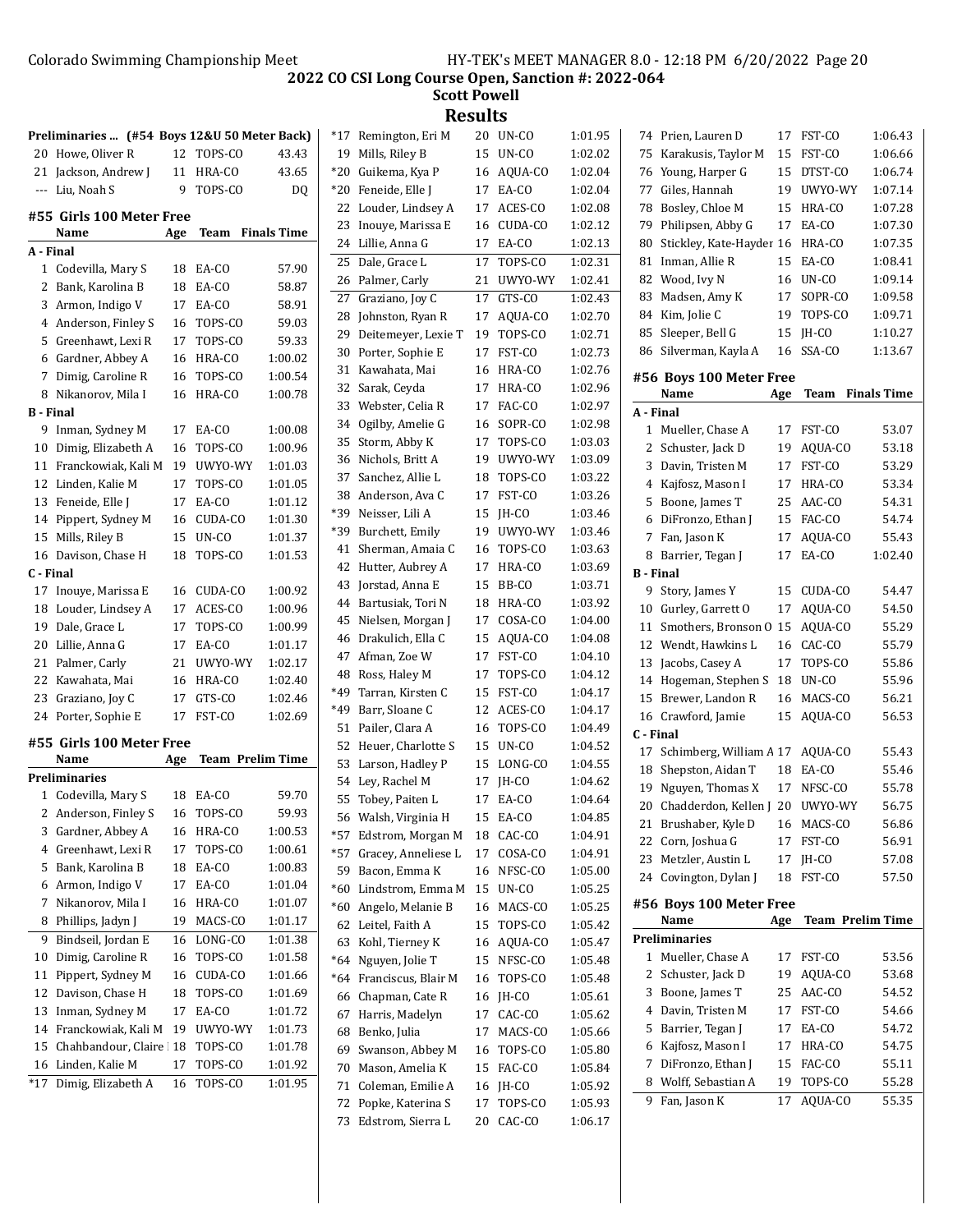**Scott Powell Results**

|     | Preliminaries  (#56 Boys 100 Meter Free) |    |         |       |
|-----|------------------------------------------|----|---------|-------|
| 10  | Story, James Y                           | 15 | CUDA-CO | 55.36 |
| 11  | Gurley, Garrett O                        | 17 | AQUA-CO | 55.55 |
| 12  | Hogeman, Stephen S                       | 18 | UN-CO   | 55.80 |
| 13  | Wendt, Hawkins L                         | 16 | CAC-CO  | 55.93 |
| 14  | Smothers, Bronson O                      | 15 | AQUA-CO | 55.96 |
| 15  | Brewer, Landon R                         | 16 | MACS-CO | 56.14 |
| 16  | Jacobs, Casey A                          | 17 | TOPS-CO | 56.19 |
| 17  | Crawford, Jamie                          | 15 | AQUA-CO | 56.25 |
| 18  | Shepston, Aidan T                        | 18 | EA-CO   | 56.31 |
| 19  | Nguyen, Thomas X                         | 17 | NFSC-CO | 56.34 |
| *20 | Schimberg, William A                     | 17 | AQUA-CO | 56.64 |
| *20 | Brushaber, Kyle D                        | 16 | MACS-CO | 56.64 |
| 22  | Metzler, Austin L                        | 17 | IH-CO   | 56.86 |
| 23  | Covington, Dylan J                       | 18 | FST-CO  | 56.95 |
| 24  | Corn, Joshua G                           | 17 | FST-CO  | 57.09 |
| 25  | Chadderdon, Kellen J                     | 20 | UWYO-WY | 57.16 |
| 26  | Contreras-Fallico, Joa 17                |    | IH-CO   | 57.21 |
| 27  | Borrman, Jakob A                         | 20 | UWYO-WY | 57.48 |
| 28  | Weinstein, Peter S                       | 18 | FST-CO  | 57.49 |
| 29  | Echelberger, Sam J                       | 17 | EA-CO   | 57.57 |
| 30  | Schimberg, Oliver J                      | 16 | AQUA-CO | 57.65 |
| 31  | Durso, Jacob F                           | 16 | TOPS-CO | 57.71 |
| 32  | McMechan, Jason A                        | 19 | UN-CO   | 57.74 |
| 33  | Sampson, Jacob M                         | 18 | EA-CO   | 57.75 |
| 34  | Mooney, Noah P                           | 15 | FST-CO  | 57.80 |
| 35  | Higgins, Evan W                          | 16 | AQUA-CO | 57.88 |
| 36  | Noffsinger, Ian P                        | 15 | MACS-CO | 58.03 |
| 37  | Beckman, Jack H                          | 15 | TOPS-CO | 58.10 |
| 38  | Kelly, Connor L                          | 15 | TOPS-CO | 58.17 |
| 39  | Denner, Kadin W                          | 19 | UN-CO   | 58.25 |
| 40  | Kulbida, Max Z                           | 17 | EA-CO   | 58.26 |
| 41  | Galligan, James D                        | 17 | TOPS-CO | 58.30 |
| 42  | Pearce, Brayden M                        | 18 | AQUA-CO | 58.35 |
| 43  | Traut, Jack C                            | 18 | EA-CO   | 58.38 |
| 44  | Lev-Tov, Joseph T                        | 17 | UN-CO   | 58.40 |
| 45  | Oliver, Mitchell L                       | 17 | TOPS-CO | 58.45 |
| 46  | Harden, Connor D                         | 18 | GTS-CO  | 58.50 |
| 47  | Seol, Edward J                           | 17 | AQUA-CO | 58.63 |
| 48  | Kjellsen, Emil R                         | 16 | TOPS-CO | 58.65 |
| 49  | Todd, Bayden W                           | 15 | FST-CO  | 58.72 |
| 50  | Kutsner, Alec S                          | 17 | COSA-CO | 58.78 |
| 51  | Reese, Zach K                            | 17 | AQUA-CO | 58.83 |
| 52  | McShane, Cormac C                        | 17 | JH-CO   | 58.87 |
| 53  | Tiell, Korey P                           | 17 | TOPS-CO | 58.88 |
| 54  | Rusakevich, Jake V                       | 16 | AQUA-CO | 58.93 |
| 55  | Baker, Jake F                            | 16 | MACS-CO | 58.94 |
| 56  | Deevy, Patrick M                         | 17 | AQUA-CO | 59.06 |
| 57  | Howe, Tanner A                           | 17 | CUDA-CO | 59.19 |
| 58  | Colsman, Hennig H                        | 16 | CAC-CO  | 59.38 |
| 59  | Dolan, AJ J                              | 21 | UN-CO   | 59.62 |
| 60  | Linn, Austin M                           | 18 | JH-CO   | 59.71 |
| 61  | Garland, Nathan P                        | 17 | GTS-CO  | 59.82 |
| 62  | Robertson, John Paul                     | 16 | TOPS-CO | 59.83 |
|     |                                          |    |         |       |

| *63              | Kammerzell, Jake A                     | 18  | TOPS-CO                 | 59.89              |
|------------------|----------------------------------------|-----|-------------------------|--------------------|
| $*63$            | Koschmann, Soren M                     | 15  | RIP-CO                  | 59.89              |
| 65               | Lebsack, Owen M                        | 17  | FAC-CO                  | 59.94              |
| 66               | Schlosser, Cameron J                   | 17  | AQUA-CO                 | 1:00.02            |
| 67               | Wilderer, Dominik F                    | 15  | AQUA-CO                 | 1:00.21            |
| 68               | Kinder, Dakota O                       | 18  | COSA-CO                 | 1:00.25            |
| 69               | Hays, Dylan J                          | 15  | EA-CO                   | 1:00.53            |
| 70               | Gibson, Rhys L                         | 15  | CUDA-CO                 | 1:00.93            |
| 71               | Marschner, Lincoln S                   | 15  | JH-CO                   | 1:01.01            |
| 72               | Kian, Arman                            | 18  | TOPS-CO                 | 1:01.26            |
| 73               | Shin, David S                          | 16  | FAC-CO                  | 1:01.67            |
| 74               | Hughes, Jack C                         | 18  | NOCO-CO                 | 1:01.76            |
| 75               | Karakusis, Ben M                       | 17  | FST-CO                  | 1:01.82            |
| 76               | Ricenbaw, Will J                       | 16  | HRA-CO                  | 1:01.85            |
| 77               | Phillips, Chae L                       | 16  | MACS-CO                 | 1:02.29            |
| 78               | Bosley, Luke N                         | 18  | HRA-CO                  | 1:02.44            |
| 79               | Kazanjian, Luka N                      | 17  | EA-CO                   | 1:02.49            |
| 80               | Akins, Aeson S                         | 18  | SOPR-CO                 | 1:03.32            |
| 81               | Brewer, Ben S                          | 16  | MACS-CO                 | 1:04.53            |
| $---$            | Hunter, Bryce D                        | 15  | CAC-CO                  | DQ                 |
| $---$            | Inglis, Sawyer F                       | 19  | TOPS-CO                 | DQ                 |
| ---              | Bekerman, Liam B                       | 18  | AQUA-CO                 | DQ                 |
| ---              | Spooner, Ian H                         | 15  | NOCO-CO                 | DQ                 |
| ---              | Prudnikau, Gherman                     | 15  | MACS-CO                 | DFS                |
| ---              | Laverty, Gavin C                       | 15  | FAC-CO                  | DFS                |
| ---              | Chavez, William F                      | 20  | TOPS-CO                 | DFS                |
| $---$            | Simmons, Shayne K                      | 20  | CAC-CO                  | DFS                |
|                  |                                        |     |                         |                    |
|                  |                                        |     |                         |                    |
|                  | #57 Girls 14&U 100 Meter Free          |     |                         |                    |
|                  | Name                                   | Age | Team                    | <b>Finals Time</b> |
| A - Final        |                                        |     |                         |                    |
| 1                | Fernstrom, Jenna M                     | 13  | ACES-CO                 | 1:01.01            |
| 2                | Frauenfelder, Lorelai                  | 14  | CUDA-CO                 | 1:01.02            |
| 3                | Ladrow, Ivy H                          | 14  | SSST-CO                 | 1:01.05            |
| 4                | Ramsden, Elise K                       | 14  | TOPS-CO                 | 1:01.12            |
| 5                | Hansel, Maggie A                       | 14  | RIP-CO                  | 1:02.65            |
| 6                | Xia, Amy X                             | 14  | TOPS-CO                 | 1:03.09            |
| 7                | Byrn, Lexi S                           | 13  | FAC-CO                  | 1:03.35            |
| 8                | Shambo, Audrey C                       | 14  | FAC-CO                  | 1:04.00            |
| <b>B</b> - Final |                                        |     |                         |                    |
|                  | 9 Walkup, Cameryn J                    | 13  | MACS-CO                 | 1:02.92            |
| 10               | Wherry, Myra G                         | 14  | JH-CO                   | 1:02.97            |
| 11               | Wolfson, Malin M                       | 14  | UN-CO                   | 1:02.99            |
| 12               | Rose, Phoenix A                        | 14  | FST-CO                  | 1:03.81            |
| 13               | Crysel, Madison H                      | 14  | TOPS-CO                 | 1:05.68            |
|                  | 14 Chandra, Karlie M                   | 13  | FAC-CO                  | 1:05.97            |
| 15               | Carlson, Abby E                        | 14  | FST-CO                  | 1:06.03            |
| 16               | Sparks, Gracie G                       | 13  | HRA-CO                  | 1:06.08            |
|                  |                                        |     |                         |                    |
|                  | #57  Girls 14&U 100 Meter Free<br>Name | Age | <b>Team Prelim Time</b> |                    |
|                  | <b>Preliminaries</b>                   |     |                         |                    |
| 1                |                                        | 14  |                         |                    |
| 2                | Ramsden, Elise K<br>Ladrow, Ivy H      | 14  | TOPS-CO<br>SSST-CO      | 1:01.09<br>1:01.35 |

4 Fernstrom, Jenna M 13 ACES-CO 1:02.80 5 1:02.91 Hansel, Maggie A 14 RIP-CO

|                  | Xia, Amy X                          | 14       | TOPS-CO            | 1:03.05            |
|------------------|-------------------------------------|----------|--------------------|--------------------|
| 7                | Byrn, Lexi S                        | 13       | FAC-CO             | 1:03.14            |
| 8                | Shambo, Audrey C                    | 14       | FAC-CO             | 1:03.21            |
| 9                | Wherry, Myra G                      | 14       | JH-CO              | 1:03.85            |
| 10               | Walkup, Cameryn J                   | 13       | MACS-CO            | 1:03.93            |
| 11               | Rose, Phoenix A                     | 14       | FST-CO             | 1:04.83            |
| 12               | Milausnic, Megan E                  | 14       | HRA-CO             | 1:05.15            |
| 13               | Wolfson, Malin M                    | 14       | UN-CO              | 1:05.44            |
| 14               | Crysel, Madison H                   | 14       | TOPS-CO            | 1:05.80            |
| 15               | Sparks, Gracie G                    | 13       | HRA-CO             | 1:05.85            |
| 16               | Kembel, Isabel S                    | 14       | RIP-CO             | 1:06.05            |
| 17               | Chandra, Karlie M                   | 13       | FAC-CO             | 1:06.18            |
| 18               | Riddle, Tallaby K                   | 13       | JH-CO              | 1:06.50            |
| 19               | Carlson, Abby E                     | 14       | FST-CO             | 1:06.60            |
| 20               | Platt, Lizzie L                     | 13       | COSA-CO            | 1:06.79            |
| 21               | Sedbrook, Ellie M                   | 13       | TOPS-CO            | 1:06.92            |
| 22               | Marks, Callie E                     | 13       | RIP-CO             | 1:07.52            |
| 23               | Mu, Agnes S                         | 14       | CUDA-CO            | 1:07.57            |
| 24               | Mason, Lexi M                       | 13       | FAC-CO             | 1:07.59            |
| 25               | Nebola, Haylee A                    | 14       | CUDA-CO            | 1:07.75            |
| 26               | Peech, Hadley M                     | 14       | FAC-CO             | 1:08.04            |
| 27               | Petranek, Emily A                   | 14       | CUDA-CO            | 1:08.19            |
| 28               | Bichon, Madeline G                  | 13       | TOPS-CO            | 1:08.23            |
| 29               | Earley, Bea K                       | 14       | AQUA-CO            | 1:08.49            |
| 30               | Callender, Katherine                | 14       | TOPS-CO            | 1:08.98            |
| 31               | Gerecht, Karen R                    | 14       | UN-CO              | 1:09.22            |
| 32               | Siah, II                            | 13       | MACS-CO            | 1:09.45            |
| 33               | Herfter, Gabriela A                 | 13       | HRA-CO             | 1:10.14            |
| 34               | Lenderman, Tessa B                  | 14       | AQUA-CO            | 1:10.37            |
| 35               | Jackson, Sara K                     | 14       | HRA-CO             | 1:11.18            |
| 36               | Swarr, Isabel C                     | 14       | FAC-CO             | 1:11.74            |
|                  | Hagerman, Ridley A                  | 14       | CUDA-CO            | DFS                |
|                  |                                     |          |                    |                    |
| ---              |                                     |          |                    |                    |
| ---              | Fernstrom, Sydney R                 | 13       | ACES-CO            | DFS                |
| ---              | Holder, Sloane D                    | 14       | RIP-CO             | DFS                |
| ---              | Spitzer, Audrey A                   | 14       | HRA-CO             | DFS                |
|                  | #58 Boys 14&U 100 Meter Free        |          |                    |                    |
|                  | Name                                | Age      | Team               | <b>Finals Time</b> |
| A - Final        |                                     |          |                    |                    |
|                  | 1 Keogh, Gavin T                    |          | 14 FAC-CO          | 55.85              |
| 2                | Zuhoski, Charlie H                  | 14       | FAC-CO             | 56.48              |
| 3                | Kawahata, Sota                      | 14       | HRA-CO             | 57.38              |
| 4                | Ishchenko, Andrey C                 | 14       | COSA-CO            | 58.17              |
| 5                | Kohl, Nolan H                       | 14       | AQUA-CO            | 58.29              |
| 6                | Garland, Marcus H                   | 14       | GTS-CO             | 58.47              |
| 7                | Watkins, Hayden C                   | 14       | AQUA-CO            | 58.57              |
| 8                | Trinquesse, Camille A 14            |          | TOPS-CO            | 59.05              |
| <b>B</b> - Final |                                     |          |                    |                    |
| 9                | Newton, Charlie H                   | 14       | AQUA-CO            | 59.91              |
| 10               | Boyd, Breck E                       | 14       | AVON-CO            | 1:00.03            |
| 11               | Pasternak, Sean G                   | 14       | TOPS-CO            | 1:01.26            |
| 12               | Popke, Michael R                    | 14       | TOPS-CO            | 1:01.42            |
| 13               | Sasaki, Sam M                       | 13       | NOCO-CO            | 1:01.86            |
| 14<br>15         | Hawkins, River R<br>Miller, Lucas E | 13<br>14 | TOPS-CO<br>COSA-CO | 1:03.12<br>1:04.00 |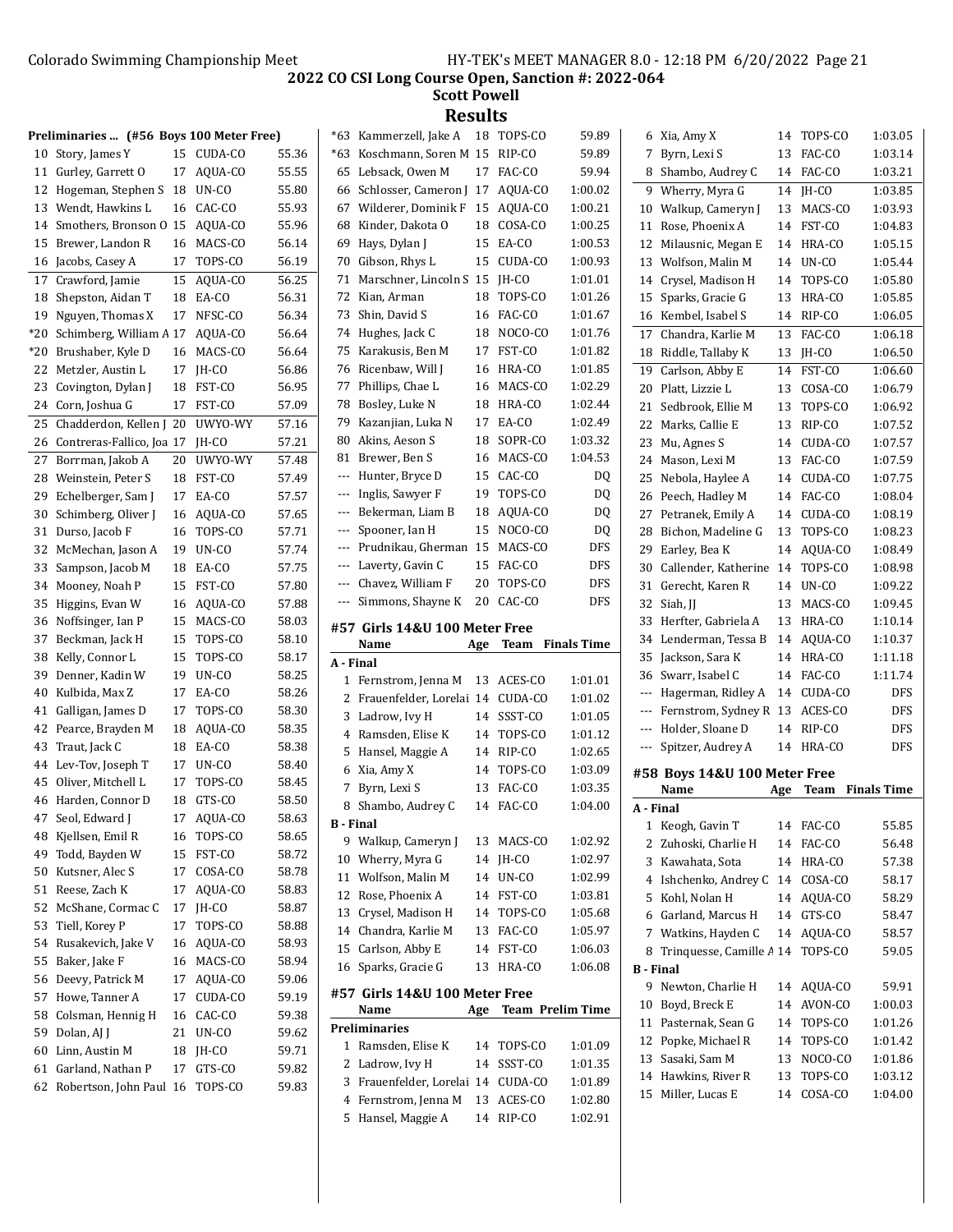**Scott Powell**

**Results**

| B - Final  (#58 Boys 14&U 100 Meter Free) |                                       |     |                         |                    |  |  |
|-------------------------------------------|---------------------------------------|-----|-------------------------|--------------------|--|--|
|                                           | 16 McLuskey, Ethan E                  |     | 14 JH-CO                | 1:04.56            |  |  |
|                                           | #58 Boys 14&U 100 Meter Free          |     |                         |                    |  |  |
|                                           | Name                                  | Age | <b>Team Prelim Time</b> |                    |  |  |
|                                           | <b>Preliminaries</b>                  |     |                         |                    |  |  |
| 1                                         | Zuhoski, Charlie H                    | 14  | FAC-CO                  | 56.62              |  |  |
| 2                                         | Keogh, Gavin T                        | 14  | FAC-CO                  | 57.78              |  |  |
| 3                                         | Garland, Marcus H                     | 14  | GTS-CO                  | 57.82              |  |  |
| $*4$                                      | Kawahata, Sota                        | 14  | HRA-CO                  | 58.36              |  |  |
| $*_{4}$                                   | Ishchenko, Andrey C                   | 14  | COSA-CO                 | 58.36              |  |  |
| 6                                         | Kohl, Nolan H                         | 14  | AQUA-CO                 | 58.50              |  |  |
| 7                                         | Uran, Carter J                        | 13  | CUDA-CO                 | 58.57              |  |  |
| 8                                         | Watkins, Hayden C                     | 14  | AQUA-CO                 | 58.72              |  |  |
| 9                                         | Trinquesse, Camille A 14              |     | TOPS-CO                 | 58.79              |  |  |
| 10                                        | Boyd, Breck E                         | 14  | AVON-CO                 | 1:00.08            |  |  |
| 11                                        | Newton, Charlie H                     | 14  | AQUA-CO                 | 1:00.62            |  |  |
| 12                                        | Sasaki, Sam M                         | 13  | NOCO-CO                 | 1:02.02            |  |  |
| 13                                        | Estella, Elam P                       | 14  | COSA-CO                 | 1:02.08            |  |  |
| 14                                        | Pasternak, Sean G                     | 14  | TOPS-CO                 | 1:02.19            |  |  |
| 15                                        | Popke, Michael R                      | 14  | TOPS-CO                 | 1:02.71            |  |  |
| 16                                        | Sullivan, Jake N                      | 14  | LONG-CO                 | 1:02.72            |  |  |
| 17                                        | Cho, Brandon H                        | 14  | HRA-CO                  | 1:02.94            |  |  |
| 18                                        | McLuskey, Ethan E                     | 14  | JH-CO                   | 1:03.41            |  |  |
| 19                                        | Hawkins, River R                      | 13  | TOPS-CO                 | 1:03.47            |  |  |
| 20                                        | De Jager, Zander J                    | 14  | JH-CO                   | 1:03.52            |  |  |
| 21                                        | Wills, Noah R                         | 14  | HRA-CO                  | 1:03.66            |  |  |
| 22                                        | Miller, Lucas E                       | 14  | COSA-CO                 | 1:03.95            |  |  |
| 23                                        | Zhao, Aaron                           | 14  | AQUA-CO                 | 1:04.66            |  |  |
| 24                                        | Williams, Brennan P                   | 14  | CAC-CO                  | 1:04.84            |  |  |
| 25                                        | Eberly, Noah M                        | 14  | AQUA-CO                 | 1:04.87            |  |  |
| 26                                        | Leyba, Justin J                       | 13  | RIP-CO                  | 1:04.88            |  |  |
| 27                                        | Fortney, Wyatt S                      | 14  | TOPS-CO                 | 1:05.10            |  |  |
| 28                                        | Valdez, Oscar M                       | 13  | TOPS-CO                 | 1:05.17            |  |  |
| 29                                        | Shin, Ryan H                          | 13  | FAC-CO                  | 1:05.35            |  |  |
| 30                                        | Camper, Nic I                         | 13  | HRA-CO                  | 1:06.03            |  |  |
| 31                                        | Bishop, Nicholas J                    | 13  | DAC-CO                  | 1:06.51            |  |  |
| 32                                        | Wood, Henry D                         | 14  | UN-CO                   | 1:06.65            |  |  |
| 33                                        | Skillern, Everett O                   | 13  | FAC-CO                  | 1:07.16            |  |  |
| 34                                        | Lihalakha, Kian S                     | 13  | UN-CO                   | 1:07.67            |  |  |
|                                           |                                       |     |                         |                    |  |  |
|                                           | #59 Girls 12&U 100 Meter Free<br>Name | Age | <b>Team</b>             | <b>Finals Time</b> |  |  |
| A - Final                                 |                                       |     |                         |                    |  |  |
| 1                                         | Sereno, Alexis H                      | 12  | CUDA-CO                 | 1:01.97            |  |  |
| 2                                         | McKinnon, Kate E                      | 12  | AOUA-CO                 | 1:02.96            |  |  |
| 3                                         | Miller, Lilly P                       | 12  | FST-CO                  | 1:07.09            |  |  |
| 4                                         | Hui, Isabel S                         | 11  | HRA-CO                  | 1:09.90            |  |  |
| 5                                         | Cunningham, Addisoi 11 FST-CO         |     |                         | 1:10.19            |  |  |
| 6                                         | Baker, Kara R                         | 12  | HRA-CO                  | 1:10.49            |  |  |
| 7                                         | Tvrtkovic, Layla N                    | 11  | HRA-CO                  | 1:10.96            |  |  |
| 8                                         | Reyes, Isabella M                     | 12  | JH-CO                   | 1:11.03            |  |  |
| <b>B</b> - Final                          |                                       |     |                         |                    |  |  |
| 9                                         | Wherry, Marbury J                     | 12  | JH-CO                   | 1:11.49            |  |  |
|                                           |                                       |     |                         |                    |  |  |

| 10        |                               | 12  | NOCO-CO                 | 1:12.06            |
|-----------|-------------------------------|-----|-------------------------|--------------------|
| 11        | Schneider, Anna C             | 10  |                         |                    |
|           | Burch, Freya D                |     | COSA-CO                 | 1:12.93            |
| 12        | Sung, Elsa M                  | 11  | IH-CO                   | 1:13.11            |
| 13        | Karakusis, Olivia A           | 12  | FST-CO                  | 1:14.49            |
| 14        | Smith, Stella A               | 11  | CUDA-CO                 | 1:16.94            |
| 15        | Harris, Maddi I               | 12  | IH-CO                   | 1:18.80            |
|           | #59 Girls 12&U 100 Meter Free |     |                         |                    |
|           | Name                          | Age | <b>Team Prelim Time</b> |                    |
|           |                               |     |                         |                    |
|           | <b>Preliminaries</b>          |     |                         |                    |
| 1         | Sereno, Alexis H              | 12  | CUDA-CO                 | 1:02.86            |
| 2         | McKinnon, Kate E              | 12  | AQUA-CO                 | 1:05.42            |
| 3         | Miller, Lilly P               | 12  | FST-CO                  | 1:09.40            |
| 4         | Buchholz, Kaitlin A           | 12  | HRA-CO                  | 1:11.06            |
| 5         | Hui, Isabel S                 | 11  | HRA-CO                  | 1:11.22            |
| 6         | Reyes, Isabella M             | 12  | JH-CO                   | 1:11.34            |
| 7         | Cunningham, Addisor 11        |     | FST-CO                  | 1:11.39            |
| 8         | Baker, Kara R                 | 12  | HRA-CO                  | 1:11.49            |
| 9         | Tvrtkovic, Layla N            | 11  | HRA-CO                  | 1:12.34            |
| 10        | Schneider, Anna C             | 12  | NOCO-CO                 | 1:12.80            |
| 11        | Wherry, Marbury J             | 12  | IH-CO                   | 1:12.90            |
| 12        | Burch, Freya D                | 10  | COSA-CO                 | 1:13.04            |
| 13        | Sung, Elsa M                  | 11  | JH-CO                   | 1:13.22            |
| 14        | Karakusis, Olivia A           | 12  | FST-CO                  | 1:14.30            |
| 15        | Kramer, Jocelyn T             | 11  | TOPS-CO                 | 1:14.39            |
| 16        | Harris, Maddi J               | 12  | JH-CO                   | 1:15.87            |
| 17        | Smith, Stella A               | 11  | CUDA-CO                 | 1:17.21            |
| ---       | Hubbard, Liza R               | 12  | HRA-CO                  | DQ                 |
|           |                               |     |                         |                    |
|           |                               |     |                         |                    |
|           | #60 Boys 12&U 100 Meter Free  |     |                         |                    |
|           | Name                          | Age | Team                    | <b>Finals Time</b> |
| A - Final |                               |     |                         |                    |
| 1         | Wang, Jonah T                 | 12  | CUDA-CO                 | 1:01.40            |
| 2         | Boyd, Tyson G                 | 11  | AVON-CO                 | 1:04.56            |
| 3         | Mills, Sawyer L               | 12  | DAC-CO                  | 1:05.10            |
| 4         | White, Mason R                | 12  | HRA-CO                  | 1:07.49            |
| 5         | Snider, Bradley A             | 12  | TOPS-CO                 | 1:07.80            |
| 6         |                               | 12  | FST-CO                  | 1:07.83            |
| 7         | Vonne, Owen A                 | 11  |                         |                    |
|           | Howe, Asher W                 |     | TOPS-CO                 | 1:07.92            |
| 8         | Yin, Leo                      | 11  | FAC-CO                  | 1:09.40            |
| B - Final |                               |     |                         |                    |
| 9         | Hoover, Thomas A              | 12  | HRA-CO                  | 1:10.41            |
| 10        | Pursley, Eddie J              | 12  | JH-CO                   | 1:11.31            |
| 11        | Gale, Greyson M               | 12  | FST-CO                  | 1:13.85            |
| 12        | Mooney, Ryder A               | 10  | FST-CO                  | 1:13.90            |
| 13        | Morris, Eli T                 | 11  | TOPS-CO                 | 1:13.96            |
|           | 14 Oram, Matthew W            | 10  | TOPS-CO                 | 1:15.03            |
| 15        | Nebola, Hunter M              | 11  | CUDA-CO                 | 1:16.31            |
| 16        | Kerns, Trevor E               | 12  | CUDA-CO                 | 1:18.14            |
|           | #60 Boys 12&U 100 Meter Free  |     |                         |                    |
|           | Name                          | Age | <b>Team Prelim Time</b> |                    |
|           | Preliminaries                 |     |                         |                    |
| 1         | Wang, Jonah T                 | 12  | CUDA-CO                 | 1:01.81            |
| 2         | Boyd, Tyson G                 | 11  | AVON-CO                 | 1:04.11            |
| 3         | Mills, Sawyer L               | 12  | DAC-CO                  | 1:04.55            |
|           |                               |     |                         |                    |

| 4         | White, Mason R                     | 12       | HRA-CO                      | 1:05.29            |
|-----------|------------------------------------|----------|-----------------------------|--------------------|
| 5         | Vonne, Owen A                      | 12       | FST-CO                      | 1:08.10            |
| 6         | Howe, Asher W                      | 11       | TOPS-CO                     | 1:08.43            |
| 7         | Snider, Bradley A                  | 12       | TOPS-CO                     | 1:08.54            |
| 8         | Yin, Leo                           | 11       | FAC-CO                      | 1:10.27            |
| 9         | Hoover, Thomas A                   | 12       | HRA-CO                      | 1:11.39            |
| 10        | Pursley, Eddie J                   | 12       | JH-CO                       | 1:12.69            |
| 11        | Gale, Greyson M                    | 12       | FST-CO                      | 1:13.07            |
| 12        | Morris, Eli T                      | 11       | TOPS-CO                     | 1:15.12            |
| 13        | Mooney, Ryder A                    | 10       | FST-CO                      | 1:15.61            |
| 14        | Oram, Matthew W                    | 10       | TOPS-CO                     | 1:15.72            |
| 15        | Kerns, Trevor E                    | 12       | CUDA-CO                     | 1:17.42            |
| 16        | Nebola, Hunter M                   | 11       | CUDA-CO                     | 1:19.89            |
| 17        | Brodnicki, Luke S                  | 11       | FAC-CO                      | 1:20.14            |
| 18        | Wood, Edward M                     | 11       | UN-CO                       | 1:23.75            |
| 19        | McDonagh, Cooper J                 | 11       | $\overline{\text{SS}}$ A-CO | 1:28.54            |
| ---       | Koschmann, Anders 1 12             |          | RIP-CO                      | DFS                |
|           |                                    |          |                             |                    |
|           | #61  Girls 200 Meter IM            |          |                             |                    |
|           | Name                               | Age      | Team                        | <b>Finals Time</b> |
| A - Final |                                    |          |                             |                    |
| 1         | Codevilla, Mary S                  | 18       | EA-CO                       | 2:22.35            |
| 2         | Jones, Julianne C                  | 17       | FAC-CO                      | 2:25.24            |
| 3         | Giles, Emily H                     | 21       | UWYO-WY                     | 2:26.85            |
| 4         | Synsvoll, Samantha I               | 15       | COSA-CO                     | 2:26.92            |
| 5         | Ogilby, Amelie G                   | 16       | SOPR-CO                     | 2:27.73            |
| 6         | Sanchez, Allie L                   | 18       | TOPS-CO                     | 2:29.52            |
| 7         | Davison, Chase H                   | 18       | TOPS-CO                     | 2:30.23            |
|           | McLean, Lauren E                   |          |                             |                    |
| 8         |                                    | 17       | JH-CO                       | 2:30.24            |
| B - Final |                                    |          |                             |                    |
| 9         | Bank, Karolina B                   | 18       | EA-CO                       | 2:26.64            |
| 10        | Inman, Sydney M                    | 17       | EA-CO                       | 2:28.33            |
| 11        | Ziegert, Ella G                    | 16       | EA-CO                       | 2:30.43            |
| 12        | Webster, Celia R                   | 17       | FAC-CO                      | 2:30.56            |
| 13        | Nikanorov, Mila I                  | 16       | HRA-CO                      | 2:31.89            |
| 14        | Pippert, Sydney M                  | 16       | CUDA-CO                     | 2:32.11            |
| 15        | Kawahata, Mai                      | 16       | HRA-CO                      | 2:32.60            |
| 16        | Mills, Riley B                     | 15       | UN-CO                       | 2:34.51            |
| C - Final |                                    |          |                             |                    |
|           | 17 Saldanha, Madison A             | 18       | TOPS-CO                     | 2:32.39            |
| 18        | Palmer, Carly                      | 21       | UWYO-WY                     | 2:32.56            |
| 19        | Aten, Emily M                      | 17       | NFSC-CO                     | 2:32.65            |
| 20        | Gonci, Alyssa B                    | 17       | JH-CO                       | 2:33.53            |
| 21        | Adams, Alayna J                    | 18       | TOPS-CO                     | 2:35.09            |
| 22        | Urbanowski, Julia                  | 17       | EA-CO                       | 2:35.87            |
| 23        | Sarak, Ceyda                       | 17       | HRA-CO                      | 2:37.35            |
| 24        | Metzler, Sydney n                  | 19       | UWYO-WY                     | 2:39.33            |
|           | #61 Girls 200 Meter IM             |          |                             |                    |
|           | Name                               | Age      | <b>Team Prelim Time</b>     |                    |
|           | <b>Preliminaries</b>               |          |                             |                    |
| 1         | Jones, Julianne C                  | 17       | FAC-CO                      | 2:26.56            |
| 2         | Codevilla, Mary S                  | 18       | EA-CO                       | 2:28.49            |
| 3<br>4    | Giles, Emily H<br>Ogilby, Amelie G | 21<br>16 | UWYO-WY<br>SOPR-CO          | 2:29.17<br>2:30.80 |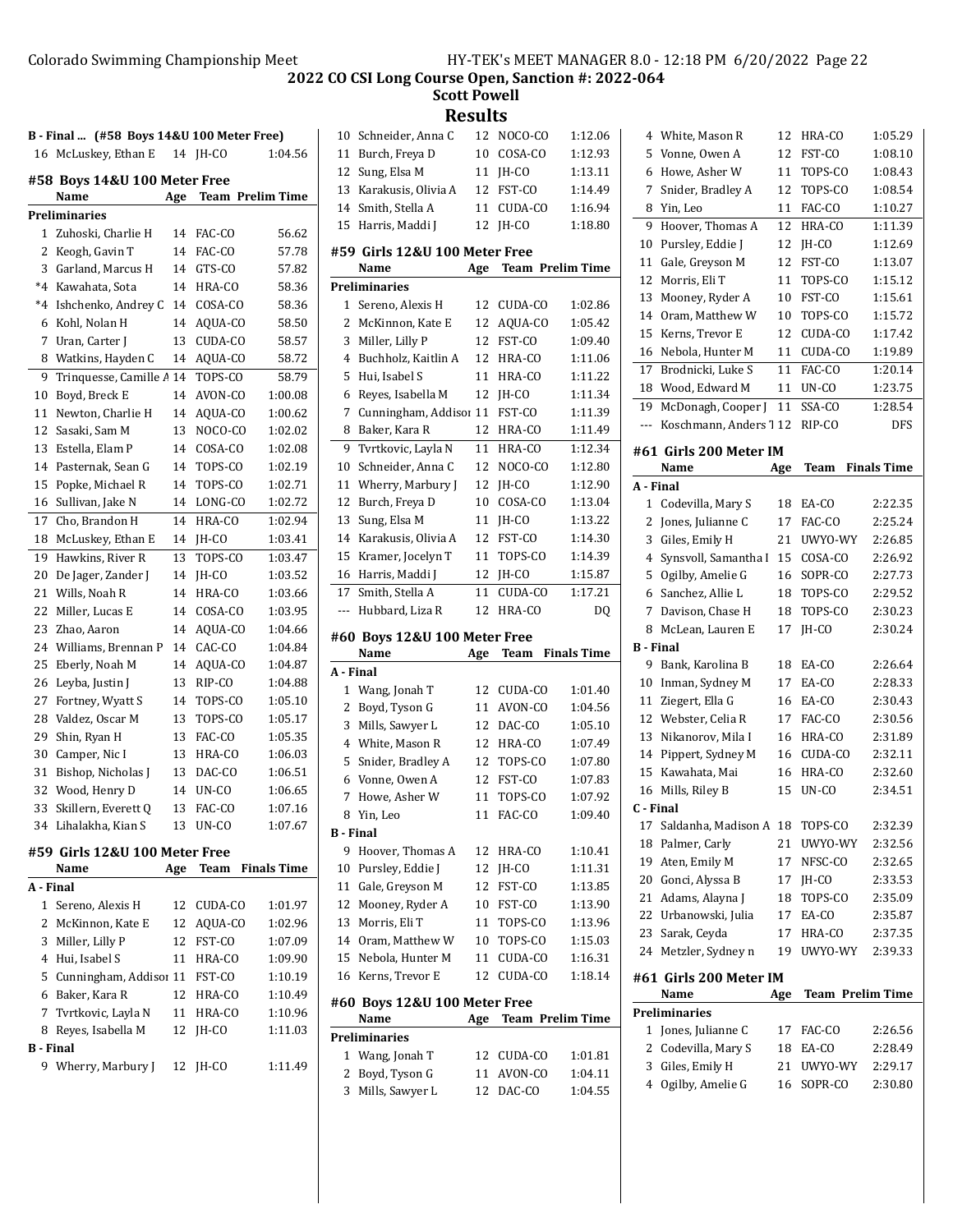| Preliminaries  (#61 Girls 200 Meter IM) |                          |    |         |         |  |  |
|-----------------------------------------|--------------------------|----|---------|---------|--|--|
| 5                                       | Synsvoll, Samantha I     | 15 | COSA-CO | 2:30.87 |  |  |
| 6                                       | Davison, Chase H         | 18 | TOPS-CO | 2:31.02 |  |  |
| 7                                       | McLean, Lauren E         | 17 | IH-CO   | 2:31.11 |  |  |
| 8                                       | Nosack, Sofia L          | 21 | UN-CO   | 2:31.18 |  |  |
| 9                                       | Sanchez, Allie L         | 18 | TOPS-CO | 2:31.74 |  |  |
| 10                                      | Ziegert, Ella G          | 16 | EA-CO   | 2:31.92 |  |  |
| 11                                      | Bank, Karolina B         | 18 | EA-CO   | 2:32.04 |  |  |
| 12                                      | Inman, Sydney M          | 17 | EA-CO   | 2:32.52 |  |  |
| 13                                      | Webster, Celia R         | 17 | FAC-CO  | 2:32.58 |  |  |
| 14                                      | Nikanorov, Mila I        | 16 | HRA-CO  | 2:33.13 |  |  |
| 15                                      | Pippert, Sydney M        | 16 | CUDA-CO | 2:33.16 |  |  |
| 16                                      | Mills, Riley B           | 15 | UN-CO   | 2:33.80 |  |  |
| 17                                      | Kawahata, Mai            | 16 | HRA-CO  | 2:33.87 |  |  |
| 18                                      | Saldanha, Madison A      | 18 | TOPS-CO | 2:34.01 |  |  |
| 19                                      | Johnston, Ryan R         | 17 | AQUA-CO | 2:34.43 |  |  |
| 20                                      | Aten, Emily M            | 17 | NFSC-CO | 2:34.61 |  |  |
| 21                                      | Urbanowski, Julia        | 17 | EA-CO   | 2:34.66 |  |  |
| 22                                      | Gonci, Alyssa B          | 17 | JH-CO   | 2:35.20 |  |  |
| 23                                      | Doubrava, Megan E        | 17 | MACS-CO | 2:35.24 |  |  |
| 24                                      | Palmer, Carly            | 21 | UWYO-WY | 2:35.31 |  |  |
| 25                                      | Adams, Alayna J          | 18 | TOPS-CO | 2:35.79 |  |  |
| 26                                      | Town, Annabeth R         | 13 | UN-CO   | 2:35.88 |  |  |
| 27                                      | Metzler, Sydney n        | 19 | UWYO-WY | 2:35.98 |  |  |
| 28                                      | Ley, Rachel M            | 17 | JH-CO   | 2:36.09 |  |  |
| 29                                      | Sarak, Ceyda             | 17 | HRA-CO  | 2:36.32 |  |  |
| 30                                      | Franklin, Genevieve I 17 |    | TOPS-CO | 2:36.72 |  |  |
| 31                                      | Afman, Zoe W             | 17 | FST-CO  | 2:36.82 |  |  |
| 32                                      | Dimig, Elizabeth A       | 16 | TOPS-CO | 2:37.12 |  |  |
| 33                                      | Thomas, Annelise K       | 18 | MACS-CO | 2:37.45 |  |  |
| 34                                      | Drakulich, Ella C        | 15 | AQUA-CO | 2:37.52 |  |  |
| 35                                      | Rains, Riley A           | 16 | FST-CO  | 2:37.78 |  |  |
| 36                                      | Lindsay, Kiki L          | 19 | UN-CO   | 2:37.93 |  |  |
| 37                                      | Hawkins, Scout S         | 16 | TOPS-CO | 2:38.02 |  |  |
| 38                                      | Neisser, Lili A          | 15 | JH-CO   | 2:38.07 |  |  |
| 39                                      | Chapman, Cate R          | 16 | JH-CO   | 2:38.38 |  |  |
| 40                                      | Coleman, Emilie A        | 16 | JH-CO   | 2:38.57 |  |  |
| 41                                      | Kohl, Tierney K          | 16 | AQUA-CO | 2:38.61 |  |  |
| 42                                      | Wood, Abigail N          | 16 | HRA-CO  | 2:39.44 |  |  |
| 43                                      | Armon, Indigo V          | 17 | EA-CO   | 2:39.61 |  |  |
| 44                                      | Tarran, Kirsten C        | 15 | FST-CO  | 2:39.71 |  |  |
| 45                                      | Clouatre, Caroline E     | 18 | HRA-CO  | 2:39.76 |  |  |
| 46                                      | Jacobson, Taylor M       | 18 | JH-CO   | 2:40.07 |  |  |
| 47                                      | Lindstrom, Emma M        | 15 | UN-CO   | 2:41.04 |  |  |
| 48                                      | Warren, Amayah L         | 16 | HRA-CO  | 2:41.54 |  |  |
| 49                                      | Bacon, Emma K            | 16 | NFSC-CO | 2:42.03 |  |  |
| 50                                      | Robison, Zoe L           | 20 | UWYO-WY | 2:43.41 |  |  |
| 51                                      | Gracey, Anneliese L      | 17 | COSA-CO | 2:45.29 |  |  |
| 52                                      | Hoefer, Reagan A         | 15 | JH-CO   | 2:45.65 |  |  |
| 53                                      | Inman, Allie R           | 15 | EA-CO   | 2:46.12 |  |  |
| 54                                      | Little, Nadia G          | 15 | FAC-CO  | 2:46.47 |  |  |
| 55                                      | Pierce, Ayla M           | 18 | FST-CO  | 2:47.64 |  |  |
| 56                                      | Heuer, Charlotte S       | 15 | UN-CO   | 2:47.97 |  |  |
| 57                                      | Anderson, Ava C          | 17 | FST-CO  | 2:48.16 |  |  |

|                  |                         |     | JH-CO            |                    |
|------------------|-------------------------|-----|------------------|--------------------|
| 11               | Ravegum, Drew W         | 17  |                  | 2:20.20            |
| 10               | Mooney, Noah P          | 15  | FST-CO           | 2:20.16            |
| 9                | DiFronzo, Ethan J       | 15  | FAC-CO           | 2:20.11            |
| 8                | Boodt, Trevor N         | 15  | UN-CO            | 2:19.99            |
| 7                | Baker, Sam H            | 16  | MACS-CO          | 2:19.38            |
| 6                | Kelly, Connor L         | 15  | TOPS-CO          | 2:18.61            |
| 5                | Corn, Joshua G          | 17  | FST-CO           | 2:17.90            |
| 4                | Kajfosz, Mason I        | 17  | HRA-CO           | 2:17.23            |
| 3                | Krauss, Ronan J         | 17  | TOPS-CO          | 2:16.89            |
| 2                | McFarland, Tristan M 19 |     | TOPS-CO          | 2:14.34            |
| 1                | Mueller, Chase A        | 17  | FST-CO           | 2:13.28            |
|                  | <b>Preliminaries</b>    |     |                  |                    |
|                  | Name                    | Age | Team Prelim Time |                    |
|                  | #62 Boys 200 Meter IM   |     |                  |                    |
|                  |                         |     |                  |                    |
| 24               | Reed, Tanner J          | 17  | TOPS-CO          | 2:27.48            |
| 23               | Adams, Patrick F        | 16  | MACS-CO          | 2:25.35            |
| 22               | Pearce, Brayden M       | 18  | AQUA-CO          | 2:24.47            |
| 21               | Valdez, Oliver J        | 15  | TOPS-CO          | 2:23.74            |
| 20               | Parker, Kai W           | 17  | EA-CO            | 2:22.20            |
| 19               | Kjellsen, Emil R        | 16  | TOPS-CO          | 2:21.44            |
| 18               | Tiell, Korey P          | 17  | TOPS-CO          | 2:21.17            |
| 17               | Kulbida, Max Z          | 17  | EA-CO            | 2:17.18            |
| C - Final        |                         |     |                  |                    |
| 16               | Chadderdon, Kellen J    | 20  | UWYO-WY          | 2:26.58            |
| 15               | Wilson, Andrew J        | 17  | MACS-CO          | 2:21.70            |
| 14               | Brushaber, Kyle D       | 16  | MACS-CO          | 2:20.11            |
| 13               | Sealman, Layton D       | 16  | EA-CO            | 2:19.86            |
| 12               | Kinder, Dakota O        | 18  | COSA-CO          | 2:19.63            |
| 11               | Oliver, Mitchell L      | 17  | TOPS-CO          | 2:19.25            |
| 10               | McMechan, Jason A       | 19  | UN-CO            | 2:18.88            |
| 9                | Ravegum, Drew W         | 17  | JH-CO            | 2:17.13            |
| <b>B</b> - Final |                         |     |                  |                    |
| 8                | DiFronzo, Ethan J       | 15  | FAC-CO           | 2:19.35            |
| 7                | Boodt, Trevor N         | 15  | UN-CO            | 2:19.32            |
| 6                | Mooney, Noah P          | 15  | FST-CO           | 2:19.29            |
| 5                | Baker, Sam H            | 16  | MACS-CO          | 2:19.12            |
| 4                | Kelly, Connor L         | 15  | TOPS-CO          | 2:17.25            |
| 3                | Corn, Joshua G          | 17  | FST-CO           | 2:14.55            |
| 2                | Kajfosz, Mason I        | 17  | HRA-CO           | 2:11.14            |
| 1                | Mueller, Chase A        | 17  | FST-CO           | 2:10.95            |
| A - Final        |                         |     |                  |                    |
|                  | Name                    | Age | Team             | <b>Finals Time</b> |
|                  | #62 Boys 200 Meter IM   |     |                  |                    |
|                  |                         |     |                  |                    |
| ---              | Sherman, Amaia C        | 16  | TOPS-CO          | <b>DFS</b>         |
| ---              | Madsen, Amy K           | 17  | SOPR-CO          | DFS                |
| ---              | Deitemeyer, Lexie T     | 19  | TOPS-CO          | DFS                |
| ---              | Drost-Parra, Mya H      | 21  | FAC-CO           | DQ                 |
| ---              | Chabin, Hannah E        | 20  | AQUA-CO          | DQ                 |
| ---              | Edwards, Liberty J      | 17  | AQUA-CO          | DQ                 |
| 62               | Ackerman, Kileigh S     | 16  | JH-CO            | 2:55.66            |
| 61               | Young, Harper G         | 15  | DTST-CO          | 2:54.70            |
| 60               | Sleeper, Bell G         | 15  | JH-CO            | 2:48.82            |
| 59               | Burnside, Brooke I      | 17  | SSA-CO           | 2:48.67            |
| 58               | Patel, Maya E           | 15  | JH-CO            | 2:48.31            |

| 12        | Oliver, Mitchell L                  | 17       | TOPS-CO        | 2:20.54            |
|-----------|-------------------------------------|----------|----------------|--------------------|
| 13        | Sealman, Layton D                   | 16       | EA-CO          | 2:20.92            |
| 14        | Brushaber, Kyle D                   | 16       | MACS-CO        | 2:21.17            |
| 15        | Wilson, Andrew J                    | 17       | MACS-CO        | 2:21.71            |
| 16        | McMechan, Jason A                   | 19       | UN-CO          | 2:21.72            |
| 17        | Kinder, Dakota O                    | 18       | COSA-CO        | 2:21.92            |
| 18        | Rinchiuso, Danny V                  | 15       | FAST-CO        | 2:22.10            |
| 19        | Maestas, Jacob B                    | 15       | TOPS-CO        | 2:22.47            |
| 20        | Chadderdon, Kellen J                | 20       | UWYO-WY        | 2:23.06            |
| 21        | Parker, Kai W                       | 17       | EA-CO          | 2:23.07            |
| 22        | Kulbida, Max Z                      | 17       | EA-CO          | 2:23.17            |
| 23        | Pearce, Brayden M                   | 18       | AQUA-CO        | 2:23.34            |
| 24        | Tiell, Korey P                      | 17       | TOPS-CO        | 2:23.39            |
| 25        | Valdez, Oliver J                    | 15       | TOPS-CO        | 2:23.40            |
| 26        | Kjellsen, Emil R                    | 16       | TOPS-CO        | 2:23.61            |
| 27        | Adams, Patrick F                    | 16       | MACS-CO        | 2:23.97            |
| 28        | Murphy, Cameron A                   | 20       | UWYO-WY        | 2:24.99            |
| 29        | Reed, Tanner J                      | 17       | TOPS-CO        | 2:25.11            |
| 30        | Crawford, Jamie                     | 15       | AQUA-CO        | 2:25.83            |
| 31        | Linn, Austin M                      | 18       | IH-CO          | 2:26.66            |
| 32        | Beard, Peyton J                     | 16       | FST-CO         | 2:27.09            |
| 33        | Jacobs, Casey A                     | 17       | TOPS-CO        | 2:27.29            |
| 34        | Garland, Nathan P                   | 17       | GTS-CO         | 2:27.66            |
| 35        | McGehee, Tal S                      | 16       | WAVE-CO        | 2:28.47            |
| 36        | Brewer, Ben S                       | 16       | MACS-CO        | 2:28.71            |
| 37        | Reese, Zach K                       | 17       | AQUA-CO        | 2:29.04            |
| 38        | Fan, Jason K                        | 17       | AQUA-CO        | 2:29.64            |
| 39        | Durso, Jacob F                      | 16       | TOPS-CO        | 2:30.04            |
| 40        | Garcia-Escobar, Edga                | 15       | TOPS-CO        | 2:30.27            |
| 41        | Nguyen, Cardin M                    | 16       | COSA-CO        | 2:30.31            |
| 42        | Rusakevich, Jake V                  | 16       | AQUA-CO        | 2:30.56            |
| 43        | Schimberg, Oliver J                 | 16       | AQUA-CO        | 2:30.77            |
| 44        | Pennington, Ryan W                  | 16       | TOPS-CO        | 2:31.19            |
| 45        | Contreras-Fallico, Joa 17           |          | IH-CO          | 2:33.65            |
| 46        | Eilmes, Isaac G                     | 17       | COSA-CO        | 2:33.89            |
| 47        | Akins, Aeson S                      | 18       | SOPR-CO        | 2:34.70            |
| 48        | Howe, Tanner A                      | 17       | CUDA-CO        | 2:35.16            |
| 49        | Hunter, Bryce D                     | 15       | CAC-CO         | 2:38.63            |
|           | 50 Karakusis, Ben M                 | 17       | FST-CO         | 2:42.52            |
| ---       | Seol, Edward J                      | 17       | AQUA-CO        | DFS                |
| ---       | Simmons, Shayne K                   | 20       | CAC-CO         | DFS                |
| ---       | Kutsner, Alec S                     | 17       | COSA-CO        | DFS                |
|           |                                     |          |                |                    |
|           | #63 Girls 14&U 200 Meter IM<br>Name | Age      | Team           | <b>Finals Time</b> |
| A - Final |                                     |          |                |                    |
| 1         | Frauenfelder, Lorelai 14            |          | CUDA-CO        | 2:31.99            |
| 2         | Shambo, Audrey C                    | 14       | FAC-CO         | 2:32.81            |
| 3         | Noffsinger, Mya I                   |          | MACS-CO        | 2:33.29            |
|           |                                     | 14       |                |                    |
| 4         | Barr, Sloane C                      | 12       | ACES-CO        | 2:33.52            |
| 5         | Xia, Amy X                          | 14       | TOPS-CO        | 2:34.90            |
| 6<br>7    | Byrn, Lexi S                        | 13       | FAC-CO         | 2:36.95            |
| 8         | Wolfson, Malin M<br>Wherry, Myra G  | 14<br>14 | UN-CO<br>JH-CO | 2:42.43<br>2:44.52 |
|           |                                     |          |                |                    |
|           |                                     |          |                |                    |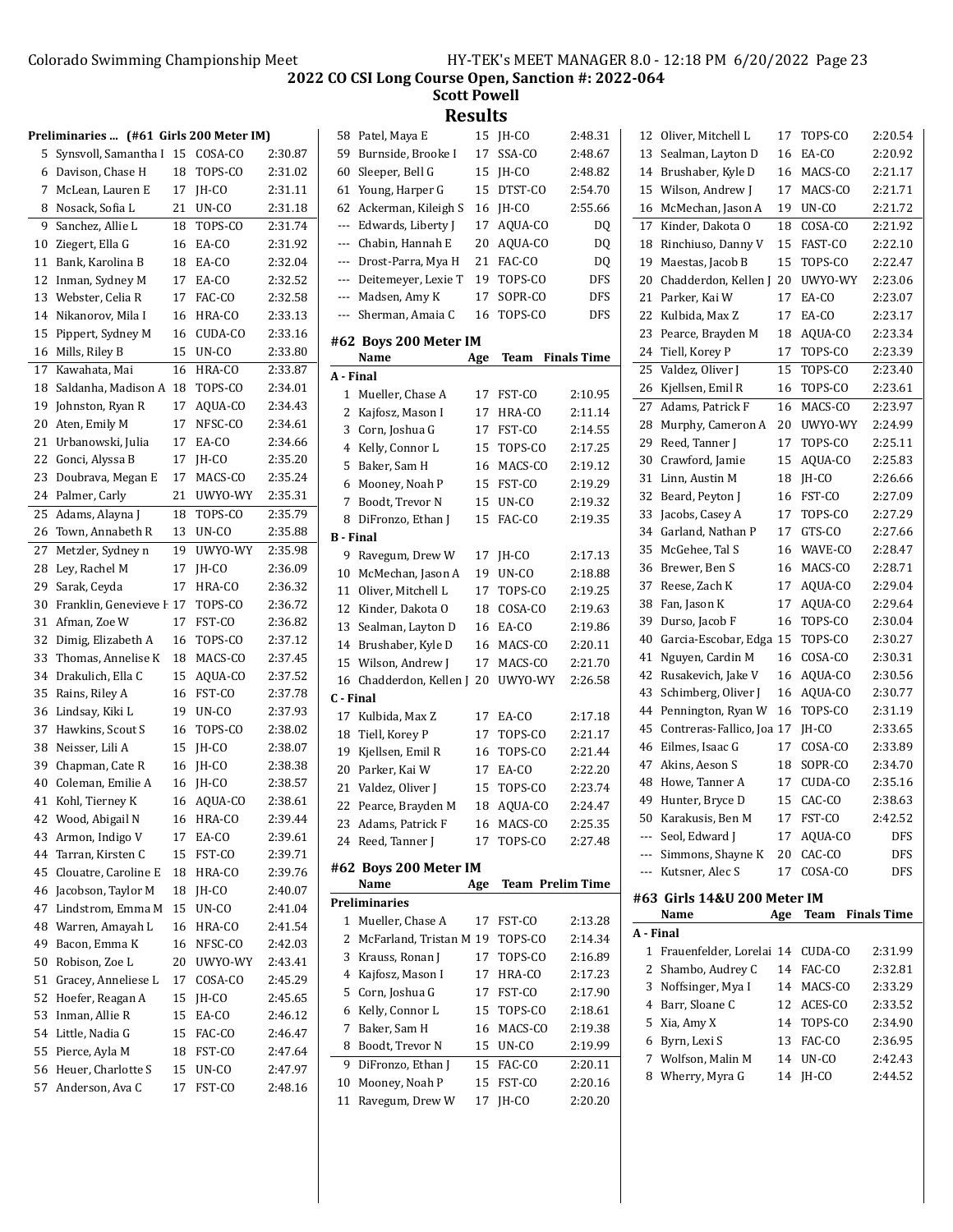**Scott Powell**

| <b>B</b> - Final  | B - Final  (#63 Girls 14&U 200 Meter IM)   |          |                  |                         |                  | 6 Kohl, Nolan H                  |     | 14 AQUA-CO | 2:26.45<br>2:26.68      |
|-------------------|--------------------------------------------|----------|------------------|-------------------------|------------------|----------------------------------|-----|------------|-------------------------|
|                   | 9 Henkel. Emee S                           |          |                  |                         | 7                | Trinquesse, Camille A 14         |     | TOPS-CO    | 2:28.56                 |
|                   |                                            | 13<br>14 | CUDA-CO<br>JH-CO | 2:39.05<br>2:39.20      | <b>B</b> - Final | 8 Kawahata, Sota                 |     | 14 HRA-CO  |                         |
|                   | 10 Ruhser, Kylee G<br>11 Chandra, Karlie M | 13       | FAC-CO           | 2:41.35                 |                  | 9 Ishchenko, Andrey C 14 COSA-CO |     |            | 2:25.31                 |
|                   | 12 Crysel, Madison H                       | 14       | TOPS-CO          | 2:41.53                 | 10               | Witmer, Benjamin S               | 14  | TOPS-CO    | 2:27.08                 |
| 13                | Bichon, Madeline G                         | 13       | TOPS-CO          | 2:43.52                 | 11               | Silver, Joel R                   | 14  | TOPS-CO    | 2:28.58                 |
|                   | 14 Anfang, Zoe T                           | 14       | SSST-CO          | 2:43.66                 | 12               | Garland, Marcus H                | 14  | GTS-CO     | 2:29.84                 |
|                   | 15 Nebola, Haylee A                        | 14       | CUDA-CO          | 2:47.13                 | 13               | Pasternak, Sean G                | 14  | TOPS-CO    | 2:30.30                 |
|                   | 16 McDonald, Erica M                       | 14       | HRA-CO           | 2:56.47                 | 14               | Estella, Elam P                  | 14  | COSA-CO    | 2:31.32                 |
|                   |                                            |          |                  |                         | 15               | Sungy, Reid J                    | 14  | CUDA-CO    | 2:33.31                 |
|                   | #63 Girls 14&U 200 Meter IM                |          |                  |                         | 16               | Newton, Charlie H                |     | 14 AQUA-CO | 2:33.43                 |
|                   | Name                                       | Age      |                  | <b>Team Prelim Time</b> |                  |                                  |     |            |                         |
|                   | Preliminaries                              |          |                  |                         |                  | #64 Boys 14&U 200 Meter IM       |     |            |                         |
|                   | 1 Xia, Amy X                               | 14       | TOPS-CO          | 2:31.63                 |                  | Name                             | Age |            | <b>Team Prelim Time</b> |
|                   | 2 Shambo, Audrey C                         | 14       | FAC-CO           | 2:32.18                 |                  | <b>Preliminaries</b>             |     |            |                         |
| 3                 | Barr, Sloane C                             | 12       | ACES-CO          | 2:33.31                 |                  | 1 Keogh, Gavin T                 |     | 14 FAC-CO  | 2:18.79                 |
| 4                 | Byrn, Lexi S                               | 13       | FAC-CO           | 2:34.81                 | 2                | Sudermann, Joey H                | 14  | TOPS-CO    | 2:19.55                 |
| 5                 | Frauenfelder, Lorelai 14                   |          | CUDA-CO          | 2:35.75                 | 3                | Uhl, Tobin M                     | 14  | FST-CO     | 2:21.49                 |
| 6                 | Noffsinger, Mya I                          | 14       | MACS-CO          | 2:37.78                 | 4                | Zuhoski, Charlie H               | 14  | FAC-CO     | 2:22.93                 |
| 7                 | Fernstrom, Jenna M                         | 13       | ACES-CO          | 2:38.64                 | 5                | Bradley, Carter J                | 14  | FST-CO     | 2:24.84                 |
| 8                 | Wherry, Myra G                             | 14       | JH-CO            | 2:40.46                 | 6                | Kawahata, Sota                   | 14  | HRA-CO     | 2:27.95                 |
| 9                 | Wolfson, Malin M                           | 14       | UN-CO            | 2:40.49                 | 7                | Trinquesse, Camille A 14         |     | TOPS-CO    | 2:28.25                 |
| 10                | Henkel, Emee S                             | 13       | CUDA-CO          | 2:40.54                 | 8                | Kohl, Nolan H                    | 14  | AQUA-CO    | 2:28.74                 |
| 11                | Crysel, Madison H                          | 14       | TOPS-CO          | 2:42.12                 |                  | 9 Witmer, Benjamin S             | 14  | TOPS-CO    | 2:29.70                 |
| 12                | Ruhser, Kylee G                            | 14       | JH-CO            | 2:42.22                 | 10               | Ishchenko, Andrey C              | 14  | COSA-CO    | 2:29.85                 |
| 13                | Chandra, Karlie M                          | 13       | FAC-CO           | 2:43.23                 | 11               | Garland, Marcus H                | 14  | GTS-CO     | 2:31.79                 |
| 14                | Anfang, Zoe T                              | 14       | SSST-CO          | 2:43.42                 | 12               | Newton, Charlie H                | 14  | AQUA-CO    | 2:32.02                 |
| 15                | Bichon, Madeline G                         | 13       | TOPS-CO          | 2:44.13                 | 13               | Sungy, Reid J                    | 14  | CUDA-CO    | 2:32.17                 |
|                   | 16 Nebola, Haylee A                        | 14       | CUDA-CO          | 2:46.03                 | 14               | Silver, Joel R                   | 14  | TOPS-CO    | 2:33.50                 |
| 17                | Milausnic, Megan E                         | 14       | HRA-CO           | 2:47.31                 | 15               | Estella, Elam P                  | 14  | COSA-CO    | 2:33.88                 |
| 18                | McDonald, Erica M                          | 14       | HRA-CO           | 2:49.48                 |                  | 16 Pasternak, Sean G             | 14  | TOPS-CO    | 2:35.94                 |
| 19                | Ladrow, Ivy H                              | 14       | SSST-CO          | 2:51.03                 | 17               | Miller, Lucas E                  | 14  | COSA-CO    | 2:36.52                 |
| 20                | Zhang, Lily                                | 13       | HRA-CO           | 2:51.27                 |                  | 18 McLuskey, Ethan E             | 14  | JH-CO      | 2:37.68                 |
| 21                | Siah, JJ                                   | 13       | MACS-CO          | 2:51.51                 | 19               | Silver, Noah J                   | 14  | TOPS-CO    | 2:39.12                 |
| 22                | Sedbrook, Ellie M                          | 13       | TOPS-CO          | 2:51.82                 | 20               | Sasaki, Sam M                    | 13  | NOCO-CO    | 2:40.19                 |
| 23                | Carlson, Abby E                            | 14       | FST-CO           | 2:52.26                 | 21               | Sullivan, Jake N                 | 14  | LONG-CO    | 2:43.14                 |
|                   | 24 Petranek, Emily A                       | 14       | CUDA-CO          | 2:57.28                 | 22               | Holst, Ben W                     | 14  | HRA-CO     | 2:43.38                 |
|                   | 25 Jackson, Sara K                         | 14       | HRA-CO           | 3:01.74                 |                  | 23 Bishop, Nicholas J            |     | 13 DAC-CO  | 2:44.60                 |
|                   | Mason, Lexi M                              |          | 13 FAC-CO        | DQ                      |                  | 24 Skillern, Everett Q           |     | 13 FAC-CO  | 2:45.15                 |
| ---               | Feldmann, Abby G                           | 13       | HRA-CO           | DQ                      | 25               | Skillern, Isaac W                | 13  | FAC-CO     | 2:45.27                 |
| ---               | Taki, Rihanna H                            | 13       | HRA-CO           | DQ                      |                  | 26 Shin, Ryan H                  |     | 13 FAC-CO  | 2:45.67                 |
| $---$             | Groce, Ellie E                             | 13       | GTS-CO           | DQ                      |                  | 27 Williams, Brennan P           |     | 14 CAC-CO  | 2:45.81                 |
| ---               | Spitzer, Audrey A                          | 14       | HRA-CO           | DFS                     |                  | 28 Wills, Noah R                 |     | 14 HRA-CO  | 2:46.56                 |
| $\qquad \qquad -$ | Fernstrom, Sydney R 13 ACES-CO             |          |                  | DFS                     |                  | 29 Valdez, Oscar M               | 13  | TOPS-CO    | 2:49.09                 |
|                   | #64 Boys 14&U 200 Meter IM                 |          |                  |                         | ---              | Madigan, Ian Z                   |     | 14 HRA-CO  | DQ                      |
|                   | Name                                       | Age      |                  | Team Finals Time        | ---              | Eselius, Rama R                  |     | 14 TOPS-CO | DFS                     |
| A - Final         |                                            |          |                  |                         |                  | --- Leyba, Justin J              |     | 13 RIP-CO  | DFS                     |
|                   | 1 Keogh, Gavin T                           | 14       | FAC-CO           | 2:15.53                 |                  | #65 Girls 12&U 200 Meter IM      |     |            |                         |
|                   | 2 Uhl, Tobin M                             | 14       | FST-CO           | 2:18.06                 |                  | Name                             | Age | Team       | <b>Finals Time</b>      |
|                   | 3 Sudermann, Joey H                        | 14       | TOPS-CO          | 2:18.94                 | A - Final        |                                  |     |            |                         |
|                   | 4 Bradley, Carter J                        | 14       | FST-CO           | 2:20.02                 |                  | 1 Sungy, Quinn D                 | 12  | CUDA-CO    | 2:39.97                 |
|                   | 5 Zuhoski, Charlie H                       | 14       | FAC-CO           | 2:25.34                 |                  | 2 DeNeen, Marin O                |     | 12 RIP-CO  | 2:44.44                 |
|                   |                                            |          |                  |                         |                  | 3 Birkby, Hailey M               |     | 12 COSA-CO | 2:47.86                 |

| 6                | Kohl, Nolan H                      | 14  | AQUA-CO                 | 2:26.45 |
|------------------|------------------------------------|-----|-------------------------|---------|
| 7                | Trinquesse, Camille A 14           |     | TOPS-CO                 | 2:26.68 |
| 8                | Kawahata, Sota                     | 14  | HRA-CO                  | 2:28.56 |
| <b>B</b> - Final |                                    |     |                         |         |
| 9                | Ishchenko, Andrey C                | 14  | COSA-CO                 | 2:25.31 |
| 10               | Witmer, Benjamin S                 | 14  | TOPS-CO                 | 2:27.08 |
| 11               | Silver, Joel R                     | 14  | TOPS-CO                 | 2:28.58 |
| 12               | Garland, Marcus H                  | 14  | GTS-CO                  | 2:29.84 |
| 13               | Pasternak, Sean G                  | 14  | TOPS-CO                 | 2:30.30 |
| 14               | Estella. Elam P                    | 14  | COSA-CO                 | 2:31.32 |
| 15               | Sungy, Reid J                      | 14  | CUDA-CO                 | 2:33.31 |
| 16               | Newton, Charlie H                  | 14  | AQUA-CO                 | 2:33.43 |
|                  |                                    |     |                         |         |
|                  | #64 Boys 14&U 200 Meter IM<br>Name | Age | <b>Team Prelim Time</b> |         |
|                  | Preliminaries                      |     |                         |         |
|                  |                                    | 14  | FAC-CO                  | 2:18.79 |
|                  | 1 Keogh, Gavin T                   |     |                         | 2:19.55 |
| 2                | Sudermann, Joey H                  | 14  | TOPS-CO                 |         |
| 3                | Uhl, Tobin M                       | 14  | FST-CO                  | 2:21.49 |
| 4                | Zuhoski, Charlie H                 | 14  | FAC-CO                  | 2:22.93 |
| 5                | Bradley, Carter J                  | 14  | FST-CO                  | 2:24.84 |
| 6                | Kawahata, Sota                     | 14  | HRA-CO                  | 2:27.95 |
| 7                | Trinquesse, Camille A 14           |     | TOPS-CO                 | 2:28.25 |
| 8                | Kohl, Nolan H                      | 14  | AQUA-CO                 | 2:28.74 |
| 9                | Witmer, Benjamin S                 | 14  | TOPS-CO                 | 2:29.70 |
| 10               | Ishchenko, Andrey C                | 14  | COSA-CO                 | 2:29.85 |
| 11               | Garland, Marcus H                  | 14  | GTS-CO                  | 2:31.79 |
| 12               | Newton, Charlie H                  | 14  | AQUA-CO                 | 2:32.02 |
| 13               | Sungy, Reid J                      | 14  | CUDA-CO                 | 2:32.17 |
| 14               | Silver, Joel R                     | 14  | TOPS-CO                 | 2:33.50 |
| 15               | Estella, Elam P                    | 14  | COSA-CO                 | 2:33.88 |
| 16               | Pasternak, Sean G                  | 14  | TOPS-CO                 | 2:35.94 |
| 17               | Miller, Lucas E                    | 14  | COSA-CO                 | 2:36.52 |
| 18               | McLuskey, Ethan E                  | 14  | JH-CO                   | 2:37.68 |
| 19               | Silver, Noah J                     | 14  | TOPS-CO                 | 2:39.12 |
| 20               | Sasaki, Sam M                      | 13  | NOCO-CO                 | 2:40.19 |
| 21               | Sullivan, Jake N                   | 14  | LONG-CO                 | 2:43.14 |
| 22               | Holst, Ben W                       | 14  | HRA-CO                  | 2:43.38 |
| 23               | Bishop, Nicholas J                 | 13  | DAC-CO                  | 2:44.60 |
| 24               | Skillern, Everett Q                | 13  | FAC-CO                  | 2:45.15 |
| 25               | Skillern, Isaac W                  | 13  | FAC-CO                  | 2:45.27 |
| 26               | Shin, Ryan H                       | 13  | FAC-CO                  | 2:45.67 |
| 27               | Williams, Brennan P                | 14  | CAC-CO                  | 2:45.81 |
| 28               | Wills, Noah R                      | 14  | HRA-CO                  | 2:46.56 |
| 29               | Valdez, Oscar M                    | 13  | TOPS-CO                 | 2:49.09 |
| ---              | Madigan, Ian Z                     | 14  | HRA-CO                  | DQ      |
|                  | --- Eselius, Rama R                | 14  | TOPS-CO                 | DFS     |
|                  | --- Leyba, Justin J                | 13  | RIP-CO                  | DFS     |
|                  | #65 Girls 12&U 200 Meter IM        |     |                         |         |
|                  | Name                               | Age | Team Finals Time        |         |
| A - Final        |                                    |     |                         |         |
| 1                | Sungy, Quinn D                     | 12  | CUDA-CO                 | 2:39.97 |
| 2                | DeNeen, Marin O                    | 12  | RIP-CO                  | 2:44.44 |

| 4                       | Gust, Paige M                       | 12       | ACES-CO                 | 2:48.14            |
|-------------------------|-------------------------------------|----------|-------------------------|--------------------|
| 5                       | Reyes, Isabella M                   | 12       | JH-CO                   | 2:55.01            |
| 6                       | Mehta, Anisha                       | 12       | CUDA-CO                 | 2:55.05            |
| 7                       | Usagani, Katie D                    | 12       | TOPS-CO                 | 2:57.10            |
| 8                       | Banjo, Sophia E                     | 11       | UN-CO                   | 3:00.63            |
| <b>B</b> - Final        |                                     |          |                         |                    |
| 9                       | Pagano, Annabel L                   | 12       | FST-CO                  | 3:06.05            |
| 10                      | Schneider, Anna C                   | 12       | NOCO-CO                 | 3:07.90            |
| 11                      | Harris, Maddi J                     | 12       | JH-CO                   | 3:13.67            |
|                         | #65 Girls 12&U 200 Meter IM<br>Name | Age      | <b>Team Prelim Time</b> |                    |
|                         | Preliminaries                       |          |                         |                    |
| 1                       | Sungy, Quinn D                      | 12       | CUDA-CO                 | 2:37.10            |
| 2                       | DeNeen, Marin O                     | 12       | RIP-CO                  | 2:47.40            |
| 3                       | Birkby, Hailey M                    | 12       | COSA-CO                 | 2:48.02            |
| 4                       | Gust, Paige M                       | 12       | ACES-CO                 | 2:52.25            |
| 5                       | Mehta, Anisha                       | 12       | CUDA-CO                 | 2:53.77            |
| 6                       | Usagani, Katie D                    | 12       | TOPS-CO                 | 2:57.67            |
| 7                       | Reyes, Isabella M                   | 12       | JH-CO                   | 2:57.82            |
| 8                       | Banjo, Sophia E                     | 11       | UN-CO                   | 3:00.95            |
| 9                       | Baker, Kara R                       | 12       | HRA-CO                  | 3:02.27            |
| 10                      | Hui, Isabel S                       | 11       | HRA-CO                  | 3:02.92            |
| 11                      | Schneider, Anna C                   | 12       | NOCO-CO                 | 3:03.25            |
| 12                      | Pagano, Annabel L                   | 12       | FST-CO                  | 3:04.37            |
| 13                      | Harris, Maddi J                     | 12       | JH-CO                   | 3:13.25            |
| 14                      | Kramer, Jocelyn T                   | 11       | TOPS-CO                 | 3:13.58            |
|                         |                                     |          |                         |                    |
|                         |                                     |          |                         |                    |
|                         | #66 Boys 12&U 200 Meter IM          |          |                         |                    |
|                         | Name                                | Age      | Team                    | <b>Finals Time</b> |
| A - Final               |                                     |          |                         |                    |
| $\mathbf{1}$            | Krauss, Treyvn M                    | 12       | TOPS-CO                 | 2:35.46            |
| 2                       | Boyd, Tyson G                       | 11       | AVON-CO                 | 2:37.87            |
| 3                       | Brady, David N                      | 12       | RIP-CO                  | 2:48.58            |
| 4                       | Chandler, Lincoln J                 | 11       | ACES-CO                 | 2:48.73            |
| 5                       | Sipes, Tennyson D                   | 12       | AVON-CO                 | 2:52.68            |
| 6                       | Yin, Leo                            | 11       | FAC-CO                  | 2:52.91            |
| 7                       | White, Mason R                      | 12       | HRA-CO                  | 2:52.97            |
| ---<br><b>B</b> - Final | Liu, Joshua Y                       | 11       | TOPS-CO                 | DQ                 |
| 9                       | Luong, Alex Q                       | 12       | AQUA-CO                 | 2:46.74            |
| 10                      | Cloete, Rhys F                      | 12       | TOPS-CO                 | 2:54.73            |
| 11                      | Pursley, Eddie J                    | 12       | IH-CO                   | 2:56.56            |
| 12                      | Summers, Ben                        | 12       | TOPS-CO                 | 2:57.12            |
| 13                      | Morris, Eli T                       | 11       | TOPS-CO                 | 2:59.14            |
| 14                      | Mooney, Ryder A                     | 10       | FST-CO                  | 3:05.84            |
|                         | #66 Boys 12&U 200 Meter IM          |          |                         |                    |
|                         | Name                                | Age      | <b>Team Prelim Time</b> |                    |
|                         | <b>Preliminaries</b>                |          |                         |                    |
| 1                       | Boyd, Tyson G                       | 11       | AVON-CO                 | 2:38.06            |
| 2                       | Krauss, Treyvn M                    | 12       | TOPS-CO                 | 2:41.54            |
| 3                       | Chandler, Lincoln J                 | 11       | ACES-CO                 | 2:47.18            |
| 4                       | Brady, David N                      | 12       | RIP-CO                  | 2:49.73            |
| 5<br>6                  | White, Mason R<br>Sipes, Tennyson D | 12<br>12 | HRA-CO<br>AVON-CO       | 2:50.31<br>2:50.77 |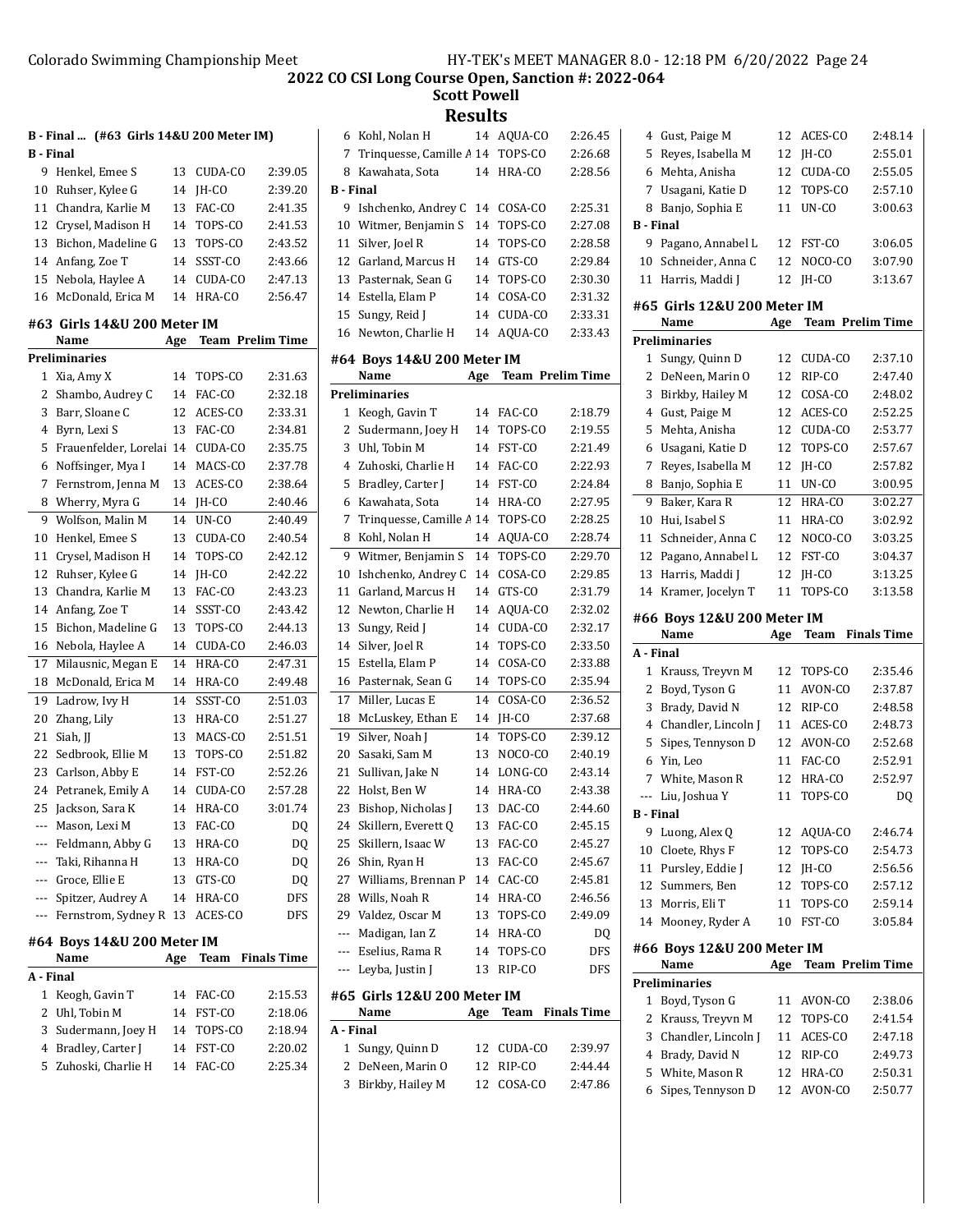**Scott Powell Results**

|    | Preliminaries  (#66 Boys 12&U 200 Meter IM) |    |            |         |
|----|---------------------------------------------|----|------------|---------|
|    | 7 Yin, Leo                                  | 11 | FAC-CO     | 2:50.89 |
| 8  | Liu, Joshua Y                               | 11 | TOPS-CO    | 2:52.20 |
| 9  | Luong, Alex Q                               |    | 12 AQUA-CO | 2:54.07 |
| 10 | Summers, Ben                                | 12 | TOPS-CO    | 2:56.91 |
| 11 | Morris, Eli T                               | 11 | TOPS-CO    | 2:58.25 |
|    | 12 Cloete, Rhys F                           |    | 12 TOPS-CO | 2:59.20 |
| 13 | Pursley, Eddie J                            | 12 | IH-CO      | 3:00.14 |
| 14 | Mooney, Ryder A                             | 10 | FST-CO     | 3:09.12 |
|    | 15 Oram, Matthew W                          | 10 | TOPS-CO    | 3:15.05 |
|    | 16 Brodnicki, Luke S                        | 11 | FAC-CO     | 3:18.38 |
| 17 | Jackson, Andrew J                           | 11 | HRA-CO     | 3:22.04 |
| 18 | McDonagh, Cooper J                          | 11 | SSA-CO     | 3:52.78 |
|    | Kerns, Trevor E                             | 12 | CUDA-CO    | DO      |

#### **#67 Girls 400 Meter Free**

|              | Name                  | Age | Team    | <b>Finals Time</b> |
|--------------|-----------------------|-----|---------|--------------------|
| $\mathbf{1}$ | Inouye, Marissa E     | 16  | CUDA-CO | 4:33.03            |
| 2            | Vermeulen, Anna B     | 18  | IH-CO   | 4:36.01            |
| 3            | Cordova, Cheyanna     | 17  | IH-CO   | 4:36.77            |
| 4            | Synsvoll, Samantha I  | 15  | COSA-CO | 4:37.87            |
| 5            | Nosack, Sofia L       | 21  | UN-CO   | 4:38.65            |
| 6            | Ross, Haley M         | 17  | TOPS-CO | 4:39.69            |
| 7            | Cady, Morgan L        | 16  | FAC-CO  | 4:40.05            |
| 8            | Reilly, Paige A       | 15  | UN-CO   | 4:42.68            |
| 9            | Franklin, Genevieve I | 17  | TOPS-CO | 4:43.81            |
| 10           | Nichols, Britt A      | 19  | UWYO-WY | 4:43.86            |
| 11           | Ogilby, Amelie G      | 16  | SOPR-CO | 4:44.26            |
| 12           | Phillips, Jadyn J     | 19  | MACS-CO | 4:44.45            |
| 13           | Porter, Sophie E      | 17  | FST-CO  | 4:44.47            |
| 14           | Doubrava, Megan E     | 17  | MACS-CO | 4:46.92            |
| 15           | Becker, Claire G      | 21  | UN-WY   | 4:47.53            |
| 16           | Pailer, Clara A       | 16  | TOPS-CO | 4:47.54            |
| 17           | Jones, Julianne C     | 17  | FAC-CO  | 4:47.83            |
| 18           | McLean, Lauren E      | 17  | IH-CO   | 4:48.03            |
| 19           | Feneide, Elle J       | 17  | EA-CO   | 4:48.75            |
| 20           | Gibbs, Kaylie M       | 15  | MACS-CO | 4:49.47            |
| 21           | Lindsay, Kiki L       | 19  | UN-CO   | 4:50.13            |
| 22           | Dimig, Caroline R     | 16  | TOPS-CO | 4:52.12            |
| 23           | Gonci, Alyssa B       | 17  | IH-CO   | 4:54.17            |
| 24           | Beery, Caitlin N      | 19  | TOPS-CO | 4:54.40            |
| 25           | Tarran, Kirsten C     | 15  | FST-CO  | 4:54.96            |
| 26           | Benko, Julia          | 17  | MACS-CO | 4:55.01            |
| 27           | Hutter, Aubrey A      | 17  | HRA-CO  | 4:56.94            |
| 28           | Jacobson, Taylor M    | 18  | $IH-CO$ | 4:57.76            |
| 29           | Hawkins, Scout S      | 16  | TOPS-CO | 4:58.23            |
| 30           | Ley, Rachel M         | 17  | JH-CO   | 4:58.89            |
| 31           | Leitel, Faith A       | 15  | TOPS-CO | 4:59.15            |
| 32           | Claeys, Evelyn A      | 15  | IH-CO   | 5:00.34            |
| 33           | Urbanowski, Julia     | 17  | EA-CO   | 5:00.74            |
| 34           | Larson, Hadley P      | 15  | LONG-CO | 5:00.90            |
| 35           | Bartusiak, Tori N     | 18  | HRA-CO  | 5:01.23            |
| 36           | Edstrom, Morgan M     | 18  | CAC-CO  | 5:01.72            |
| 37           | Tobey, Paiten L       | 17  | EA-CO   | 5:02.60            |
| 38           | Heydt, Anna M         | 18  | LONG-CO | 5:02.68            |

|     |                         | u   |         |                    |
|-----|-------------------------|-----|---------|--------------------|
| 39  | Edstrom, Sierra L       | 20  | CAC-CO  | 5:02.72            |
| 40  | Howard, Sofia S         | 17  | UN-HI   | 5:03.67            |
| 41  | Clouatre, Caroline E    | 18  | HRA-CO  | 5:05.59            |
| 42  | Hoefer, Reagan A        | 15  | JH-CO   | 5:06.24            |
| 43  | Pierce, Ayla M          | 18  | FST-CO  | 5:06.96            |
| 44  | Stickley, Kate-Hayder   | 16  | HRA-CO  | 5:10.71            |
| 45  | Burnside, Brooke I      | 17  | SSA-CO  | 5:14.61            |
| 46  | Ackerman, Kileigh S     | 16  | JH-CO   | 5:19.40            |
| 47  | Kim, Jolie C            | 19  | TOPS-CO | 5:20.73            |
| 48  | Berg, Kieren A          | 15  | RIP-CO  | 5:28.07            |
| 49  | Silverman, Kayla A      | 16  | SSA-CO  | 5:56.18            |
| --- | Guikema, Kya P          | 16  | AQUA-CO | <b>DFS</b>         |
| --- | Linden, Kalie M         | 17  | TOPS-CO | <b>DFS</b>         |
| --- | Nielsen, Morgan J       | 17  | COSA-CO | <b>DFS</b>         |
|     |                         |     |         |                    |
|     | #68 Boys 400 Meter Free |     |         |                    |
|     | Name                    | Age | Team    | <b>Finals Time</b> |
| 1   | Metzler, Austin L       | 17  | IH-CO   | 4:16.47            |
| 2   | Barrier, Tegan J        | 17  | EA-CO   | 4:20.37            |
| 3   | Weinstein, Peter S      | 18  | FST-CO  | 4:20.53            |
| 4   | Krauss, Ronan J         | 17  | TOPS-CO | 4:22.28            |
| 5   | Noffsinger, Ian P       | 15  | MACS-CO | 4:22.32            |
| 6   | Maestas, Jacob B        | 15  | TOPS-CO | 4:22.72            |
| 7   | Inglis, Sawyer F        | 19  | TOPS-CO | 4:22.73            |
| 8   | Davin, Tristen M        | 17  | FST-CO  | 4:22.79            |
| 9   | Davidson, Garrett C     | 16  | TOPS-CO | 4:24.09            |
| 10  | Baker, Jake F           | 16  | MACS-CO | 4:24.22            |
| 11  | Lev-Tov, Joseph T       | 17  | UN-CO   | 4:25.74            |
| 12  | Curran, Evan J          | 16  | JH-CO   | 4:26.83            |
| 13  | Haby, Will K            | 16  | TOPS-CO | 4:27.11            |
| 14  | Hogeman, Stephen S      | 18  | UN-CO   | 4:28.20            |
| 15  | Wilson, Andrew J        | 17  | MACS-CO | 4:30.48            |
| 16  | Kershaw, James W        | 16  | FAC-CO  | 4:31.28            |
| 17  | Story, James Y          | 15  | CUDA-CO | 4:31.30            |
| 18  | Aleinikovas, Alex       | 15  | MACS-CO | 4:31.38            |
| 19  | Schlachter, Wesley C    | 15  | RIP-CO  | 4:31.73            |
| 20  | Adams, Patrick F        | 16  | MACS-CO | 4:35.90            |
| 21  | Brewer, Landon R        | 16  | MACS-CO | 4:36.28            |
| 22  | Lis, Brandon R          | 18  | EA-CO   | 4:36.55            |
| 23  | Wendt, Hawkins L        | 16  | CAC-CO  | 4:37.06            |
| 24  | Mooney, Noah P          | 15  | FST-CO  | 4:37.25            |
| 25  | Valdez, Oliver J        | 15  | TOPS-CO | 4:41.99            |
| 26  | Wilderer, Dominik F     | 15  | AQUA-CO | 4:42.09            |
| 27  | Garland, Nathan P       | 17  | GTS-CO  | 4:43.43            |
| 28  | Lindberg, Samuel A      | 16  | CUDA-CO | 4:44.35            |
| 29  | Todd, Bayden W          | 15  | FST-CO  | 4:44.86            |
| 30  | Kohl, Nolan H           | 14  | AQUA-CO | 4:45.76            |
| 31  | Lebsack, Drew T         | 17  | FAC-CO  | 4:45.83            |
| 32  | Marschner, Lincoln S    | 15  | JH-CO   | 4:47.37            |
| 33  | Denner, Kadin W         | 19  | UN-CO   | 4:47.57            |
| 34  | Shepston, Aidan T       | 18  | EA-CO   | 4:47.67            |
| 35  | Parker, Kai W           | 17  | EA-CO   | 4:49.38            |
| 36  | Phillips, Chae L        | 16  | MACS-CO | 4:49.42            |
| 37  | Ricenbaw, Will J        | 16  | HRA-CO  | 4:49.71            |
| 38  | Colsman, Hennig H       | 16  | CAC-CO  | 4:51.53            |
| 39  | Gibson, Rhys L          | 15  | CUDA-CO | 4:57.54            |
| 40  | Miller, Ethan J         | 16  | UN-CO   | 4:58.64            |

| 41                                                                         | Schimberg, William A 17      |          | AOUA-CO        | 4:59.61            |  |  |
|----------------------------------------------------------------------------|------------------------------|----------|----------------|--------------------|--|--|
| 42                                                                         | Eilmes, Isaac G              | 17       | COSA-CO        | 4:59.70            |  |  |
| 43                                                                         | McShane, Cormac C            | 17       | JH-CO          | 5:03.31            |  |  |
| ---                                                                        | Spooner, Ian H               | 15       | NOCO-CO        | DQ                 |  |  |
|                                                                            |                              |          |                |                    |  |  |
| #69 Girls 14&U 400 Meter Free<br>Name<br>Age<br>Team<br><b>Finals Time</b> |                              |          |                |                    |  |  |
|                                                                            |                              |          |                |                    |  |  |
| 1                                                                          | Walkup, Cameryn J            | 13       | MACS-CO        | 4:41.86            |  |  |
| 2<br>3                                                                     | Hagerman, Ridley A           | 14       | CUDA-CO        | 4:43.23<br>4:43.42 |  |  |
|                                                                            | Wherry, Myra G               | 14       | JH-CO<br>UN-CO | 4:44.09            |  |  |
| 4                                                                          | Briant, Mia J                | 13<br>13 |                |                    |  |  |
| 5                                                                          | Byrn, Lexi S                 |          | FAC-CO         | 4:52.85            |  |  |
| 6                                                                          | Noffsinger, Mya I            | 14       | MACS-CO        | 4:53.17            |  |  |
| 7                                                                          | Sereno, Alexis H             | 12       | CUDA-CO        | 4:54.07            |  |  |
| 8                                                                          | Town, Annabeth R             | 13       | UN-CO          | 4:54.70            |  |  |
| 9                                                                          | Ramsden, Elise K             | 14       | TOPS-CO        | 4:56.66            |  |  |
| 10                                                                         | Riddle, Tallaby K            | 13       | JH-CO          | 4:56.74            |  |  |
| 11                                                                         | Hansel, Maggie A             | 14       | RIP-CO         | 4:57.98            |  |  |
| 12                                                                         | Teunissen, Ava A             | 12       | RIP-CO         | 5:04.31            |  |  |
| 13                                                                         | Henkel, Emee S               | 13       | CUDA-CO        | 5:04.61            |  |  |
| 14                                                                         | Lev-Tov, Rachel K            | 14       | RIP-CO         | 5:08.23            |  |  |
| 15                                                                         | Platt, Lizzie L              | 13       | COSA-CO        | 5:11.65            |  |  |
| 16                                                                         | Miller, Lilly P              | 12       | FST-CO         | 5:14.28            |  |  |
| 17                                                                         | Sparks, Gracie G             | 13       | HRA-CO         | 5:14.85            |  |  |
| 18                                                                         | Wherry, Marbury J            | 12       | JH-CO          | 5:19.39            |  |  |
| 19                                                                         | Buchholz, Kaitlin A          | 12       | HRA-CO         | 5:23.32            |  |  |
| 20                                                                         | Mehta, Anisha                | 12       | CUDA-CO        | 5:32.33            |  |  |
| 21                                                                         | Banjo, Sophia E              | 11       | UN-CO          | 5:45.60            |  |  |
|                                                                            |                              |          |                |                    |  |  |
| ---                                                                        | Marks, Callie E              | 13       | RIP-CO         | DFS                |  |  |
|                                                                            | #70 Boys 14&U 400 Meter Free |          |                |                    |  |  |
|                                                                            | Name                         | Age      | Team           | <b>Finals Time</b> |  |  |
| $\mathbf{1}$                                                               | Uhl, Tobin M                 | 14       | FST-CO         | 4:24.41            |  |  |
| 2                                                                          | Bradley, Carter J            | 14       | FST-CO         | 4:24.89            |  |  |
| 3                                                                          | Trinquesse, Camille A 14     |          | TOPS-CO        | 4:39.35            |  |  |
| 4                                                                          | Witmer, Benjamin S           | 14       | TOPS-CO        | 4:41.96            |  |  |
| 5                                                                          | Ishchenko, Andrey C          | 14       | COSA-CO        | 4:43.18            |  |  |
| 6                                                                          | Silver, Joel R               | 14       | TOPS-CO        | 4:44.73            |  |  |
| 7                                                                          | Silver, Noah J               | 14       | TOPS-CO        | 4:47.77            |  |  |
| 8                                                                          | Hawkins, River R             | 13       | TOPS-CO        | 4:48.09            |  |  |
| 9                                                                          | Krauss, Treyvn M             | 12       | TOPS-CO        | 4:50.41            |  |  |
| 10                                                                         | Boyd, Tyson G                | 11       | AVON-CO        | 4:50.95            |  |  |
| 11                                                                         | Fortney, Wyatt S             | 14       | TOPS-CO        | 4:51.61            |  |  |
| 12                                                                         | Slankard, Luke T             | 14       | FST-CO         | 4:52.51            |  |  |
| 13                                                                         | Popke, Michael R             | 14       | TOPS-CO        | 4:56.44            |  |  |
| 14                                                                         | De Jager, Zander J           | 14       | JH-CO          | 5:01.33            |  |  |
| 15                                                                         | Miller, Lucas E              | 14       | COSA-CO        | 5:03.88            |  |  |
| 16                                                                         | Snider, Bradley A            | 12       | TOPS-CO        | 5:06.31            |  |  |
| 17                                                                         | Wherry, Caleb J              | 12       | JH-CO          | 5:06.98            |  |  |
| 18                                                                         | Valdez, Oscar M              | 13       | TOPS-CO        | 5:07.23            |  |  |
| 19                                                                         | White, Mason R               | 12       | HRA-CO         | 5:07.35            |  |  |
| 20                                                                         | Sipes, Tennyson D            | 12       | AVON-CO        | 5:08.91            |  |  |
| 21                                                                         | Howe, Asher W                | 11       | TOPS-CO        | 5:18.93            |  |  |
| 22                                                                         | Morris, Eli T                | 11       | TOPS-CO        | 5:37.25            |  |  |
| 23                                                                         | Town, Isaac M                | 9        | UN-CO          | 5:37.70            |  |  |
| ---                                                                        | Madigan, Ian Z               | 14       | HRA-CO         | DQ                 |  |  |
| ---                                                                        | Cho, Brandon H               | 14       | HRA-CO         | DFS                |  |  |